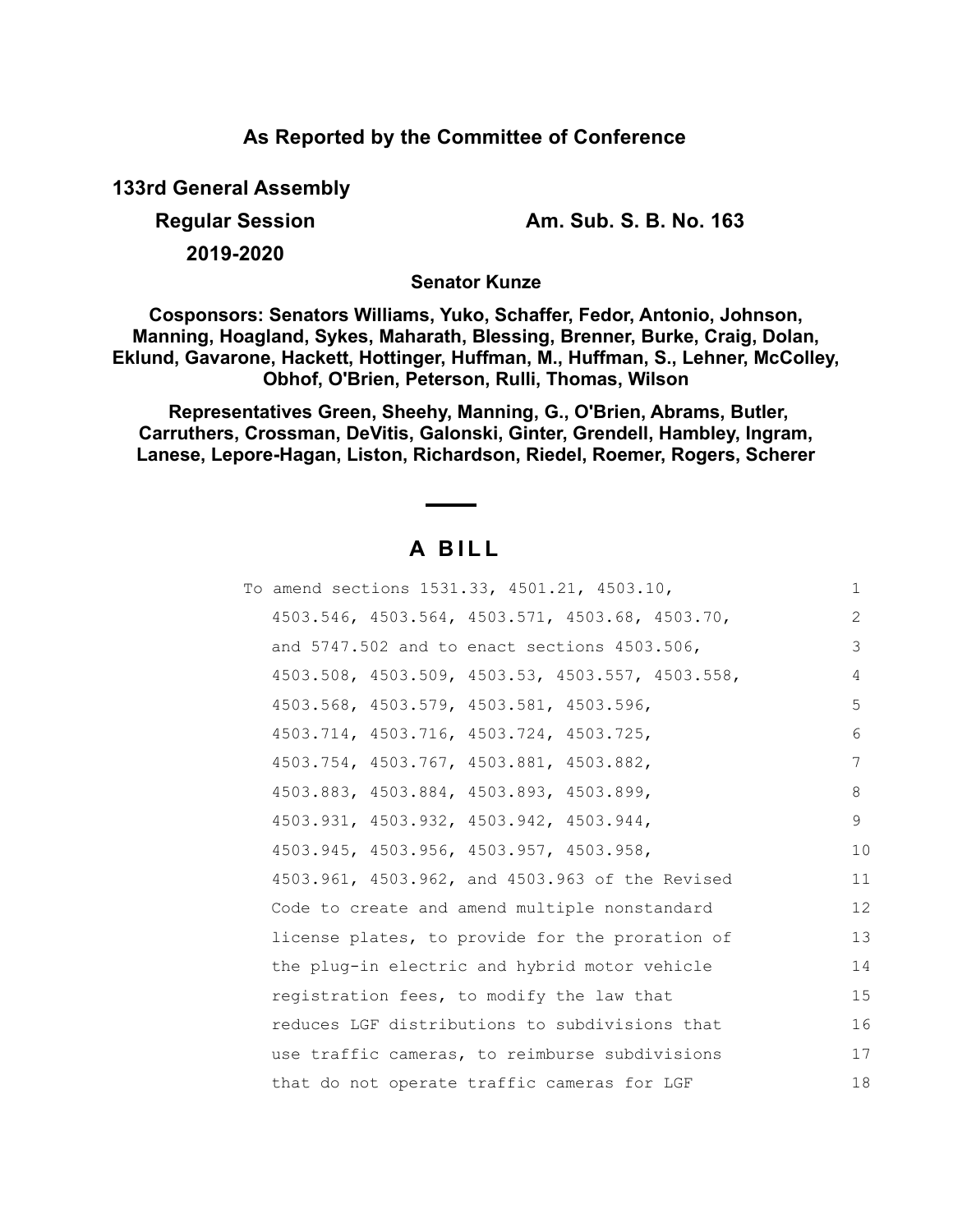| penalties the subdivisions may have incurred, to | 19 |
|--------------------------------------------------|----|
| make an appropriation, and to declare an         | 20 |
| emergency.                                       | 21 |

## **BE IT ENACTED BY THE GENERAL ASSEMBLY OF THE STATE OF OHIO:**

| Section 1. That sections 1531.33, 4501.21, 4503.10,               | 22 |
|-------------------------------------------------------------------|----|
| 4503.546, 4503.564, 4503.571, 4503.68, 4503.70, and 5747.502 be   | 23 |
| amended and sections 4503.506, 4503.508, 4503.509, 4503.53,       | 24 |
| 4503.557, 4503.558, 4503.568, 4503.579, 4503.581, 4503.596,       | 25 |
| 4503.714, 4503.716, 4503.724, 4503.725, 4503.754, 4503.767,       | 26 |
| 4503.881, 4503.882, 4503.883, 4503.884, 4503.893, 4503.899,       | 27 |
| 4503.931, 4503.932, 4503.942, 4503.944, 4503.945, 4503.956,       | 28 |
| 4503.957, 4503.958, 4503.961, 4503.962, and 4503.963 of the       | 29 |
| Revised Code be enacted to read as follows:                       | 30 |
| Sec. 1531.33. (A) The wildlife habitat fund is hereby             | 31 |
|                                                                   |    |
| created in the state treasury. The fund shall consist of the      | 32 |
| investment earnings of the wildlife habitat trust fund created    | 33 |
| in section 1531.32 of the Revised Code; gifts, donations,         | 34 |
| bequests, and other moneys contributed to the division of         | 35 |
| wildlife for the purposes of the fund; moneys collected under     | 36 |
| division (H) of section 1531.06 of the Revised Code; moneys       | 37 |
| deposited in the fund under division $(G)$ $(2)$ $(b)$ of section | 38 |
| 1509.73 of the Revised Code; contributions collected under        | 39 |
| section 4503.568 of the Revised Code from issuance of the "Ohio   | 40 |
| Bullfroq" license plate; and moneys received by the division      | 41 |
| pursuant to negotiated mitigation settlements from persons who    | 42 |
| have adversely affected fish and wildlife, or their habitats,     | 43 |
| over which the division has jurisdiction under this chapter or    | 44 |

Chapter 1533. of the Revised Code other than fish and wildlife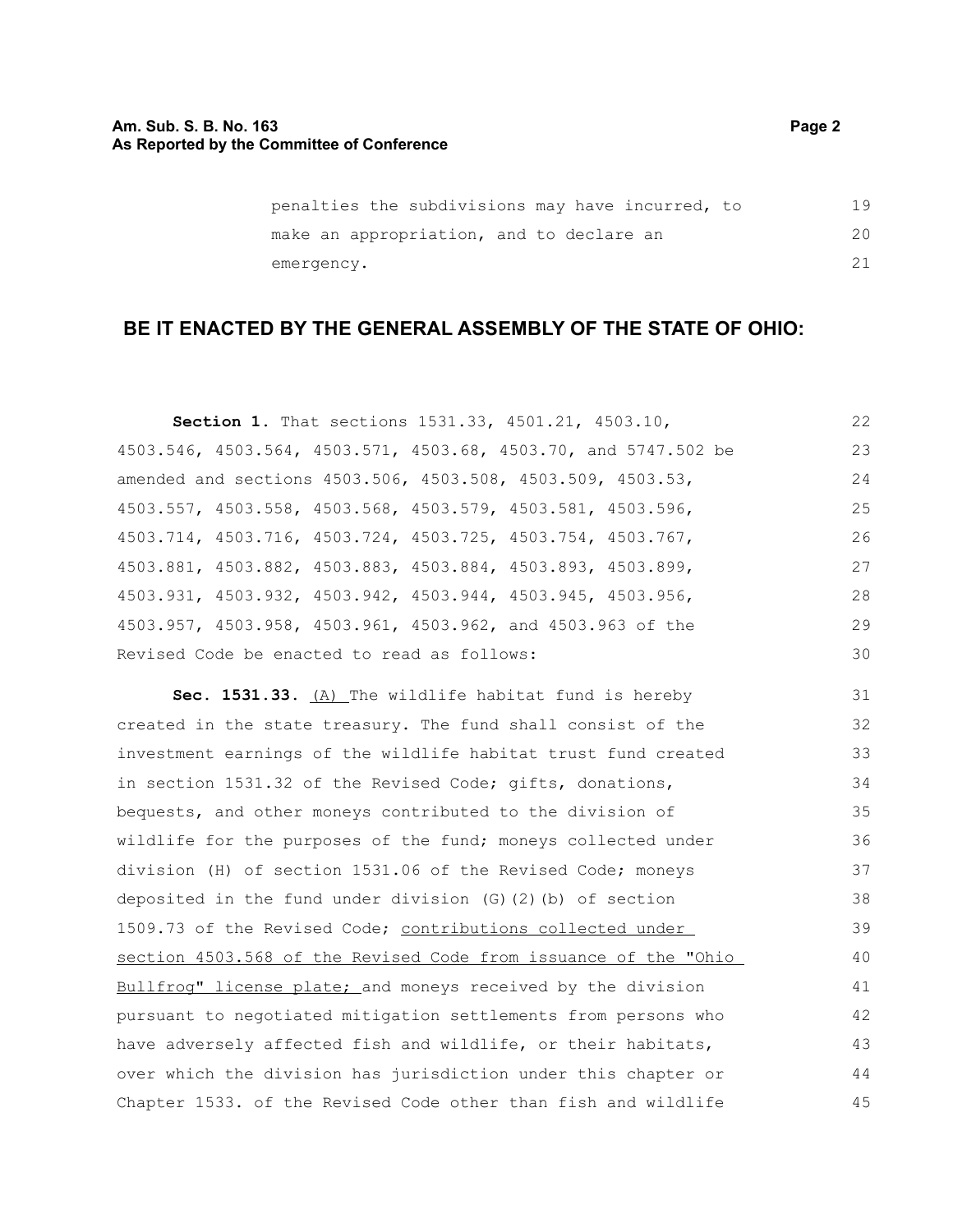#### **Am. Sub. S. B. No. 163 Page 3 As Reported by the Committee of Conference**

of the Ohio river or their habitats.

The (B)(1) Except as provided in division (B)(2) of this section, the fund shall be used by the division to acquire and develop lands for the preservation, propagation, and protection of wild animals. All

(2) The contributions from the "Ohio Bullfrog" license plate shall be used for the protection and preservation of wetlands in Ohio and for educational programs pertaining to the bullfrog and similar wetland animals. 51 52 53 54

(C) All expenditures from the wildlife habitat fund shall be approved by the director of natural resources.  $\theta$ uarterly

(D) Quarterly each fiscal year, the treasurer of state shall transfer the investment earnings of the wildlife habitat trust fund to the wildlife habitat fund.

**Sec. 4501.21.** (A) There is hereby created in the state treasury the license plate contribution fund. The fund shall consist of all contributions paid by motor vehicle registrants and collected by the registrar of motor vehicles pursuant to sections 4503.491, 4503.492, 4503.493, 4503.494, 4503.495, 4503.496, 4503.497, 4503.498, 4503.499, 4503.4910, 4503.4911, 4503.50, 4503.501, 4503.502, 4503.505, 4503.506, 4503.508, 4503.509, 4503.51, 4503.514, 4503.521, 4503.522, 4503.523, 4503.524, 4503.525, 4503.526, 4503.528, 4503.529, 4503.531, 4503.534, 4503.545, 4503.55, 4503.551, 4503.552, 4503.553, 4503.554, 4503.555, 4503.556, 4503.557, 4503.561, 4503.562, 4503.564, 4503.565, 4503.566, 4503.567, 4503.576, 4503.577, 4503.579, 4503.581, 4503.591, 4503.592, 4503.594, 4503.595, 4503.596, 4503.67, 4503.68, 4503.69, 4503.70, 4503.701, 4503.702, 4503.71, 4503.711, 4503.712, 4503.713, 4503.714, 60 61 62 63 64 65 66 67 68 69 70 71 72 73 74

46

47 48

> 49 50

> 55 56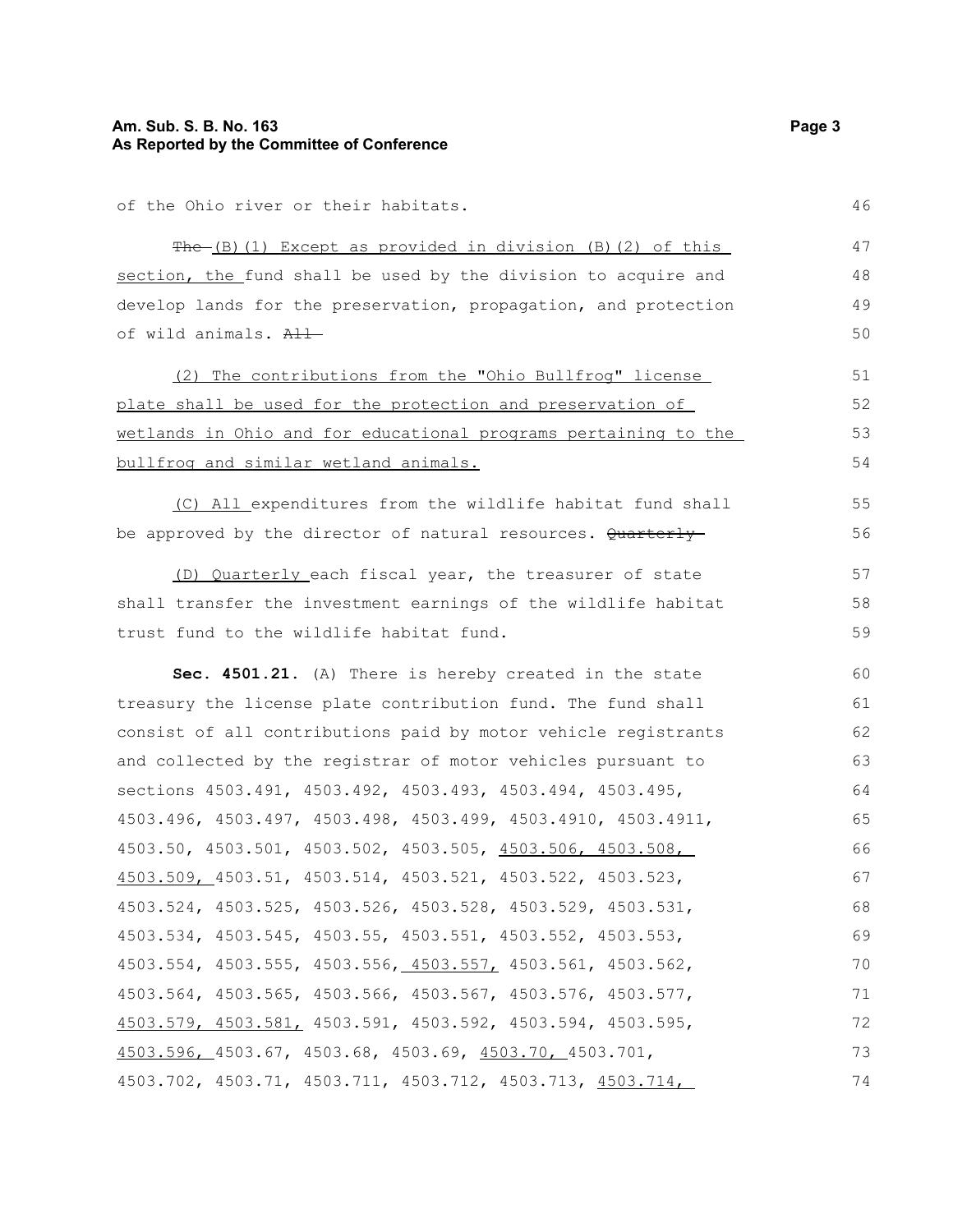| 4503.715, 4503.716, 4503.72, 4503.722, 4503.724, 4503.725,          | 75  |
|---------------------------------------------------------------------|-----|
| 4503.73, 4503.732, 4503.733, 4503.734, 4503.74, 4503.75,            | 76  |
| 4503.751, 4503.752, <u>4503.754, 4503.763</u> , 4503.764, 4503.765, | 77  |
| 4503.767, 4503.85, 4503.86, 4503.87, 4503.871, 4503.872,            | 78  |
| 4503.873, 4503.874, 4503.875, 4503.876, 4503.877, 4503.878,         | 79  |
| 4503.879, 4503.88, 4503.881, 4503.882, 4503.883, 4503.884,          | 80  |
| 4503.89, 4503.891, 4503.892, 4503.893, 4503.899, 4503.90,           | 81  |
| 4503.901, 4503.902, 4503.903, 4503.904, 4503.905, 4503.906,         | 82  |
| 4503.907, 4503.908, 4503.909, 4503.92, <u>4503.931, 4503.932,</u>   | 83  |
| 4503.94, 4503.941, 4503.942, 4503.944, 4503.945, 4503.951,          | 84  |
| 4503.952, 4503.953, 4503.954, 4503.955, 4503.956, 4503.957,         | 85  |
| 4503.958, 4503.961, 4503.962, 4503.963, 4503.97, and 4503.98 of     | 86  |
| the Revised Code.                                                   | 87  |
| (B) The registrar shall pay the contributions the                   | 88  |
| registrar collects in the fund as follows:                          | 89  |
|                                                                     |     |
| The registrar shall pay the contributions received                  | 90  |
| pursuant to section 4503.491 of the Revised Code to the breast      | 91  |
| cancer fund of Ohio, which shall use that money only to pay for     | 92  |
| programs that provide assistance and education to Ohio breast       | 93  |
| cancer patients and that improve access for such patients to        | 94  |
| quality health care and clinical trials and shall not use any of    | 95  |
| the money for abortion information, counseling, services, or        | 96  |
| other abortion-related activities.                                  | 97  |
| The registrar shall pay the contributions the registrar             | 98  |
| receives pursuant to section 4503.492 of the Revised Code to the    | 99  |
| organization cancer support community central Ohio, which shall     | 100 |
| deposit the money into the Sheryl L. Kraner Fund of that            | 101 |
| organization. Cancer support community central Ohio shall expend    | 102 |
| the money it receives pursuant to this division only in the same    | 103 |
|                                                                     |     |

manner and for the same purposes as that organization expends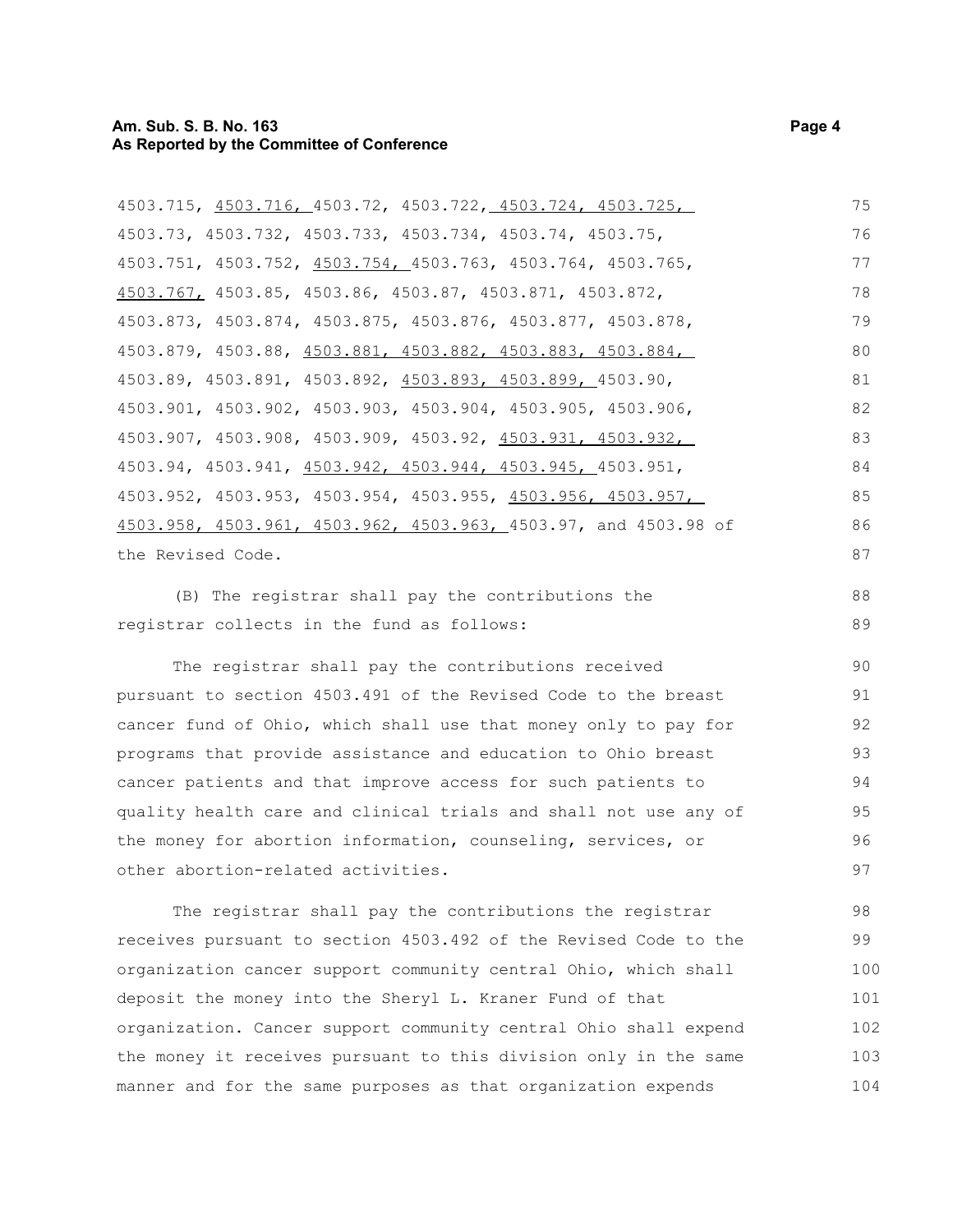#### **Am. Sub. S. B. No. 163 Page 5 As Reported by the Committee of Conference**

other money in that fund.

The registrar shall pay the contributions received pursuant to section 4503.493 of the Revised Code to the autism society of Ohio, which shall use the contributions for programs and autism awareness efforts throughout the state. 106 107 108 109

The registrar shall pay the contributions the registrar receives pursuant to section 4503.494 of the Revised Code to the national multiple sclerosis society for distribution in equal amounts to the northwestern Ohio, Ohio buckeye, and Ohio valley chapters of the national multiple sclerosis society. These chapters shall use the money they receive under this section to assist in paying the expenses they incur in providing services directly to their clients. 110 111 112 113 114 115 116

The registrar shall pay the contributions the registrar receives pursuant to section 4503.495 of the Revised Code to the national pancreatic cancer foundation, which shall use the money it receives under this section to assist those who suffer with pancreatic cancer and their families.

The registrar shall pay the contributions the registrar receives pursuant to section 4503.496 of the Revised Code to the Ohio sickle cell and health association, which shall use the contributions to help support educational, clinical, and social support services for adults who have sickle cell disease. 123 124 125 126 127

The registrar shall pay the contributions the registrar receives pursuant to section 4503.497 of the Revised Code to the St. Baldrick's foundation, which shall use the contributions for its research and other programs. 128 129 130 131

The registrar shall pay the contributions the registrar receives pursuant to section 4503.498 of the Revised Code to 132 133

105

117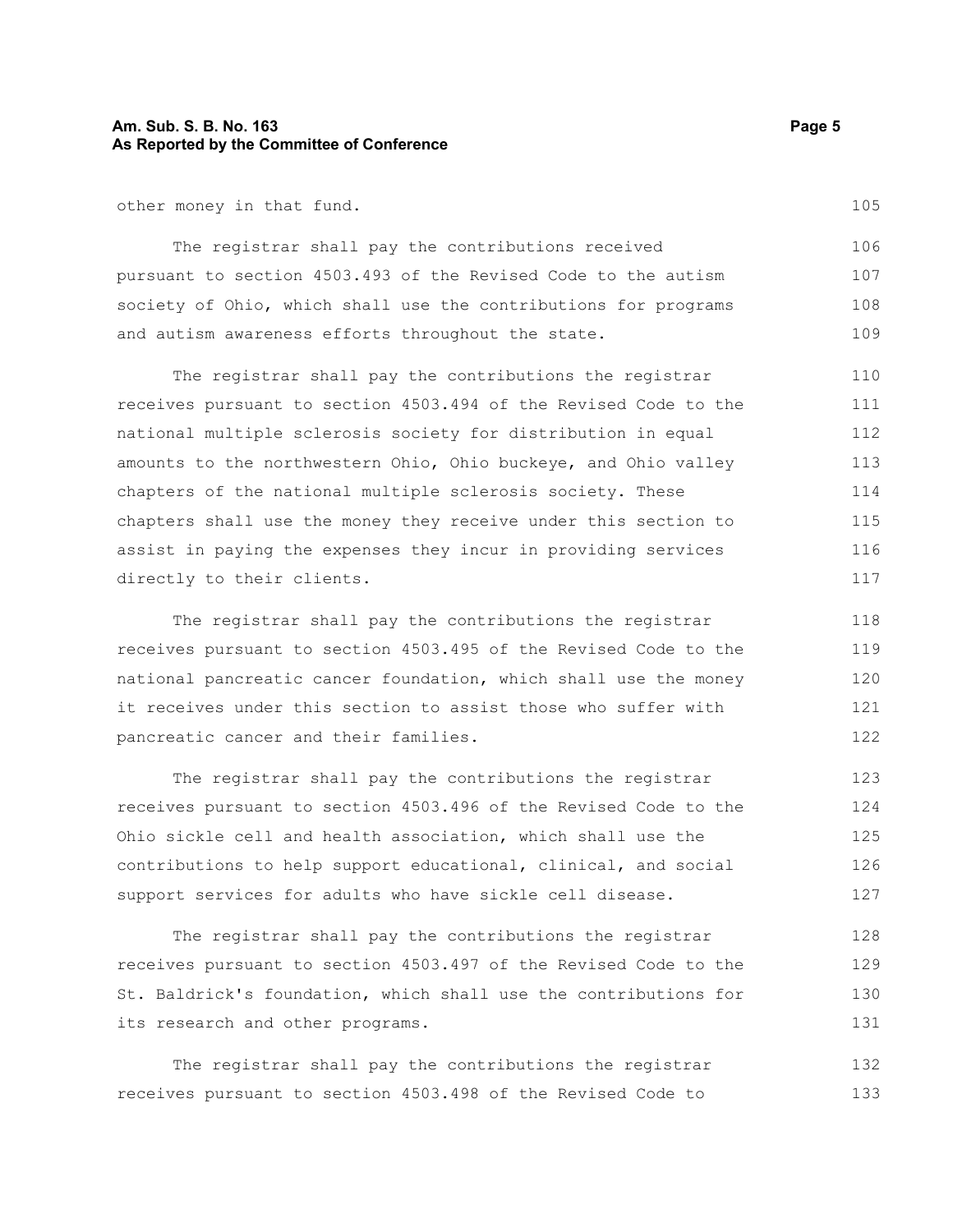#### **Am. Sub. S. B. No. 163 Page 6 As Reported by the Committee of Conference**

America foundation.

special olympics Ohio, inc., which shall use the contributions for its programs, charitable efforts, and other activities. The registrar shall pay the contributions the registrar receives pursuant to section 4503.499 of the Revised Code to the children's glioma cancer foundation, which shall use the contributions for its research and other programs. The registrar shall pay the contributions the registrar receives pursuant to section 4503.4910 of the Revised Code to the KylerStrong foundation, which shall use the contributions to raise awareness of brain cancer caused by diffuse intrinsic pontine glioma and to fund research for the cure of such cancer. The registrar shall pay the contributions the registrar receives pursuant to section 4503.4911 of the Revised Code to the research institution for childhood cancer at nationwide children's hospital, which shall use the contributions to fund research for the cure of childhood cancers. The registrar shall pay the contributions the registrar receives pursuant to section 4503.50 of the Revised Code to the future farmers of America foundation, which shall deposit the contributions into its general account to be used for educational and scholarship purposes of the future farmers of 134 135 136 137 138 139 140 141 142 143 144 145 146 147 148 149 150 151 152 153 154

The registrar shall pay the contributions the registrar receives pursuant to section 4503.501 of the Revised Code to the 4-H youth development program of the Ohio state university extension program, which shall use those contributions to pay the expenses it incurs in conducting its educational activities. 156 157 158 159 160

The registrar shall pay the contributions received pursuant to section 4503.502 of the Revised Code to the Ohio 161 162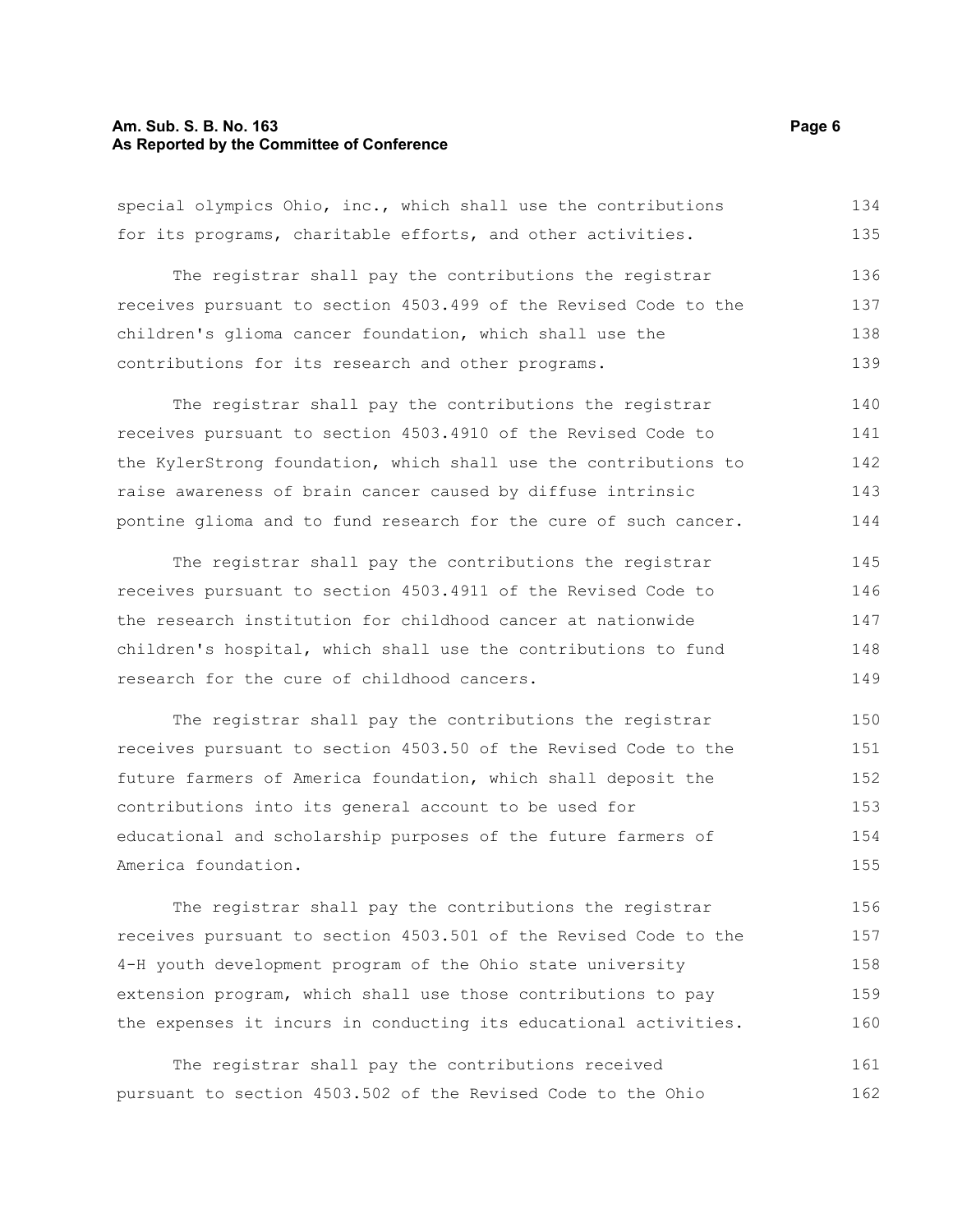## **Am. Sub. S. B. No. 163 Page 7 As Reported by the Committee of Conference**

| cattlemen's foundation, which shall use those contributions for  | 163 |
|------------------------------------------------------------------|-----|
| scholarships and other educational activities.                   | 164 |
| The registrar shall pay the contributions received               | 165 |
| pursuant to section 4503.505 of the Revised Code to the          | 166 |
| organization Ohio region phi theta kappa, which shall use those  | 167 |
| contributions for scholarships for students who are members of   | 168 |
| that organization.                                               | 169 |
| The registrar shall pay the contributions the registrar          | 170 |
| receives pursuant to section 4503.506 of the Revised Code to     | 171 |
| Ohio demolay, which shall use the contributions for              | 172 |
| scholarships, educational programs, and any other programs or    | 173 |
| events the organization holds or sponsors in this state.         | 174 |
| The registrar shall pay the contributions received               | 175 |
| pursuant to section 4503.508 of the Revised Code to the          | 176 |
| organization bottoms up diaper drive to provide funding for that | 177 |
| organization for collecting and delivering diapers to parents in | 178 |
| need.                                                            | 179 |
| The registrar shall pay the contributions the registrar          | 180 |
| receives pursuant to section 4503.509 of the Revised Code to a   | 181 |
| kid again, incorporated for distribution in equal amounts to the | 182 |
| Ohio chapters of a kid again.                                    | 183 |
| The registrar shall pay each contribution the registrar          | 184 |
| receives pursuant to section 4503.51 of the Revised Code to the  | 185 |
| university or college whose name or marking or design appears on | 186 |
| collegiate license plates that are issued to a person under that | 187 |
| section. A university or college that receives contributions     | 188 |
| from the fund shall deposit the contributions into its general   | 189 |
| scholarship fund.                                                | 190 |

The registrar shall pay the contributions the registrar 191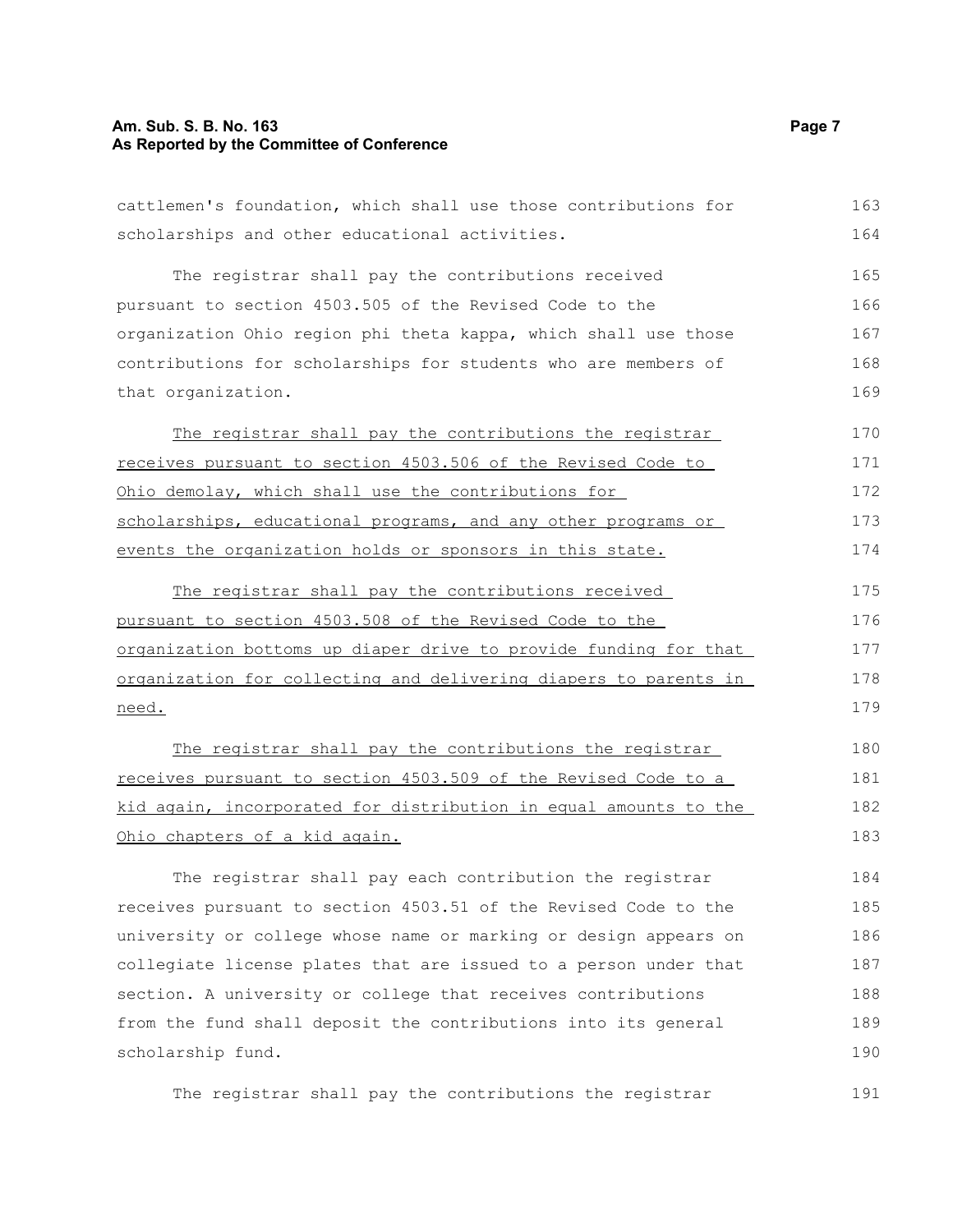#### **Am. Sub. S. B. No. 163 Page 8 As Reported by the Committee of Conference**

receives pursuant to section 4503.514 of the Revised Code to the university of Notre Dame in South Bend, Indiana, for purposes of awarding grants or scholarships to residents of Ohio who attend the university. The university shall not use any of the funds it receives for purposes of administering the scholarship program. The registrar shall enter into appropriate agreements with the university of Notre Dame to effectuate the distribution of such funds as provided in this section. 192 193 194 195 196 197 198 199

The registrar shall pay the contributions the registrar receives pursuant to section 4503.521 of the Revised Code to the Ohio bicycle federation to assist that organization in paying for the educational programs it sponsors in support of Ohio cyclists of all ages.

The registrar shall pay the contributions the registrar receives pursuant to section 4503.522 of the Revised Code to the "friends of Perry's victory and international peace memorial, incorporated," a nonprofit corporation organized under the laws of this state, to assist that organization in paying the expenses it incurs in sponsoring or holding charitable, educational, and cultural events at the monument. 205 206 207 208 209 210 211

The registrar shall pay the contributions the registrar receives pursuant to section 4503.523 of the Revised Code to the fairport lights foundation, which shall use the money to pay for the restoration, maintenance, and preservation of the lighthouses of fairport harbor. 212 213 214 215 216

The registrar shall pay the contributions the registrar receives pursuant to section 4503.524 of the Revised Code to the Massillon tiger football booster club, which shall use the contributions only to promote and support the football team of Washington high school of the Massillon city school district. 217 218 219 220 221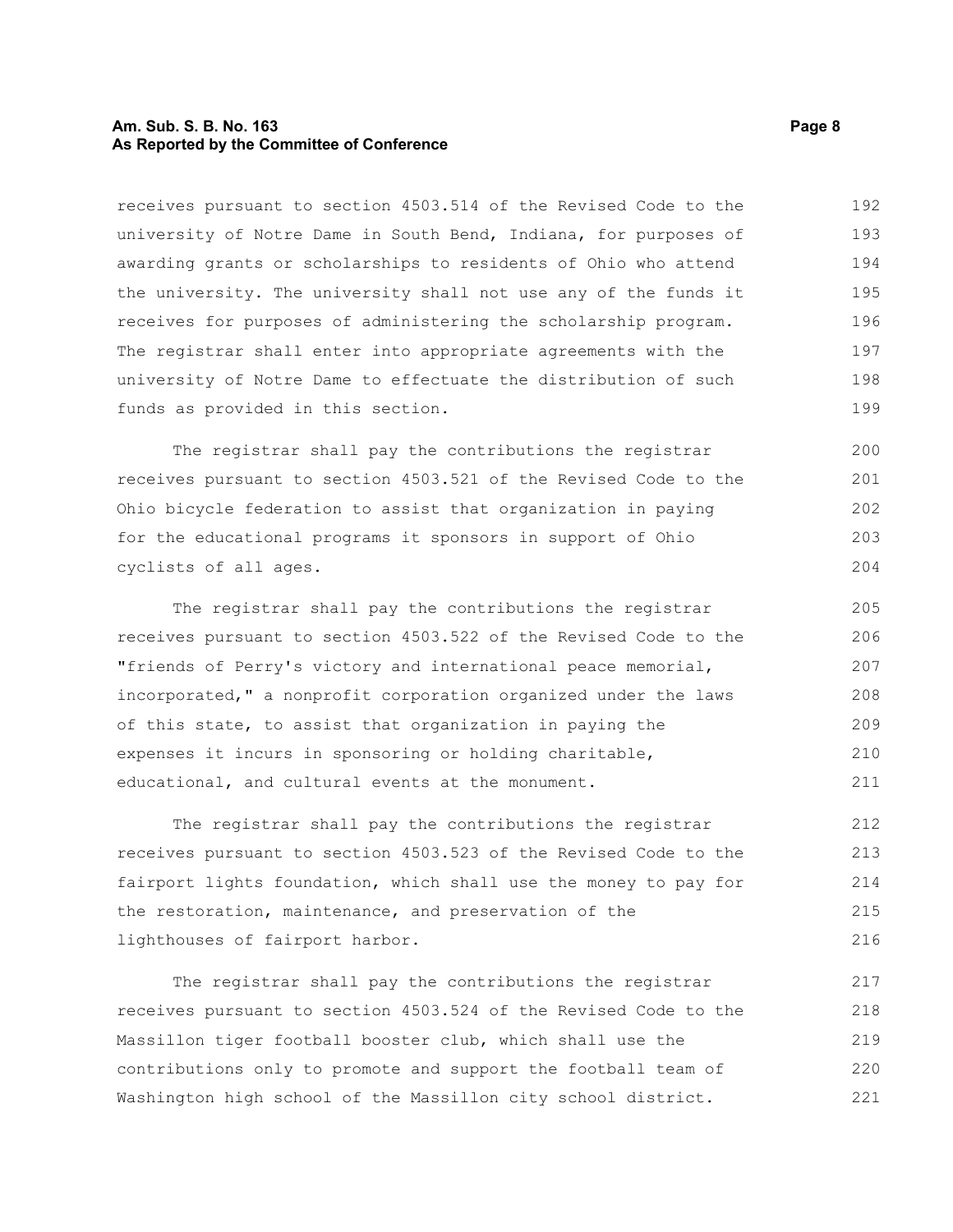#### **Am. Sub. S. B. No. 163 Page 9 As Reported by the Committee of Conference**

The registrar shall pay the contributions the registrar receives pursuant to section 4503.525 of the Revised Code to the United States power squadron districts seven, eleven, twentyfour, and twenty-nine in equal amounts. Each power squadron district shall use the money it receives under this section to pay for the educational boating programs each district holds or sponsors within this state. 222 223 224 225 226 227 228

The registrar shall pay the contributions the registrar receives pursuant to section 4503.526 of the Revised Code to the Ohio district Kiwanis foundation of the Ohio district of Kiwanis international, which shall use the money it receives under this section to pay the costs of its educational and humanitarian activities.

The registrar shall pay the contributions the registrar receives pursuant to section 4503.528 of the Revised Code to the Ohio children's alliance, which shall use the money it receives under this section to pay the expenses it incurs in advancing its mission of sustainably improving the provision of services to children, young adults, and families in this state. 235 236 237 238 239 240

The registrar shall pay the contributions the registrar receives pursuant to section 4503.529 of the Revised Code to the Ohio nurses foundation. The foundation shall use the money it receives under this section to provide educational scholarships to assist individuals who aspire to join the nursing profession, to assist nurses in the nursing profession who seek to advance their education, and to support persons conducting nursing research concerning the evidence-based practice of nursing and the improvement of patient outcomes. 241 242 243 244 245 246 247 248 249

The registrar shall pay the contributions the registrar receives pursuant to section 4503.531 of the Revised Code to the 250 251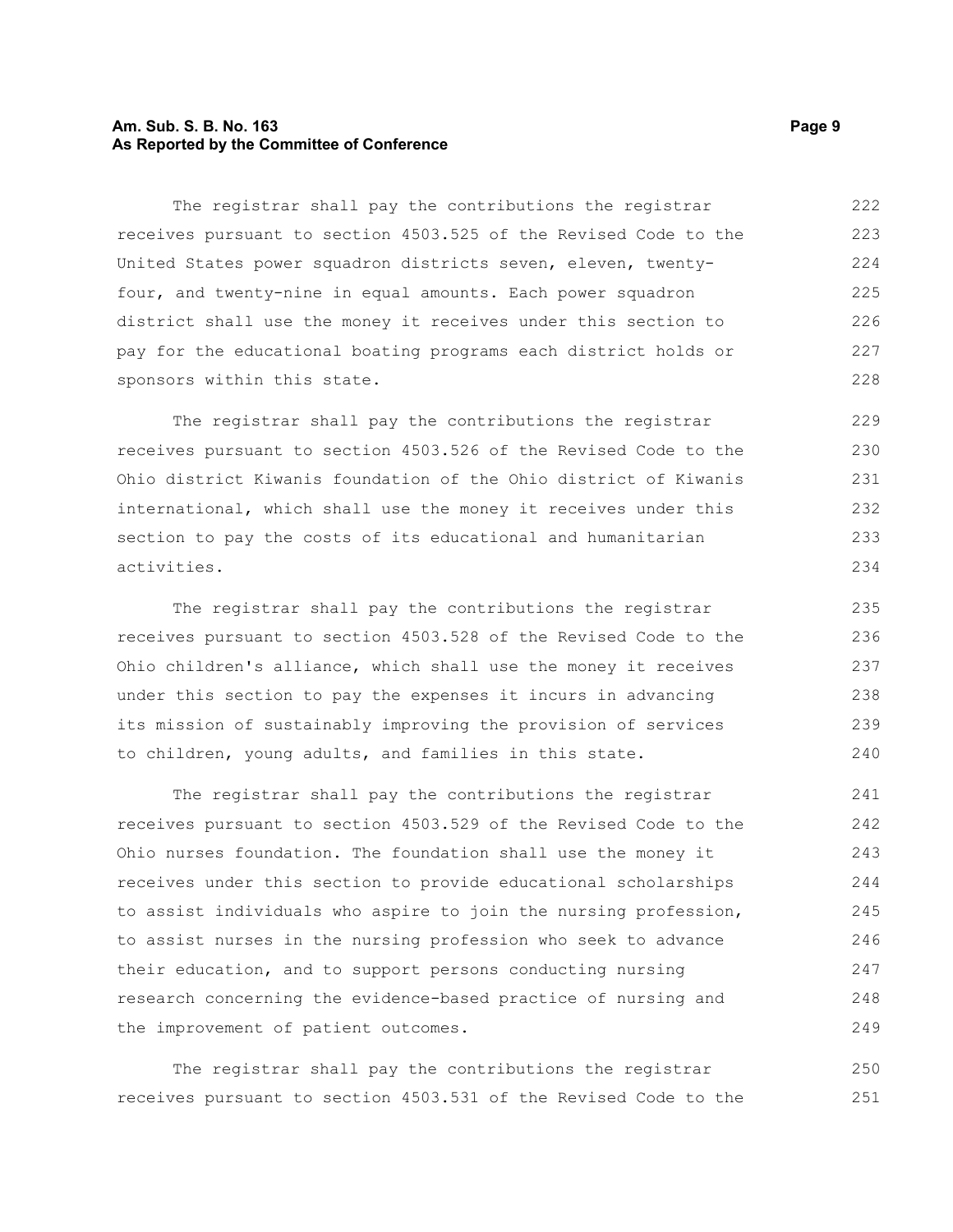#### **Am. Sub. S. B. No. 163 Page 10 As Reported by the Committee of Conference**

| thank you foundation, incorporated, a nonprofit corporation | 252 |
|-------------------------------------------------------------|-----|
| organized under the laws of this state, to assist that      | 253 |
| organization in paying for the charitable activities and    | 254 |
| programs it sponsors in support of United States military   | 255 |
| personnel, veterans, and their families.                    | 256 |

The registrar shall pay the contributions the registrar receives pursuant to section 4503.534 of the Revised Code to the disabled American veterans department of Ohio, to be used for programs that serve disabled American veterans and their families.

The registrar shall pay the contributions the registrar receives pursuant to section 4503.55 of the Revised Code to the pro football hall of fame, which shall deposit the contributions into a special bank account that it establishes and which shall be separate and distinct from any other account the pro football hall of fame maintains, to be used exclusively for the purpose of promoting the pro football hall of fame as a travel destination. 262 263 264 265 266 267 268 269

The registrar shall pay the contributions that are paid to the registrar pursuant to section 4503.545 of the Revised Code to the national rifle association foundation, which shall use the money to pay the costs of the educational activities and programs the foundation holds or sponsors in this state.

The registrar shall pay to the Ohio pet fund the contributions the registrar receives pursuant to section 4503.551 of the Revised Code and any other money from any other source, including donations, gifts, and grants, that is designated by the source to be paid to the Ohio pet fund. The Ohio pet fund shall use the moneys it receives under this section to support programs for the sterilization of dogs and 275 276 277 278 279 280 281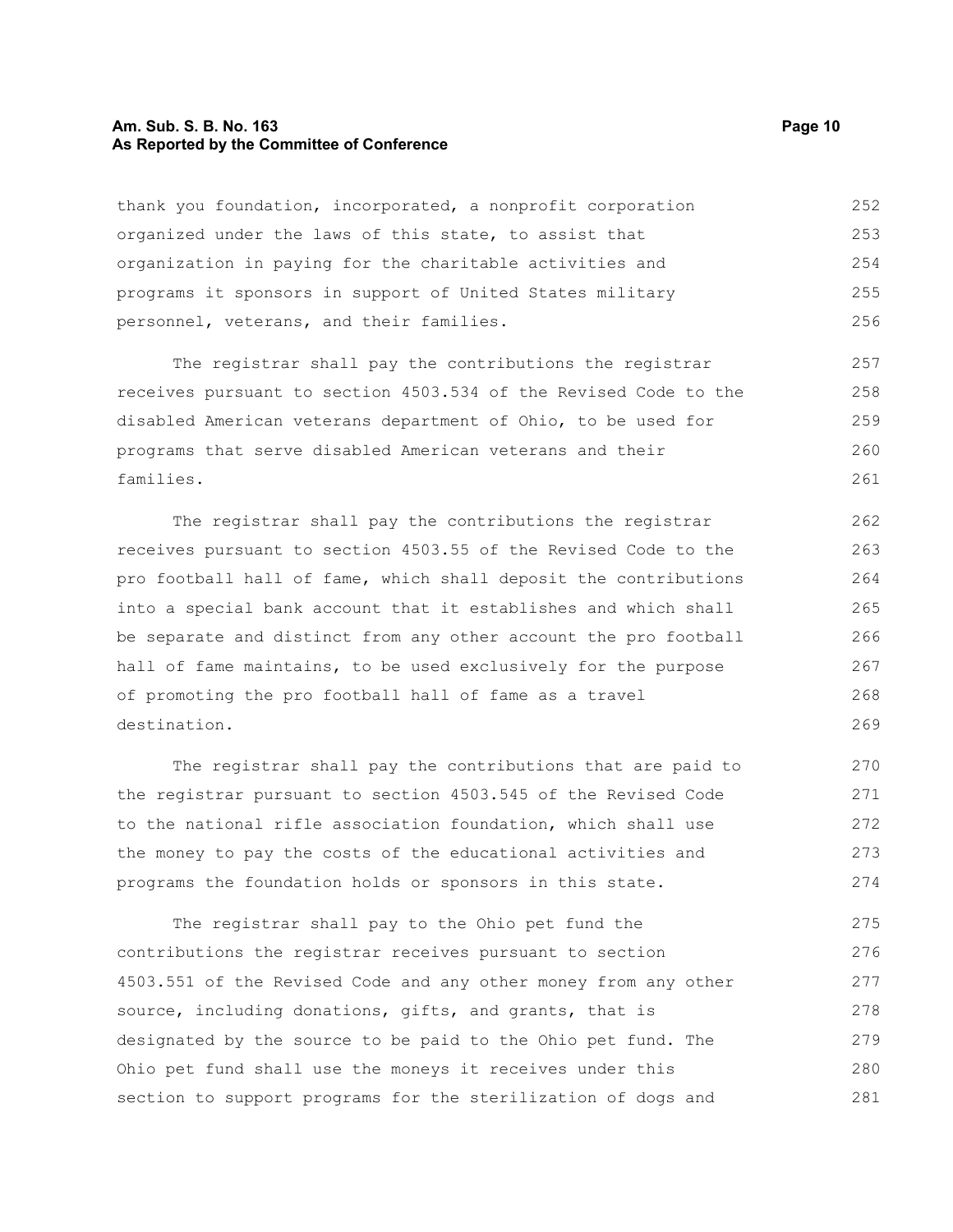#### **Am. Sub. S. B. No. 163 Page 11 As Reported by the Committee of Conference**

cats and for educational programs concerning the proper veterinary care of those animals, and for expenses of the Ohio pet fund that are reasonably necessary for it to obtain and maintain its tax-exempt status and to perform its duties. 282 283 284 285

The registrar shall pay the contributions the registrar receives pursuant to section 4503.552 of the Revised Code to the rock and roll hall of fame and museum, incorporated. 286 287 288

The registrar shall pay the contributions the registrar receives pursuant to section 4503.553 of the Revised Code to the Ohio coalition for animals, incorporated, a nonprofit corporation. Except as provided in division (B) of this section, the coalition shall distribute the money to its members, and the members shall use the money only to pay for educational, charitable, and other programs of each coalition member that provide care for unwanted, abused, and neglected horses. The Ohio coalition for animals may use a portion of the money to pay for reasonable marketing costs incurred in the design and promotion of the license plate and for administrative costs incurred in the disbursement and management of funds received under this section. 289 290 291 292 293 294 295 296 297 298 299 300 301

The registrar shall pay the contributions the registrar receives pursuant to section 4503.554 of the Revised Code to the Ohio state council of the knights of Columbus, which shall use the contributions to pay for its charitable activities and programs. 302 303 304 305 306

The registrar shall pay the contributions the registrar receives pursuant to section 4503.555 of the Revised Code to the western reserve historical society, which shall use the contributions to fund the Crawford auto aviation museum. 307 308 309 310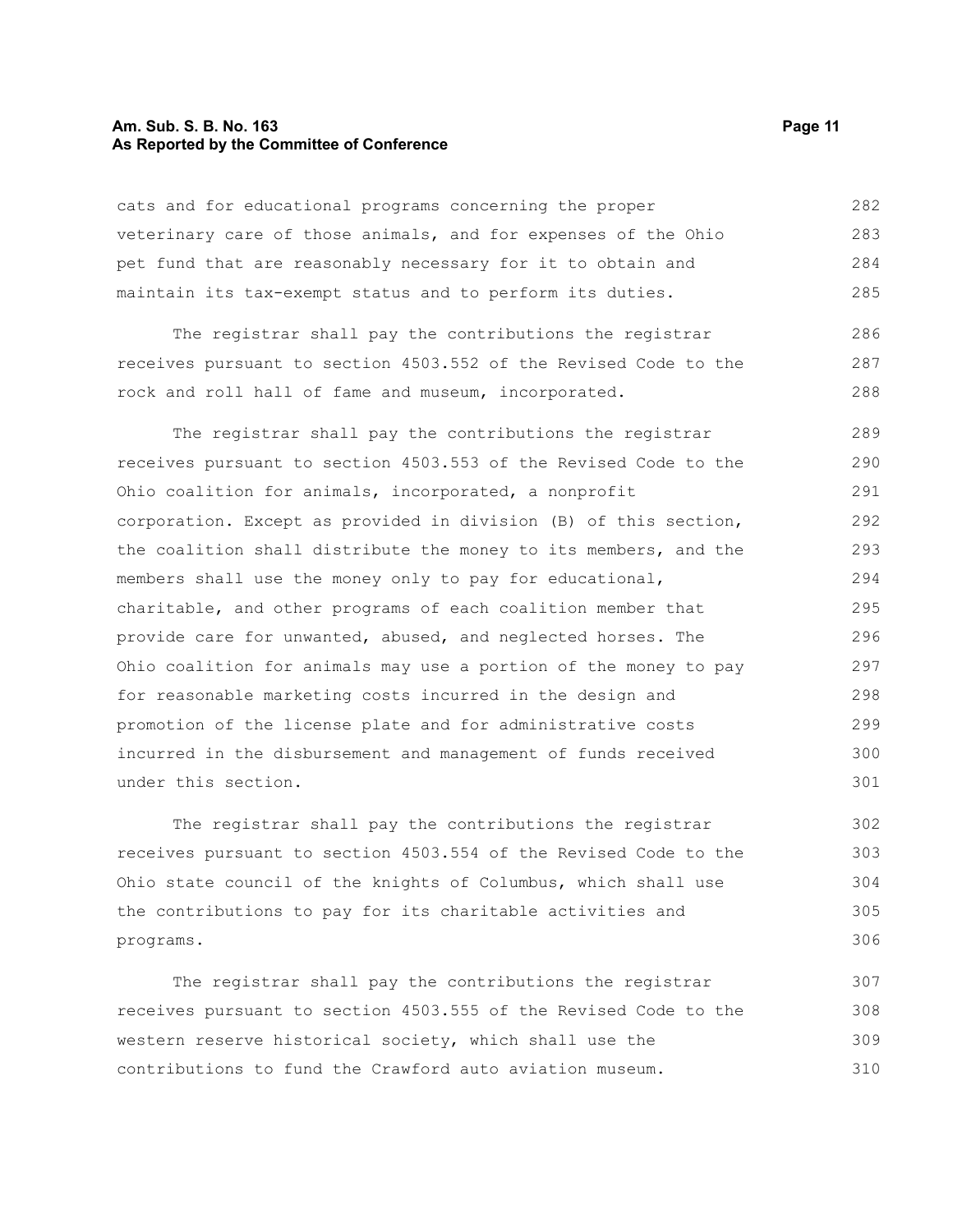#### **Am. Sub. S. B. No. 163 Page 12 As Reported by the Committee of Conference**

The registrar shall pay the contributions the registrar receives pursuant to section 4503.556 of the Revised Code to the Erica J. Holloman foundation, inc., for the awareness of triple negative breast cancer. The foundation shall use the contributions for charitable and educational purposes. 311 312 313 314 315

The registrar shall pay each contribution the registrar receives pursuant to section 4503.557 of the Revised Code to the central Ohio chapter of the Ronald McDonald house charities, which shall distribute the contribution to the chapter of the Ronald McDonald house charities in whose geographic territory the person who paid the contribution resides. 316 317 318 319 320 321

The registrar shall pay the contributions the registrar receives pursuant to section 4503.561 of the Revised Code to the state of Ohio chapter of ducks unlimited, inc., which shall deposit the contributions into a special bank account that it establishes. The special bank account shall be separate and distinct from any other account the state of Ohio chapter of ducks unlimited, inc., maintains and shall be used exclusively for the purpose of protecting, enhancing, restoring, and managing wetlands and conserving wildlife habitat. The state of Ohio chapter of ducks unlimited, inc., annually shall notify the registrar in writing of the name, address, and account to which such payments are to be made. 322 323 324 325 326 327 328 329 330 331 332 333

The registrar shall pay the contributions the registrar receives pursuant to section 4503.562 of the Revised Code to the Mahoning river consortium, which shall use the money to pay the expenses it incurs in restoring and maintaining the Mahoning river watershed.

The registrar shall pay the contributions the registrar receives pursuant to section 4503.564 of the Revised Code to 339 340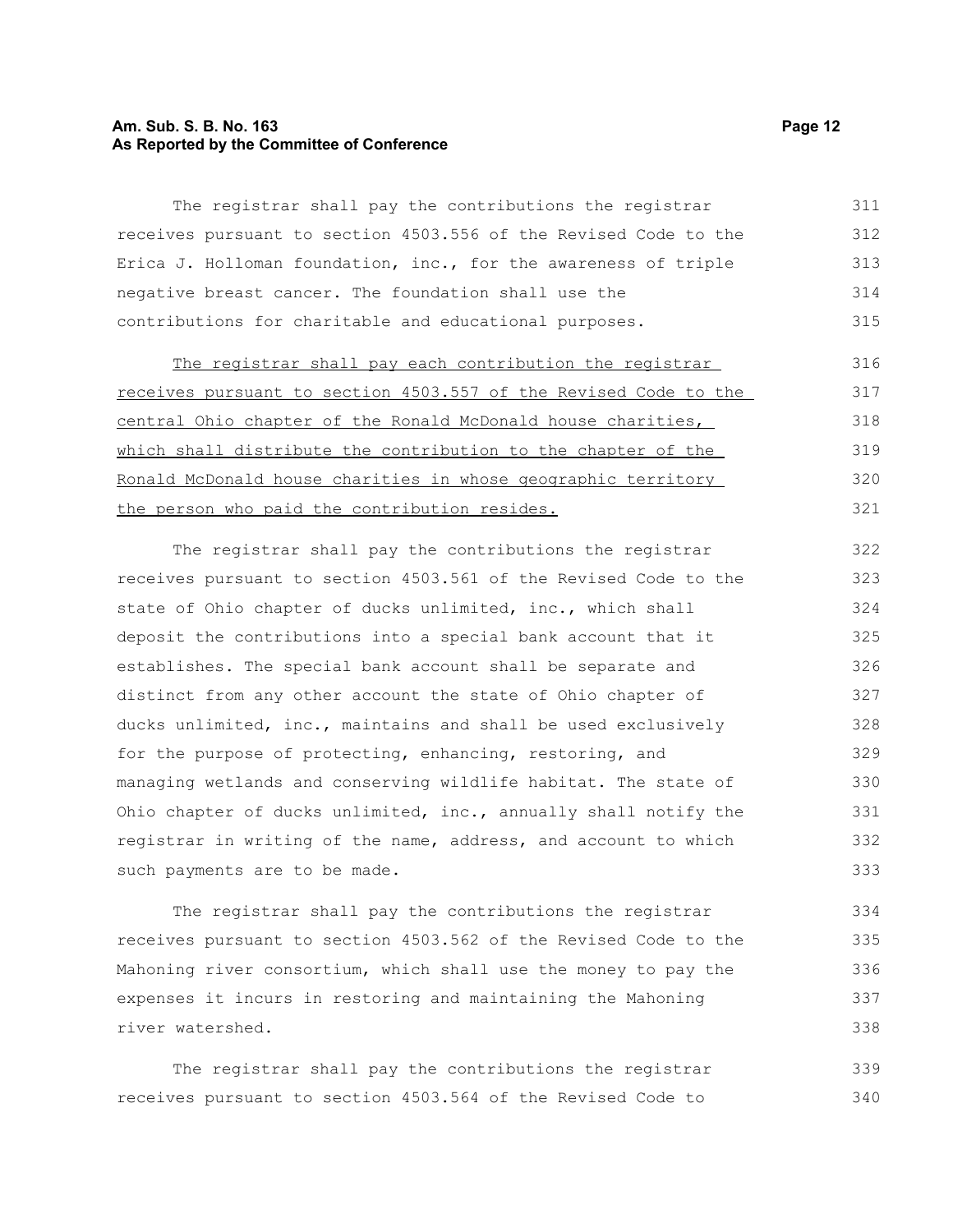#### **Am. Sub. S. B. No. 163 Page 13 As Reported by the Committee of Conference**

Antioch college for the use of the Glen Helen ecology institute association to pay expenses related to the Glen Helen nature preserve. The registrar shall pay the contributions the registrar receives pursuant to section 4503.565 of the Revised Code to the conservancy for Cuyahoga valley national park, which shall use the money in support of the park. The registrar shall pay the contributions the registrar receives pursuant to section 4503.566 of the Revised Code to the Ottawa national wildlife refuge, which shall use the contributions for wildlife preservation purposes. The registrar shall pay the contributions the registrar receives pursuant to section 4503.567 of the Revised Code to the girls on the run of Franklin county, inc., which shall use the contributions to support the activities of the organization. The registrar shall pay the contributions the registrar receives pursuant to section 4503.576 of the Revised Code to the Ohio state beekeepers association, which shall use those contributions to promote beekeeping, provide educational information about beekeeping, and to support other state and local beekeeping programs. The registrar shall pay the contributions the registrar receives pursuant to section 4503.577 of the Revised Code to the national aviation hall of fame, which shall use the contributions to fulfill its mission of honoring aerospace legends to inspire future leaders. The registrar shall pay the contributions the registrar receives pursuant to section 4503.579 of the Revised Code to the 341 342 343 344 345 346 347 348 349 350 351 352 353 354 355 356 357 358 359 360 361 362 363 364 365 366 367 368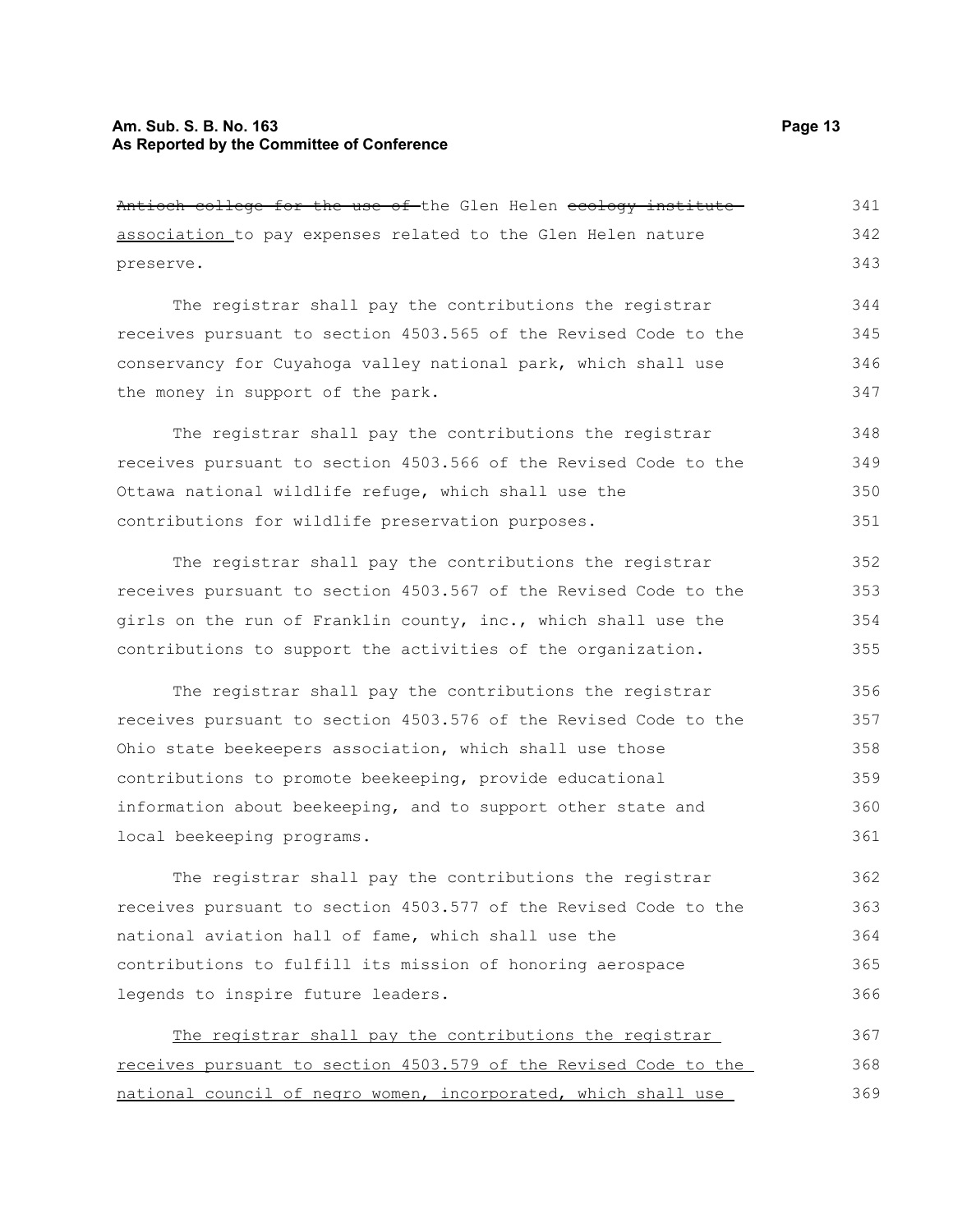#### **Am. Sub. S. B. No. 163 Page 14 As Reported by the Committee of Conference**

supporting cancer research.

#### the contributions for educational purposes. The registrar shall pay the contributions the registrar receives pursuant to section 4503.581 of the Revised Code to the Ohio sons of the American legion, which shall use the contributions to support the activities of the organization. The registrar shall pay to a sports commission created pursuant to section 4503.591 of the Revised Code each contribution the registrar receives under that section that an applicant pays to obtain license plates that bear the logo of a professional sports team located in the county of that sports commission and that is participating in the license plate program pursuant to division (E) of that section, irrespective of the county of residence of an applicant. The registrar shall pay to a community charity each contribution the registrar receives under section 4503.591 of the Revised Code that an applicant pays to obtain license plates that bear the logo of a professional sports team that is participating in the license plate program pursuant to division (G) of that section. The registrar shall pay the contributions the registrar receives pursuant to section 4503.592 of the Revised Code to pollinator partnership's monarch wings across Ohio program, which shall use the contributions for the protection and preservation of the monarch butterfly and pollinator corridor in Ohio and for educational programs. The registrar shall pay the contributions the registrar receives pursuant to section 4503.594 of the Revised Code to pelotonia, which shall use the contributions for the purpose of 370 371 372 373 374 375 376 377 378 379 380 381 382 383 384 385 386 387 388 389 390 391 392 393 394 395 396 397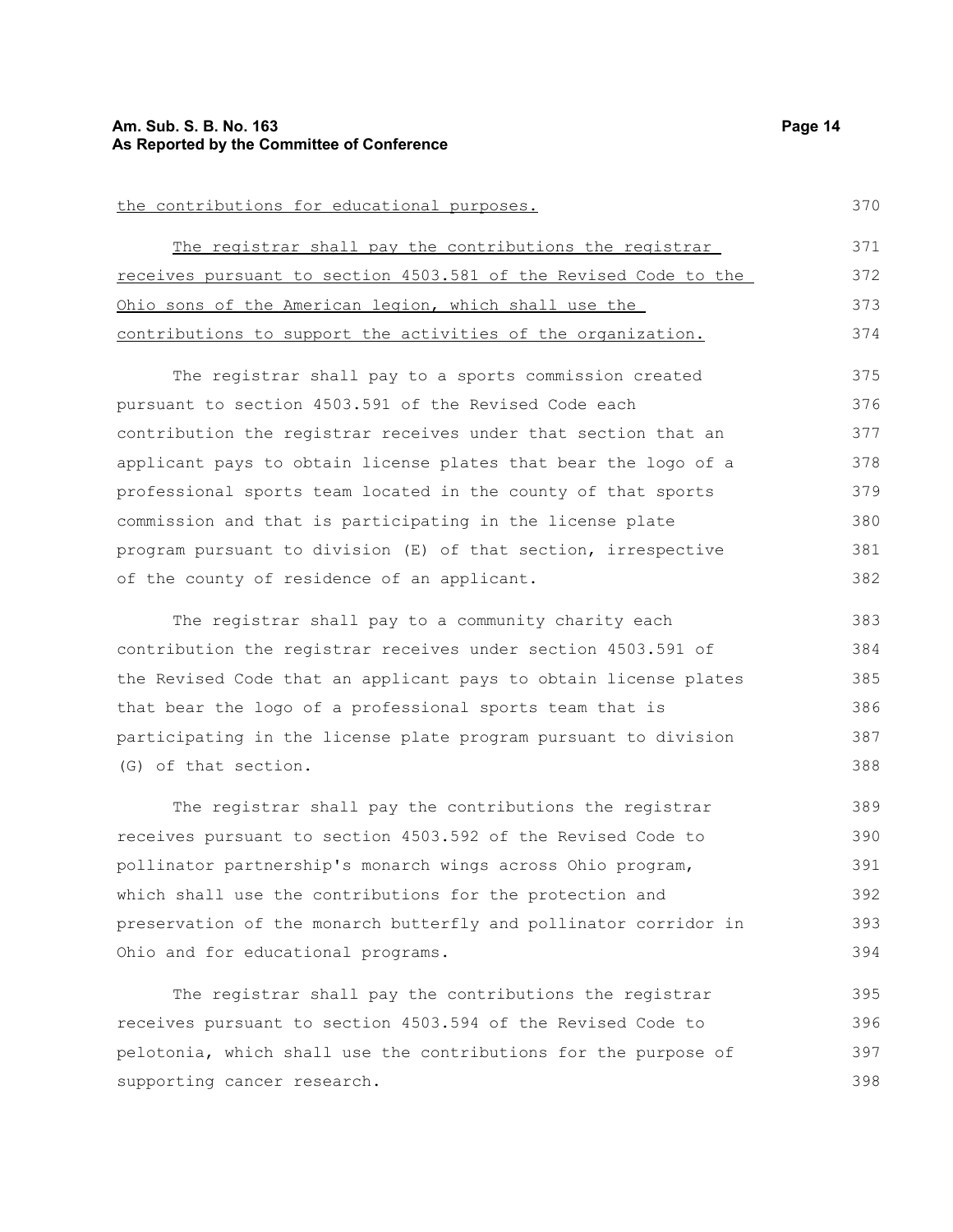#### **Am. Sub. S. B. No. 163 Page 15 As Reported by the Committee of Conference**

The registrar shall pay the contributions the registrar receives pursuant to section 4503.595 of the Revised Code to the Stan Hywet hall and gardens. 399 400 401

The reqistrar shall pay the contributions the registrar receives pursuant to section 4503.596 of the Revised Code to the Cuyahoga valley scenic railroad. 402 403 404

The registrar shall pay the contributions the registrar receives pursuant to section 4503.67 of the Revised Code to the Dan Beard council of the boy scouts of America. The council shall distribute all contributions in an equitable manner throughout the state to regional councils of the boy scouts. 405 406 407 408 409

The registrar shall pay the contributions the registrar receives pursuant to section 4503.68 of the Revised Code to the great river council of the girl scouts of the United States of AmericaOhio's heartland. The council girl scouts of Ohio's heartland shall distribute all contributions in an equitable manner throughout the state to regional councils of the girl scouts. 410 411 412 413 414 415 416

The registrar shall pay the contributions the registrar receives pursuant to section 4503.69 of the Revised Code to the Dan Beard council of the boy scouts of America. The council shall distribute all contributions in an equitable manner throughout the state to regional councils of the boy scouts. 417 418 419 420 421

The registrar shall pay the contributions the registrar receives pursuant to section 4503.70 of the Revised Code to the charitable foundation of the grand lodge of Ohio, f. & a. m., which shall use the contributions for scholarship purposes. 422 423 424 425

The registrar shall pay the contributions the registrar receives pursuant to section 4503.701 of the Revised Code to the 426 427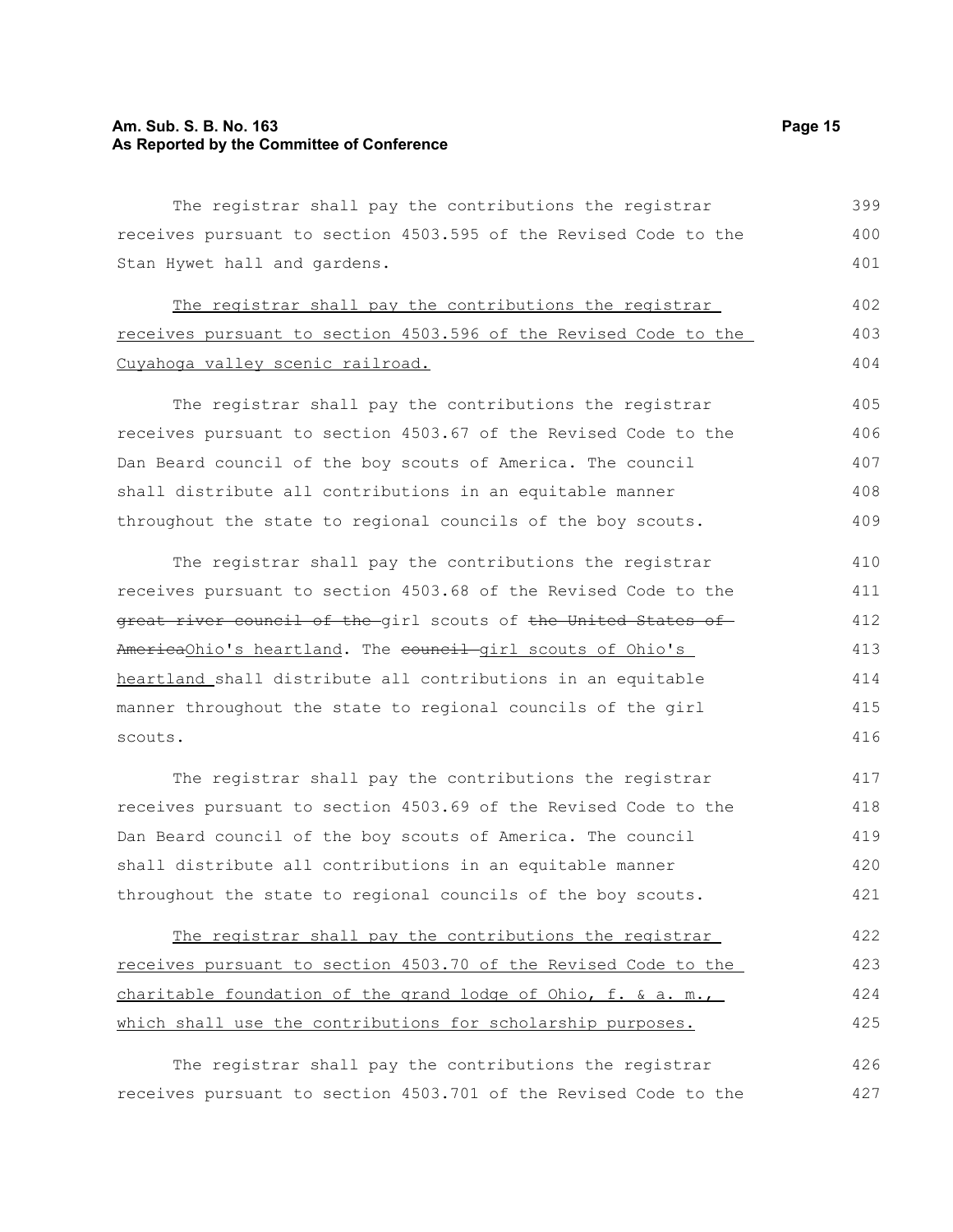#### **Am. Sub. S. B. No. 163 Page 16 As Reported by the Committee of Conference**

Prince Hall grand lodge of free and accepted masons of Ohio, which shall use the contributions for scholarship purposes. The registrar shall pay the contributions the registrar receives pursuant to section 4503.702 of the Revised Code to the Ohio Association of the Improved Benevolent and Protective Order of the Elks of the World, which shall use the funds for charitable purposes. The registrar shall pay the contributions the registrar receives pursuant to section 4503.71 of the Revised Code to the fraternal order of police of Ohio, incorporated, which shall deposit the fees into its general account to be used for purposes of the fraternal order of police of Ohio, incorporated. The registrar shall pay the contributions the registrar receives pursuant to section 4503.711 of the Revised Code to the fraternal order of police of Ohio, incorporated, which shall deposit the contributions into an account that it creates to be used for the purpose of advancing and protecting the law enforcement profession, promoting improved law enforcement 428 429 430 431 432 433 434 435 436 437 438 439 440 441 442 443 444 445

The registrar shall pay the contributions received pursuant to section 4503.712 of the Revised Code to Ohio concerns of police survivors, which shall use those contributions to provide whatever assistance may be appropriate to the families of Ohio law enforcement officers who are killed in the line of duty. 447 448 449 450 451 452

methods, and teaching respect for law and order.

The registrar shall pay the contributions received pursuant to section 4503.713 of the Revised Code to the greater Cleveland peace officers memorial society, which shall use those contributions to honor law enforcement officers who have died in 453 454 455 456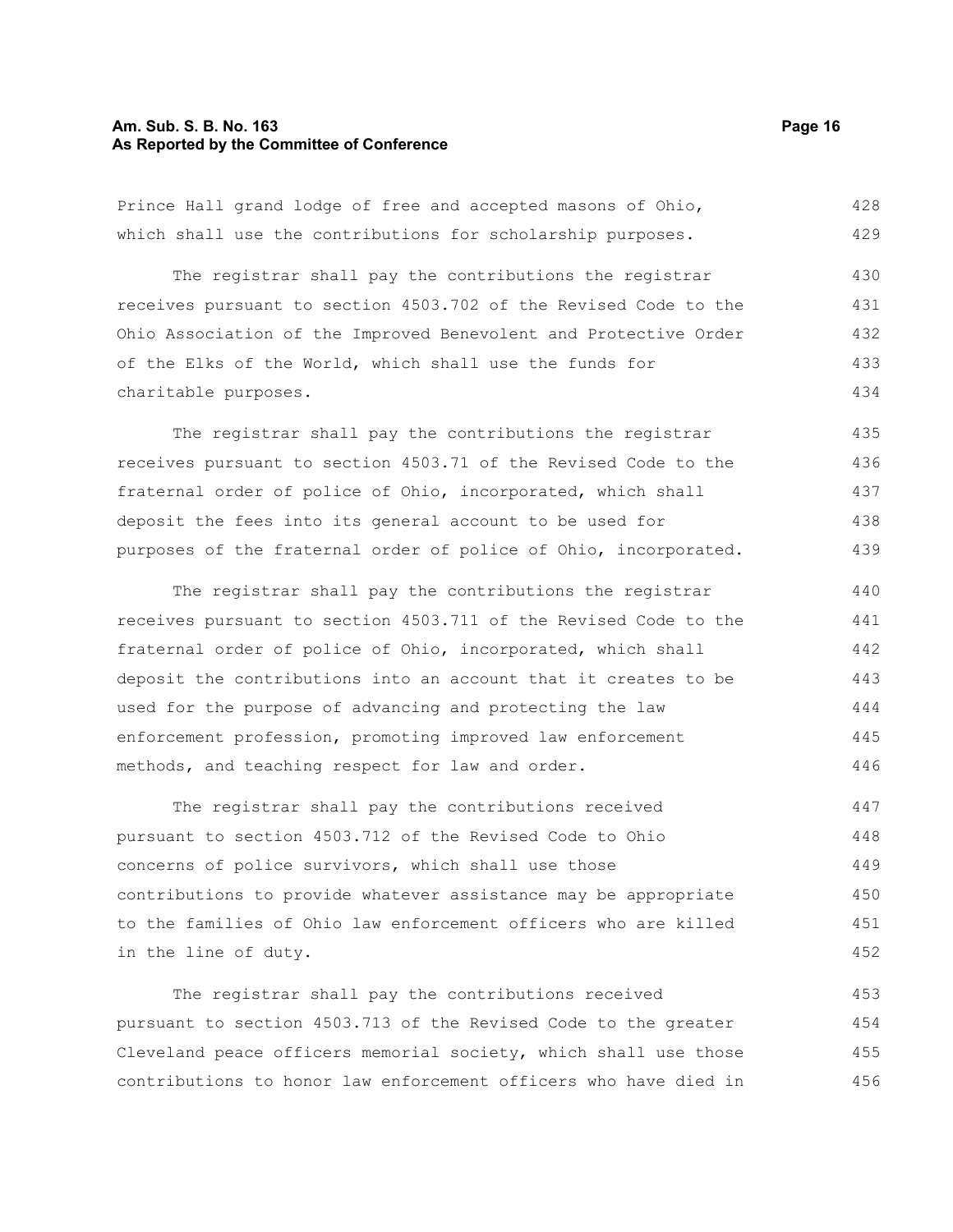## **Am. Sub. S. B. No. 163 Page 17 As Reported by the Committee of Conference**

| the line of duty and support its charitable purposes.            | 457 |
|------------------------------------------------------------------|-----|
| The registrar shall pay the contributions received               | 458 |
| pursuant to section 4503.714 of the Revised Code to the Ohio     | 459 |
| association of chiefs of police.                                 | 460 |
| The registrar shall pay the contributions the registrar          | 461 |
| receives pursuant to section 4503.715 of the Revised Code to the | 462 |
| fallen linemen organization, which shall use the contributions   | 463 |
| to recognize and memorialize fallen linemen and support their    | 464 |
| families.                                                        | 465 |
| The registrar shall pay the contributions the registrar          | 466 |
| receives pursuant to section 4503.716 of the Revised Code to the | 467 |
| fallen timbers battlefield preservation commission, which shall  | 468 |
| use the contributions to further the mission of the commission.  | 469 |
| The registrar shall pay the contributions the registrar          | 470 |
| receives pursuant to section 4503.72 of the Revised Code to the  | 471 |
| organization known on March 31, 2003, as the Ohio CASA/GAL       | 472 |
| association, a private, nonprofit corporation organized under    | 473 |
| Chapter 1702. of the Revised Code. The Ohio CASA/GAL association | 474 |
| shall use these contributions to pay the expenses it incurs in   | 475 |
| administering a program to secure the proper representation in   | 476 |
| the courts of this state of abused, neglected, and dependent     | 477 |
| children, and for the training and supervision of persons        | 478 |
| participating in that program.                                   | 479 |
| The registrar shall pay the contributions the registrar          | 480 |
| receives pursuant to section 4503.722 of the Revised Code to the | 481 |
| Down Syndrome Association of Central Ohio, which shall use the   | 482 |
| contributions for advocacy purposes throughout the state.        | 483 |

The registrar shall pay the contributions the registrar receives pursuant to section 4503.724 of the Revised Code to the 484 485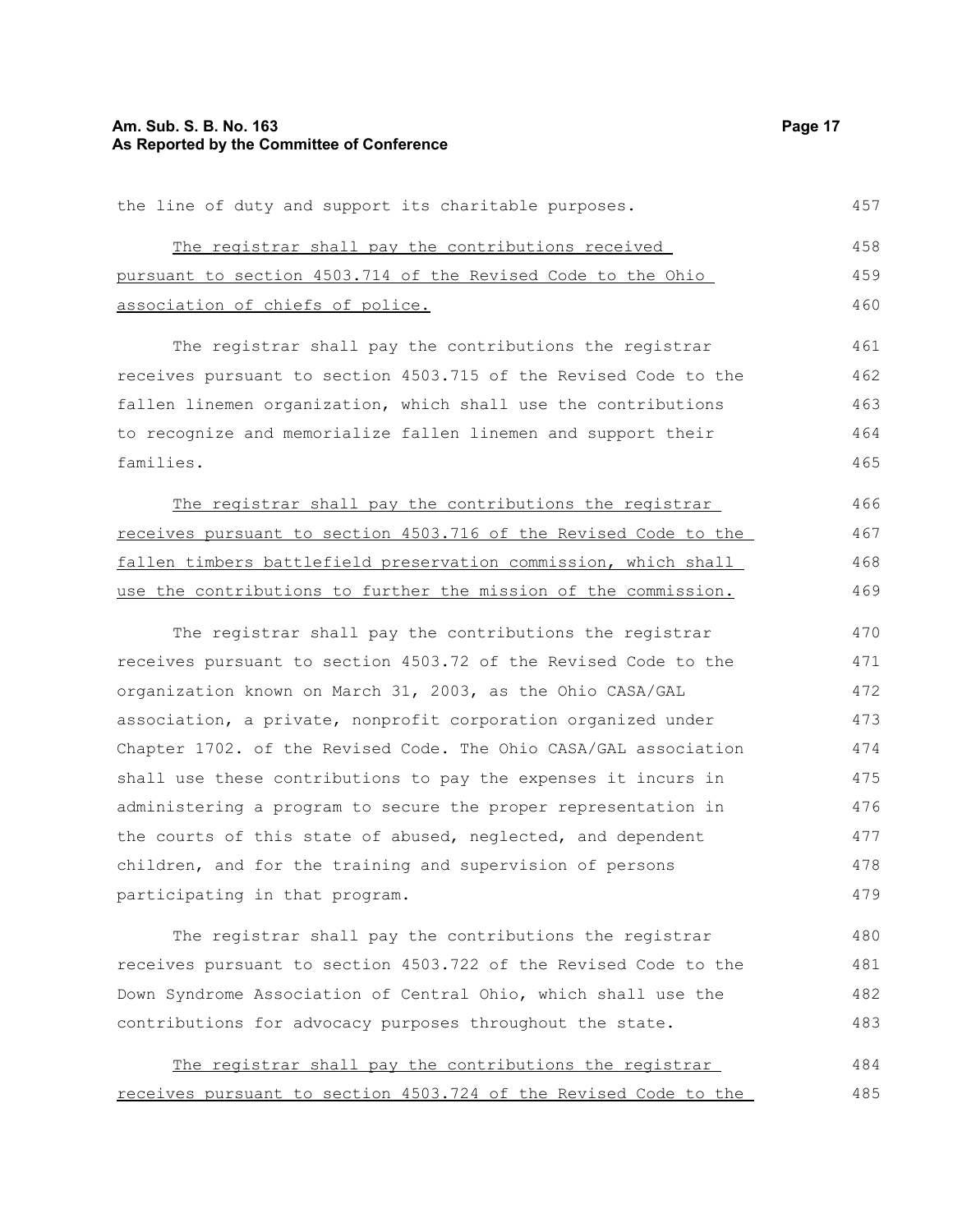## **Am. Sub. S. B. No. 163 Page 18 As Reported by the Committee of Conference**

| Ohio Chapter of the American Foundation for Suicide Prevention,  | 486 |
|------------------------------------------------------------------|-----|
| which shall use the contributions for programs, education, and   | 487 |
| advocacy purposes throughout the state.                          | 488 |
| The registrar shall pay the contributions the registrar          | 489 |
| receives pursuant to section 4503.725 of the Revised Code to the | 490 |
| ALS association central & southern Ohio chapter, which shall     | 491 |
| split the contributions between that chapter and the ALS         | 492 |
| association northern Ohio chapter in accordance with any         | 493 |
| agreement between the two associations. The contributions shall  | 494 |
| be used to discover treatments and a cure for ALS, and to serve, | 495 |
| advocate for, and empower people affected by ALS to live their   | 496 |
| lives to the fullest.                                            | 497 |
| The registrar shall pay the contributions the registrar          | 498 |
| receives pursuant to section 4503.73 of the Revised Code to      | 499 |
| Wright B. Flyer, incorporated, which shall deposit the           | 500 |
| contributions into its general account to be used for purposes   | 501 |
| of Wright B. Flyer, incorporated.                                | 502 |
| The registrar shall pay the contributions the registrar          | 503 |
| receives pursuant to section 4503.732 of the Revised Code to the | 504 |
| Siegel Shuster society, a nonprofit organization dedicated to    | 505 |
| commemorating and celebrating the creation of Superman in        | 506 |
| Cleveland, Ohio.                                                 | 507 |
| The registrar shall pay the contributions the registrar          | 508 |
| receives pursuant to section 4503.733 of the Revised Code to the | 509 |
| central Ohio chapter of the juvenile diabetes research           | 510 |
| foundation, which shall distribute the contributions to the      | 511 |
| chapters of the juvenile diabetes research foundation in whose   | 512 |
| geographic territory the person who paid the contribution        | 513 |
| resides.                                                         | 514 |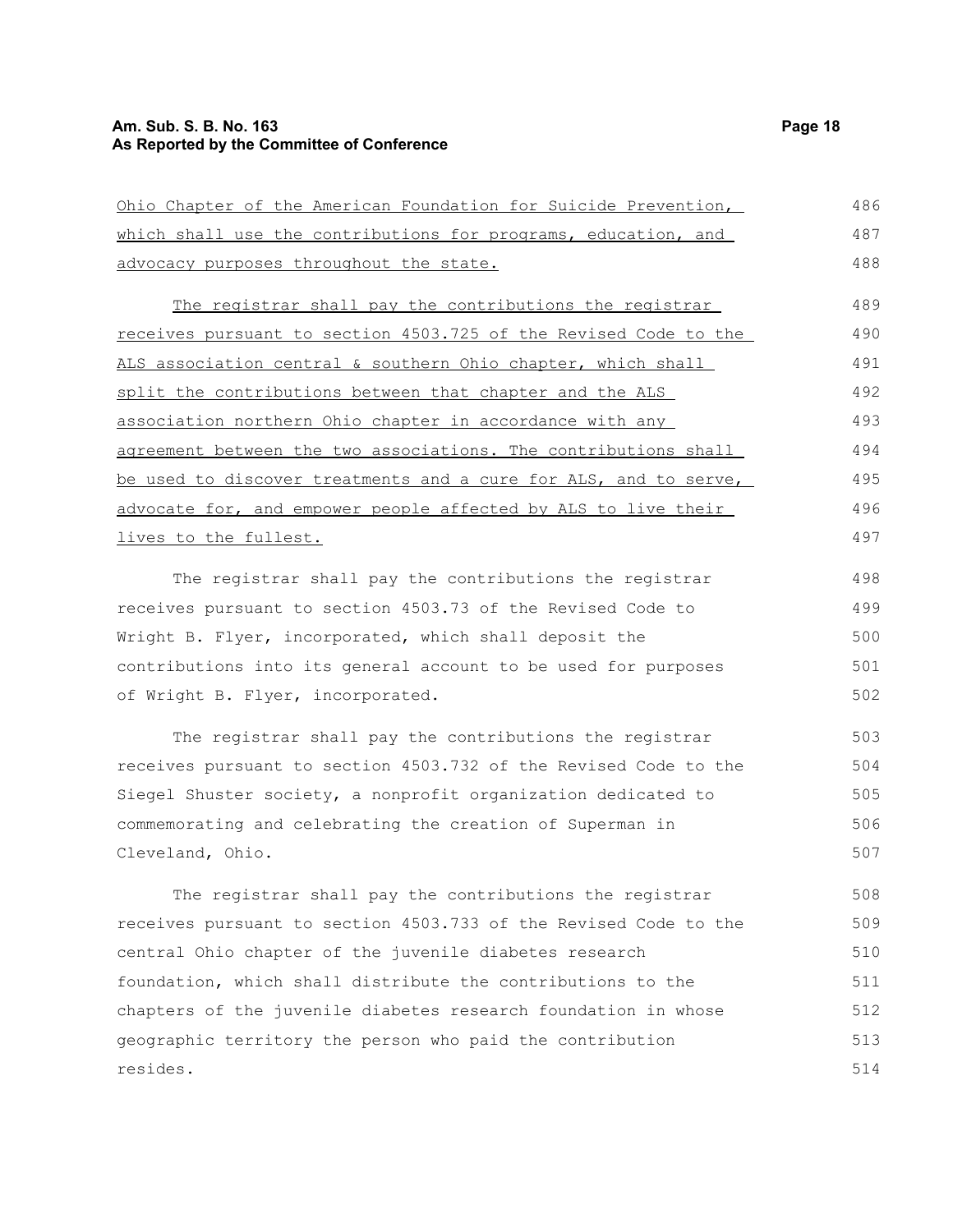#### **Am. Sub. S. B. No. 163 Page 19 As Reported by the Committee of Conference**

The registrar shall pay the contributions the registrar receives pursuant to section 4503.734 of the Revised Code to the Ohio highway patrol auxiliary foundation, which shall use the contributions to fulfill the foundation's mission of supporting law enforcement education and assistance. 515 516 517 518 519

The registrar shall pay the contributions the registrar receives pursuant to section 4503.74 of the Revised Code to the Columbus zoological park association, which shall disburse the moneys to Ohio's major metropolitan zoos, as defined in section 4503.74 of the Revised Code, in accordance with a written agreement entered into by the major metropolitan zoos. 520 521 522 523 524 525

The registrar shall pay the contributions the registrar receives pursuant to section 4503.75 of the Revised Code to the rotary foundation, located on March 31, 2003, in Evanston, Illinois, to be placed in a fund known as the permanent fund and used to endow educational and humanitarian programs of the rotary foundation. 526 527 528 529 530 531

The registrar shall pay the contributions the registrar receives pursuant to section 4503.751 of the Revised Code to the Ohio association of realtors, which shall deposit the contributions into a property disaster relief fund maintained under the Ohio realtors charitable and education foundation. 532 533 534 535 536

The registrar shall pay the contributions the registrar receives pursuant to section 4503.752 of the Revised Code to buckeye corvettes, incorporated, which shall use the contributions to pay for its charitable activities and programs. 537 538 539 540

The registrar shall pay the contributions the registrar receives pursuant to section 4503.754 of the Revised Code to the municipal corporation of Twinsburg. 541 542 543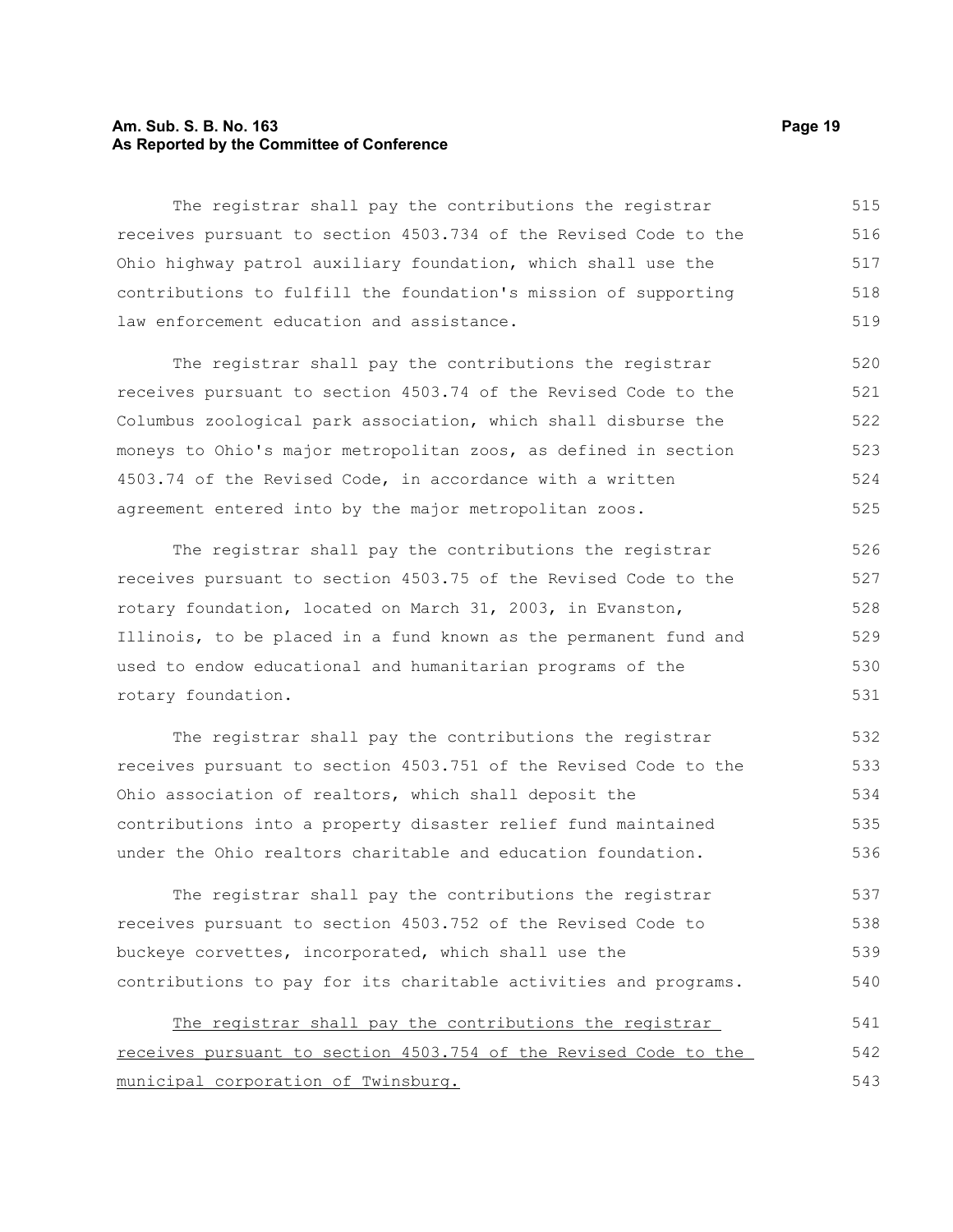#### **Am. Sub. S. B. No. 163 Page 20 As Reported by the Committee of Conference**

The registrar shall pay the contributions the registrar receives pursuant to section 4503.763 of the Revised Code to the Ohio history connection to be used solely to build, support, and maintain the Ohio battleflag collection within the Ohio history connection. 544 545 546 547 548

The registrar shall pay the contributions the registrar receives pursuant to section 4503.764 of the Revised Code to the Medina county historical society, which shall use those contributions to distribute between the various historical societies and museums in Medina county. 549 550 551 552 553

The registrar shall pay the contributions the registrar receives pursuant to section 4503.765 of the Revised Code to the Amaranth grand chapter foundation, which shall use the contributions for communal outreach, charitable service, and scholarship purposes. 554 555 556 557 558

The registrar shall pay the contributions the registrar receives pursuant to section 4503.767 of the Revised Code to folds of honor of central Ohio, which shall use the contributions to provide scholarships to spouses and children either of disabled veterans or of members of any branch of the armed forces who died during their service.

The registrar shall pay the contributions the registrar receives pursuant to section 4503.85 of the Revised Code to the Ohio sea grant college program to be used for Lake Erie area research projects.

The registrar shall pay the contributions the registrar receives pursuant to section 4503.86 of the Revised Code to the Ohio Lincoln highway historic byway, which shall use those contributions solely to promote and support the historical 569 570 571 572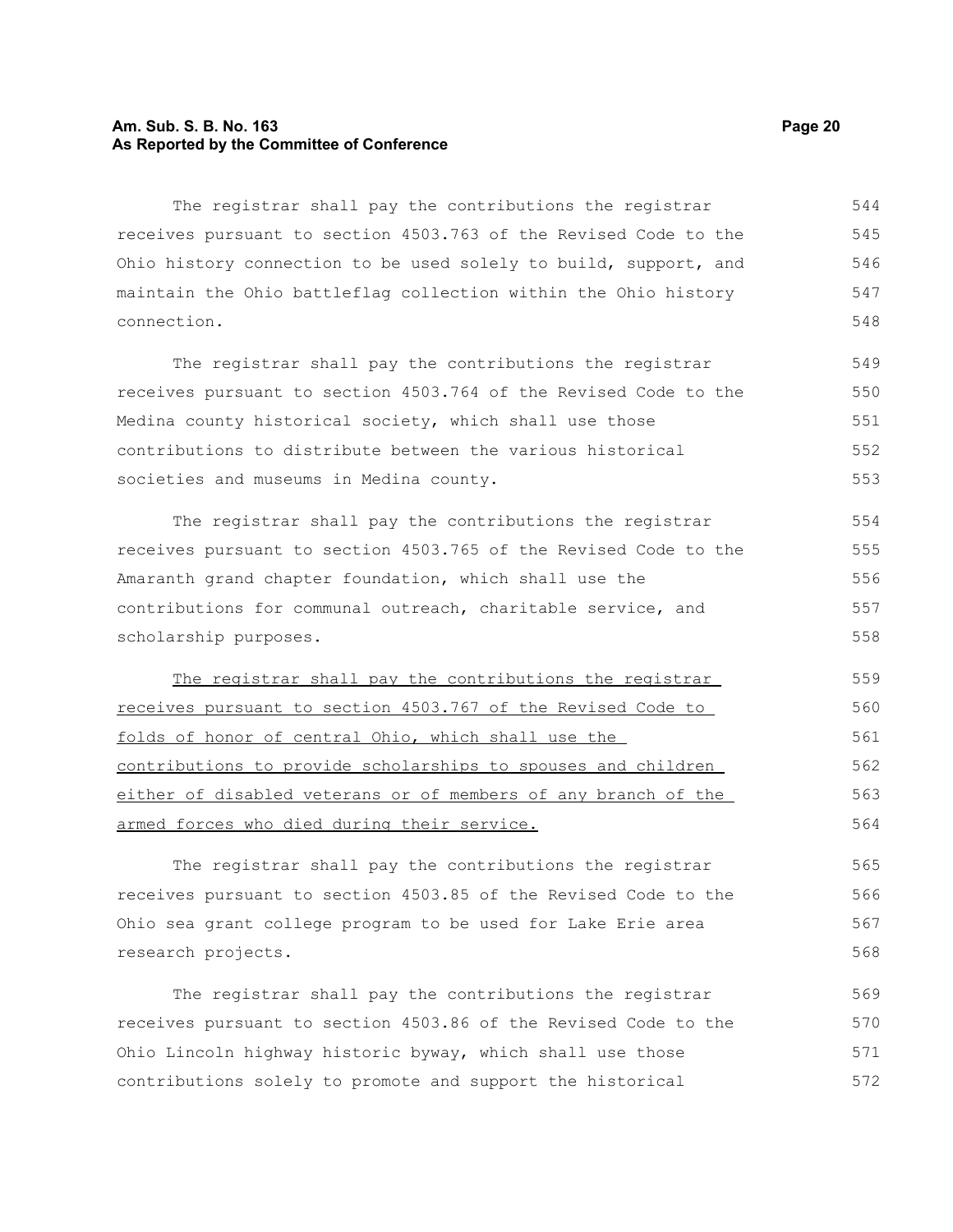### **Am. Sub. S. B. No. 163 Page 21 As Reported by the Committee of Conference**

preservation and advertisement of the Lincoln highway in this state.

The registrar shall pay the contributions the registrar receives pursuant to section 4503.87 of the Revised Code to the Grove City little league dream field fund, which shall use those contributions solely to build, maintain, and improve youth baseball fields within the municipal corporation of Grove City. 575 576 577 578 579

The registrar shall pay the contributions the registrar receives pursuant to section 4503.871 of the Revised Code to the Solon city school district. The school district shall use the contributions it receives to pay the expenses it incurs in providing services to the school district's students that assist in developing or maintaining the mental and emotional well-being of the students. The services provided may include bereavement counseling, instruction in defensive driving techniques, sensitivity training, and the counseling and education of students regarding bullying, dating violence, drug abuse, suicide prevention, and human trafficking. The school district superintendent or, in the school district superintendent's discretion, the appropriate school principal or appropriate school counselors shall determine any charitable organizations that the school district hires to provide those services. The school district also may use the contributions it receives to pay for members of the faculty of the school district to receive training in providing such services to the students of the school district. The school district shall ensure that any charitable organization that is hired by the district is exempt from federal income taxation under subsection 501(c)(3) of the Internal Revenue Code. The school district shall not use the contributions it receives for any other purpose. 580 581 582 583 584 585 586 587 588 589 590 591 592 593 594 595 596 597 598 599 600 601 602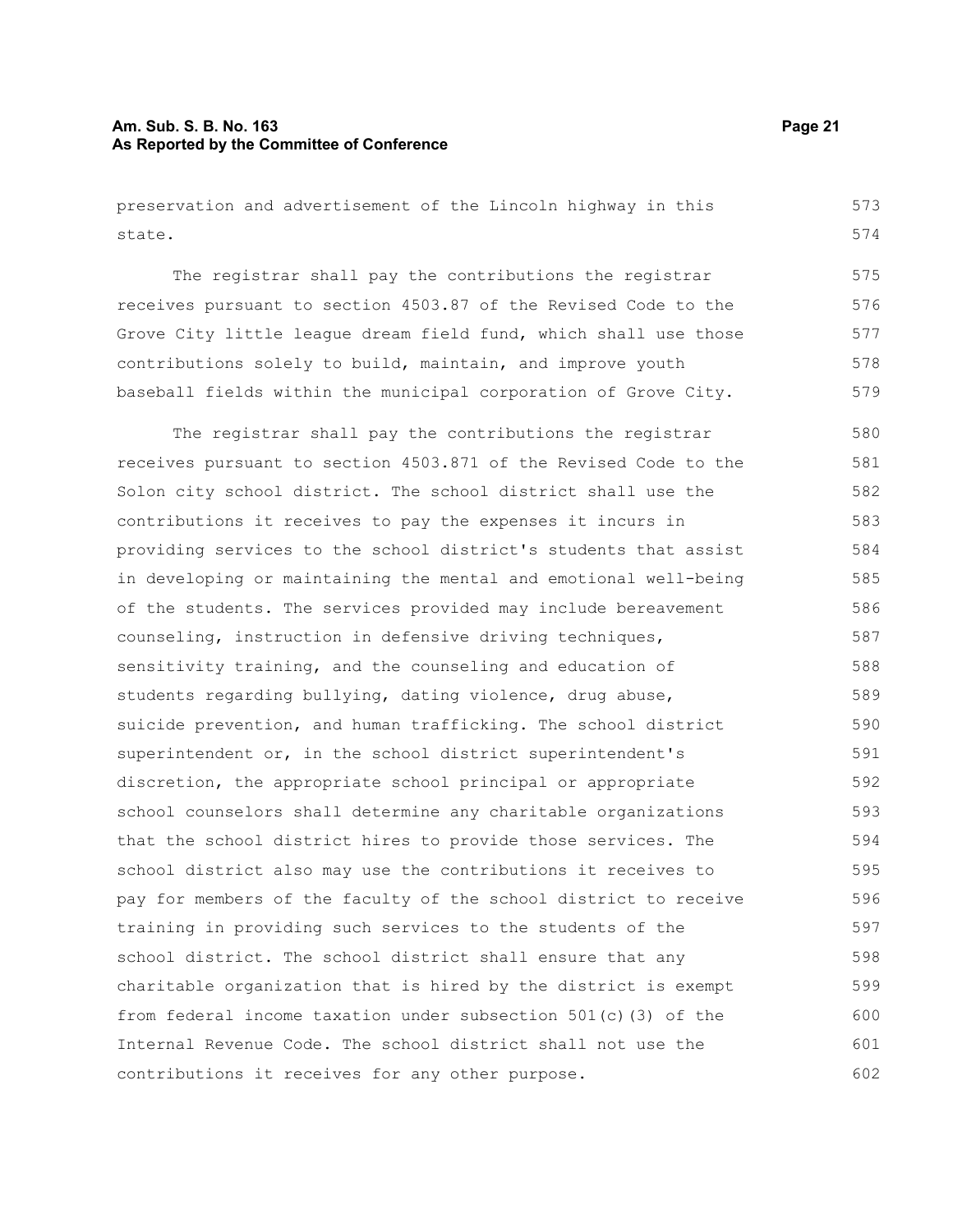#### **Am. Sub. S. B. No. 163 Page 22 As Reported by the Committee of Conference**

The registrar shall pay the contributions the registrar receives pursuant to section 4503.872 of the Revised Code to the Canton city school district. The district may use the contributions for student welfare, but shall not use the contributions for any political purpose or to pay salaries of district employees. 603 604 605 606 607 608

The registrar shall pay the contributions the registrar receives pursuant to section 4503.873 of the Revised Code to Padua Franciscan high school located in the municipal corporation of Parma. The school shall use fifty per cent of the contributions it receives to provide tuition assistance to its students. The school shall use the remaining fifty per cent to pay the expenses it incurs in providing services to the school's students that assist in developing or maintaining the mental and emotional well-being of the students. The services provided may include bereavement counseling, instruction in defensive driving techniques, sensitivity training, and the counseling and education of students regarding bullying, dating violence, drug abuse, suicide prevention, and human trafficking. As a part of providing such services, the school may pay for members of the faculty of the school to receive training in providing those services. The school principal or, in the school principal's discretion, appropriate school counselors shall determine any charitable organizations that the school hires to provide those services. The school shall ensure that any such charitable organization is exempt from federal income taxation under subsection 501(c)(3) of the Internal Revenue Code. The school shall not use the contributions it receives for any other purpose. 609 610 611 612 613 614 615 616 617 618 619 620 621 622 623 624 625 626 627 628 629 630 631

The registrar shall pay the contributions the registrar receives pursuant to section 4503.874 of the Revised Code to St. 632 633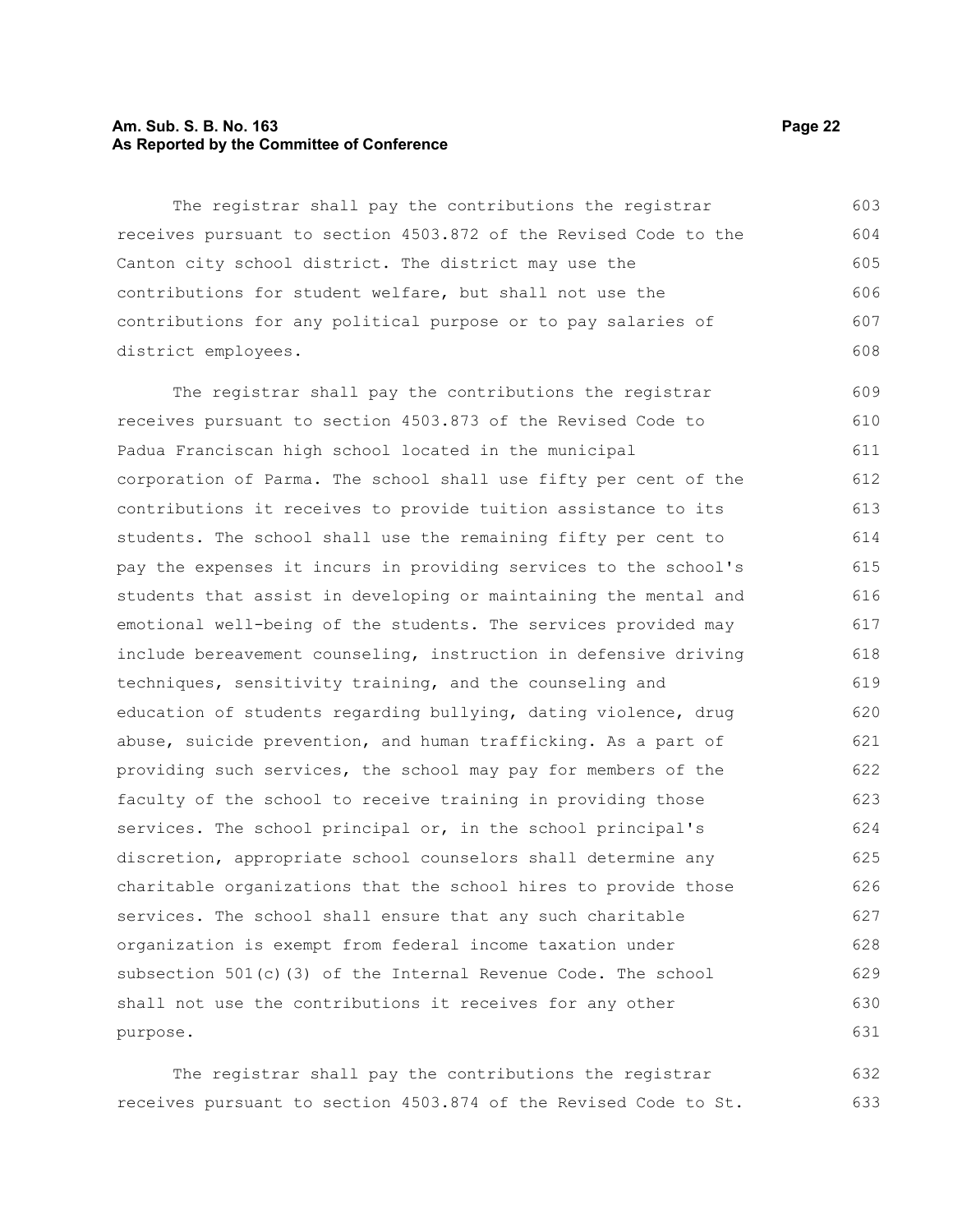#### **Am. Sub. S. B. No. 163 Page 23 As Reported by the Committee of Conference**

| Edward high school located in the municipal corporation of       | 634 |
|------------------------------------------------------------------|-----|
| Lakewood. The school shall use fifty per cent of the             | 635 |
| contributions it receives to provide tuition assistance to its   | 636 |
| students. The school shall use the remaining fifty per cent to   | 637 |
| pay the expenses it incurs in providing services to the school's | 638 |
| students that assist in developing or maintaining the mental and | 639 |
| emotional well-being of the students. The services provided may  | 640 |
| include bereavement counseling, instruction in defensive driving | 641 |
| techniques, sensitivity training, and the counseling and         | 642 |
| education of students regarding bullying, dating violence, drug  | 643 |
| abuse, suicide prevention, and human trafficking. As a part of   | 644 |
| providing such services, the school may pay for members of the   | 645 |
| faculty of the school to receive training in providing those     | 646 |
| services. The school principal or, in the school principal's     | 647 |
| discretion, appropriate school counselors shall determine any    | 648 |
| charitable organizations that the school hires to provide those  | 649 |
| services. The school shall ensure that any such charitable       | 650 |
| organization is exempt from federal income taxation under        | 651 |
| subsection $501(c)$ (3) of the Internal Revenue Code. The school | 652 |
| shall not use the contributions it receives for any other        | 653 |
| purpose.                                                         | 654 |
| The registrar shall pay the contributions the registrar          | 655 |

receives pursuant to section 4503.875 of the Revised Code to Walsh Jesuit high school located in the municipal corporation of Cuyahoga Falls. The school shall use fifty per cent of the contributions it receives to provide tuition assistance to its students. The school shall use the remaining fifty per cent to pay the expenses it incurs in providing services to the school's students that assist in developing or maintaining the mental and emotional well-being of the students. The services provided may include bereavement counseling, instruction in defensive driving 656 657 658 659 660 661 662 663 664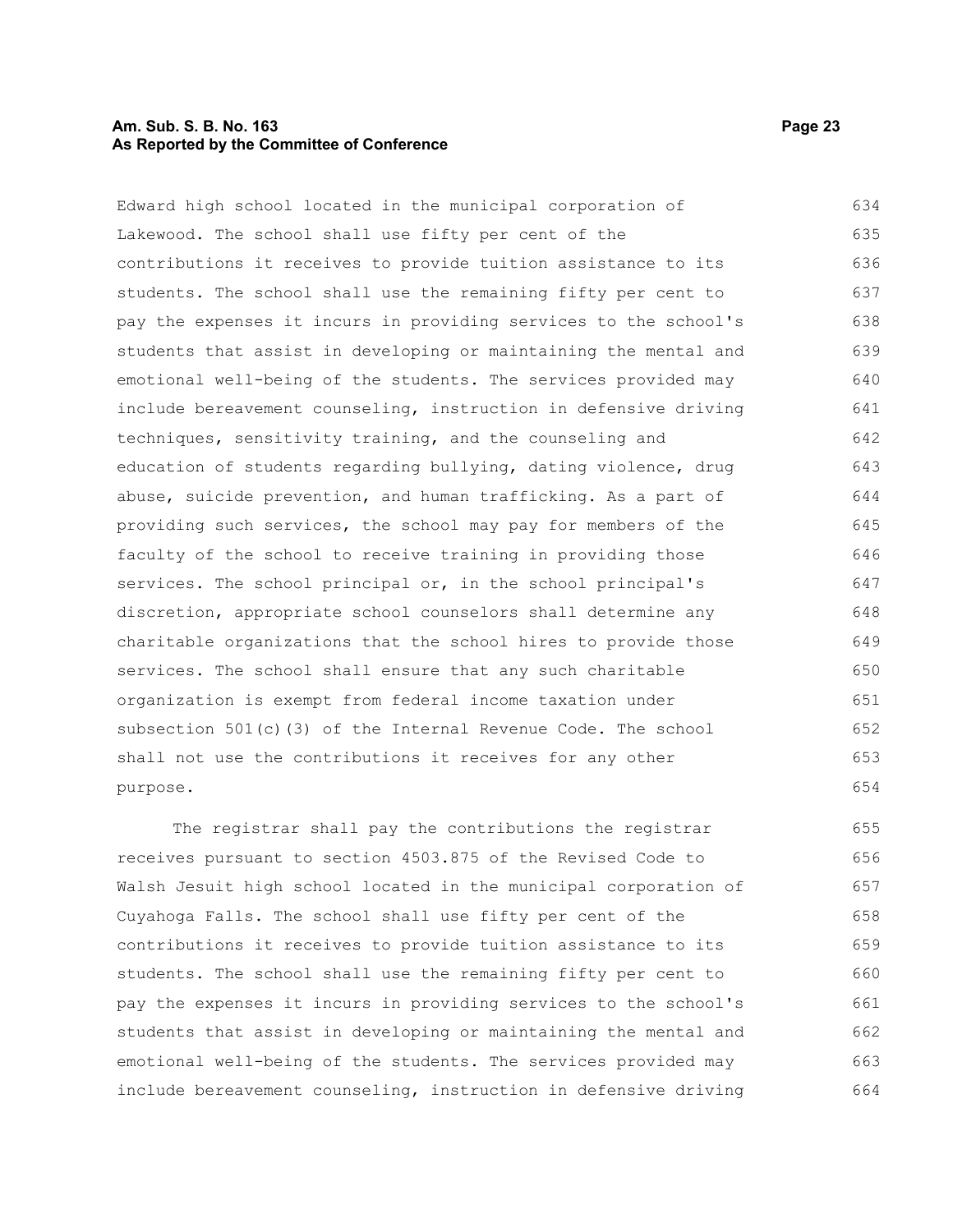#### **Am. Sub. S. B. No. 163 Page 24 As Reported by the Committee of Conference**

techniques, sensitivity training, and the counseling and education of students regarding bullying, dating violence, drug abuse, suicide prevention, and human trafficking. As a part of providing such services, the school may pay for members of the faculty of the school to receive training in providing those services. The school principal or, in the school principal's discretion, appropriate school counselors shall determine any charitable organizations that the school hires to provide those services. The school shall ensure that any such charitable organization is exempt from federal income taxation under subsection 501(c)(3) of the Internal Revenue Code. The school shall not use the contributions it receives for any other purpose. 665 666 667 668 669 670 671 672 673 674 675 676 677

The registrar shall pay the contributions the registrar receives pursuant to section 4503.876 of the Revised Code to the North Royalton city school district. The school district shall use the contributions it receives to pay the expenses it incurs in providing services to the school district's students that assist in developing or maintaining the mental and emotional well-being of the students. The services provided may include bereavement counseling, instruction in defensive driving techniques, sensitivity training, and the counseling and education of students regarding bullying, dating violence, drug abuse, suicide prevention, and human trafficking. The school district superintendent or, in the school district superintendent's discretion, the appropriate school principal or appropriate school counselors shall determine any charitable organizations that the school district hires to provide those services. The school district also may use the contributions it receives to pay for members of the faculty of the school district to receive training in providing such services to the 678 679 680 681 682 683 684 685 686 687 688 689 690 691 692 693 694 695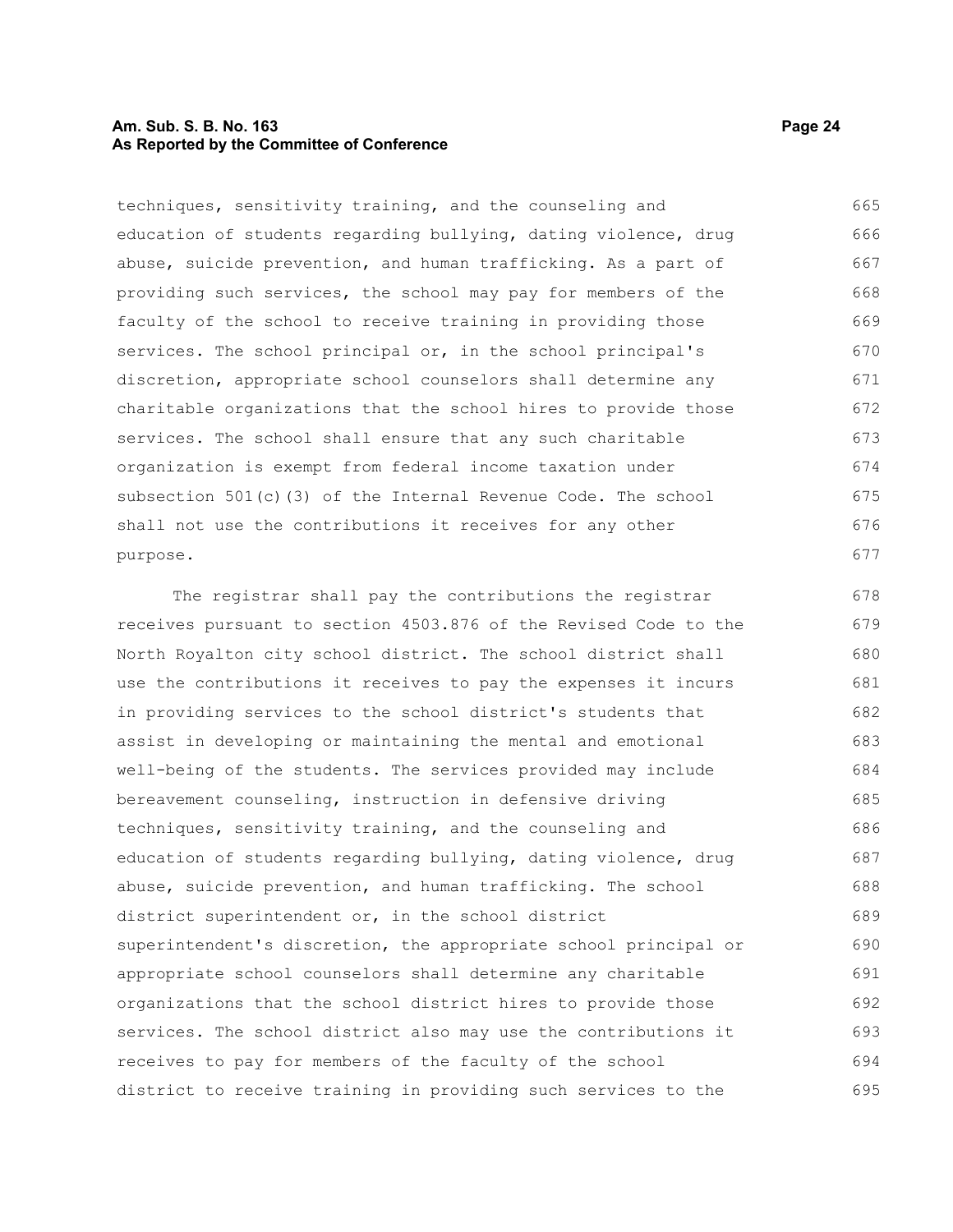#### **Am. Sub. S. B. No. 163 Page 25 As Reported by the Committee of Conference**

students of the school district. The school district shall ensure that any charitable organization that is hired by the district is exempt from federal income taxation under subsection 501(c)(3) of the Internal Revenue Code. The school district shall not use the contributions it receives for any other purpose. 696 697 698 699 700 701

The registrar shall pay the contributions the registrar receives pursuant to section 4503.877 of the Revised Code to the Independence local school district. The school district shall use the contributions it receives to pay the expenses it incurs in providing services to the school district's students that assist in developing or maintaining the mental and emotional well-being of the students. The services provided may include bereavement counseling, instruction in defensive driving techniques, sensitivity training, and the counseling and education of students regarding bullying, dating violence, drug abuse, suicide prevention, and human trafficking. The school district superintendent or, in the school district superintendent's discretion, the appropriate school principal or appropriate school counselors shall determine any charitable organizations that the school district hires to provide those services. The school district also may use the contributions it receives to pay for members of the faculty of the school district to receive training in providing such services to the students of the school district. The school district shall ensure that any charitable organization that is hired by the district is exempt from federal income taxation under subsection 501(c)(3) of the Internal Revenue Code. The school district shall not use the contributions it receives for any other purpose. 702 703 704 705 706 707 708 709 710 711 712 713 714 715 716 717 718 719 720 721 722 723 724 725

The registrar shall pay the contributions the registrar 726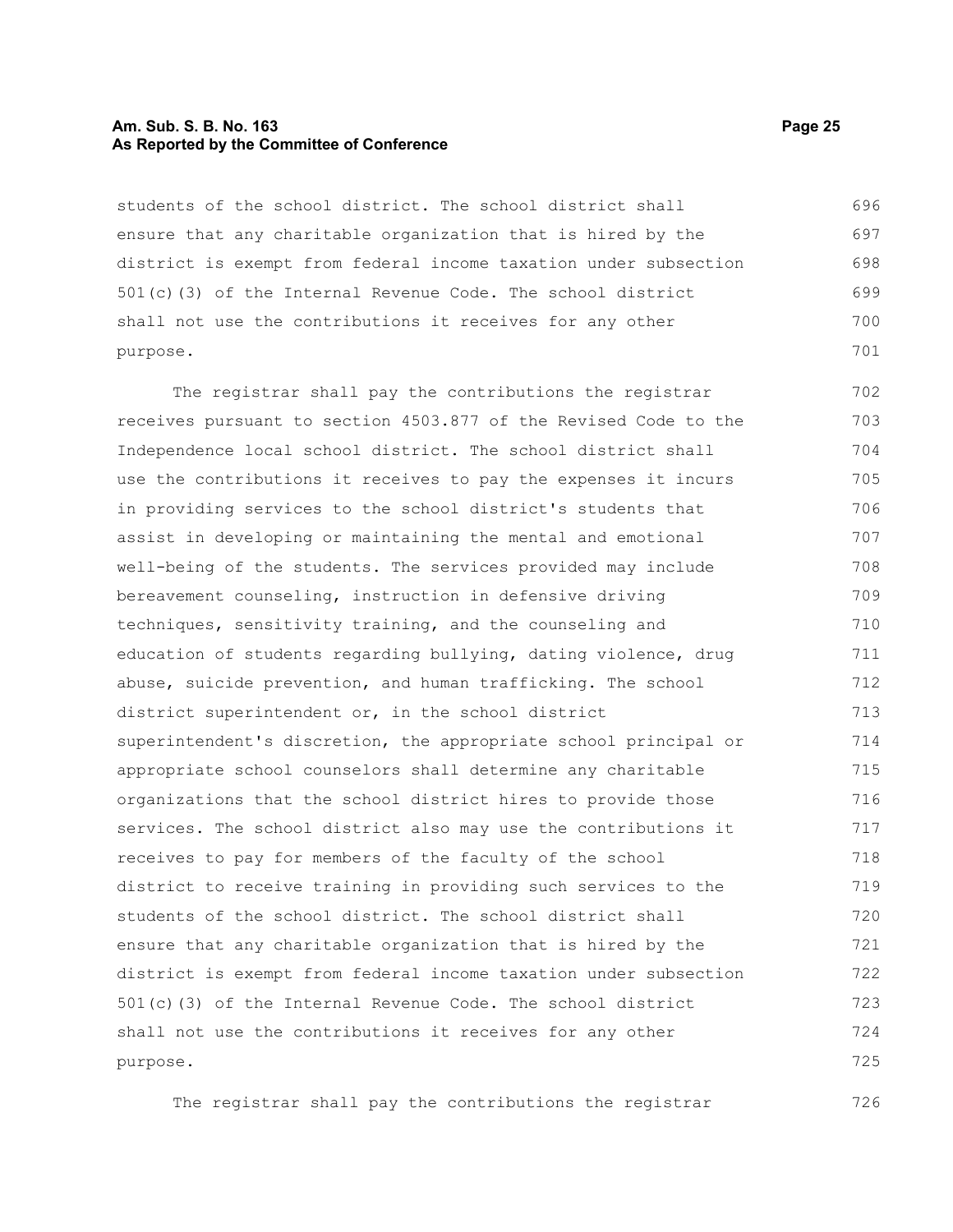#### **Am. Sub. S. B. No. 163 Page 26 As Reported by the Committee of Conference**

receives pursuant to section 4503.878 of the Revised Code to the Cuyahoga Heights local school district. The school district shall use the contributions it receives to pay the expenses it incurs in providing services to the school district's students that assist in developing or maintaining the mental and emotional well-being of the students. The services provided may include bereavement counseling, instruction in defensive driving techniques, sensitivity training, and the counseling and education of students regarding bullying, dating violence, drug abuse, suicide prevention, and human trafficking. The school district superintendent or, in the school district superintendent's discretion, the appropriate school principal or appropriate school counselors, shall determine any charitable organizations that the school district hires to provide those services. The school district also may use the contributions it receives to pay for members of the faculty of the school district to receive training in providing such services to the students of the school district. The school district shall ensure that any charitable organization that is hired by the district is exempt from federal income taxation under subsection 501(c)(3) of the Internal Revenue Code. The school district shall not use the contributions it receives for any other purpose. 727 728 729 730 731 732 733 734 735 736 737 738 739 740 741 742 743 744 745 746 747 748 749

The registrar shall pay the contributions the registrar receives pursuant to section 4503.879 of the Revised Code to the west technical high school alumni association, which shall use the contributions for activities sponsored by the association.

The registrar shall pay the contributions the registrar receives pursuant to section 4503.88 of the Revised Code to the Kenston local school district. The school district shall use the contributions it receives to pay the expenses it incurs in 754 755 756 757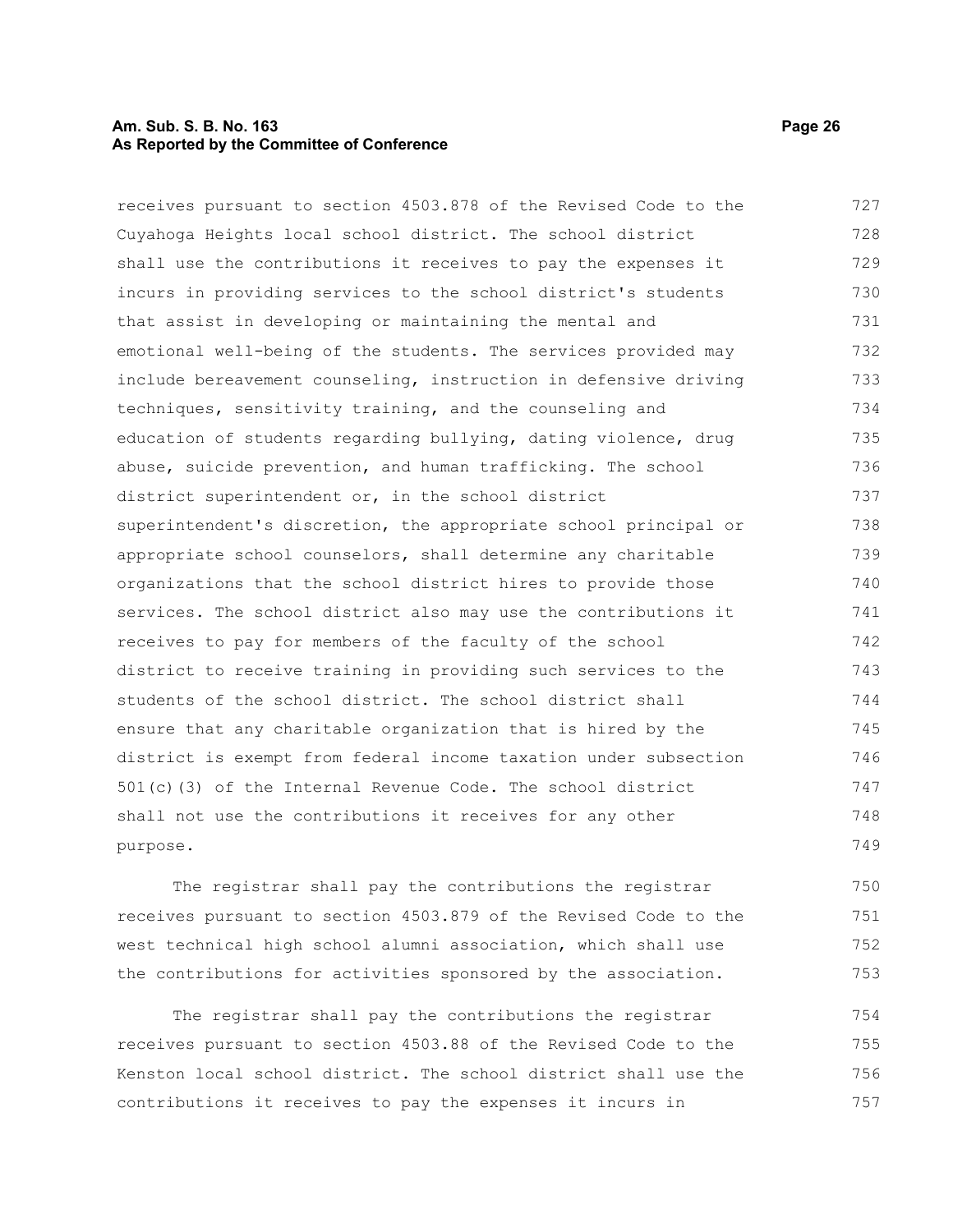## **Am. Sub. S. B. No. 163 Page 27 As Reported by the Committee of Conference**

| providing services that assist in developing or maintaining a    | 758 |
|------------------------------------------------------------------|-----|
| culture of environmental responsibility and an innovative        | 759 |
| science, technology, engineering, art, and math (S.T.E.A.M.)     | 760 |
| curriculum to the school district's students. The school         | 761 |
| district shall not use the contributions it receives for any     | 762 |
| other purpose.                                                   | 763 |
| The registrar shall pay the contributions the registrar          | 764 |
| receives pursuant to section 4503.881 of the Revised Code to La  | 765 |
| Salle high school in the municipal corporation of Cincinnati.    | 766 |
| The high school shall not use the contributions it receives for  | 767 |
| any political purpose.                                           | 768 |
| The registrar shall pay the contributions the registrar          | 769 |
| receives pursuant to section 4503.882 of the Revised Code to St. | 770 |
| John's Jesuit high school and academy located in the municipal   | 771 |
| corporation of Toledo. The school shall use the contributions it | 772 |
| receives to provide tuition assistance for students attending    | 773 |
| the school.                                                      | 774 |
| The registrar shall pay the contributions the registrar          | 775 |
| receives pursuant to section 4503.883 of the Revised Code to St. | 776 |
| Charles preparatory school located in the municipal corporation  | 777 |
| of Columbus, which shall use the contributions for the school's  | 778 |
| alumni association and the alumni association's purposes.        | 779 |
| The registrar shall pay the contributions the registrar          | 780 |
| receives pursuant to section 4503.884 of the Revised Code to     | 781 |
| Archbishop Moeller high school located in the municipal          | 782 |
| corporation of Cincinnati. The high school shall not use the     | 783 |
| contributions it receives for any political purpose.             | 784 |
| The registrar shall pay the contributions the registrar          | 785 |
| receives pursuant to section 4503.89 of the Revised Code to the  | 786 |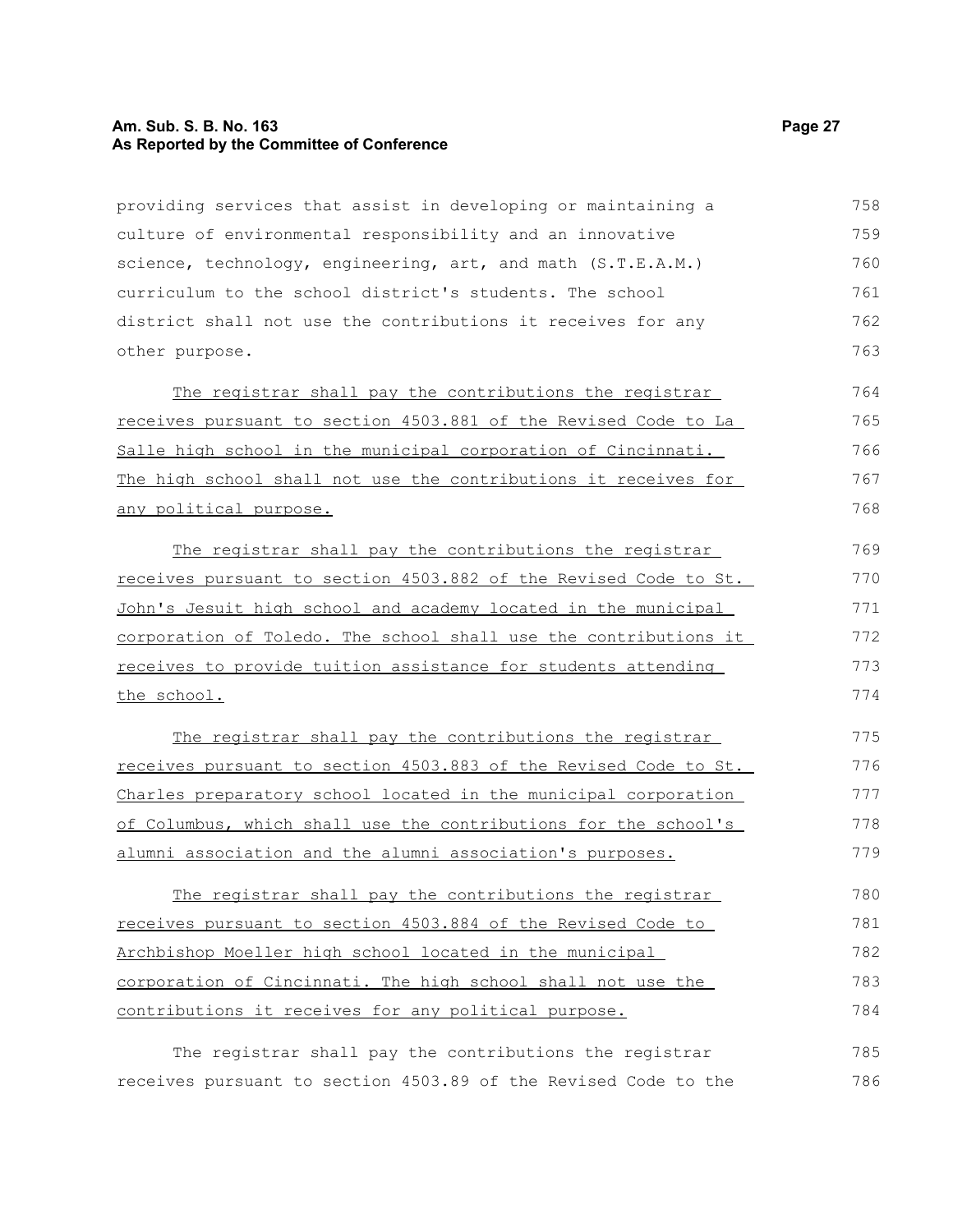### **Am. Sub. S. B. No. 163 Page 28 As Reported by the Committee of Conference**

| American red cross of greater Columbus on behalf of the Ohio     | 787 |
|------------------------------------------------------------------|-----|
| chapters of the American red cross, which shall use the          | 788 |
| contributions for disaster readiness, preparedness, and response | 789 |
| programs on a statewide basis.                                   | 790 |
| The registrar shall pay the contributions the registrar          | 791 |
| receives pursuant to section 4503.891 of the Revised Code to the | 792 |
| Ohio lions foundation. The foundation shall use the              | 793 |
| contributions for charitable and educational purposes.           | 794 |
| The registrar shall pay the contributions the registrar          | 795 |
| receives pursuant to section 4503.892 of the Revised Code to the | 796 |
| Hudson city school district. The school district shall not use   | 797 |
| the contributions it receives for any political purpose.         | 798 |
| The registrar shall pay the contributions the registrar          | 799 |
| receives pursuant to section 4503.893 of the Revised Code to the | 800 |
| Harrison Central jr./sr. high school located in the municipal    | 801 |
| corporation of Cadiz.                                            | 802 |
| The registrar shall pay the contributions the registrar          | 803 |
| receives pursuant to section 4503.899 of the Revised Code to the | 804 |
| Cleveland clinic foundation, which shall use the contributions   | 805 |
| to support Cleveland clinic children's education, research, and  | 806 |
| patient services.                                                | 807 |
| The registrar shall pay the contributions the registrar          | 808 |
| receives pursuant to section 4503.90 of the Revised Code to the  | 809 |
| nationwide children's hospital foundation.                       | 810 |
| The registrar shall pay the contributions the registrar          | 811 |
| receives pursuant to section 4503.901 of the Revised Code to the | 812 |
| Ohio association for pupil transportation, which shall use the   | 813 |
| money to support transportation programs, provide training to    | 814 |
| school transportation professionals, and support other           | 815 |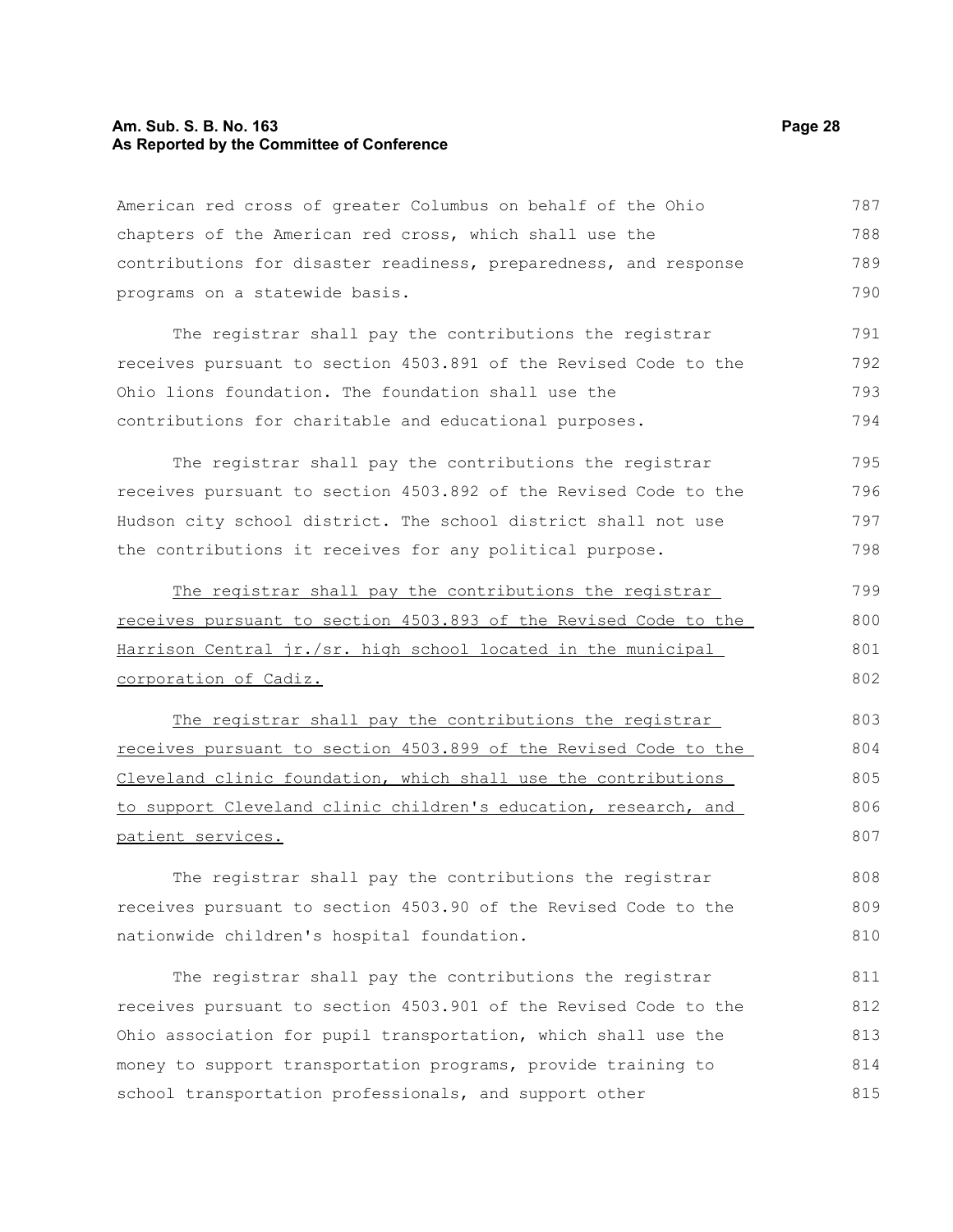### **Am. Sub. S. B. No. 163 Page 29 As Reported by the Committee of Conference**

816

initiatives for school transportation safety.

The registrar shall pay the contributions the registrar receives pursuant to section 4503.902 of the Revised Code to St. Ignatius high school located in the municipal corporation of Cleveland. The school shall use fifty per cent of the contributions it receives to provide tuition assistance to its students. The school shall use the remaining fifty per cent to pay the expenses it incurs in providing services to the school's students that assist in developing or maintaining the mental and emotional well-being of the students. The services provided may include bereavement counseling, instruction in defensive driving techniques, sensitivity training, and the counseling and education of students regarding bullying, dating violence, drug abuse, suicide prevention, and human trafficking. As a part of providing such services, the school may pay for members of the faculty of the school to receive training in providing those services. The school principal or, in the school principal's discretion, appropriate school counselors shall determine any charitable organizations that the school hires to provide those services. The school shall ensure that any such charitable organization is exempt from federal income taxation under subsection 501(c)(3) of the Internal Revenue Code. The school shall not use the contributions it receives for any other purpose. 817 818 819 820 821 822 823 824 825 826 827 828 829 830 831 832 833 834 835 836 837 838 839

The registrar shall pay the contributions the registrar receives pursuant to section 4503.903 of the Revised Code to the Brecksville-Broadview Heights city school district. The school district shall use the contributions it receives to pay the expenses it incurs in providing services to the school district's students that assist in developing or maintaining the mental and emotional well-being of the students. The services 840 841 842 843 844 845 846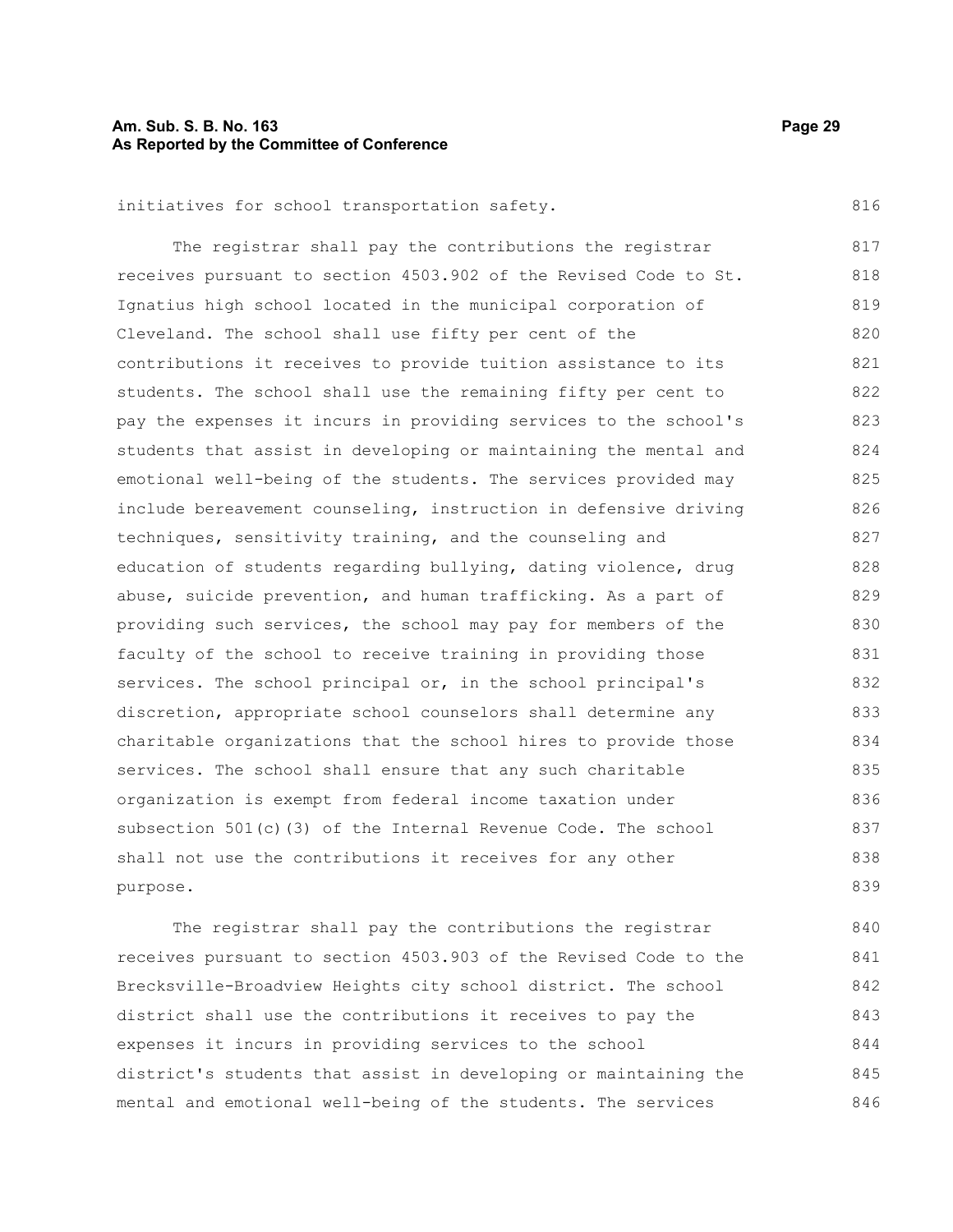#### **Am. Sub. S. B. No. 163 Page 30 As Reported by the Committee of Conference**

provided may include bereavement counseling, instruction in defensive driving techniques, sensitivity training, and the counseling and education of students regarding bullying, dating violence, drug abuse, suicide prevention, and human trafficking. The school district superintendent or, in the school district superintendent's discretion, the appropriate school principal or appropriate school counselors shall determine any charitable organizations that the school district hires to provide those services. The school district also may use the contributions it receives to pay for members of the faculty of the school district to receive training in providing such services to the students of the school district. The school district shall ensure that any charitable organization that is hired by the district is exempt from federal income taxation under subsection 501(c)(3) of the Internal Revenue Code. The school district shall not use the contributions it receives for any other purpose. 847 848 849 850 851 852 853 854 855 856 857 858 859 860 861 862 863

The registrar shall pay the contributions the registrar receives pursuant to section 4503.904 of the Revised Code to the Chagrin Falls exempted village school district. The school district shall use the contributions it receives to pay the expenses it incurs in providing services to the school district's students that assist in developing or maintaining the mental and emotional well-being of the students. The services provided may include bereavement counseling, instruction in defensive driving techniques, sensitivity training, and the counseling and education of students regarding bullying, dating violence, drug abuse, suicide prevention, and human trafficking. The school district superintendent or, in the school district superintendent's discretion, the appropriate school principal or appropriate school counselors shall determine any charitable 864 865 866 867 868 869 870 871 872 873 874 875 876 877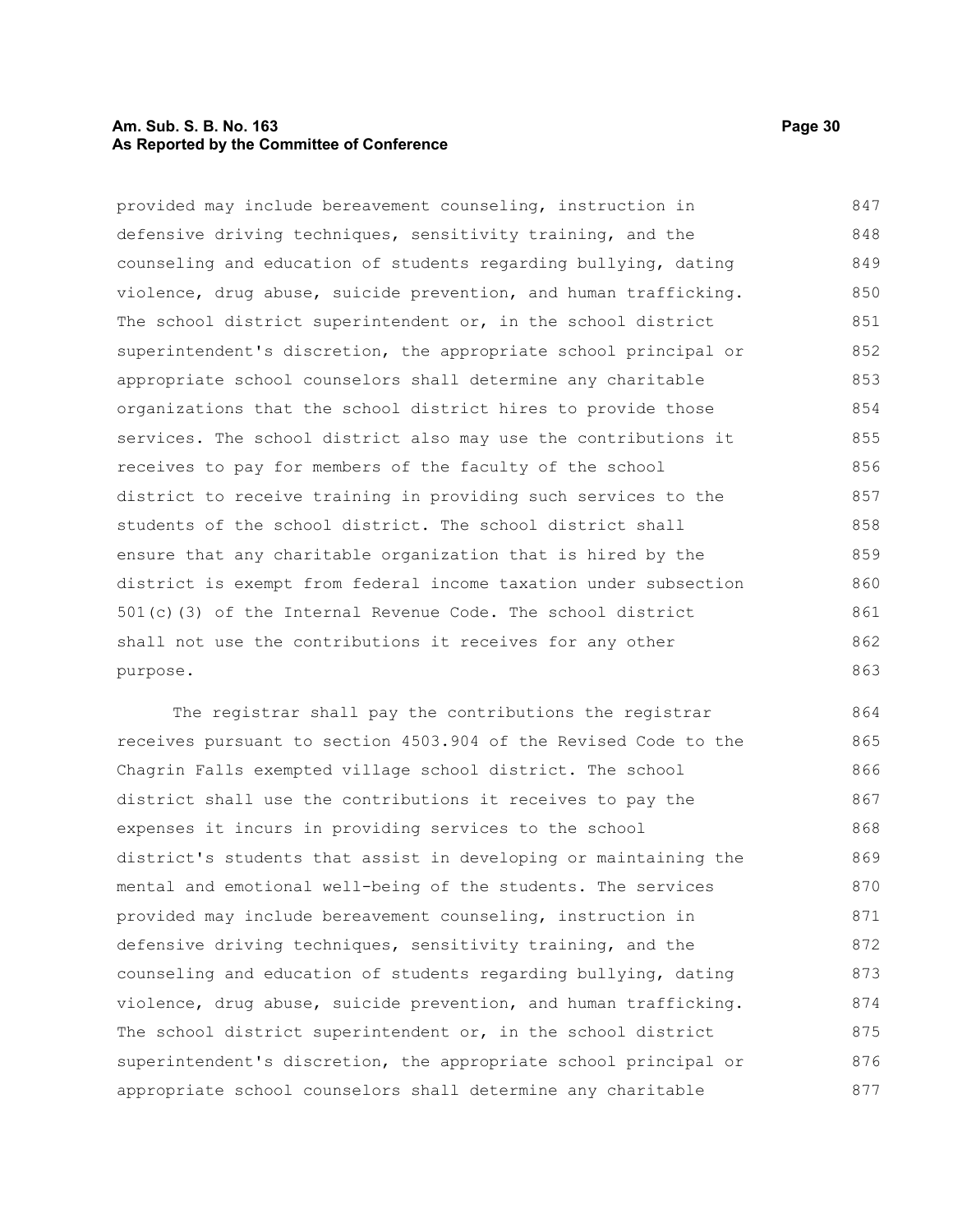#### **Am. Sub. S. B. No. 163 Page 31 As Reported by the Committee of Conference**

organizations that the school district hires to provide those services. The school district also may use the contributions it receives to pay for members of the faculty of the school district to receive training in providing such services to the students of the school district. The school district shall ensure that any charitable organization that is hired by the district is exempt from federal income taxation under subsection 501(c)(3) of the Internal Revenue Code. The school district shall not use the contributions it receives for any other purpose. 878 879 880 881 882 883 884 885 886 887

The registrar shall pay the contributions the registrar receives pursuant to section 4503.905 of the Revised Code to the Cuyahoga valley career center. The career center shall use the contributions it receives to pay the expenses it incurs in providing services to the career center's students that assist in developing or maintaining the mental and emotional well-being of the students. The services provided may include bereavement counseling, instruction in defensive driving techniques, sensitivity training, and the counseling and education of students regarding bullying, dating violence, drug abuse, suicide prevention, and human trafficking. The career center's superintendent or in the career center's superintendent's discretion, the school board or appropriate school counselors shall determine any charitable organizations that the career center hires to provide those services. The career center also may use the contributions it receives to pay for members of the faculty of the career center to receive training in providing such services to the students of the career center. The career center shall ensure that any charitable organization that is hired by the career center is exempt from federal income taxation under subsection 501(c)(3) of the Internal Revenue 888 889 890 891 892 893 894 895 896 897 898 899 900 901 902 903 904 905 906 907 908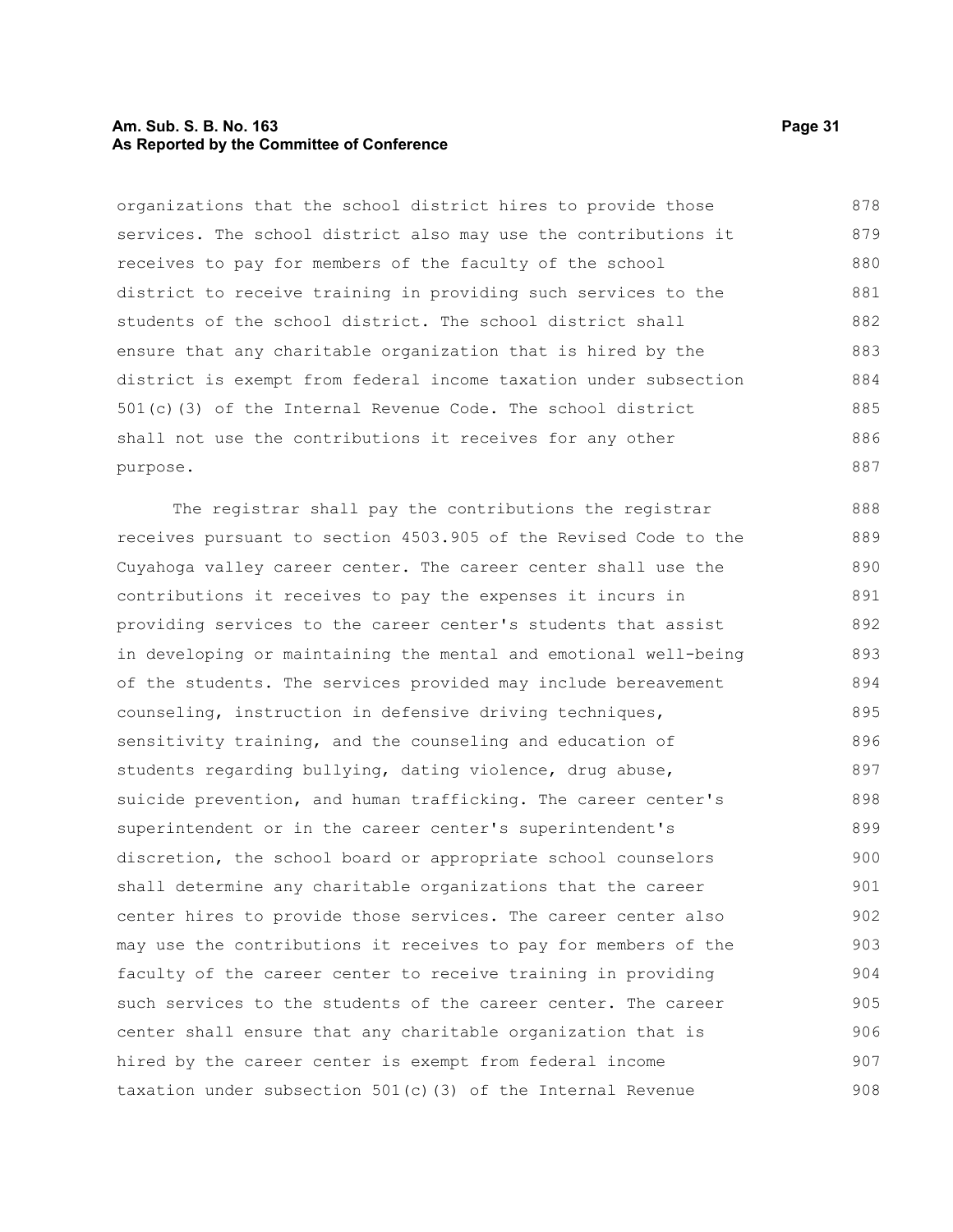#### **Am. Sub. S. B. No. 163 Page 32 As Reported by the Committee of Conference**

Code. The career center shall not use the contributions it receives for any other purpose. 909 910

The registrar shall pay the contributions the registrar receives pursuant to section 4503.906 of the Revised Code to the Stow-Munroe Falls city school district. The school district shall not use the contributions it receives for any political purpose. 911 912 913 914 915

The registrar shall pay the contributions the registrar receives pursuant to section 4503.907 of the Revised Code to the Twinsburg city school district. The school district shall not use the contributions it receives for any political purpose. 916 917 918 919

The registrar shall pay the contributions the registrar receives pursuant to section 4503.908 of the Revised Code to St. Xavier high school located in Springfield township in Hamilton county. The school shall use fifty per cent of the contributions it receives to provide tuition assistance to its students. The school shall use the remaining fifty per cent to pay the expenses it incurs in providing services to the school's students that assist in developing or maintaining the mental and emotional well-being of the students. The services provided may include bereavement counseling, instruction in defensive driving techniques, sensitivity training, and the counseling and education of students regarding bullying, dating violence, drug abuse, suicide prevention, and human trafficking. As a part of providing such services, the school may pay for members of the faculty of the school to receive training in providing those services. The school principal or, in the school principal's discretion, appropriate school counselors shall determine any charitable organizations that the school hires to provide those services. The school shall ensure that any such charitable 920 921 922 923 924 925 926 927 928 929 930 931 932 933 934 935 936 937 938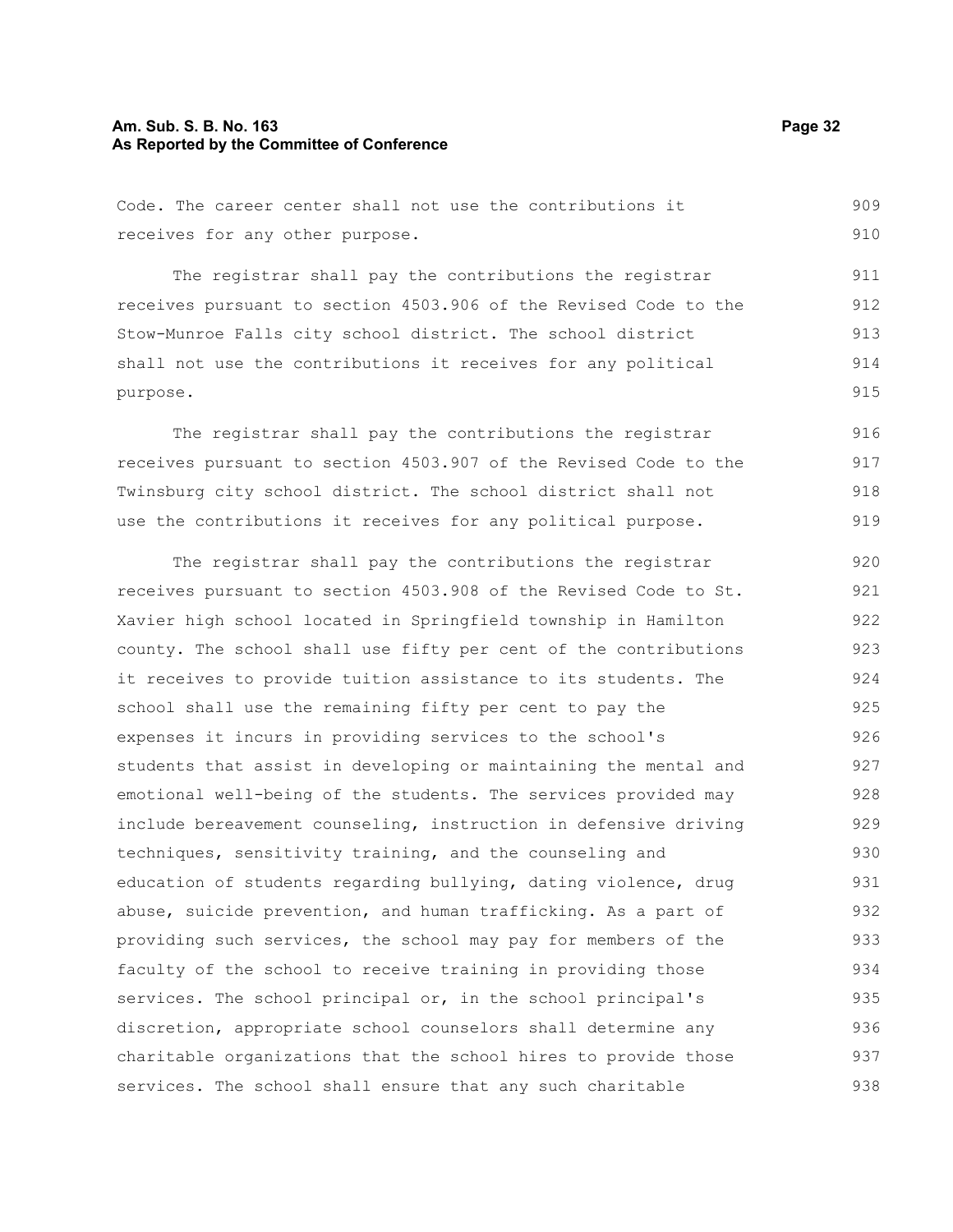#### **Am. Sub. S. B. No. 163 Page 33 As Reported by the Committee of Conference**

organization is exempt from federal income taxation under subsection 501(c)(3) of the Internal Revenue Code. The school shall not use the contributions it receives for any other purpose. 939 940 941 942

The registrar shall pay the contributions the registrar receives pursuant to section 4503.909 of the Revised Code to the Grandview Heights city school district, which shall use the contributions for its gifted programs and special education and related services. 943 944 945 946 947

The registrar shall pay the contributions received pursuant to section 4503.92 of the Revised Code to support our troops, incorporated, a national nonprofit corporation, which shall use those contributions in accordance with its articles of incorporation and for the benefit of servicemembers of the armed forces of the United States and their families when they are in financial need. 948 949 950 951 952 953 954

The registrar shall pay the contributions received pursuant to section 4503.931 of the Revised Code to healthy New Albany, which shall use the contributions for its community programs, events, and other activities.

The registrar shall pay the contributions the registrar receives pursuant to section 4503.932 of the Revised Code to habitat for humanity of Ohio, inc., which shall use the contributions for its projects related to building affordable houses. 959 960 961 962 963

The registrar shall pay the contributions the registrar receives pursuant to section 4503.94 of the Revised Code to the Michelle's leading star foundation, which shall use the money solely to fund the rental, lease, or purchase of the simulated 964 965 966 967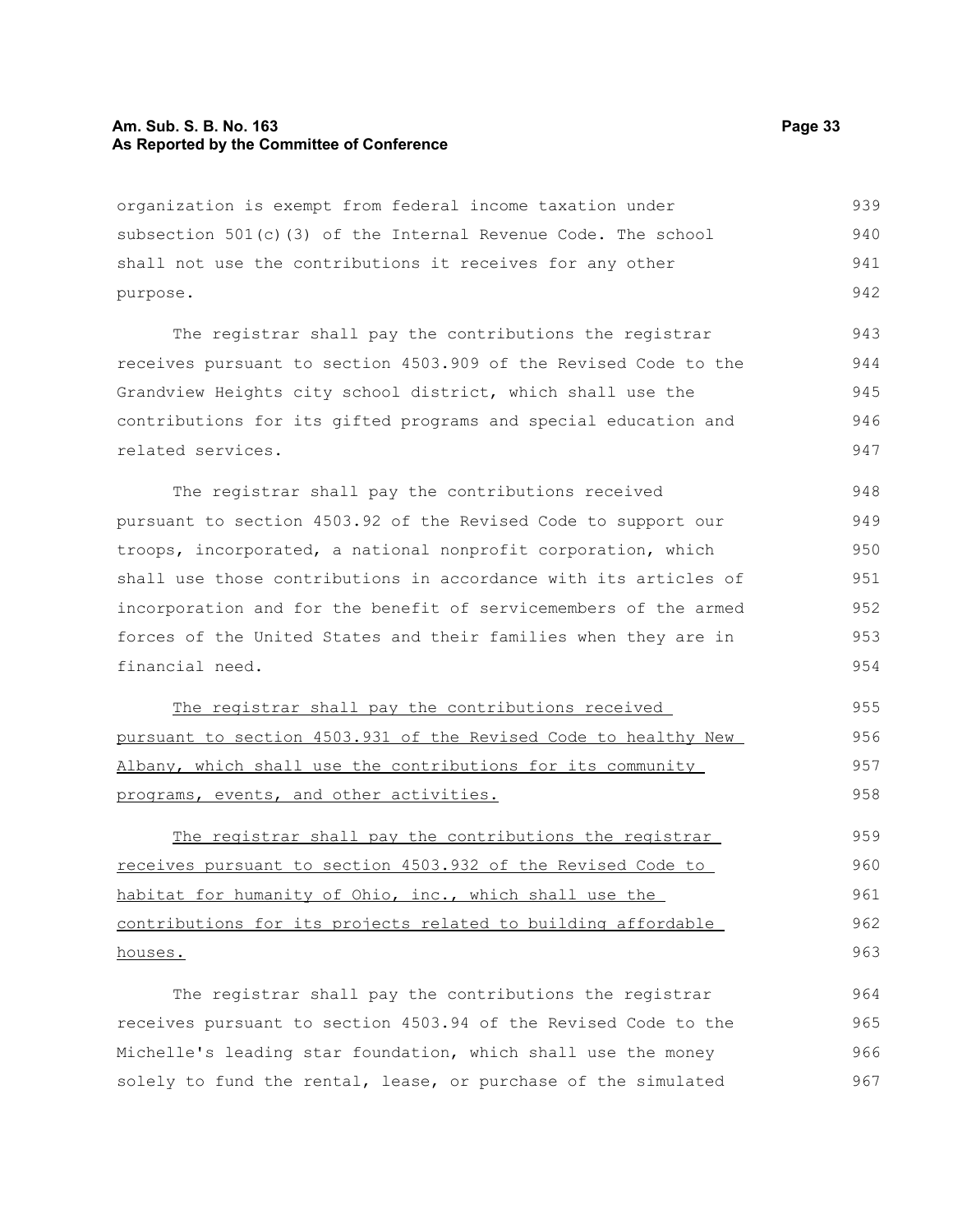#### **Am. Sub. S. B. No. 163 Page 34 As Reported by the Committee of Conference**

driving curriculum of the Michelle's leading star foundation by boards of education of city, exempted village, local, and joint vocational school districts. The registrar shall pay the contributions the registrar receives pursuant to section 4503.941 of the Revised Code to the Ohio chapter international society of arboriculture, which shall use the money to increase consumer awareness on the importance of proper tree care and to raise funds for the chapter's educational efforts. The registrar shall pay the contributions received pursuant to section 4503.942 of the Revised Code to zero, the end of prostate cancer, incorporated, a nonprofit organization, which shall use those contributions to raise awareness of prostate cancer, to support research to end prostate cancer, and to support prostate cancer patients and their families. The registrar shall pay the contributions the registrar receives pursuant to section 4503.944 of the Revised Code to the eastern European congress of Ohio, which shall use the contributions for charitable and educational purposes. The registrar shall pay the contributions the registrar receives pursuant to section 4503.945 of the Revised Code to the Summit metro parks foundation, which shall use the money in support of the Summit county metro parks. The registrar shall pay the contributions the registrar receives pursuant to section 4503.951 of the Revised Code to the Cincinnati city school district. 968 969 970 971 972 973 974 975 976 977 978 979 980 981 982 983 984 985 986 987 988 989 990 991 992 993

The registrar shall pay the contributions the registrar receives pursuant to section 4503.952 of the Revised Code to Hawken school located in northeast Ohio. The school shall use 994 995 996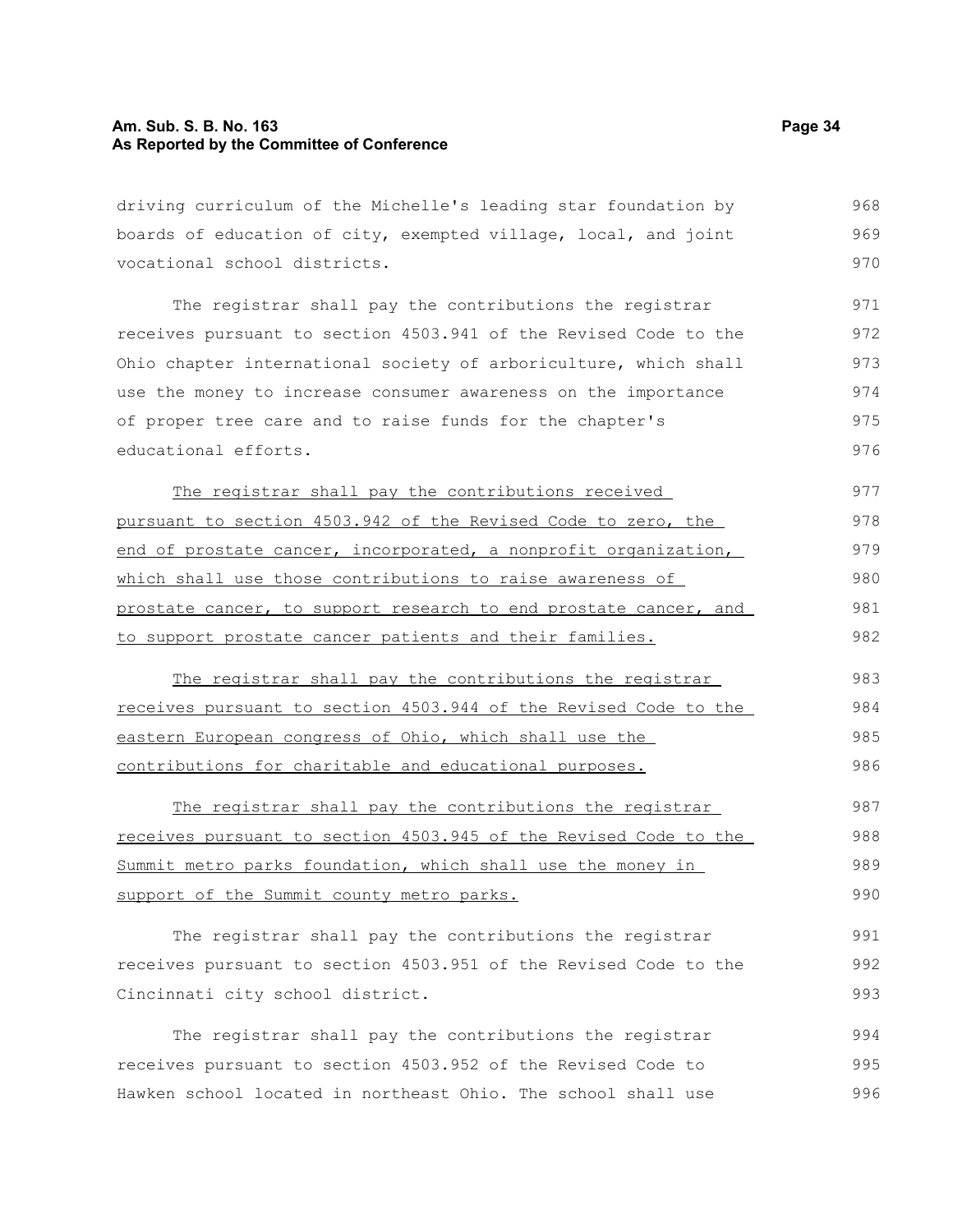#### **Am. Sub. S. B. No. 163 Page 35 As Reported by the Committee of Conference**

fifty per cent of the contributions it receives to provide tuition assistance to its students. The school shall use the remaining fifty per cent to pay the expenses it incurs in providing services to the school's students that assist in developing or maintaining the mental and emotional well-being of the students. The services provided may include bereavement counseling, instruction in defensive driving techniques, sensitivity training, and the counseling and education of students regarding bullying, dating violence, drug abuse, suicide prevention, and human trafficking. As a part of providing such services, the school may pay for members of the faculty of the school to receive training in providing those services. The school principal or, in the school principal's discretion, appropriate school counselors shall determine any charitable organizations that the school hires to provide those services. The school shall ensure that any such charitable organization is exempt from federal income taxation under subsection 501(c)(3) of the Internal Revenue Code. The school shall not use the contributions it receives for any other purpose. 997 998 999 1000 1001 1002 1003 1004 1005 1006 1007 1008 1009 1010 1011 1012 1013 1014 1015 1016

The registrar shall pay the contributions the registrar receives pursuant to section 4503.953 of the Revised Code to Gilmour academy located in the municipal corporation of Gates Mills. The school shall use fifty per cent of the contributions it receives to provide tuition assistance to its students. The school shall use the remaining fifty per cent to pay the expenses it incurs in providing services to the school's students that assist in developing or maintaining the mental and emotional well-being of the students. The services provided may include bereavement counseling, instruction in defensive driving techniques, sensitivity training, and the counseling and 1017 1018 1019 1020 1021 1022 1023 1024 1025 1026 1027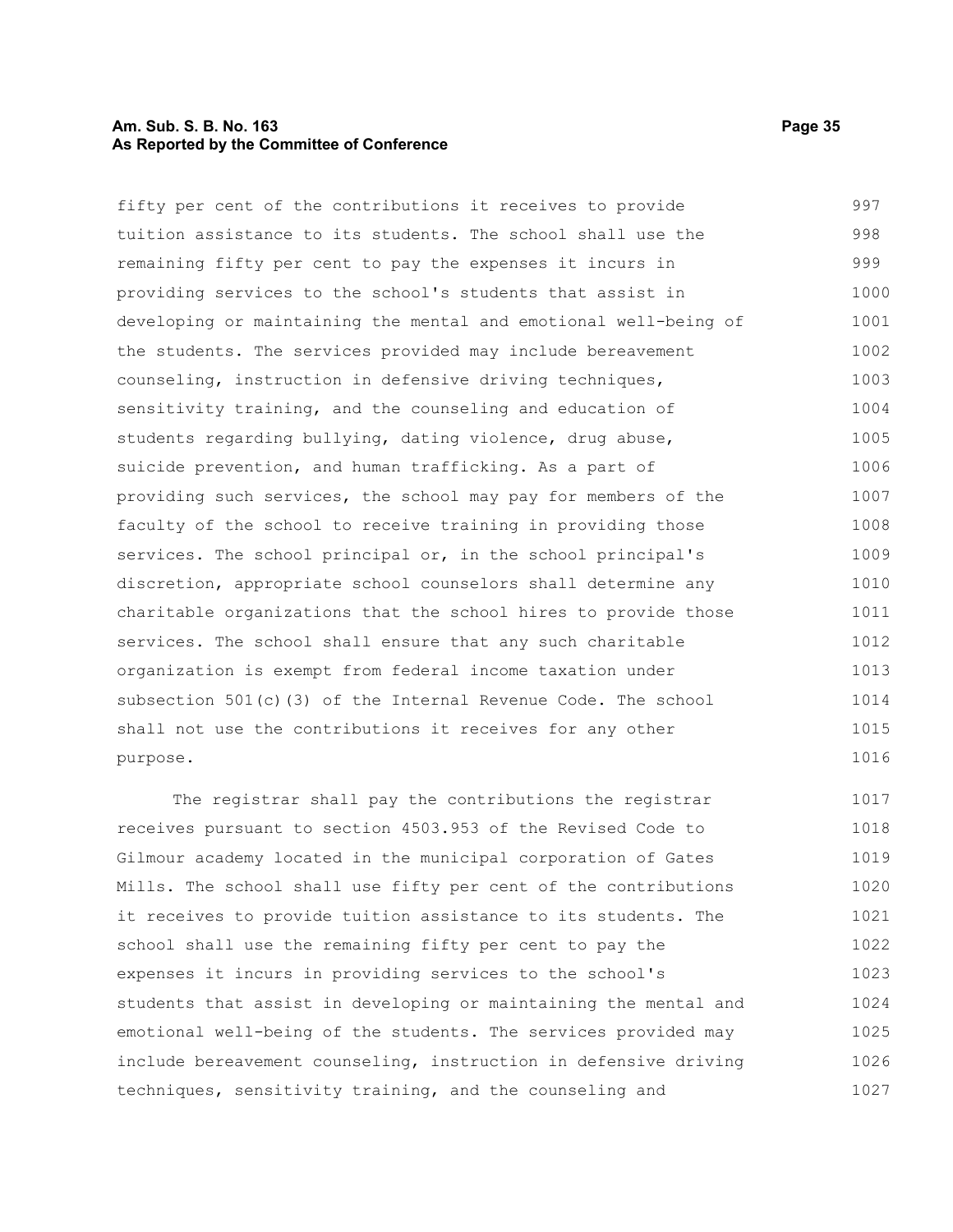#### **Am. Sub. S. B. No. 163 Page 36 As Reported by the Committee of Conference**

education of students regarding bullying, dating violence, drug abuse, suicide prevention, and human trafficking. As a part of providing such services, the school may pay for members of the faculty of the school to receive training in providing those services. The school principal or, in the school principal's discretion, appropriate school counselors shall determine any charitable organizations that the school hires to provide those services. The school shall ensure that any such charitable organization is exempt from federal income taxation under subsection 501(c)(3) of the Internal Revenue Code. The school shall not use the contributions it receives for any other purpose. 1028 1029 1030 1031 1032 1033 1034 1035 1036 1037 1038 1039

The registrar shall pay the contributions the registrar receives pursuant to section 4503.954 of the Revised Code to University school located in the suburban area near the municipal corporation of Cleveland. The school shall use fifty per cent of the contributions it receives to provide tuition assistance to its students. The school shall use the remaining fifty per cent to pay the expenses it incurs in providing services to the school's students that assist in developing or maintaining the mental and emotional well-being of the students. The services provided may include bereavement counseling, instruction in defensive driving techniques, sensitivity training, and the counseling and education of students regarding bullying, dating violence, drug abuse, suicide prevention, and human trafficking. As a part of providing such services, the school may pay for members of the faculty of the school to receive training in providing those services. The school principal or, in the school principal's discretion, appropriate school counselors shall determine any charitable organizations that the school hires to provide those services. The school 1040 1041 1042 1043 1044 1045 1046 1047 1048 1049 1050 1051 1052 1053 1054 1055 1056 1057 1058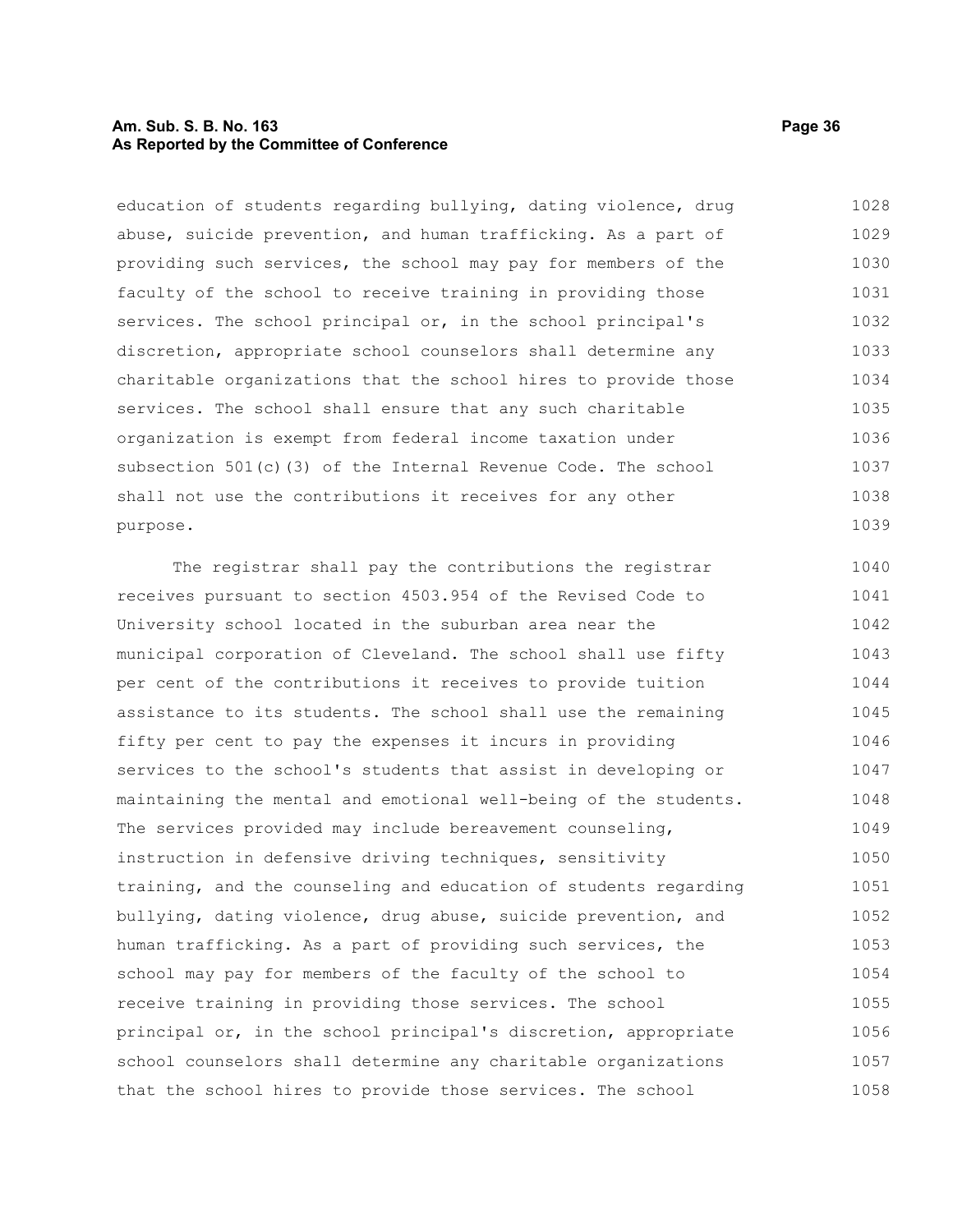#### **Am. Sub. S. B. No. 163 Page 37 As Reported by the Committee of Conference**

shall ensure that any such charitable organization is exempt from federal income taxation under subsection 501(c)(3) of the Internal Revenue Code. The school shall not use the contributions it receives for any other purpose. 1059 1060 1061 1062

The registrar shall pay the contributions the registrar receives pursuant to section 4503.955 of the Revised Code to Saint Albert the Great school located in North Royalton. The school shall use fifty per cent of the contributions it receives to provide tuition assistance to its students. The school shall use the remaining fifty per cent to pay the expenses it incurs in providing services to the school's students that assist in developing or maintaining the mental and emotional well-being of the students. The services provided may include bereavement counseling, instruction in defensive driving techniques, sensitivity training, and the counseling and education of students regarding bullying, dating violence, drug abuse, suicide prevention, and human trafficking. As a part of providing such services, the school may pay for members of the faculty of the school to receive training in providing those services. The school principal or, in the school principal's discretion, appropriate school counselors shall determine any charitable organizations that the school hires to provide those services. The school shall ensure that any such charitable organization is exempt from federal income taxation under subsection 501(c)(3) of the Internal Revenue Code. The school shall not use the contributions it receives for any other purpose. 1063 1064 1065 1066 1067 1068 1069 1070 1071 1072 1073 1074 1075 1076 1077 1078 1079 1080 1081 1082 1083 1084 1085

The registrar shall pay the contributions the registrar receives pursuant to section 4503.956 of the Revised Code to the Liberty Center local school district, which shall use the contributions for its gifted programs and special education and 1086 1087 1088 1089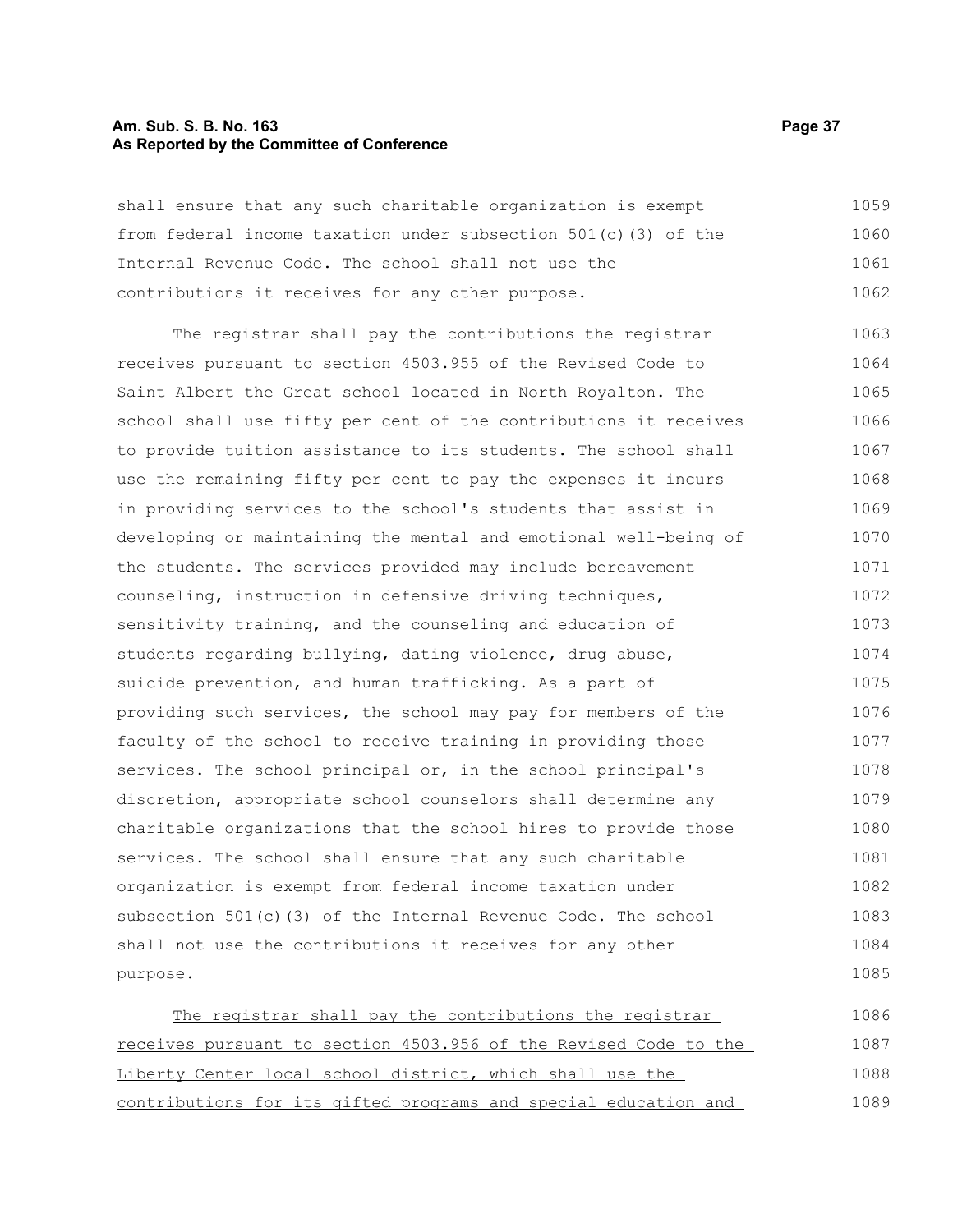## **Am. Sub. S. B. No. 163 Page 38 As Reported by the Committee of Conference**

#### related services.

The registrar shall pay the contributions the registrar receives pursuant to section 4503.957 of the Revised Code to John F. Kennedy Catholic school located in Warren. The school shall not use the contributions it receives for any political purpose. 1091 1092 1093 1094 1095

The registrar shall pay the contributions the registrar receives pursuant to section 4503.958 of the Revised Code to Elder high school located in the municipal corporation of Cincinnati. The school shall use fifty per cent of the contributions it receives to provide tuition assistance to its students, twenty-five per cent of the contributions to benefit arts and enrichment at the school, and twenty-five per cent of the contributions to benefit athletics at the school. 1096 1097 1098 1099 1100 1101 1102 1103

The registrar shall pay the contributions the registrar receives pursuant to section 4503.961 of the Revised Code to Fairfield senior high school located in the municipal corporation of Fairfield. The high school shall not use the contributions for any political purpose. 1104 1105 1106 1107 1108

The registrar shall pay the contributions the registrar receives pursuant to section 4503.962 of the Revised Code to Hamilton high school located in the municipal corporation of Hamilton. The high school shall not use the contributions for any political purpose. 1109 1110 1111 1112 1113

The registrar shall pay the contributions the registrar receives pursuant to section 4503.963 of the Revised Code to Ross high school located in Ross township in Butler county. The high school shall not use the contributions for any political purpose. 1114 1115 1116 1117 1118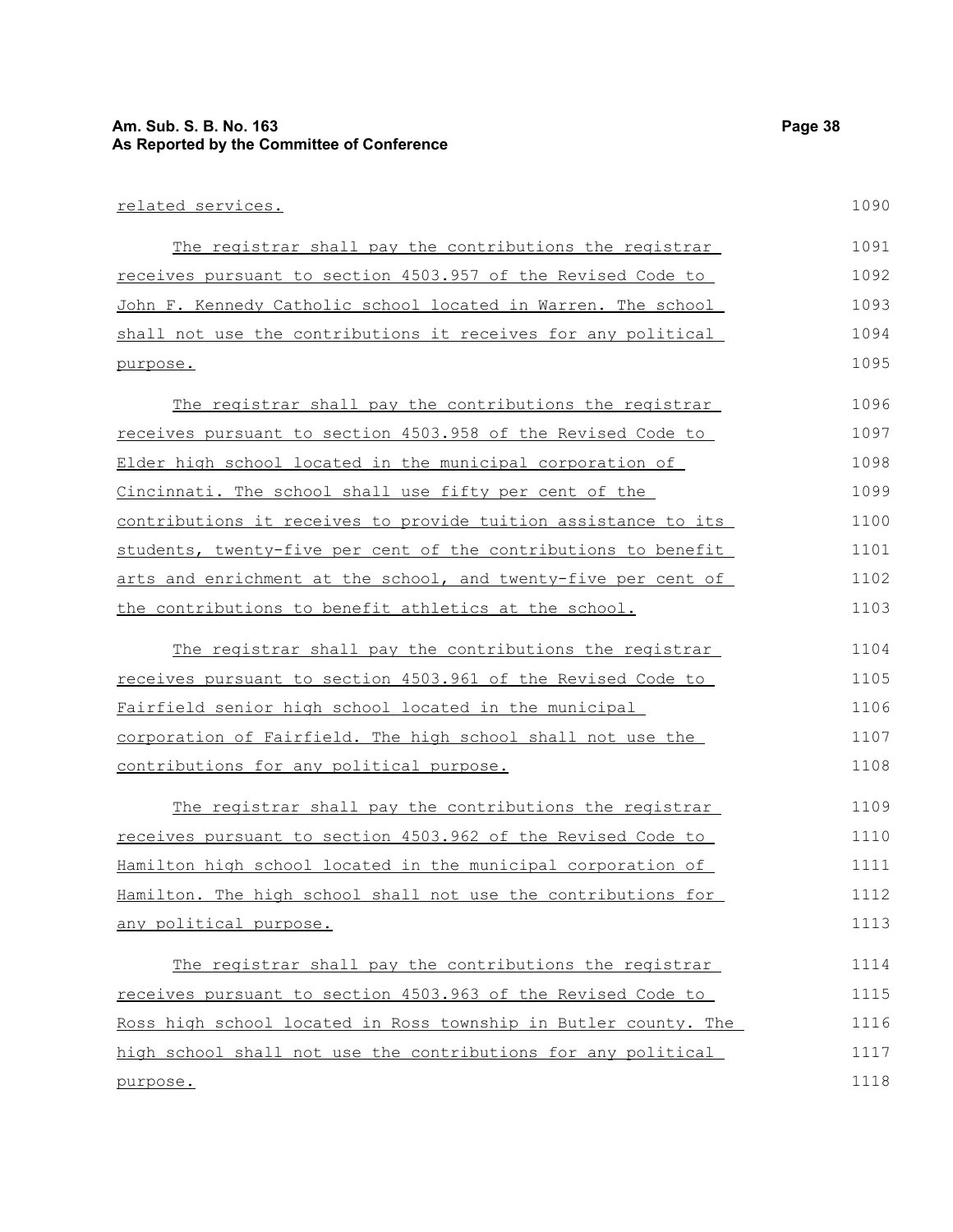## **Am. Sub. S. B. No. 163 Page 39 As Reported by the Committee of Conference**

The registrar shall pay the contributions the registrar receives pursuant to section 4503.97 of the Revised Code to the friends of united Hatzalah of Israel, which shall use the money to support united Hatzalah of Israel, which provides free emergency medical first response throughout Israel. 1119 1120 1121 1122 1123

The registrar shall pay the contributions the registrar receives pursuant to section 4503.98 of the Revised Code to the Westerville parks foundation to support the programs and activities of the foundation and its mission of pursuing the city of Westerville's vision of becoming "A City Within A Park." 1124 1125 1126 1127 1128

(C) All investment earnings of the license plate contribution fund shall be credited to the fund. Not later than the first day of May of every year, the registrar shall distribute to each entity described in division (B) of this section the investment income the fund earned the previous calendar year. The amount of such a distribution paid to an entity shall be proportionate to the amount of money the entity received from the fund during the previous calendar year. 1129 1130 1131 1132 1133 1134 1135 1136

**Sec. 4503.10.** (A) The owner of every snowmobile, offhighway motorcycle, and all-purpose vehicle required to be registered under section 4519.02 of the Revised Code shall file an application for registration under section 4519.03 of the Revised Code. The owner of a motor vehicle, other than a snowmobile, off-highway motorcycle, or all-purpose vehicle, that is not designed and constructed by the manufacturer for operation on a street or highway may not register it under this chapter except upon certification of inspection pursuant to section 4513.02 of the Revised Code by the sheriff, or the chief of police of the municipal corporation or township, with jurisdiction over the political subdivision in which the owner 1137 1138 1139 1140 1141 1142 1143 1144 1145 1146 1147 1148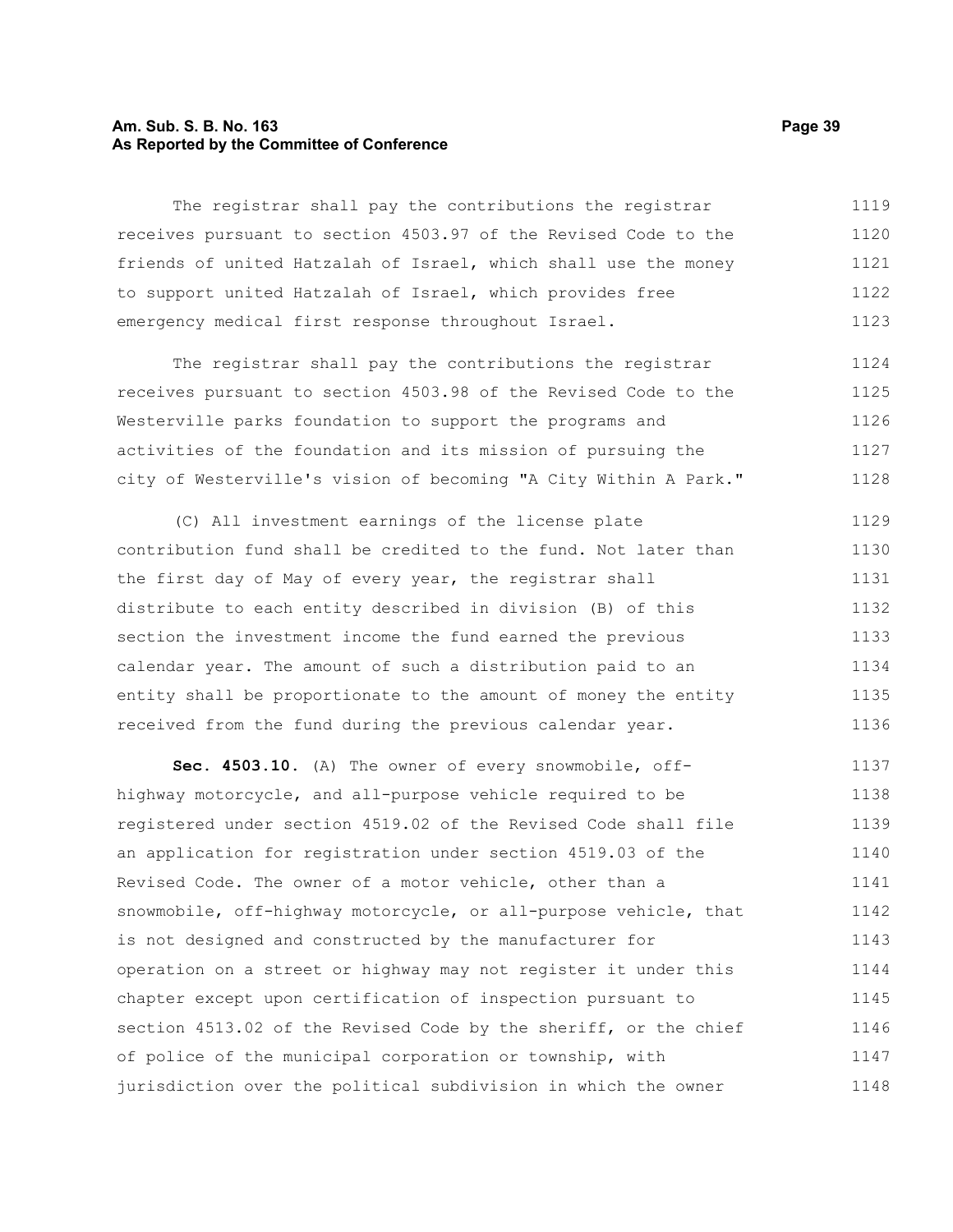## **Am. Sub. S. B. No. 163 Page 40 As Reported by the Committee of Conference**

of the motor vehicle resides. Except as provided in section 4503.103 of the Revised Code, every owner of every other motor vehicle not previously described in this section and every person mentioned as owner in the last certificate of title of a motor vehicle that is operated or driven upon the public roads or highways shall cause to be filed each year, by mail or otherwise, in the office of the registrar of motor vehicles or a deputy registrar, a written or electronic application or a preprinted registration renewal notice issued under section 4503.102 of the Revised Code, the form of which shall be prescribed by the registrar, for registration for the following registration year, which shall begin on the first day of January of every calendar year and end on the thirty-first day of December in the same year. Applications for registration and registration renewal notices shall be filed at the times established by the registrar pursuant to section 4503.101 of the Revised Code. A motor vehicle owner also may elect to apply for or renew a motor vehicle registration by electronic means using electronic signature in accordance with rules adopted by the registrar. Except as provided in division (J) of this section, applications for registration shall be made on blanks furnished by the registrar for that purpose, containing the following information: 1149 1150 1151 1152 1153 1154 1155 1156 1157 1158 1159 1160 1161 1162 1163 1164 1165 1166 1167 1168 1169 1170 1171

(1) A brief description of the motor vehicle to be registered, including the year, make, model, and vehicle identification number, and, in the case of commercial cars, the gross weight of the vehicle fully equipped computed in the manner prescribed in section 4503.08 of the Revised Code; 1172 1173 1174 1175 1176

(2) The name and residence address of the owner, and the township and municipal corporation in which the owner resides; 1177 1178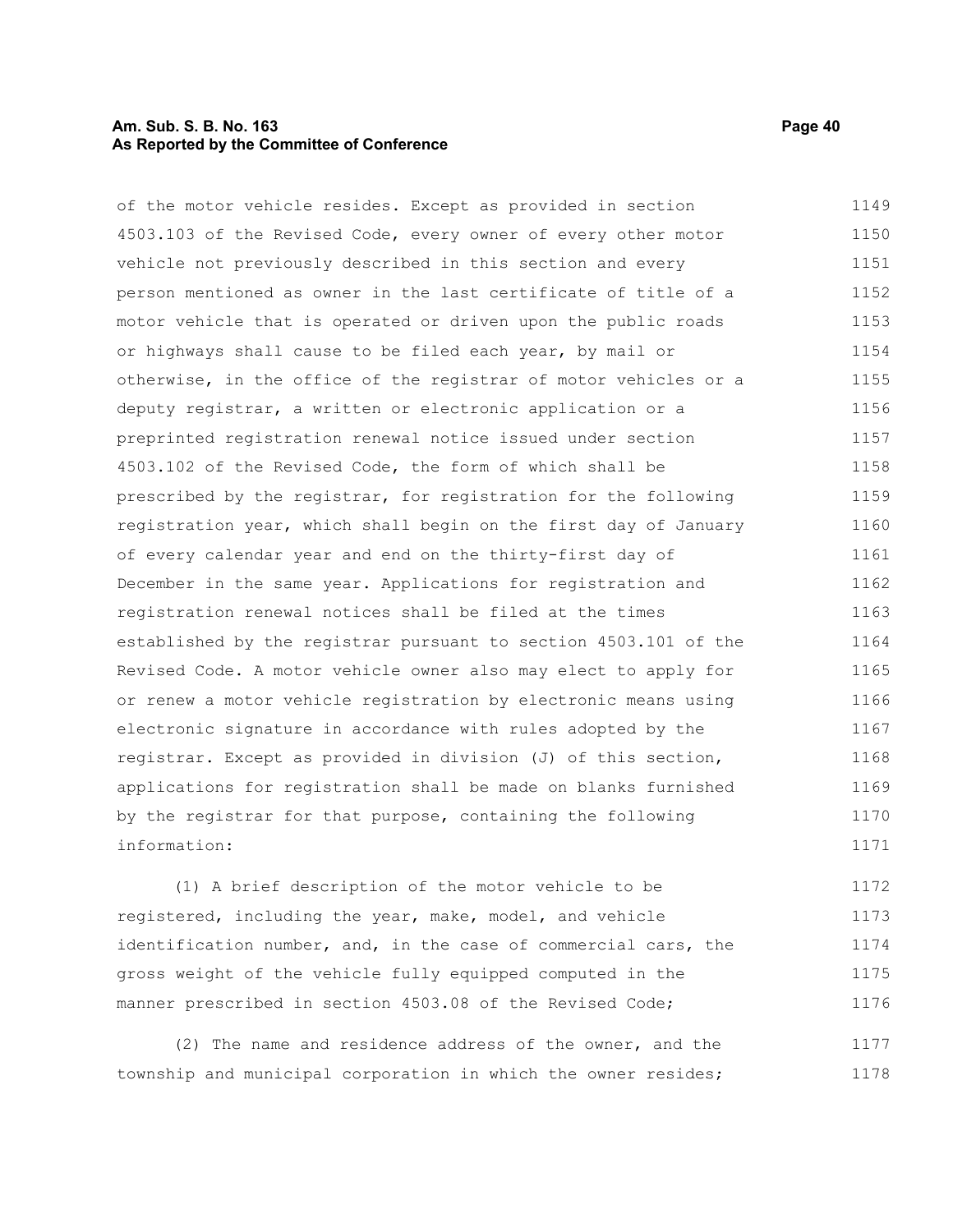## **Am. Sub. S. B. No. 163 Page 41 As Reported by the Committee of Conference**

| (3) The district of registration, which shall be                 | 1179 |
|------------------------------------------------------------------|------|
| determined as follows:                                           | 1180 |
| (a) In case the motor vehicle to be registered is used for       | 1181 |
| hire or principally in connection with any established business  | 1182 |
| or branch business, conducted at a particular place, the         | 1183 |
| district of registration is the municipal corporation in which   | 1184 |
| that place is located or, if not located in any municipal        | 1185 |
| corporation, the county and township in which that place is      | 1186 |
| located.                                                         | 1187 |
| (b) In case the vehicle is not so used, the district of          | 1188 |
| registration is the municipal corporation or county in which the | 1189 |
| owner resides at the time of making the application.             | 1190 |
| (4) Whether the motor vehicle is a new or used motor             | 1191 |
| vehicle;                                                         | 1192 |
| (5) The date of purchase of the motor vehicle;                   | 1193 |
| (6) Whether the fees required to be paid for the                 | 1194 |
| registration or transfer of the motor vehicle, during the        | 1195 |
| preceding registration year and during the preceding period of   | 1196 |
| the current registration year, have been paid. Each application  | 1197 |
| for registration shall be signed by the owner, either manually   | 1198 |
| or by electronic signature, or pursuant to obtaining a limited   | 1199 |
| power of attorney authorized by the registrar for registration,  | 1200 |
| or other document authorizing such signature. If the owner       | 1201 |
| elects to apply for or renew the motor vehicle registration with | 1202 |
| the registrar by electronic means, the owner's manual signature  | 1203 |
| is not required.                                                 | 1204 |
| $\frac{1}{2}$                                                    | 1205 |

(7) The owner's social security number, driver's license number, or state identification number, or, where a motor vehicle to be registered is used for hire or principally in 1205 1206 1207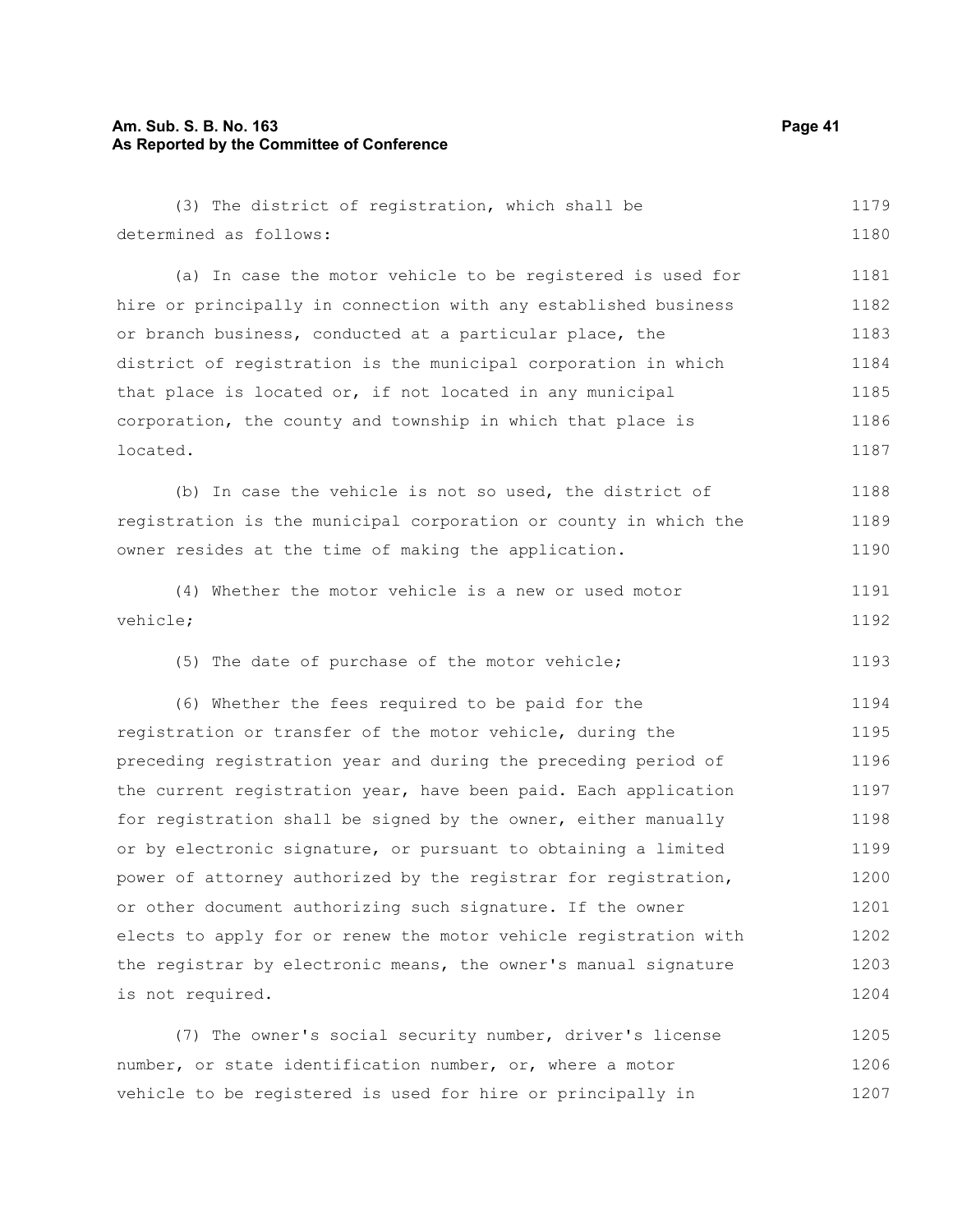#### **Am. Sub. S. B. No. 163 Page 42 As Reported by the Committee of Conference**

connection with any established business, the owner's federal taxpayer identification number. The bureau of motor vehicles shall retain in its records all social security numbers provided under this section, but the bureau shall not place social security numbers on motor vehicle certificates of registration. 1208 1209 1210 1211 1212

(B) Except as otherwise provided in this division, each time an applicant first registers a motor vehicle in the applicant's name, the applicant shall present for inspection a physical certificate of title or memorandum certificate showing title to the motor vehicle to be registered in the name of the applicant if a physical certificate of title or memorandum certificate has been issued by a clerk of a court of common pleas. If, under sections 4505.021, 4505.06, and 4505.08 of the Revised Code, a clerk instead has issued an electronic certificate of title for the applicant's motor vehicle, that certificate may be presented for inspection at the time of first registration in a manner prescribed by rules adopted by the registrar. An applicant is not required to present a certificate of title to an electronic motor vehicle dealer acting as a limited authority deputy registrar in accordance with rules adopted by the registrar. When a motor vehicle inspection and maintenance program is in effect under section 3704.14 of the Revised Code and rules adopted under it, each application for registration for a vehicle required to be inspected under that section and those rules shall be accompanied by an inspection certificate for the motor vehicle issued in accordance with that section. The application shall be refused if any of the following applies: 1213 1214 1215 1216 1217 1218 1219 1220 1221 1222 1223 1224 1225 1226 1227 1228 1229 1230 1231 1232 1233 1234 1235

|  | (1) The application is not in proper form. |  |  |  | 1236 |
|--|--------------------------------------------|--|--|--|------|
|  |                                            |  |  |  |      |

(2) The application is prohibited from being accepted by 1237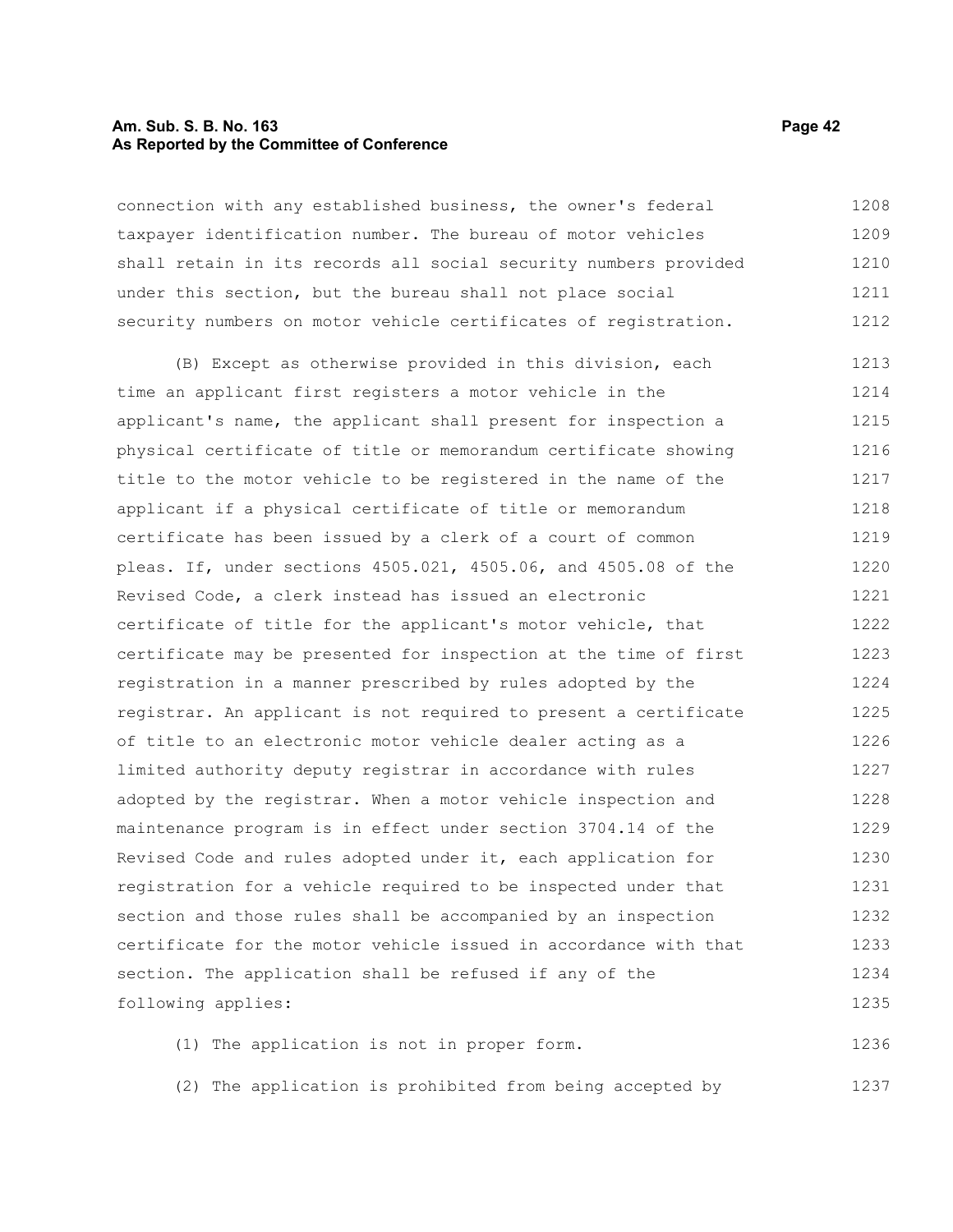#### **Am. Sub. S. B. No. 163 Page 43 As Reported by the Committee of Conference**

division (D) of section 2935.27, division (A) of section 2937.221, division (A) of section 4503.13, division (B) of section 4510.22, or division (B)(1) of section 4521.10 of the Revised Code. (3) A certificate of title or memorandum certificate of title is required but does not accompany the application or, in the case of an electronic certificate of title, is required but is not presented in a manner prescribed by the registrar's rules. 1238 1239 1240 1241 1242 1243 1244 1245 1246

(4) All registration and transfer fees for the motor vehicle, for the preceding year or the preceding period of the current registration year, have not been paid. 1247 1248 1249

(5) The owner or lessee does not have an inspection certificate for the motor vehicle as provided in section 3704.14 of the Revised Code, and rules adopted under it, if that section is applicable. 1250 1251 1252 1253

This section does not require the payment of license or registration taxes on a motor vehicle for any preceding year, or for any preceding period of a year, if the motor vehicle was not taxable for that preceding year or period under sections 4503.02, 4503.04, 4503.11, 4503.12, and 4503.16 or Chapter 4504. of the Revised Code. When a certificate of registration is issued upon the first registration of a motor vehicle by or on behalf of the owner, the official issuing the certificate shall indicate the issuance with a stamp on the certificate of title or memorandum certificate or, in the case of an electronic certificate of title, an electronic stamp or other notation as specified in rules adopted by the registrar, and with a stamp on the inspection certificate for the motor vehicle, if any. The official also shall indicate, by a stamp or by other means the 1254 1255 1256 1257 1258 1259 1260 1261 1262 1263 1264 1265 1266 1267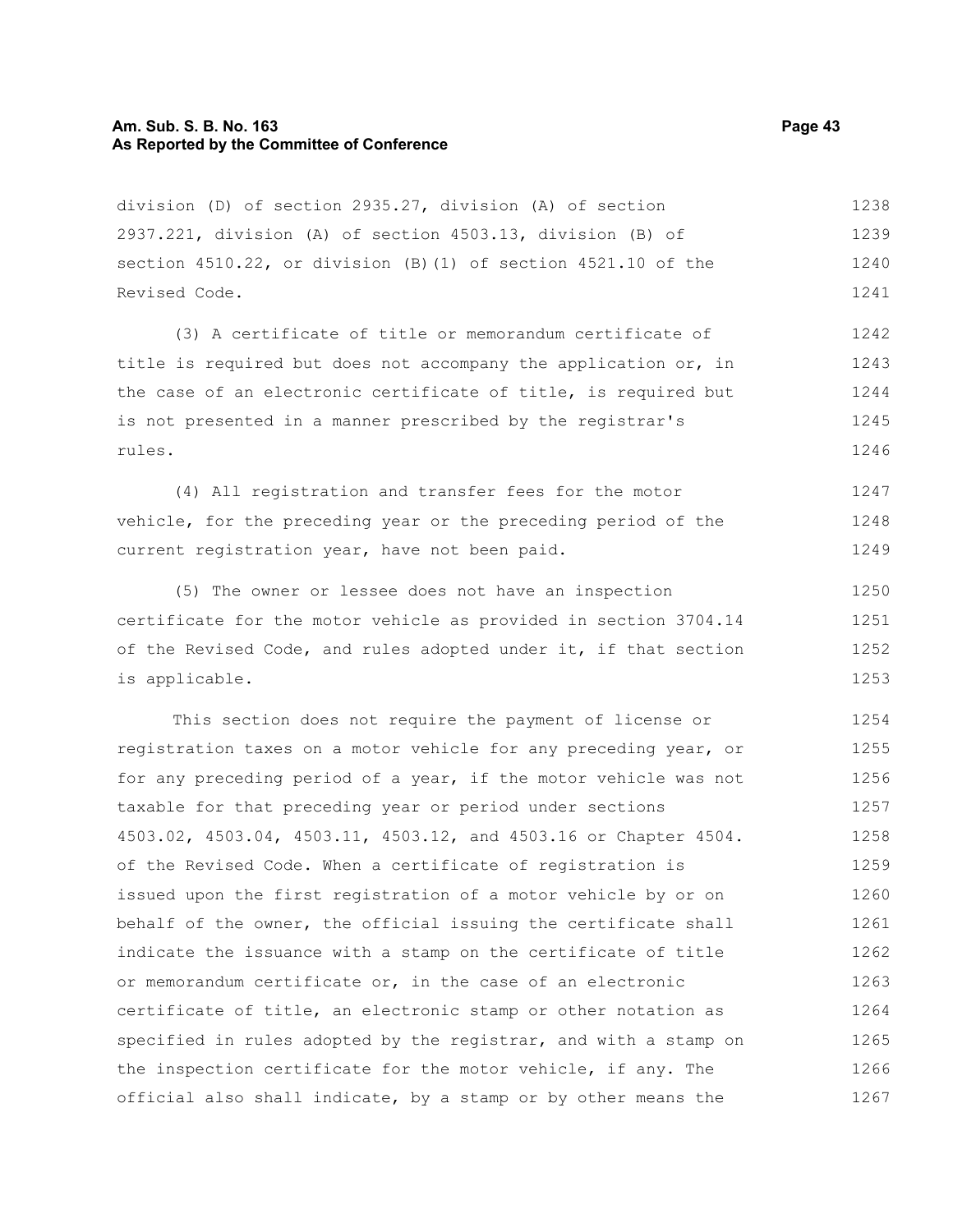#### **Am. Sub. S. B. No. 163 Page 44 As Reported by the Committee of Conference**

registrar prescribes, on the registration certificate issued upon the first registration of a motor vehicle by or on behalf of the owner the odometer reading of the motor vehicle as shown in the odometer statement included in or attached to the certificate of title. Upon each subsequent registration of the motor vehicle by or on behalf of the same owner, the official also shall so indicate the odometer reading of the motor vehicle as shown on the immediately preceding certificate of registration. 1268 1269 1270 1271 1272 1273 1274 1275 1276

The registrar shall include in the permanent registration record of any vehicle required to be inspected under section 3704.14 of the Revised Code the inspection certificate number from the inspection certificate that is presented at the time of registration of the vehicle as required under this division. 1277 1278 1279 1280 1281

(C)(1) Except as otherwise provided in division (C)(1) of this section, the registrar and each deputy registrar shall collect an additional fee of eleven dollars for each application for registration and registration renewal received. For vehicles specified in divisions (A)(1) to (21) of section 4503.042 of the Revised Code, the registrar and deputy registrar shall collect an additional fee of thirty dollars for each application for registration and registration renewal received. No additional fee shall be charged for vehicles registered under section 4503.65 of the Revised Code. The additional fee is for the purpose of defraying the department of public safety's costs associated with the administration and enforcement of the motor vehicle and traffic laws of Ohio. Each deputy registrar shall transmit the fees collected under divisions  $(C)$   $(1)$ ,  $(3)$ , and  $(4)$ of this section in the time and manner provided in this section. The registrar shall deposit all moneys received under division (C)(1) of this section into the public safety - highway purposes 1282 1283 1284 1285 1286 1287 1288 1289 1290 1291 1292 1293 1294 1295 1296 1297 1298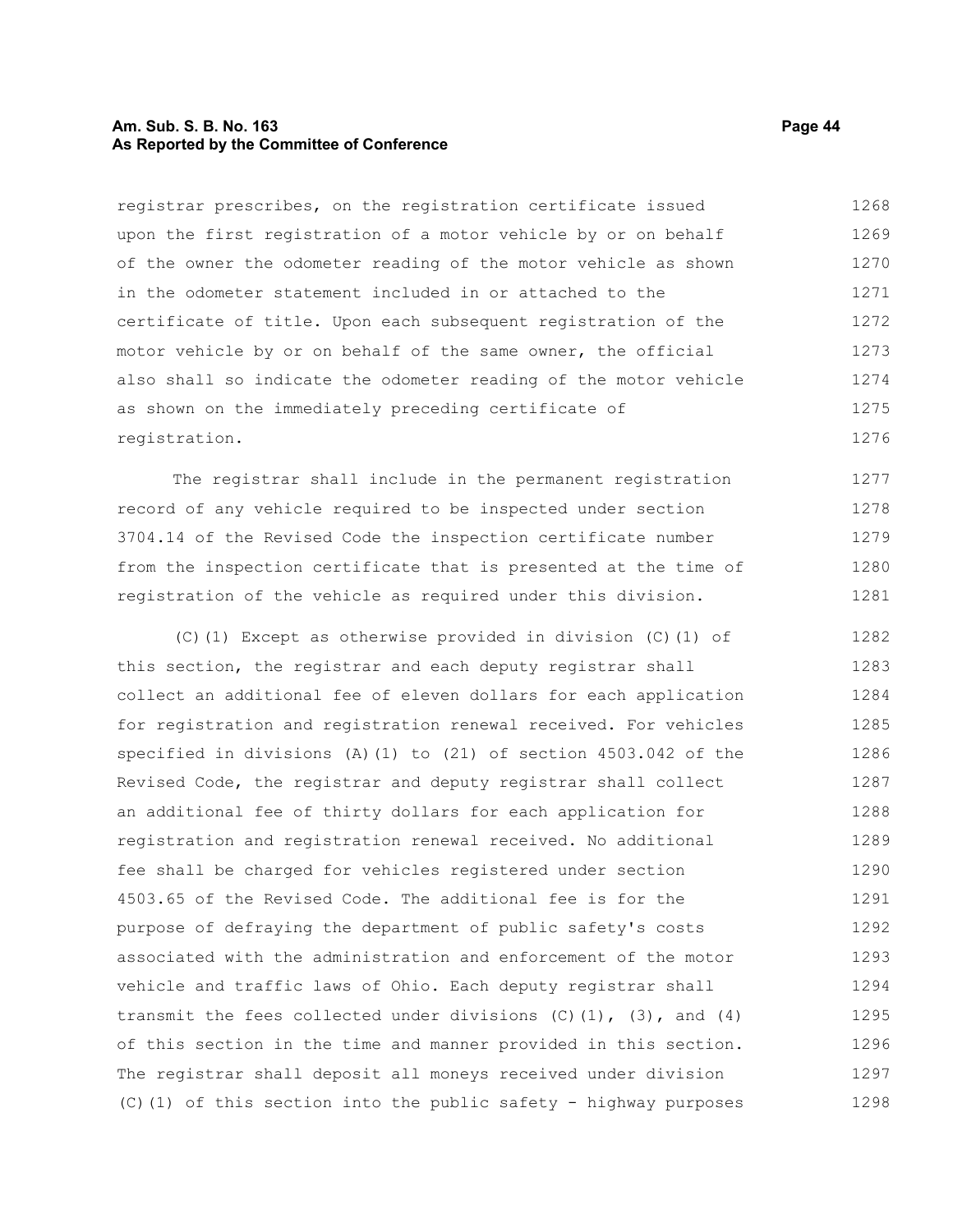## **Am. Sub. S. B. No. 163 Page 45 As Reported by the Committee of Conference**

fund established in section 4501.06 of the Revised Code.

(2) In addition, a charge of twenty-five cents shall be made for each reflectorized safety license plate issued, and a single charge of twenty-five cents shall be made for each county identification sticker or each set of county identification stickers issued, as the case may be, to cover the cost of producing the license plates and stickers, including material, manufacturing, and administrative costs. Those fees shall be in addition to the license tax. If the total cost of producing the plates is less than twenty-five cents per plate, or if the total cost of producing the stickers is less than twenty-five cents per sticker or per set issued, any excess moneys accruing from the fees shall be distributed in the same manner as provided by section 4501.04 of the Revised Code for the distribution of license tax moneys. If the total cost of producing the plates exceeds twenty-five cents per plate, or if the total cost of producing the stickers exceeds twenty-five cents per sticker or per set issued, the difference shall be paid from the license tax moneys collected pursuant to section 4503.02 of the Revised Code. 1300 1301 1302 1303 1304 1305 1306 1307 1308 1309 1310 1311 1312 1313 1314 1315 1316 1317 1318

(3) The registrar and each deputy registrar shall collect an additional fee of two hundred dollars for each application for registration or registration renewal received for any plugin electric motor vehicle. The fee shall be prorated based on the number of months for which the plug-in electric motor vehicle is registered. The registrar shall transmit all money arising from the fee imposed by division (C)(3) of this section to the treasurer of state for distribution in accordance with division (E) of section 5735.051 of the Revised Code, subject to division (D) of section 5735.05 of the Revised Code. 1319 1320 1321 1322 1323 1324 1325 1326 1327 1328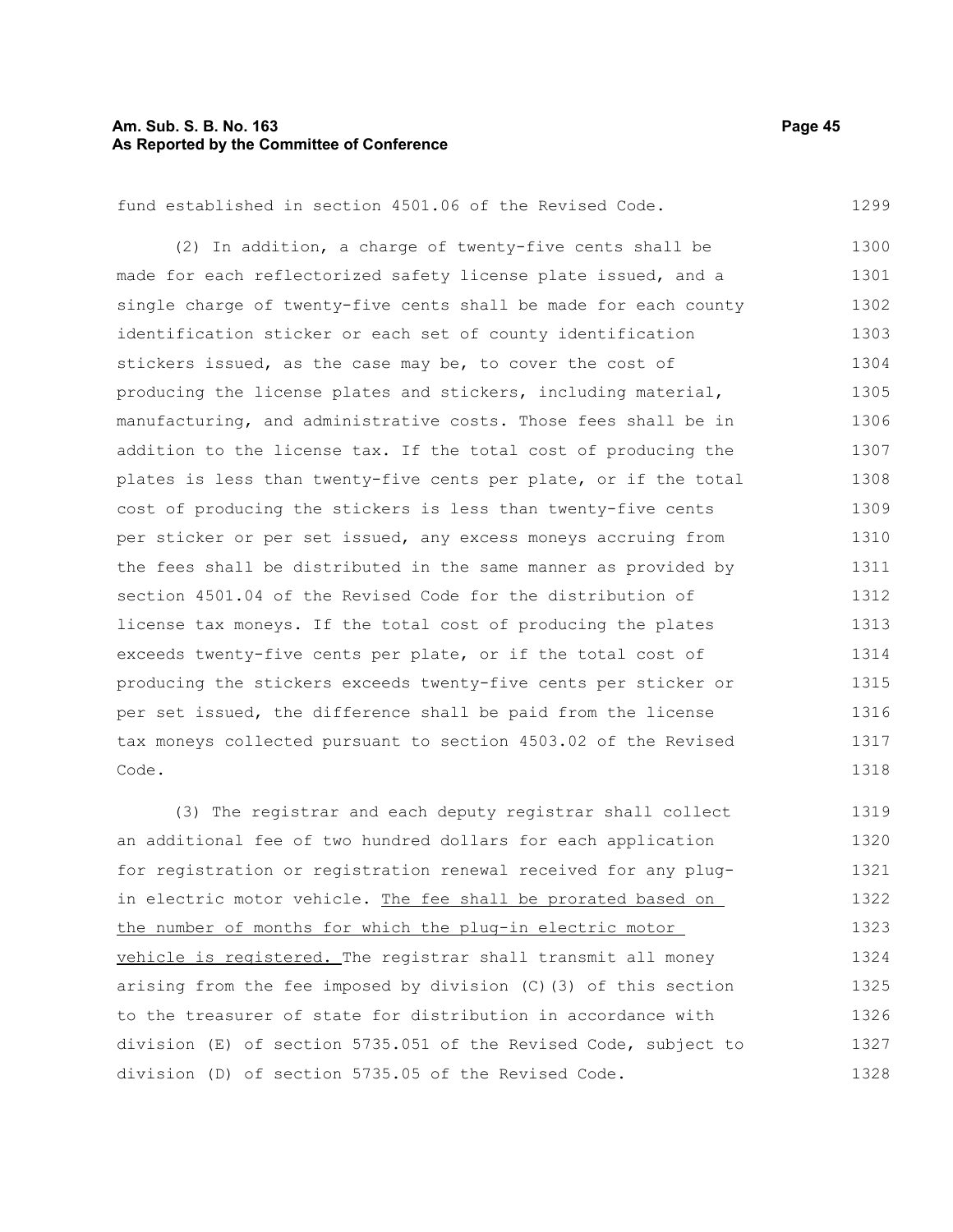## **Am. Sub. S. B. No. 163 Page 46 As Reported by the Committee of Conference**

(4) The registrar and each deputy registrar shall collect an additional fee of one hundred dollars for each application for registration or registration renewal received for any hybrid motor vehicle. The fee shall be prorated based on the number of months for which the hybrid motor vehicle is registered. The registrar shall transmit all money arising from the fee imposed by division (C)(4) of this section to the treasurer of state for distribution in accordance with division (E) of section 5735.051 of the Revised Code, subject to division (D) of section 5735.05 of the Revised Code. The fees established under divisions (C)(3) and (4) of this section shall not be imposed until January 1, 2020. (D) Each deputy registrar shall be allowed a fee equal to the amount established under section 4503.038 of the Revised Code for each application for registration and registration renewal notice the deputy registrar receives, which shall be for the purpose of compensating the deputy registrar for the deputy registrar's services, and such office and rental expenses, as may be necessary for the proper discharge of the deputy registrar's duties in the receiving of applications and renewal notices and the issuing of registrations. (E) Upon the certification of the registrar, the county sheriff or local police officials shall recover license plates erroneously or fraudulently issued. (F) Each deputy registrar, upon receipt of any application for registration or registration renewal notice, together with the license fee and any local motor vehicle license tax levied 1330 1331 1332 1333 1334 1335 1336 1337 1338 1339 1340 1341 1342 1343 1344 1345 1346 1347 1348 1349 1350 1351 1352 1353 1354 1355

that fee and tax, if any, in the manner provided in this section, together with the original and duplicate copy of the 1357 1358

pursuant to Chapter 4504. of the Revised Code, shall transmit

1329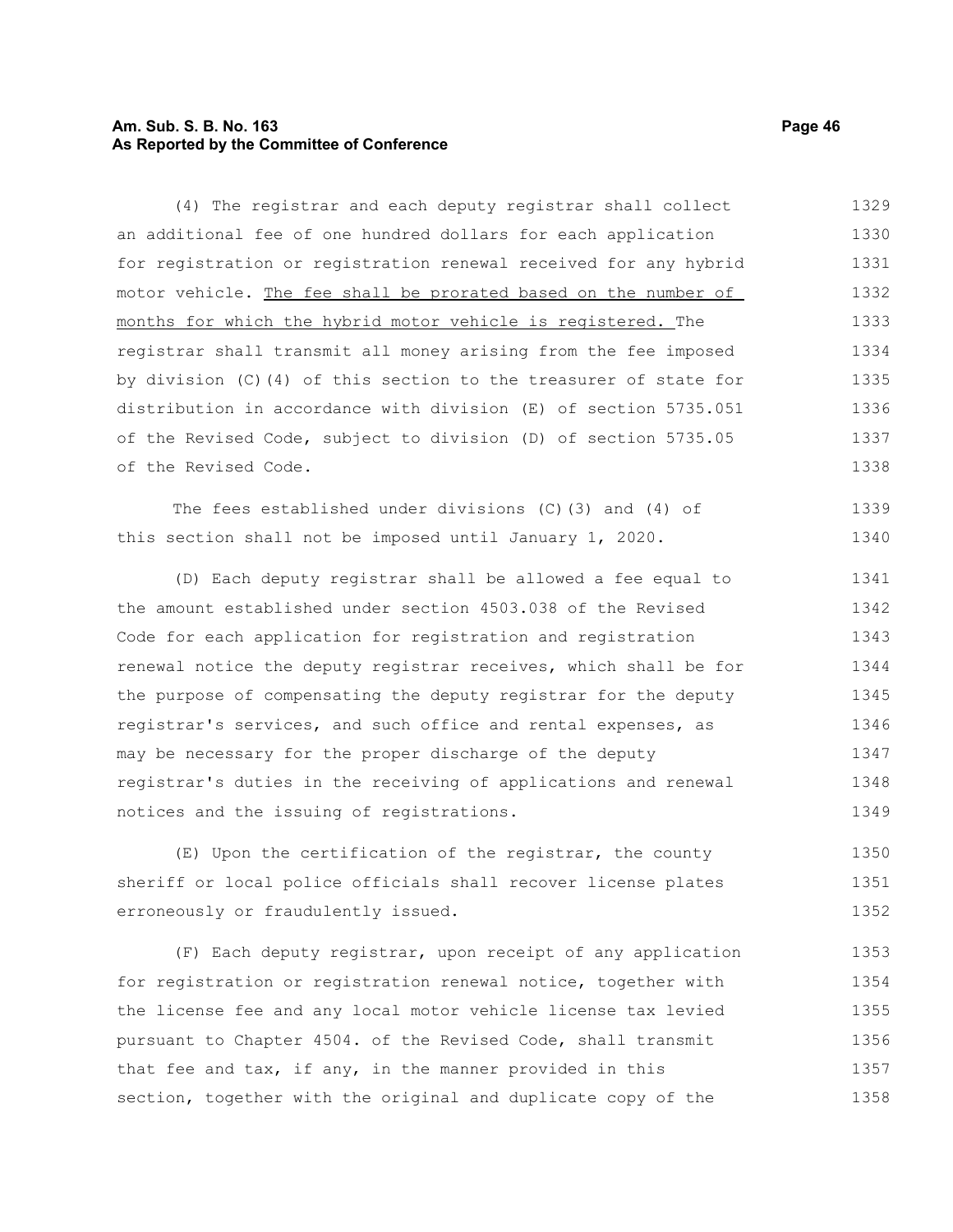## **Am. Sub. S. B. No. 163 Page 47 As Reported by the Committee of Conference**

application, to the registrar. The registrar, subject to the approval of the director of public safety, may deposit the funds collected by those deputies in a local bank or depository to the credit of the "state of Ohio, bureau of motor vehicles." Where a local bank or depository has been designated by the registrar, each deputy registrar shall deposit all moneys collected by the deputy registrar into that bank or depository not more than one business day after their collection and shall make reports to the registrar of the amounts so deposited, together with any other information, some of which may be prescribed by the treasurer of state, as the registrar may require and as prescribed by the registrar by rule. The registrar, within three days after receipt of notification of the deposit of funds by a deputy registrar in a local bank or depository, shall draw on that account in favor of the treasurer of state. The registrar, subject to the approval of the director and the treasurer of state, may make reasonable rules necessary for the prompt transmittal of fees and for safeguarding the interests of the state and of counties, townships, municipal corporations, and transportation improvement districts levying local motor vehicle license taxes. The registrar may pay service charges usually collected by banks and depositories for such service. If deputy registrars are located in communities where banking facilities are not available, they shall transmit the fees forthwith, by money order or otherwise, as the registrar, by rule approved by the director and the treasurer of state, may prescribe. The registrar may pay the usual and customary fees for such service. 1359 1360 1361 1362 1363 1364 1365 1366 1367 1368 1369 1370 1371 1372 1373 1374 1375 1376 1377 1378 1379 1380 1381 1382 1383 1384 1385

(G) This section does not prevent any person from making an application for a motor vehicle license directly to the registrar by mail, by electronic means, or in person at any of the registrar's offices, upon payment of a service fee equal to 1386 1387 1388 1389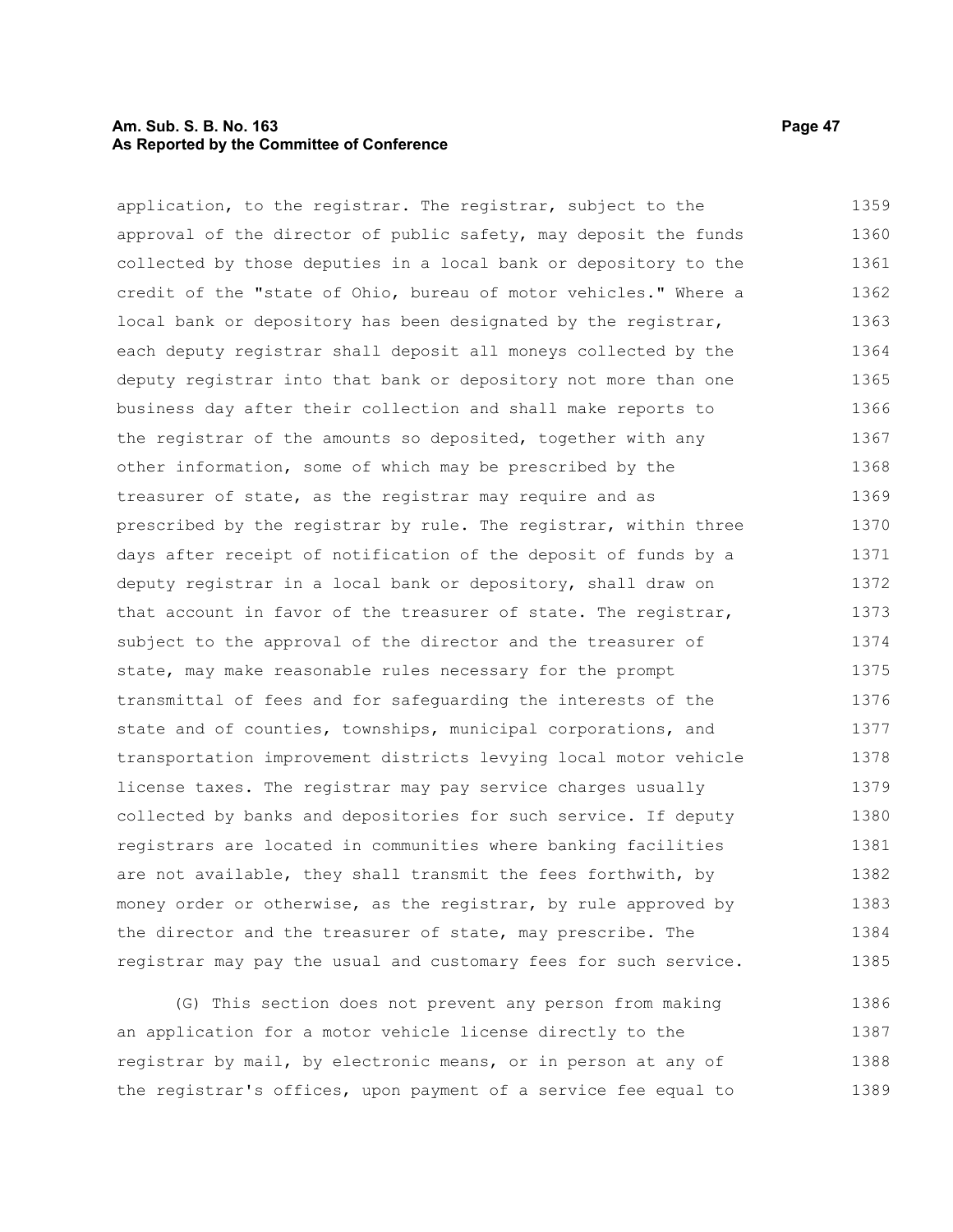#### **Am. Sub. S. B. No. 163 Page 48 As Reported by the Committee of Conference**

the amount established under section 4503.038 of the Revised Code for each application. (H) No person shall make a false statement as to the district of registration in an application required by division (A) of this section. Violation of this division is falsification under section 2921.13 of the Revised Code and punishable as specified in that section. (I)(1) Where applicable, the requirements of division (B) of this section relating to the presentation of an inspection certificate issued under section 3704.14 of the Revised Code and rules adopted under it for a motor vehicle, the refusal of a license for failure to present an inspection certificate, and the stamping of the inspection certificate by the official issuing the certificate of registration apply to the registration of and issuance of license plates for a motor vehicle under sections 4503.102, 4503.12, 4503.14, 4503.15, 4503.16, 4503.171, 4503.172, 4503.19, 4503.40, 4503.41, 4503.42, 4503.43, 4503.44, 4503.46, 4503.47, and 4503.51 of the Revised Code. 1390 1391 1392 1393 1394 1395 1396 1397 1398 1399 1400 1401 1402 1403 1404 1405 1406 1407 1408

(2)(a) The registrar shall adopt rules ensuring that each owner registering a motor vehicle in a county where a motor vehicle inspection and maintenance program is in effect under section 3704.14 of the Revised Code and rules adopted under it receives information about the requirements established in that section and those rules and about the need in those counties to present an inspection certificate with an application for registration or preregistration. 1409 1410 1411 1412 1413 1414 1415 1416

(b) Upon request, the registrar shall provide the director of environmental protection, or any person that has been awarded a contract under section 3704.14 of the Revised Code, an on-line 1417 1418 1419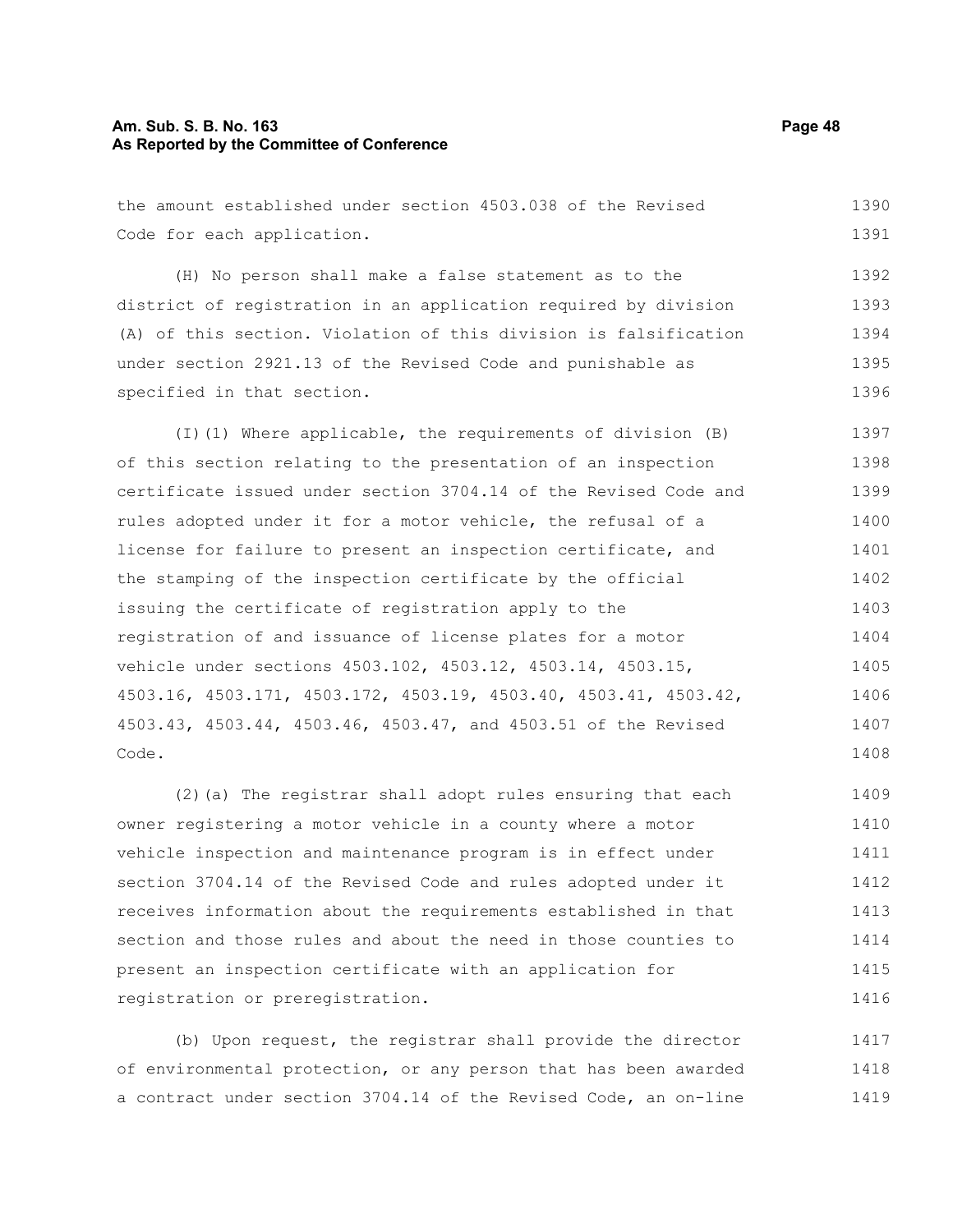## **Am. Sub. S. B. No. 163 Page 49 As Reported by the Committee of Conference**

computer data link to registration information for all passenger cars, noncommercial motor vehicles, and commercial cars that are subject to that section. The registrar also shall provide to the director of environmental protection a magnetic data tape containing registration information regarding passenger cars, noncommercial motor vehicles, and commercial cars for which a multi-year registration is in effect under section 4503.103 of the Revised Code or rules adopted under it, including, without limitation, the date of issuance of the multi-year registration, the registration deadline established under rules adopted under section 4503.101 of the Revised Code that was applicable in the year in which the multi-year registration was issued, and the registration deadline for renewal of the multi-year registration. 1420 1421 1422 1423 1424 1425 1426 1427 1428 1429 1430 1431 1432 1433

(J) Subject to division (K) of this section, application for registration under the international registration plan, as set forth in sections 4503.60 to 4503.66 of the Revised Code, shall be made to the registrar on forms furnished by the registrar. In accordance with international registration plan guidelines and pursuant to rules adopted by the registrar, the forms shall include the following: 1434 1435 1436 1437 1438 1439 1440

(1) A uniform mileage schedule; 1441

(2) The gross vehicle weight of the vehicle or combined gross vehicle weight of the combination vehicle as declared by the registrant; 1442 1443 1444

(3) Any other information the registrar requires by rule. 1445

(K) The registrar shall determine the feasibility of implementing an electronic commercial fleet licensing and management program that will enable the owners of commercial 1446 1447 1448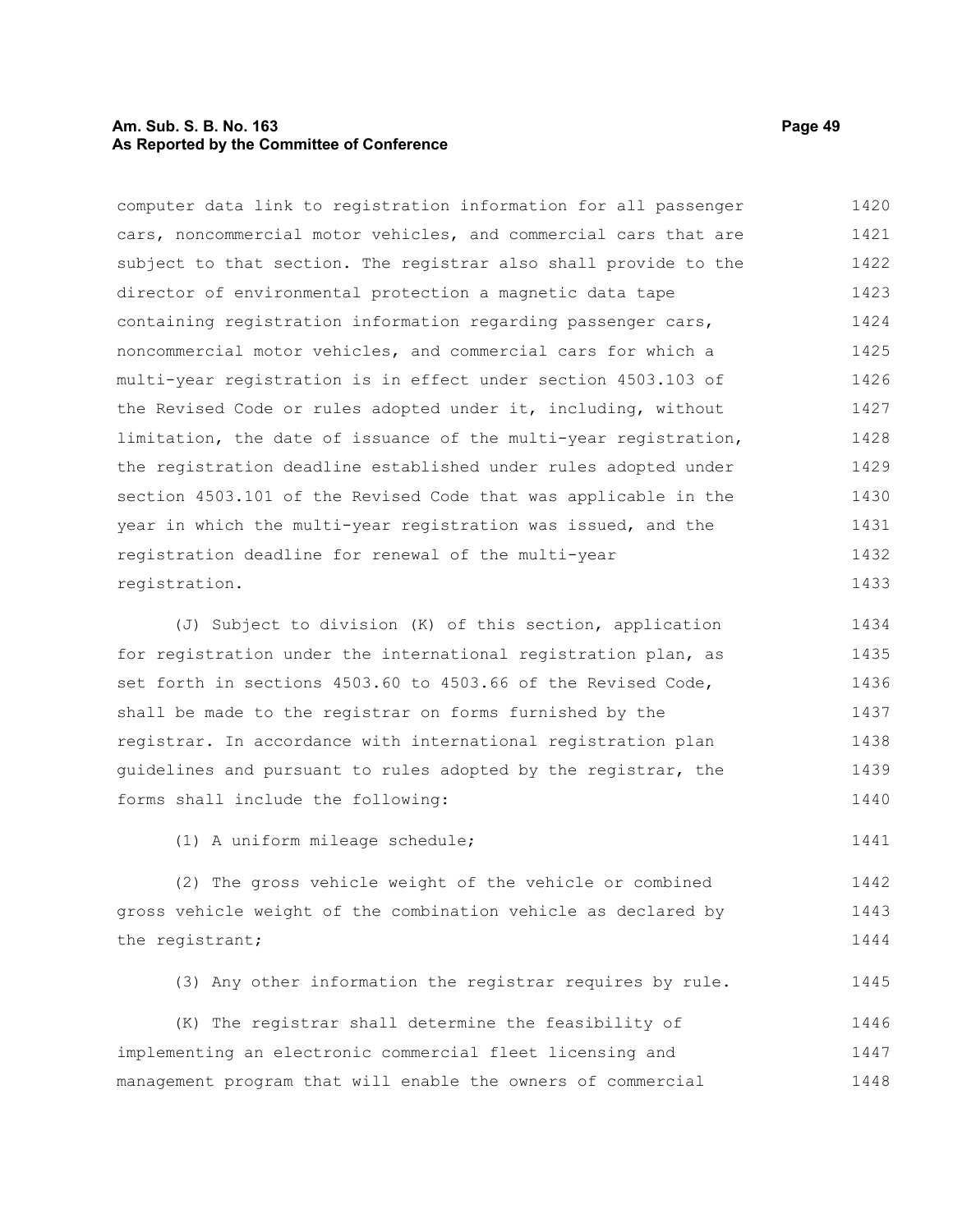#### **Am. Sub. S. B. No. 163 Page 50 As Reported by the Committee of Conference**

tractors, commercial trailers, and commercial semitrailers to conduct electronic transactions by July 1, 2010, or sooner. If the registrar determines that implementing such a program is feasible, the registrar shall adopt new rules under this division or amend existing rules adopted under this division as necessary in order to respond to advances in technology. 1449 1450 1451 1452 1453 1454

If international registration plan guidelines and provisions allow member jurisdictions to permit applications for registrations under the international registration plan to be made via the internet, the rules the registrar adopts under this division shall permit such action. 1455 1456 1457 1458 1459

 **Sec. 4503.506.** (A) The owner or lessee of any passenger car, noncommercial motor vehicle, recreational vehicle, or other vehicle of a class approved by the registrar of motor vehicles may apply to the registrar for the registration of the vehicle and issuance of "Ohio DeMolay" license plates. The application may be combined with a request for a special reserved license plate under section 4503.40 or 4503.42 of the Revised Code. Upon receipt of the completed application and compliance by the applicant with divisions (B) and (C) of this section, the registrar shall issue to the applicant the appropriate vehicle registration and a set of "Ohio DeMolay" license plates and a validation sticker, or a validation sticker alone when required by section 4503.191 of the Revised Code. 1460 1461 1462 1463 1464 1465 1466 1467 1468 1469 1470 1471 1472

In addition to the letters and numbers ordinarily inscribed on the license plates, "Ohio DeMolay" license plates shall display an appropriate logo and words selected by representatives of Ohio demolay that are approved by the registrar. "Ohio DeMolay" license plates shall display county identification stickers that identify the county of registration 1473 1474 1475 1476 1477 1478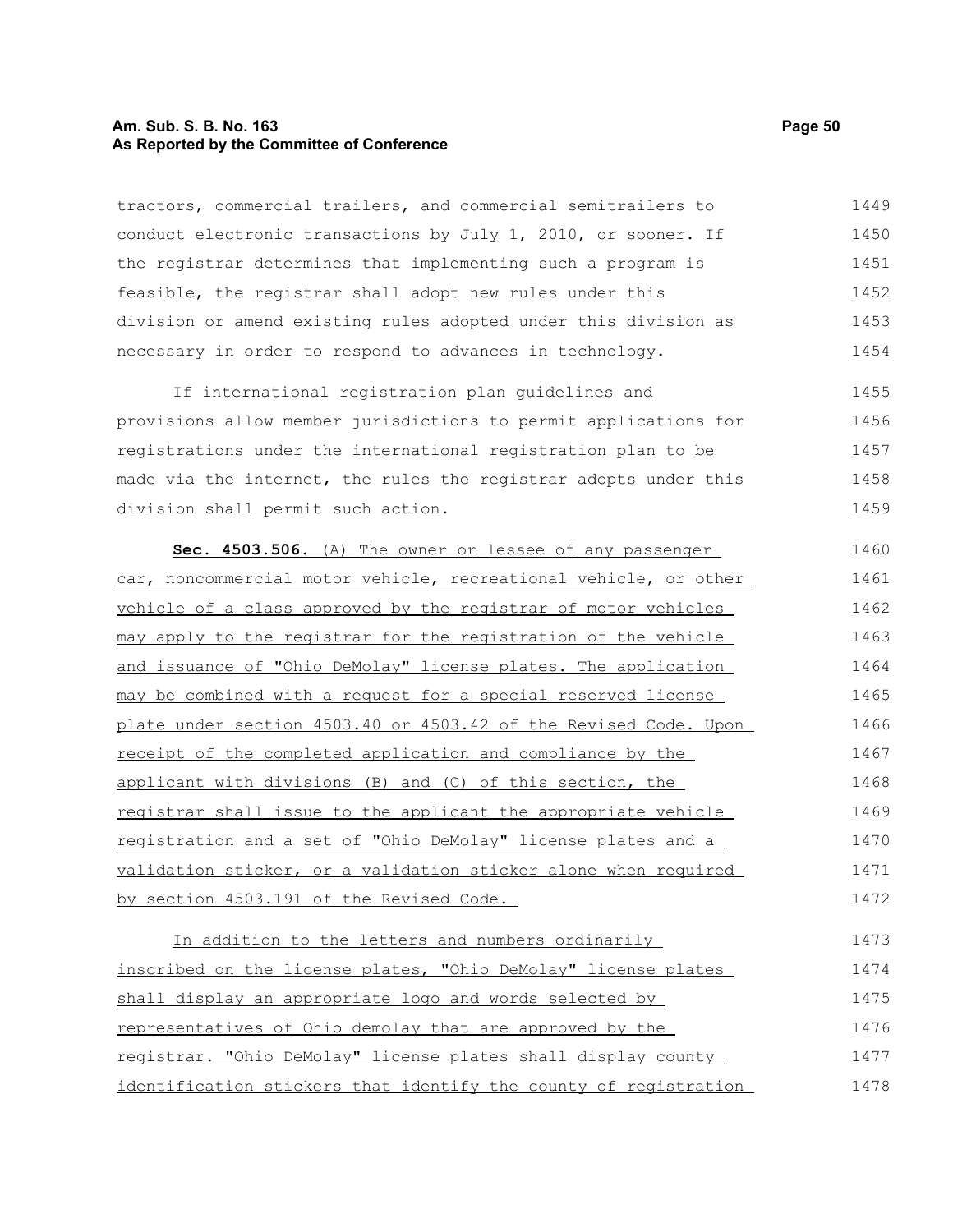## **Am. Sub. S. B. No. 163 Page 51 As Reported by the Committee of Conference**

| as required under section 4503.19 of the Revised Code.            | 1479 |
|-------------------------------------------------------------------|------|
| (B) "Ohio DeMolay" license plates and a validation                | 1480 |
| sticker, or validation sticker alone, shall be issued upon        | 1481 |
| receipt of an application for registration of a motor vehicle     | 1482 |
| under this section; payment of the regular license tax as         | 1483 |
| prescribed under section 4503.04 of the Revised Code, any         | 1484 |
| applicable motor vehicle license tax levied under Chapter 4504.   | 1485 |
| of the Revised Code, any applicable additional fee prescribed by  | 1486 |
| section 4503.40 or 4503.42 of the Revised Code, an additional     | 1487 |
| administrative fee of ten dollars, and a contribution as          | 1488 |
| provided in division (C) (1) of this section; and compliance with | 1489 |
| all other applicable laws relating to the registration of motor   | 1490 |
| vehicles.                                                         | 1491 |
| (C)(1) For each application for registration and                  | 1492 |
| registration renewal notice the registrar receives under this     | 1493 |
| section, the registrar shall collect a contribution of fifteen    | 1494 |
| dollars. The registrar shall deposit this contribution into the   | 1495 |
| state treasury to the credit of the license plate contribution    | 1496 |
| fund created in section 4501.21 of the Revised Code.              | 1497 |
| (2) The registrar shall deposit the administrative fee of         | 1498 |
| ten dollars, the purpose of which is to compensate the bureau of  | 1499 |
| motor vehicles for additional services required in the issuing    | 1500 |
| of "Ohio DeMolay" license plates, into the state treasury to the  | 1501 |
| credit of the public safety - highway purposes fund created in    | 1502 |
| section 4501.06 of the Revised Code.                              | 1503 |
| Sec. 4503.508. (A) The owner or lessee of any passenger           | 1504 |
| car, noncommercial motor vehicle, recreational vehicle, or other  | 1505 |
| vehicle of a class approved by the registrar of motor vehicles    | 1506 |
| may apply to the registrar for the registration of the vehicle    | 1507 |

and issuance of "Bottoms Up Diaper Drive" license plates. The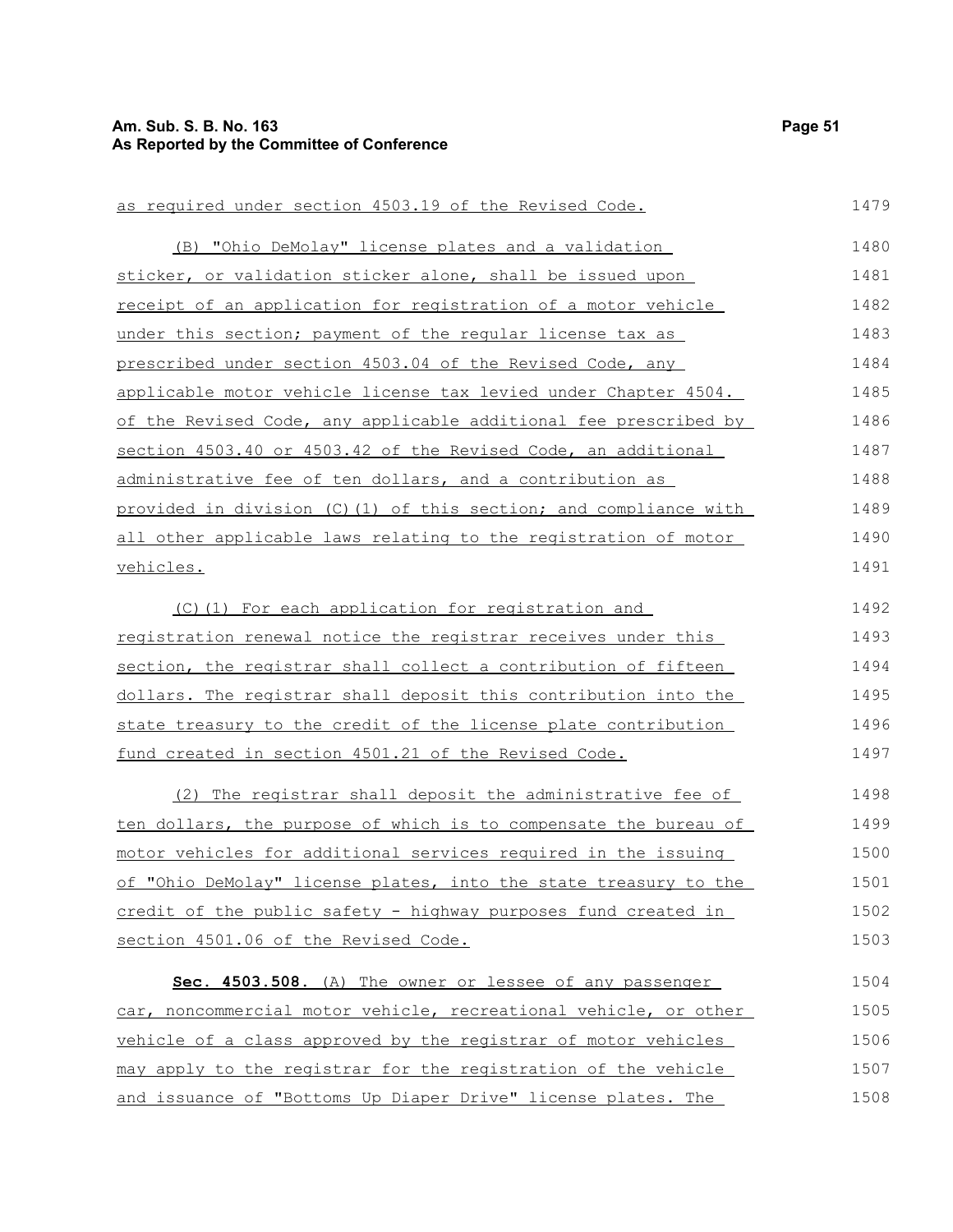## **Am. Sub. S. B. No. 163 Page 52 As Reported by the Committee of Conference**

| application may be combined with a request for a special         | 1509 |
|------------------------------------------------------------------|------|
| reserved license plate under section 4503.40 or 4503.42 of the   | 1510 |
| Revised Code. Upon receipt of the completed application and      | 1511 |
| compliance by the applicant with divisions (B) and (C) of this   | 1512 |
| section, the registrar shall issue to the applicant the          | 1513 |
| appropriate vehicle registration and a set of "Bottoms Up Diaper | 1514 |
| Drive" license plates and a validation sticker, or a validation  | 1515 |
| sticker alone when required by section 4503.191 of the Revised   | 1516 |
| Code.                                                            | 1517 |
| In addition to the letters and numbers ordinarily                | 1518 |
| inscribed on the license plates, "Bottoms Up Diaper Drive"       | 1519 |
| license plates shall display an appropriate logo and words       | 1520 |
| selected by representatives of the bottoms up diaper drive       | 1521 |
| organization that are approved by the registrar. "Bottoms Up     | 1522 |
| Diaper Drive" license plates shall display county identification | 1523 |
| stickers that identify the county of registration as required    | 1524 |
| under section 4503.19 of the Revised Code.                       | 1525 |
| (B) "Bottoms Up Diaper Drive" license plates and a               | 1526 |
| validation sticker, or validation sticker alone, shall be issued | 1527 |
| upon receipt of an application for registration of a motor       | 1528 |
| vehicle under this section; payment of the regular license tax   | 1529 |
| as prescribed under section 4503.04 of the Revised Code, any     | 1530 |
| applicable motor vehicle license tax levied under Chapter 4504.  | 1531 |
| of the Revised Code, any applicable additional fee prescribed by | 1532 |
| section 4503.40 or 4503.42 of the Revised Code, an additional    | 1533 |
| administrative fee of ten dollars, and a contribution as         | 1534 |
| provided in division (C)(1) of this section; and compliance with | 1535 |
| all other applicable laws relating to the registration of motor  | 1536 |
| vehicles.                                                        | 1537 |
| (C) (1) For each application for registration and                | 1538 |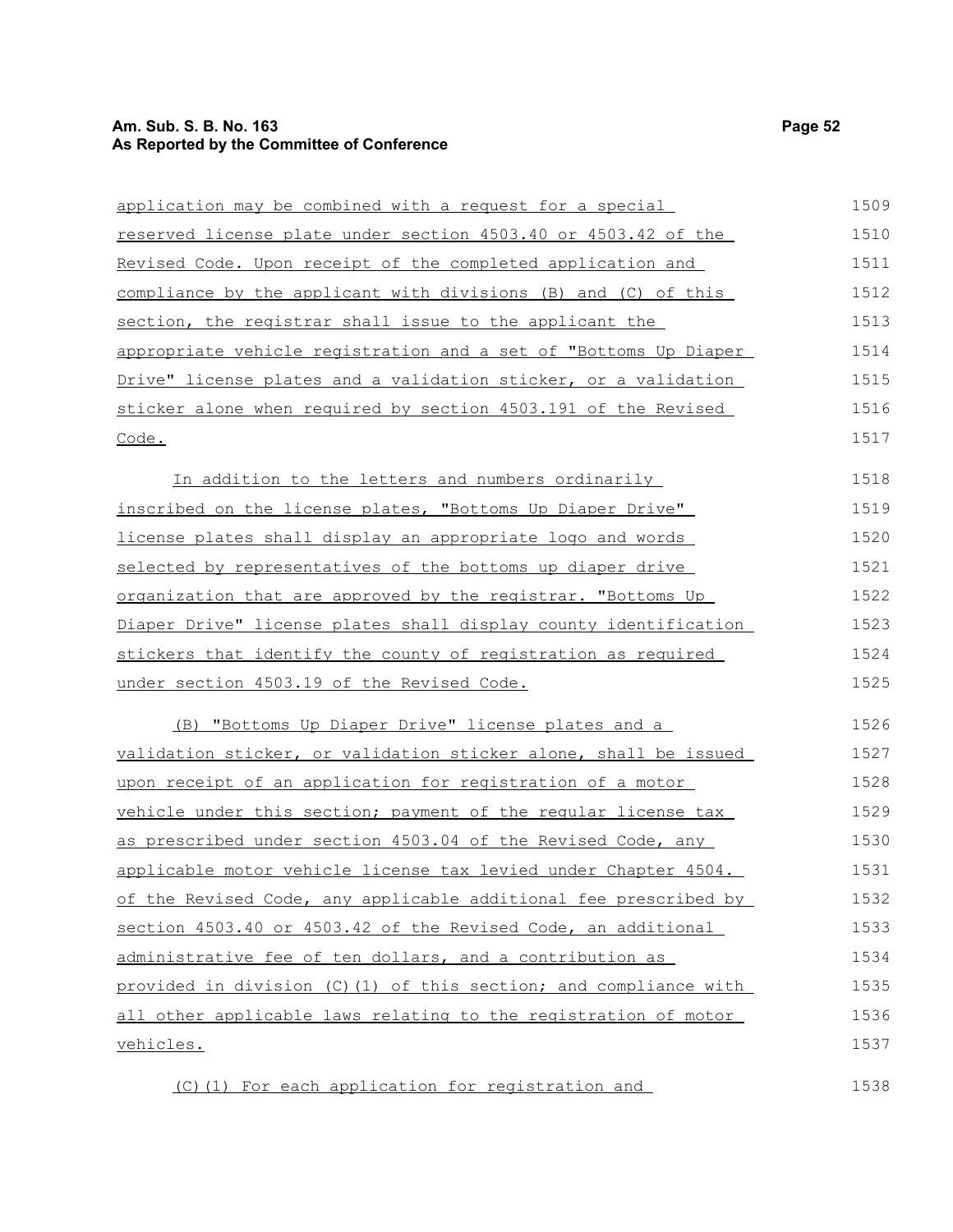## **Am. Sub. S. B. No. 163 Page 53 As Reported by the Committee of Conference**

| registration renewal notice the registrar receives under this    | 1539 |
|------------------------------------------------------------------|------|
| section, the registrar shall collect a contribution of twenty    | 1540 |
| dollars. The registrar shall deposit this contribution into the  | 1541 |
| state treasury to the credit of the license plate contribution   | 1542 |
| fund created in section 4501.21 of the Revised Code.             | 1543 |
| (2) The registrar shall deposit the administrative fee of        | 1544 |
| ten dollars, the purpose of which is to compensate the bureau of | 1545 |
| motor vehicles for additional services required in the issuing   | 1546 |
| of "Bottoms Up Diaper Drive" license plates, into the state      | 1547 |
| treasury to the credit of the public safety - highway purposes   | 1548 |
| fund created in section 4501.06 of the Revised Code.             | 1549 |
| Sec. 4503.509. (A) The owner or lessee of any passenger          | 1550 |
| car, noncommercial motor vehicle, recreational vehicle, or other | 1551 |
| vehicle of a class approved by the registrar of motor vehicles   | 1552 |
| may apply to the registrar for the registration of the vehicle   | 1553 |
| and issuance of "A Kid Again" license plates. The application    | 1554 |
| may be combined with a request for a special reserved license    | 1555 |
| plate under section 4503.40 or 4503.42 of the Revised Code. Upon | 1556 |
| receipt of the completed application and compliance by the       | 1557 |
| applicant with divisions (B) and (C) of this section, the        | 1558 |
| registrar shall issue to the applicant the appropriate vehicle   | 1559 |
| registration and a set of "A Kid Again" license plates and a     | 1560 |
| validation sticker, or a validation sticker alone when required  | 1561 |
| by section 4503.191 of the Revised Code.                         | 1562 |
| In addition to the letters and numbers ordinarily                | 1563 |
| inscribed on the license plates, "A Kid Again" license plates    | 1564 |
| shall display an appropriate logo and words selected by          | 1565 |
| representatives of a kid again, incorporated that are approved   | 1566 |
| by the registrar. "A Kid Again" license plates shall display     | 1567 |

county identification stickers that identify the county of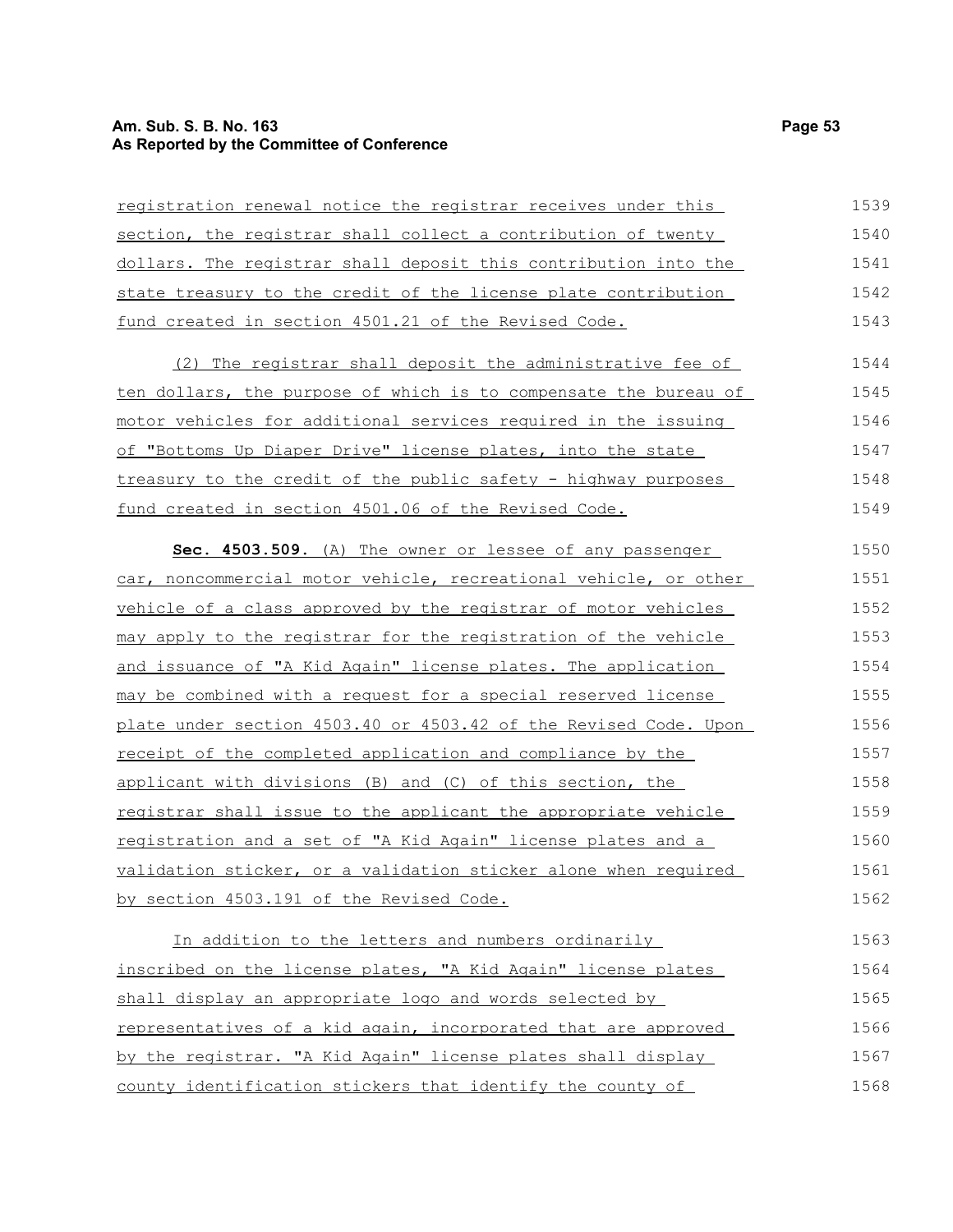| registration as required under section 4503.19 of the Revised           | 1569 |
|-------------------------------------------------------------------------|------|
| Code.                                                                   | 1570 |
| (B) "A Kid Again" license plates and a validation sticker,              | 1571 |
| or validation sticker alone, shall be issued upon receipt of an         | 1572 |
| application for registration of a motor vehicle under this              | 1573 |
| section; payment of the regular license tax as prescribed under         | 1574 |
| section 4503.04 of the Revised Code, any applicable motor               | 1575 |
| vehicle license tax levied under Chapter 4504. of the Revised           | 1576 |
| Code, any applicable additional fee prescribed by section               | 1577 |
| 4503.40 or 4503.42 of the Revised Code, an additional                   | 1578 |
| administrative fee of ten dollars, and a contribution as                | 1579 |
| provided in division (C)(1) of this section; and compliance with        | 1580 |
| all other applicable laws relating to the registration of motor         | 1581 |
| <u>vehicles.</u>                                                        | 1582 |
| (C)(1) For each application for registration and                        | 1583 |
| registration renewal notice the registrar receives under this           | 1584 |
| section, the registrar shall collect a contribution of twenty-          | 1585 |
| <u>five dollars. The registrar shall deposit this contribution into</u> | 1586 |
| the state treasury to the credit of the license plate                   | 1587 |
| <u>contribution fund created in section 4501.21 of the Revised</u>      | 1588 |
| Code.                                                                   | 1589 |
| (2) The registrar shall deposit the administrative fee of               | 1590 |
| ten dollars, the purpose of which is to compensate the bureau of        | 1591 |
| motor vehicles for additional services required in the issuing          | 1592 |
| of "A Kid Again" license plates, into the state treasury to the         | 1593 |
| credit of the public safety - highway purposes fund created in          | 1594 |
| section 4501.06 of the Revised Code.                                    | 1595 |
| Sec. 4503.53. (A) The owner or lessee of any passenger                  | 1596 |
| car, noncommercial motor vehicle, recreational vehicle, or other        | 1597 |
| vehicle of a class approved by the registrar of motor vehicles          | 1598 |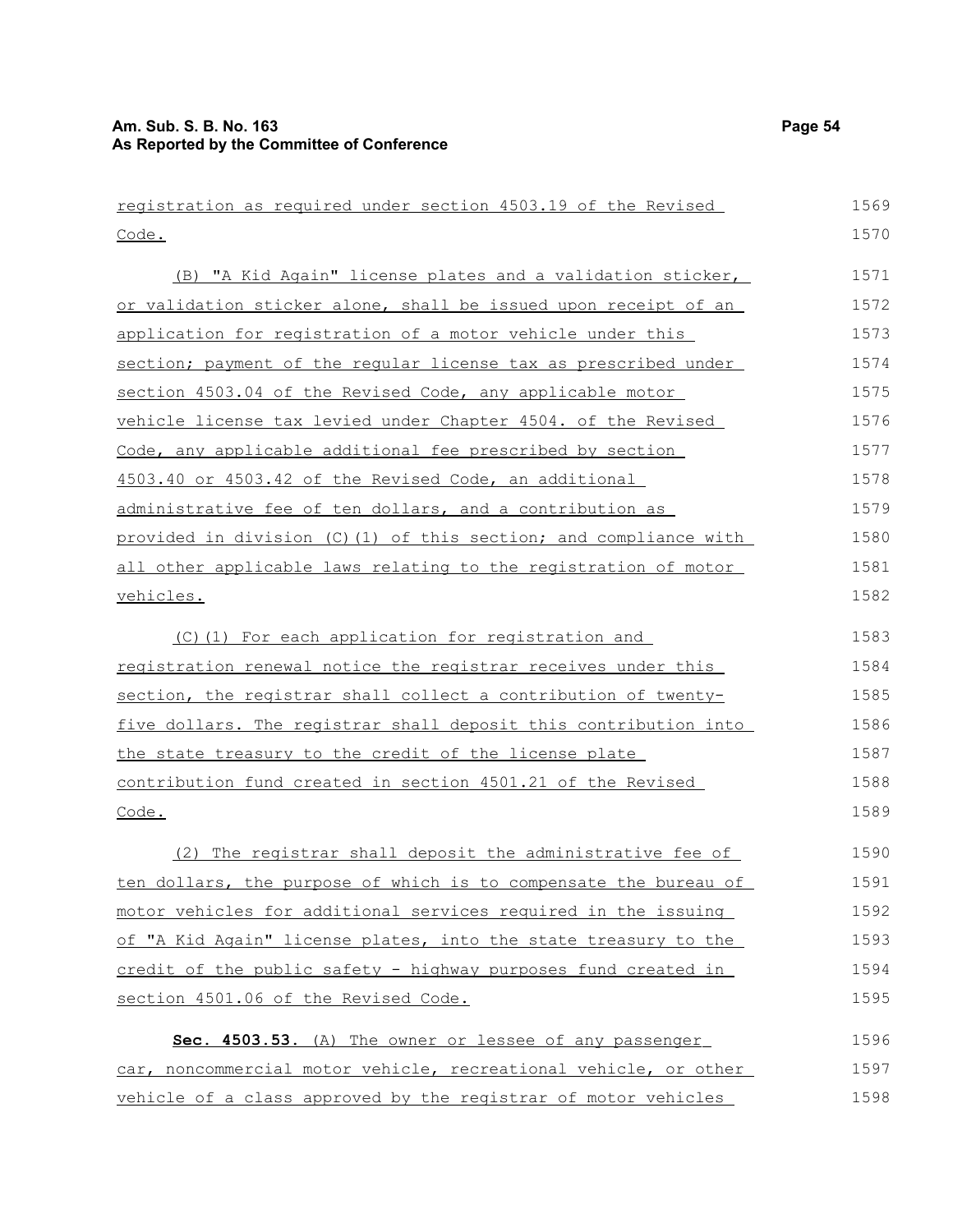## **Am. Sub. S. B. No. 163 Page 55 As Reported by the Committee of Conference**

| may apply to the registrar for the registration of the vehicle   | 1599 |
|------------------------------------------------------------------|------|
| and issuance of "Ohio Carpenters" license plates. The            | 1600 |
| application may be combined with a request for a special         | 1601 |
| reserved license plate under section 4503.40 or 4503.42 of the   | 1602 |
| Revised Code. Upon receipt of the completed application and      | 1603 |
| compliance by the applicant with divisions (B) and (C) of this   | 1604 |
| section, the registrar shall issue to the applicant the          | 1605 |
| appropriate vehicle registration and a set of "Ohio Carpenters"  | 1606 |
| license plates and a validation sticker, or a validation sticker | 1607 |
| alone when required by section 4503.191 of the Revised Code.     | 1608 |
| In addition to the letters and numbers ordinarily                | 1609 |
| inscribed on the license plates, "Ohio Carpenters" license       | 1610 |
| plates shall display an appropriate logo and words that are      | 1611 |
| selected by representatives of the Ohio carpenters union and     | 1612 |
| approved by the registrar. "Ohio Carpenters" license plates      | 1613 |
| shall display county identification stickers that identify the   | 1614 |
| county of registration as required under section 4503.19 of the  | 1615 |
| Revised Code.                                                    | 1616 |
| (B) "Ohio Carpenters" license plates and a validation            | 1617 |
| sticker, or validation sticker alone, shall be issued upon       | 1618 |
| receipt of an application for registration of a motor vehicle    | 1619 |
| under this section; payment of the regular license tax as        | 1620 |
| prescribed under section 4503.04 of the Revised Code, any        | 1621 |
| applicable motor vehicle license tax levied under Chapter 4504.  | 1622 |
| of the Revised Code, any applicable additional fee prescribed by | 1623 |
| section 4503.40 or 4503.42 of the Revised Code, and an           | 1624 |
| additional administrative fee of ten dollars; and compliance     | 1625 |
| with all other applicable laws relating to the registration of   | 1626 |
| motor vehicles.                                                  | 1627 |
| (C) The registrar shall deposit the administrative fee of        | 1628 |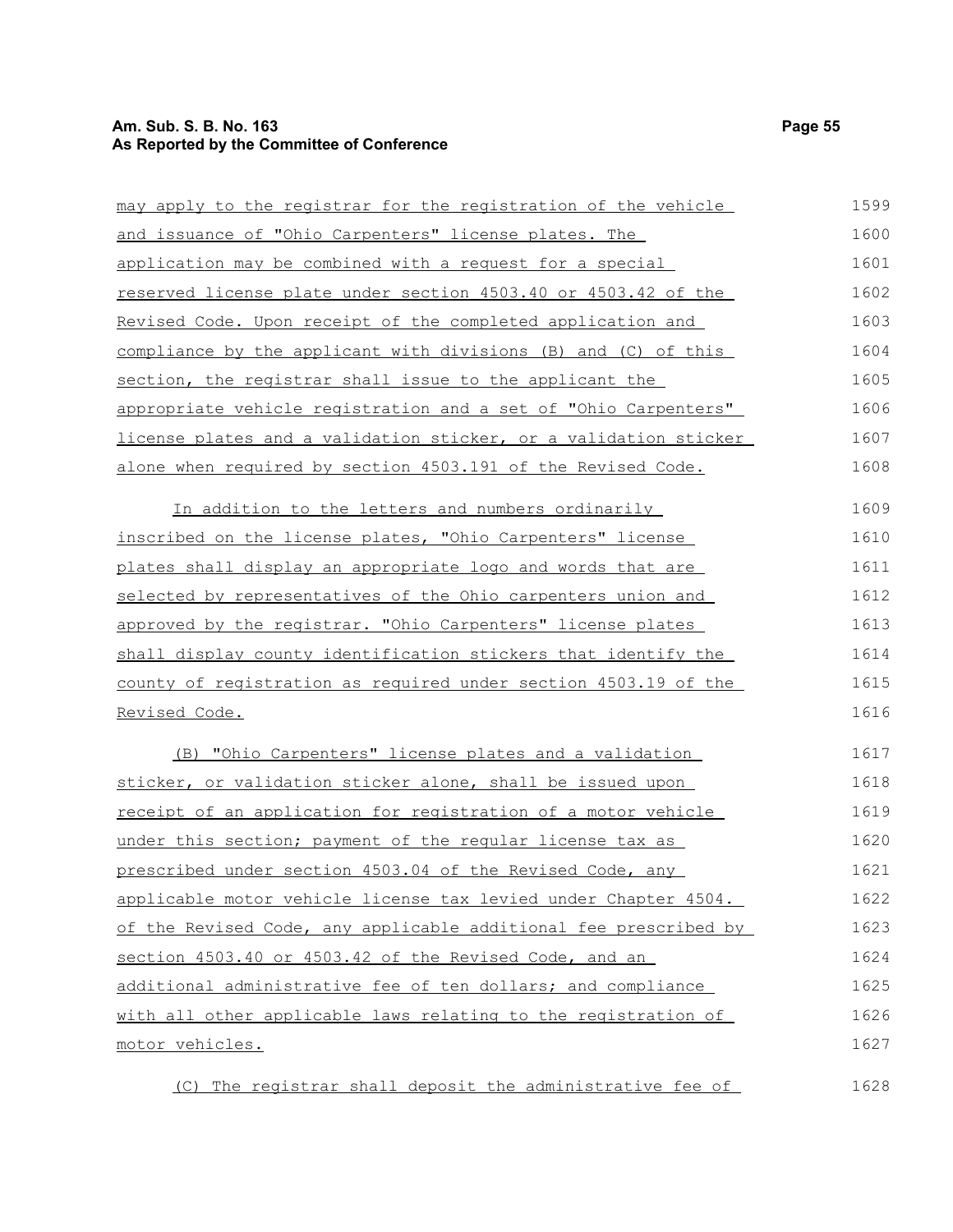### **Am. Sub. S. B. No. 163 Page 56 As Reported by the Committee of Conference**

by section 4503.191 of the Revised Code.

| ten dollars, the purpose of which is to compensate the bureau of | 1629 |
|------------------------------------------------------------------|------|
| motor vehicles for additional services required in the issuing   | 1630 |
| of "Ohio Carpenters" license plates, into the state treasury to  | 1631 |
| the credit of the public safety - highway purposes fund created  | 1632 |
| in section 4501.06 of the Revised Code.                          | 1633 |
| Sec. 4503.546. (A) Any member of the immediate family of a       | 1634 |
| person who died in a combat zone while a member of any branch of | 1635 |
| the armed forces of the United States may apply to the registrar | 1636 |
| of motor vehicles for the registration of any passenger car,     | 1637 |
| noncommercial motor vehicle, motor home, or other vehicle of a   | 1638 |
| class approved by the registrar that the family member owns or   | 1639 |
| leases and for issuance of "gold star family" license plates for | 1640 |
| that motor vehicle. The application for "gold star family"       | 1641 |
| license plates may be combined with a request for a special      | 1642 |
| reserved license plate under section 4503.40 or 4503.42 of the   | 1643 |
| Revised Code. Upon receipt of the completed application and      | 1644 |
| compliance with division (B) of this section, the registrar      | 1645 |
| shall issue to the applicant the appropriate vehicle             | 1646 |
| registration, a set of "gold star family" license plates with a  | 1647 |
| validation sticker, or a validation sticker alone when required  | 1648 |

In addition to the letters and numbers ordinarily inscribed on the license plates, "gold star family" license plates shall be inscribed with a gold star and the words "gold star family." "Gold star family" license plates shall bear county identification stickers that identify the county of registration as required under section 4503.19 of the Revised Code. 1650 1651 1652 1653 1654 1655 1656

(B) Any eligible person applying for registration under this section is not required to pay any registration taxes or 1657 1658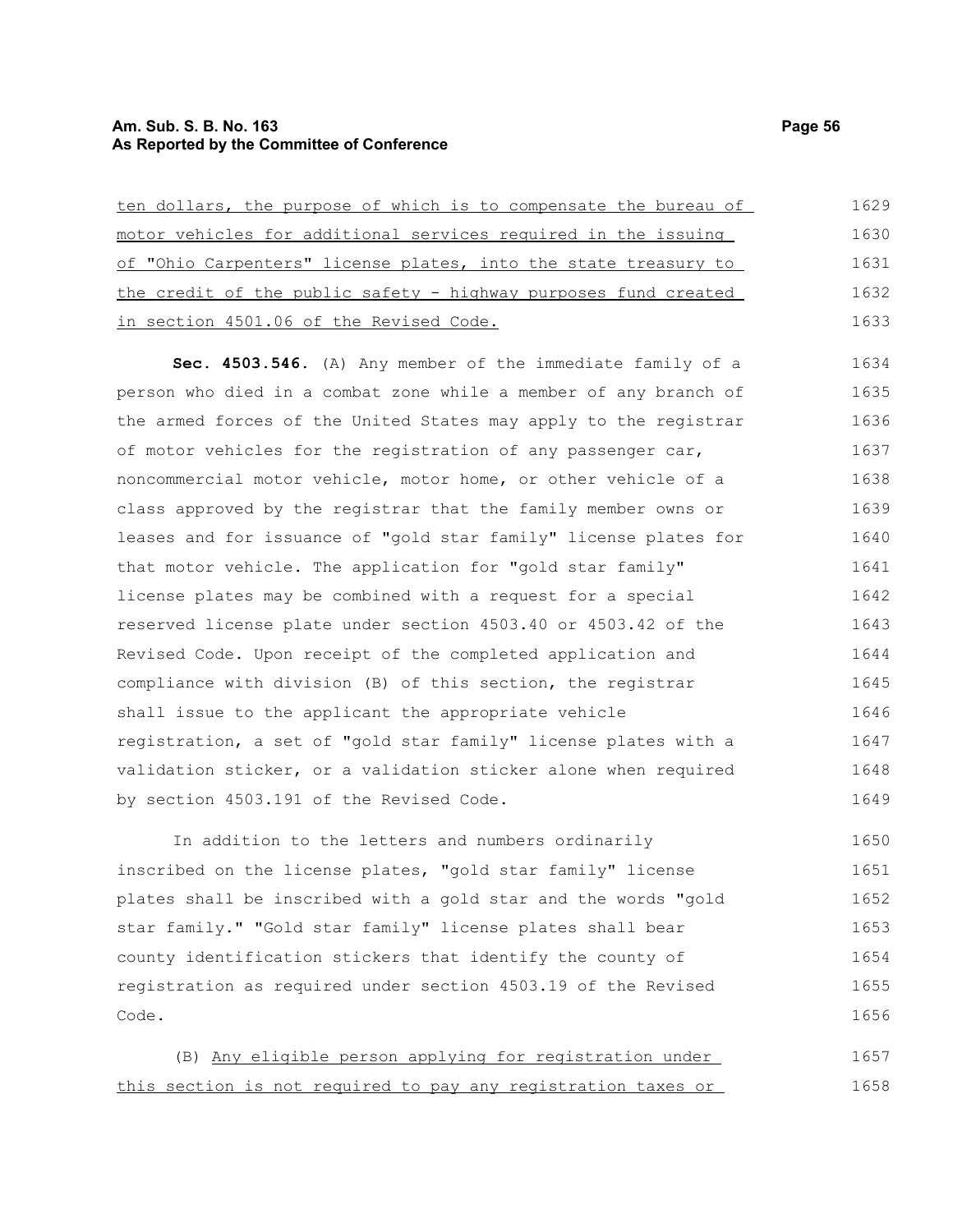## **Am. Sub. S. B. No. 163 Page 57 As Reported by the Committee of Conference**

| fees as required by sections 4503.038, 4503.04, 4503.10,         | 1659 |
|------------------------------------------------------------------|------|
| 4503.102, and 4503.103 of the Revised Code, any local motor      | 1660 |
| vehicle tax levied under Chapter 4504. of the Revised Code, or   | 1661 |
| any fee charged under section 4503.19 of the Revised Code. Upon  | 1662 |
| receipt of an application for registration of the motor vehicle  | 1663 |
| and presentation of any documentation the registrar may require  | 1664 |
| by rule, the registrar shall issue to the applicant the          | 1665 |
| appropriate motor vehicle registration and "Gold-gold star       | 1666 |
| family" license plates and a validation sticker or, when         | 1667 |
| applicable, a validation sticker alone shall be issued upon-     | 1668 |
| submission by the applicant of an application for registration-  | 1669 |
| of a motor vehicle under this section, payment of the regular-   | 1670 |
| license tax as prescribed under section 4503.04 of the Revised-  | 1671 |
| Code, any applicable motor vehicle tax levied under Chapter-     | 1672 |
| 4504. of the Revised Code, and any applicable additional fee     | 1673 |
| prescribed by section 4503.40 or 4503.42 of the Revised Code,    | 1674 |
| and compliance with all other applicable laws relating to the    | 1675 |
| registration of motor vehicles.                                  | 1676 |
| (C) No person who is not a member of the immediate family        | 1677 |
| of a person who died in a combat zone while a member of any      | 1678 |
| branch of the armed forces of the United States shall willfully  | 1679 |
| and falsely represent that the person is such a family member    | 1680 |
| for the purpose of obtaining license plates under this section.  | 1681 |
| (D) As used in this section, "member of the immediate            | 1682 |
| family" of a person who died in a combat zone while a member of  | 1683 |
| any branch of the armed forces of the United States means all of | 1684 |
| the following:                                                   | 1685 |
| $(1)$ A spouse;                                                  | 1686 |
| (2) A parent, stepparent, or other person who acted in           | 1687 |

loco parentis;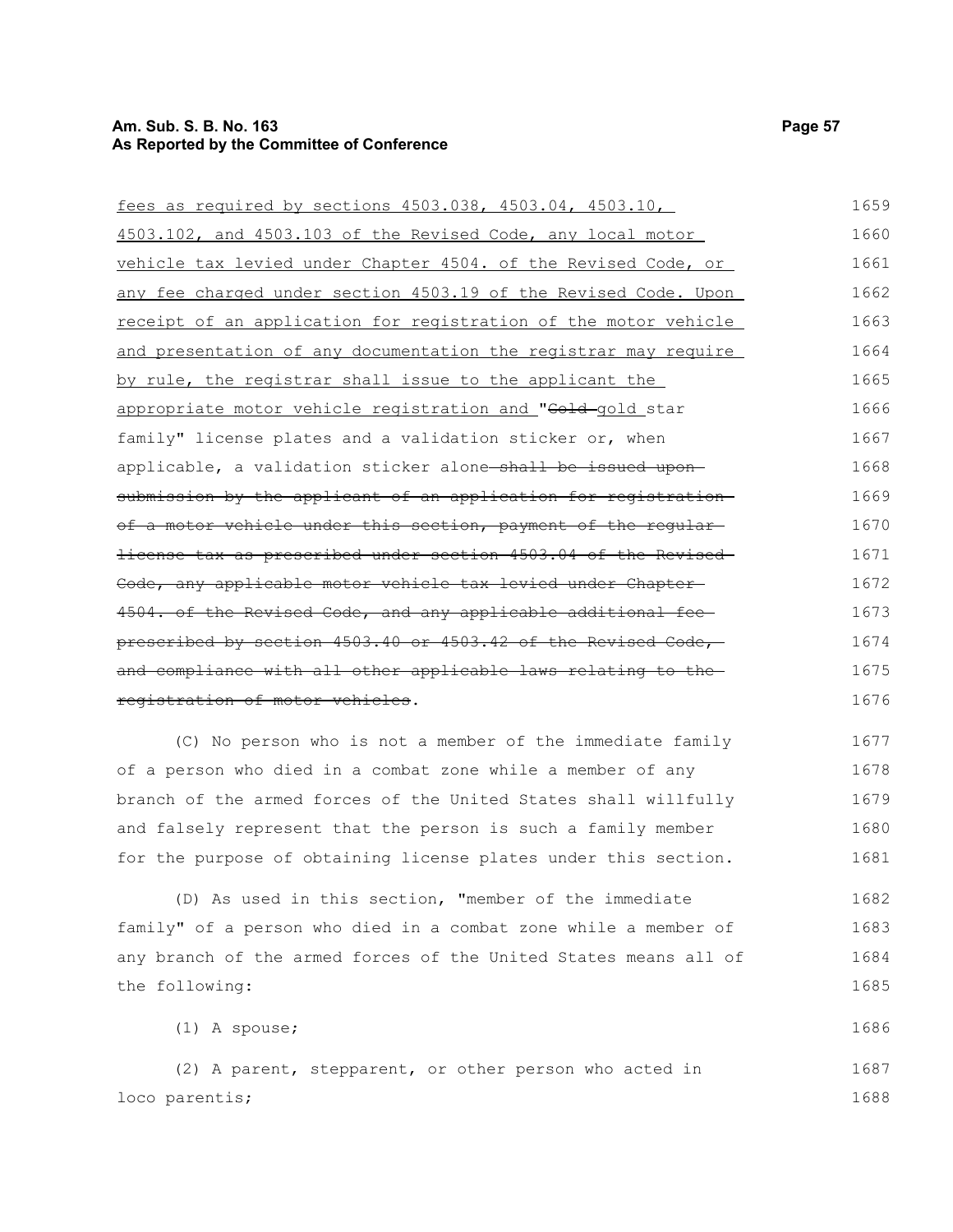| (3) A sibling, whether of the whole or half-blood, or by         | 1689 |
|------------------------------------------------------------------|------|
| adoption;                                                        | 1690 |
| (4) A child, including those by adoption, or a stepchild;        | 1691 |
| (5) A grandparent.                                               | 1692 |
| Sec. 4503.557. (A) The owner or lessee of any passenger          | 1693 |
| car, noncommercial motor vehicle, recreational vehicle, or other | 1694 |
| vehicle of a class approved by the registrar of motor vehicles   | 1695 |
| may apply to the registrar for the registration of the vehicle   | 1696 |
| and issuance of "Ronald McDonald House Charities" license        | 1697 |
| plates. The application may be combined with a request for a     | 1698 |
| special reserved license plate under section 4503.40 or 4503.42  | 1699 |
| of the Revised Code. Upon receipt of the completed application   | 1700 |
| and compliance by the applicant with divisions (B) and (C) of    | 1701 |
| this section, the registrar shall issue to the applicant the     | 1702 |
| appropriate vehicle registration and a set of "Ronald McDonald   | 1703 |
| House Charities" license plates and a validation sticker, or a   | 1704 |
| validation sticker alone when required by section 4503.191 of    | 1705 |
| the Revised Code.                                                | 1706 |
| In addition to the letters and numbers ordinarily                | 1707 |
| inscribed on the license plates, "Ronald McDonald House          | 1708 |
| Charities" license plates shall display an appropriate logo and  | 1709 |
| words selected by representatives of the Ronald McDonald house   | 1710 |
| charities and that are approved by the registrar. "Ronald        | 1711 |
| McDonald House Charities" license plates shall display county    | 1712 |
| identification stickers that identify the county of registration | 1713 |
| as required under section 4503.19 of the Revised Code.           | 1714 |
| (B) "Ronald McDonald House Charities" license plates and a       | 1715 |
| validation sticker, or validation sticker alone, shall be issued | 1716 |
| upon receipt of an application for registration of a motor       | 1717 |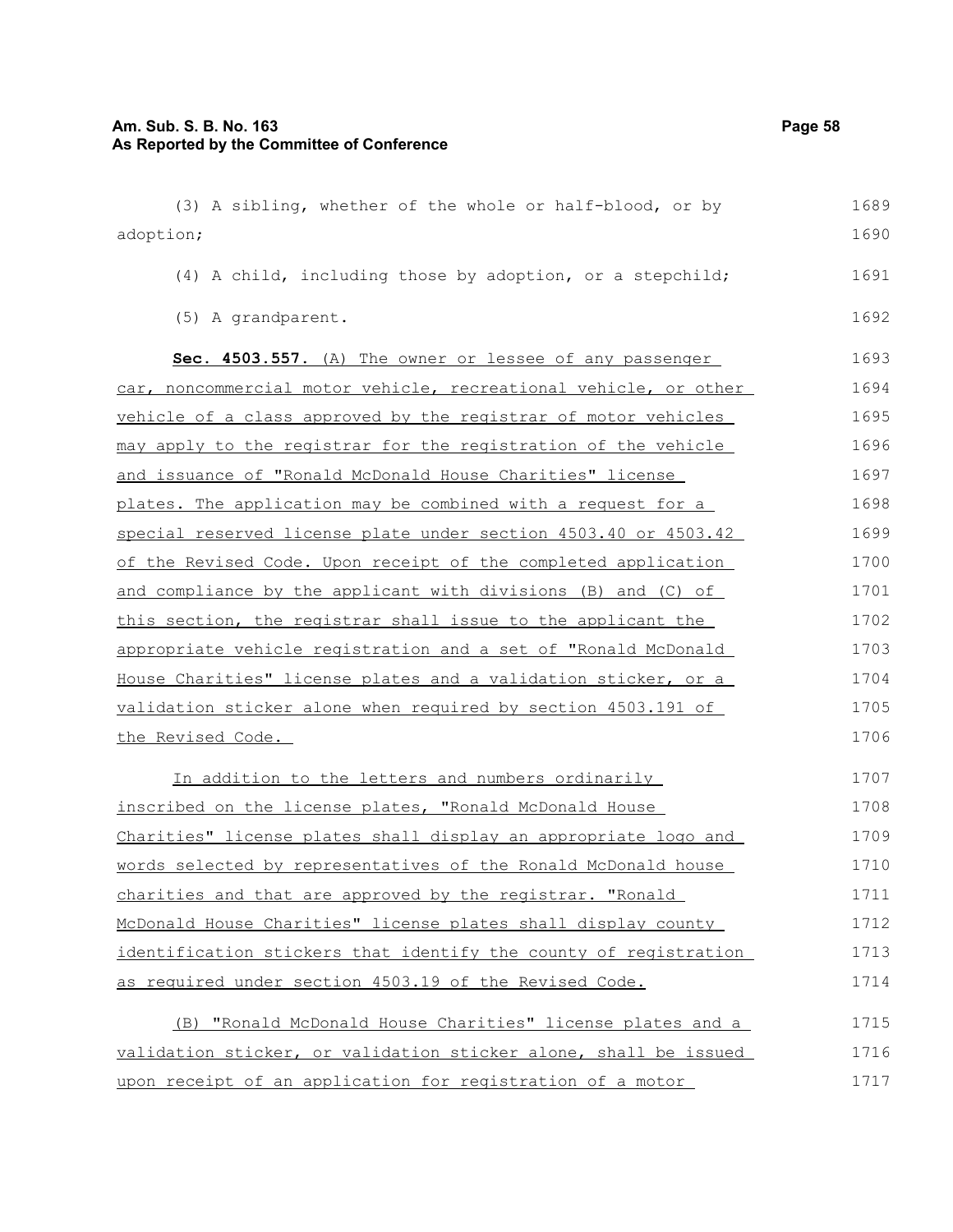## **Am. Sub. S. B. No. 163 Page 59 As Reported by the Committee of Conference**

| vehicle under this section; payment of the reqular license tax       | 1718 |
|----------------------------------------------------------------------|------|
| as prescribed under section 4503.04 of the Revised Code, any         | 1719 |
| applicable motor vehicle license tax levied under Chapter 4504.      | 1720 |
| of the Revised Code, any applicable additional fee prescribed by     | 1721 |
| section 4503.40 or 4503.42 of the Revised Code, an additional        | 1722 |
| administrative fee of ten dollars, and a contribution as             | 1723 |
| provided in division (C) (1) of this section; and compliance with    | 1724 |
| all other applicable laws relating to the registration of motor      | 1725 |
| vehicles.                                                            | 1726 |
| (C)(1) For each application for registration and                     | 1727 |
| registration renewal notice the registrar receives under this        | 1728 |
| section, the registrar shall collect a contribution of twenty-       | 1729 |
| five dollars. The registrar shall deposit this contribution into     | 1730 |
| the state treasury to the credit of the license plate                | 1731 |
| contribution fund created in section 4501.21 of the Revised          | 1732 |
| Code.                                                                | 1733 |
| (2) The registrar shall deposit the administrative fee of            | 1734 |
| ten dollars, the purpose of which is to compensate the bureau of     | 1735 |
| motor vehicles for additional services required in the issuing       | 1736 |
| <u>of "Ronald McDonald House Charities" license plates, into the</u> | 1737 |
| state treasury to the credit of the public safety - highway          | 1738 |
| purposes fund created in section 4501.06 of the Revised Code.        | 1739 |
| Sec. 4503.558. (A) The owner or lessee of any passenger              | 1740 |
| car, noncommercial motor vehicle, recreational vehicle, or other     | 1741 |
| vehicle of a class approved by the registrar of motor vehicles       | 1742 |
| may apply to the registrar for the registration of the vehicle       | 1743 |
| and issuance of "Stop Elder Abuse" license plates. The               | 1744 |
| application may be combined with a request for a special             | 1745 |
| reserved license plate under section 4503.40 or 4503.42 of the       | 1746 |
| Revised Code. Upon receipt of the completed application and          | 1747 |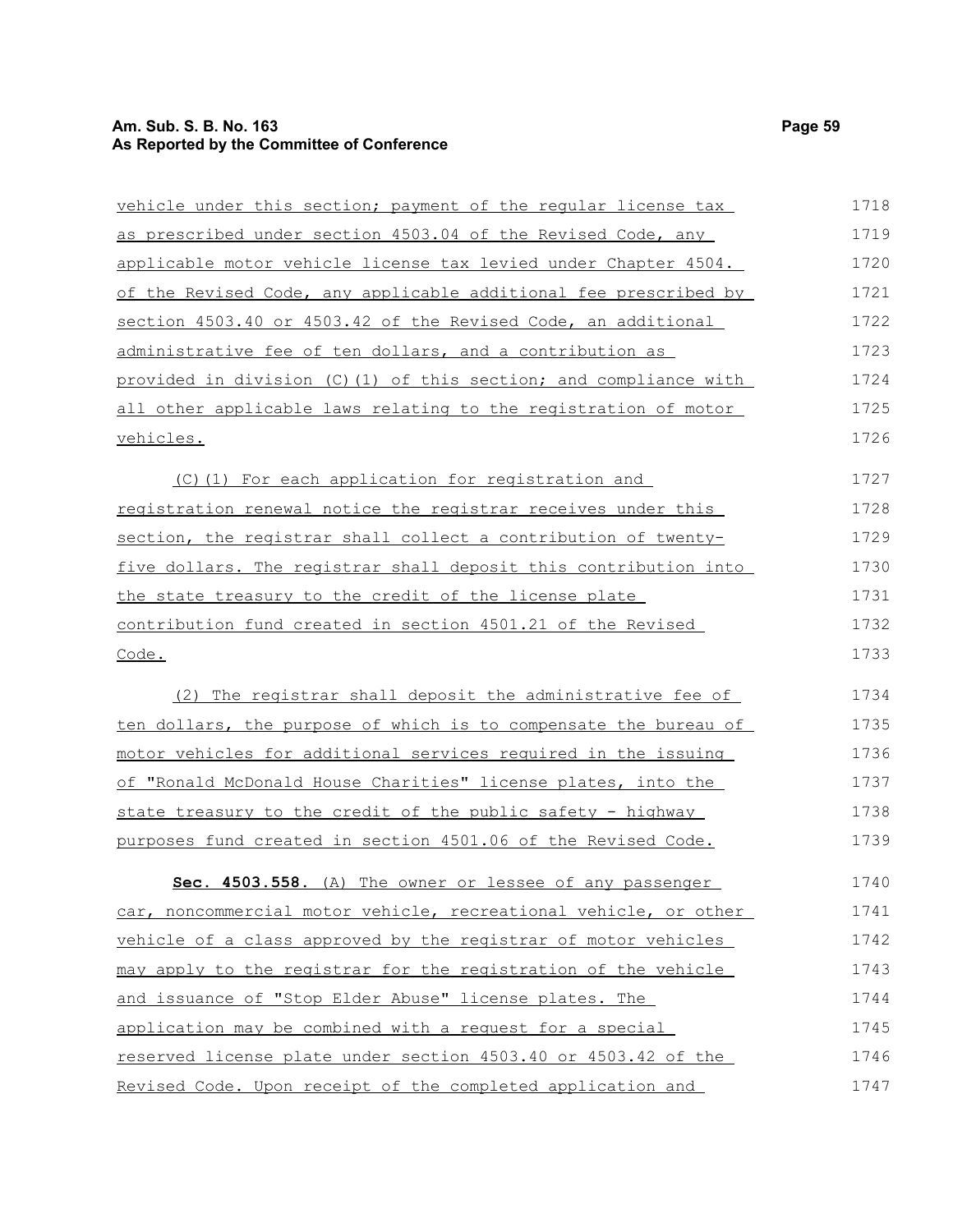## **Am. Sub. S. B. No. 163 Page 60 As Reported by the Committee of Conference**

| compliance by the applicant with divisions (B) and (C) of this   | 1748 |
|------------------------------------------------------------------|------|
| section, the registrar shall issue to the applicant the          | 1749 |
| appropriate vehicle registration and a set of "Stop Elder Abuse" | 1750 |
| license plates and a validation sticker, or a validation sticker | 1751 |
| alone when required by section 4503.191 of the Revised Code.     | 1752 |
| In addition to the letters and numbers ordinarily                | 1753 |
| inscribed on the license plates, "Stop Elder Abuse" license      | 1754 |
| plates shall display the words "Stop Elder Abuse" and any other  | 1755 |
| logo or words chosen by the registrar. "Stop Elder Abuse"        | 1756 |
| license plates shall display county identification stickers that | 1757 |
| identify the county of registration as required under section    | 1758 |
| 4503.19 of the Revised Code.                                     | 1759 |
| (B) "Stop Elder Abuse" license plates and a validation           | 1760 |
| sticker, or validation sticker alone, shall be issued upon       | 1761 |
| receipt of an application for registration of a motor vehicle    | 1762 |
| under this section; payment of the reqular license tax as        | 1763 |
| prescribed under section 4503.04 of the Revised Code, any        | 1764 |
| applicable motor vehicle license tax levied under Chapter 4504.  | 1765 |
| of the Revised Code, any applicable additional fee prescribed by | 1766 |
| section 4503.40 or 4503.42 of the Revised Code, and an           | 1767 |
| additional administrative fee of ten dollars; and compliance     | 1768 |
| with all other applicable laws relating to the registration of   | 1769 |
| motor vehicles.                                                  | 1770 |
| (C) For each application for registration and registration       | 1771 |
| renewal notice the registrar receives under this section, the    | 1772 |
| registrar shall collect an administrative fee of ten dollars,    | 1773 |
| the purpose of which is to compensate the bureau of motor        | 1774 |
| vehicles for additional services required in the issuing of      | 1775 |
| "Stop Elder Abuse" license plates. The registrar shall deposit   | 1776 |
| the fee into the state treasury to the credit of the public      | 1777 |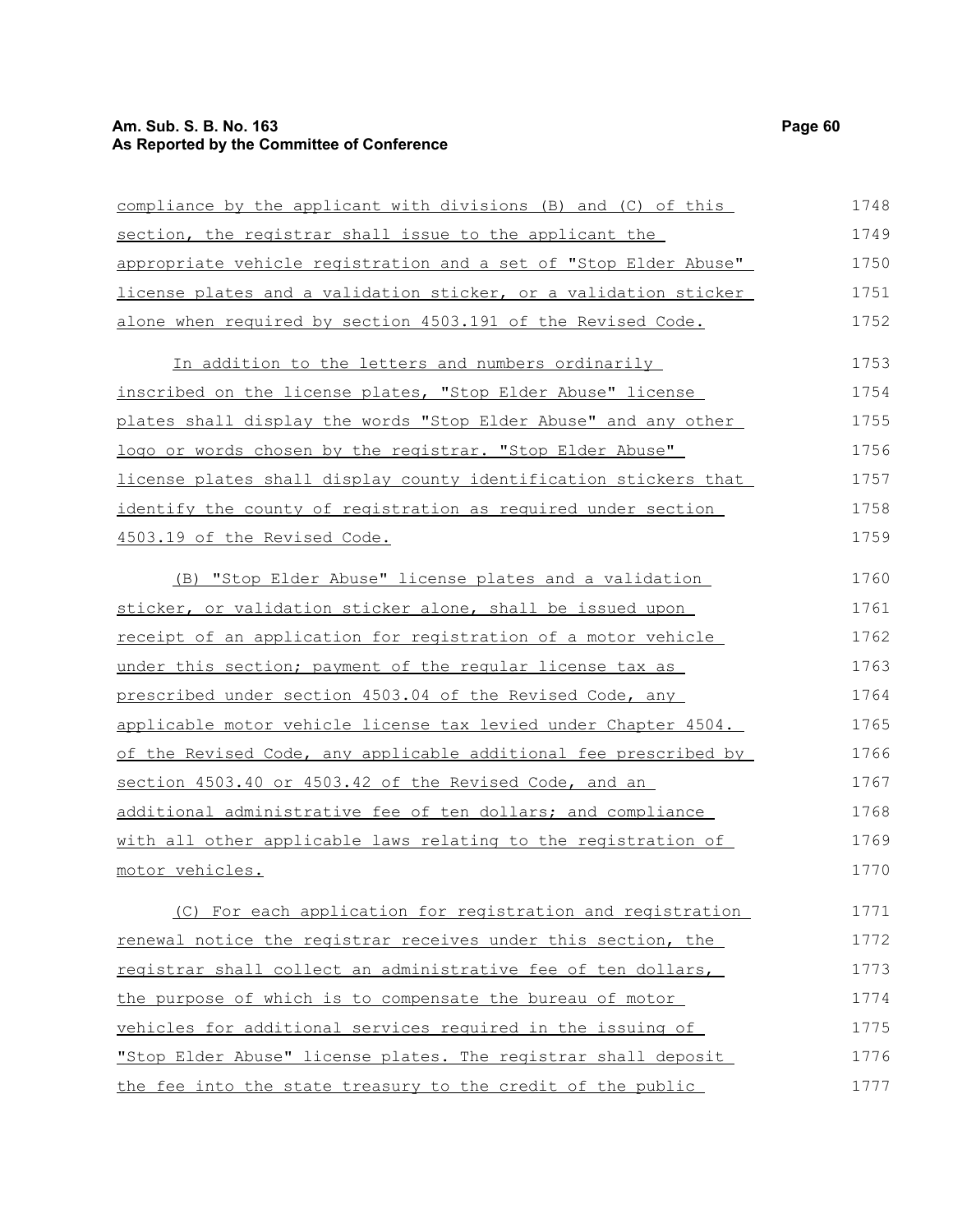## **Am. Sub. S. B. No. 163 Page 61 As Reported by the Committee of Conference**

#### safety - highway purposes fund created in section 4501.06 of the Revised Code. **Sec. 4503.564.** (A) The owner or lessee of any passenger car, noncommercial motor vehicle, recreational vehicle, or other vehicle of a class approved by the registrar of motor vehicles may apply to the registrar for the registration of the vehicle and issuance of Glen Helen nature preserve license plates. The application for Glen Helen nature preserve license plates may be combined with a request for a special reserved license plate under section 4503.40 or 4503.42 of the Revised Code. Upon receipt of the completed application and compliance with division (B) of this section, the registrar shall issue to the applicant the appropriate vehicle registration and a set of Glen Helen nature preserve license plates with a validation sticker or a validation sticker alone when required by section 4503.191 of the Revised Code. In addition to the letters and numbers ordinarily inscribed thereon, Glen Helen nature preserve license plates shall be inscribed with identifying words or markings designed by the Glen Helen ecology institute association and approved by 1778 1779 1780 1781 1782 1783 1784 1785 1786 1787 1788 1789 1790 1791 1792 1793 1794 1795 1796 1797

the registrar. Glen Helen nature preserve license plates shall bear display county identification stickers that identify the county of registration as required under section 4503.19 of the Revised Code. 1798 1799 1800 1801

(B) The Glen Helen nature preserve license plates and validation sticker shall be issued upon receipt of a contribution as provided in division (C) of this section and upon payment of the regular license fees as prescribed under section 4503.04 of the Revised Code, a bureau of motor vehicles administrative fee of ten dollars, any applicable motor vehicle 1802 1803 1804 1805 1806 1807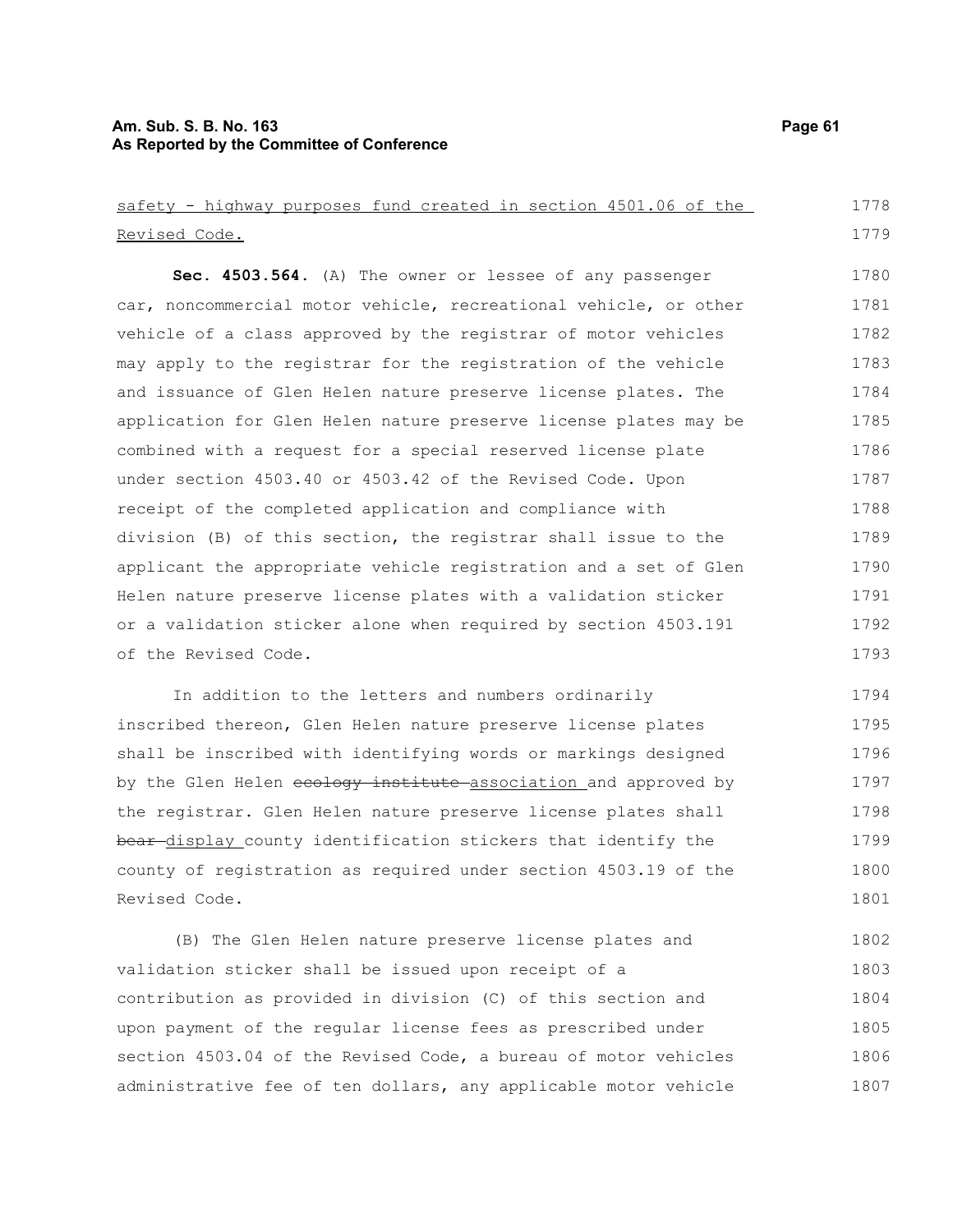## **Am. Sub. S. B. No. 163 Page 62 As Reported by the Committee of Conference**

| tax levied under Chapter 4504. of the Revised Code, and          | 1808 |
|------------------------------------------------------------------|------|
| compliance with all other applicable laws relating to the        | 1809 |
| registration of motor vehicles. If the application for Glen      | 1810 |
| Helen nature preserve license plates is combined with a request  | 1811 |
| for a special reserved license plate under section 4503.40 or    | 1812 |
| 4503.42 of the Revised Code, the license plates and validation   | 1813 |
| sticker shall be issued upon payment of the contribution, fees,  | 1814 |
| and taxes contained in this division and the additional fee      | 1815 |
| prescribed under section 4503.40 or 4503.42 of the Revised Code. | 1816 |
| (C) For each application for registration and registration       | 1817 |
| renewal submitted under this section, the registrar shall        | 1818 |
| collect a contribution of fifteen dollars. The registrar shall   | 1819 |
| transmit this contribution to the treasurer of state for deposit | 1820 |
| in the license plate contribution fund created in section        | 1821 |
| 4501.21 of the Revised Code.                                     | 1822 |
| The registrar shall deposit the ten-dollar bureau                | 1823 |
| administrative fee, the purpose of which is to compensate the    | 1824 |
| bureau for additional services required in issuing Glen Helen    | 1825 |
| nature preserve license plates, in the public safety - highway   | 1826 |
| purposes fund created in section 4501.06 of the Revised Code.    | 1827 |
| Sec. 4503.568. (A) The owner or lessee of any passenger          | 1828 |
| car, noncommercial motor vehicle, recreational vehicle, or other | 1829 |
| vehicle of a class approved by the registrar of motor vehicles   | 1830 |
| may apply to the registrar for the registration of the vehicle   | 1831 |
| and issuance of "Ohio Bullfrog" license plates. The application  | 1832 |
| may be combined with a request for a special reserved license    | 1833 |
| plate under section 4503.40 or 4503.42 of the Revised Code. Upon | 1834 |
| receipt of the completed application and compliance by the       | 1835 |

registrar shall issue to the applicant the appropriate vehicle 1837

applicant with divisions (B) and (C) of this section, the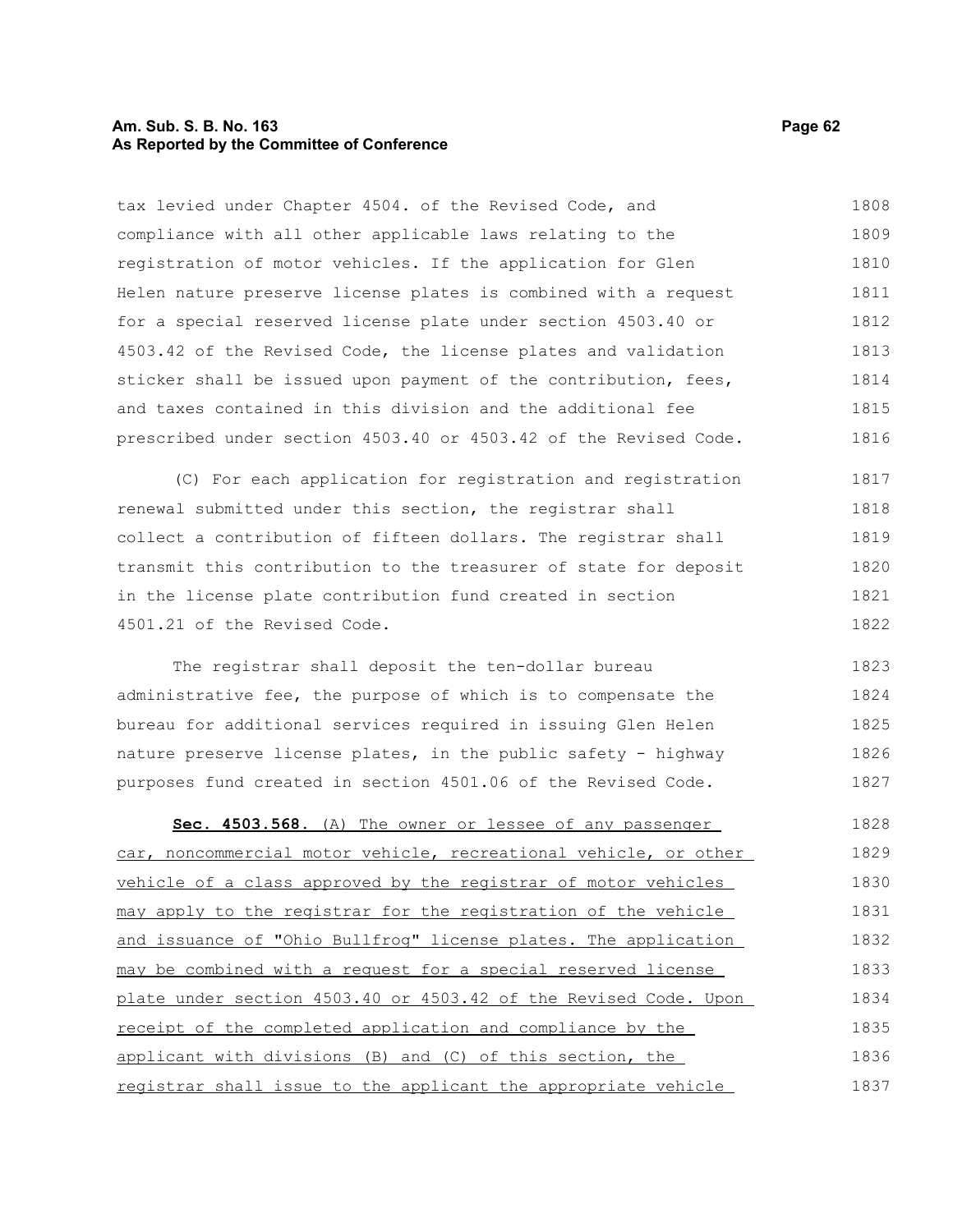## **Am. Sub. S. B. No. 163 Page 63 As Reported by the Committee of Conference**

| registration and a set of "Ohio Bullfrog" license plates and a        | 1838 |
|-----------------------------------------------------------------------|------|
| validation sticker, or a validation sticker alone when required       | 1839 |
| by section 4503.191 of the Revised Code.                              | 1840 |
| In addition to the letters and numbers ordinarily                     | 1841 |
| inscribed on the license plates, "Ohio Bullfroq" license plates       | 1842 |
| shall display an appropriate logo and words, selected by              | 1843 |
| <u>representatives of the Ohio department of natural resources in</u> | 1844 |
| conjunction with representatives from Grizzell middle school          | 1845 |
| located in the municipal corporation of Dublin, that are              | 1846 |
| approved by the registrar. "Ohio Bullfrog" license plates shall       | 1847 |
| display county identification stickers that identify the county       | 1848 |
| of reqistration as required under section 4503.19 of the Revised      | 1849 |
| Code.                                                                 | 1850 |
| (B) "Ohio Bullfrog" license plates and a validation                   | 1851 |
| sticker, or validation sticker alone, shall be issued upon            | 1852 |
| <u>receipt of an application for registration of a motor vehicle</u>  | 1853 |
| <u>under this section; payment of the reqular license tax as</u>      | 1854 |
| prescribed under section 4503.04 of the Revised Code, any             | 1855 |
| applicable motor vehicle license tax levied under Chapter 4504.       | 1856 |
| of the Revised Code, any applicable additional fee prescribed by      | 1857 |
| section 4503.40 or 4503.42 of the Revised Code, an additional         | 1858 |
| administrative fee of ten dollars, and a contribution as              | 1859 |
| provided in division (C)(1) of this section; and compliance with      | 1860 |
| all other applicable laws relating to the registration of motor       | 1861 |
| vehicles.                                                             | 1862 |
| (C)(1) For each application for registration and                      | 1863 |
| registration renewal notice the registrar receives under this         | 1864 |
| section, the registrar shall collect a contribution of fifteen        | 1865 |
| dollars. The registrar shall transmit this contribution to the        | 1866 |
| treasurer of state for deposit into the wildlife habitat fund         | 1867 |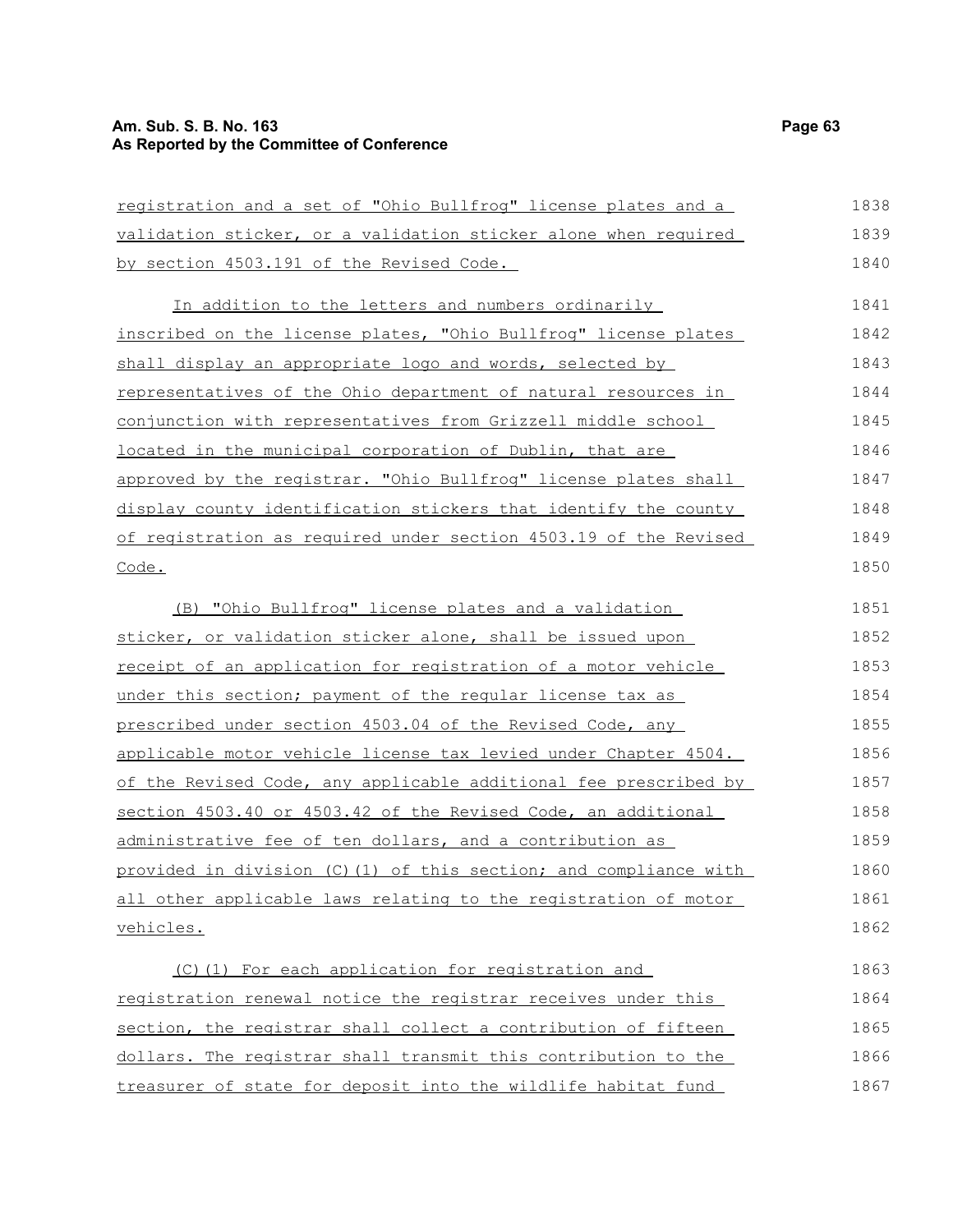## **Am. Sub. S. B. No. 163 Page 64 As Reported by the Committee of Conference**

# created in section 1531.33 of the Revised Code.

(2) The registrar shall deposit the administrative fee of ten dollars, the purpose of which is to compensate the bureau of motor vehicles for additional services required in the issuing of "Ohio Bullfrog" license plates, into the state treasury to the credit of the public safety - highway purposes fund created in section 4501.06 of the Revised Code. 1869 1870 1871 1872 1873 1874

**Sec. 4503.571.** (A) (1) Any person who has been awarded the purple heart may apply to the registrar of motor vehicles for the registration of any passenger car, noncommercial motor vehicle, recreational vehicle, motorcycle when the registrar determines that producing a purple heart motorcycle license plate is feasible, or other vehicle of a class approved by the registrar that the person owns or leases. The application shall be accompanied by such documentary evidence in support of the award as the registrar may require. The application may be combined with a request for a special reserved license plate under section 4503.40 or 4503.42 of the Revised Code. 1875 1876 1877 1878 1879 1880 1881 1882 1883 1884 1885

If the applicant also is eligible for license plates imprinted with the international symbol of access under section 4503.41 of the Revised Code, the applicant may apply to have the purple heart license plates that are issued to the applicant display the international symbol of access. The application shall be accompanied by such documentary evidence in support of the disability and of the vehicle alterations as the registrar requires under section 4503.41 of the Revised Code. 1886 1887 1888 1889 1890 1891 1892 1893

(2) Upon receipt of an application for registration of a motor vehicle under this section and any required taxes, and upon presentation of the required supporting evidence of the award of the purple heart and, as applicable, the evidence 1894 1895 1896 1897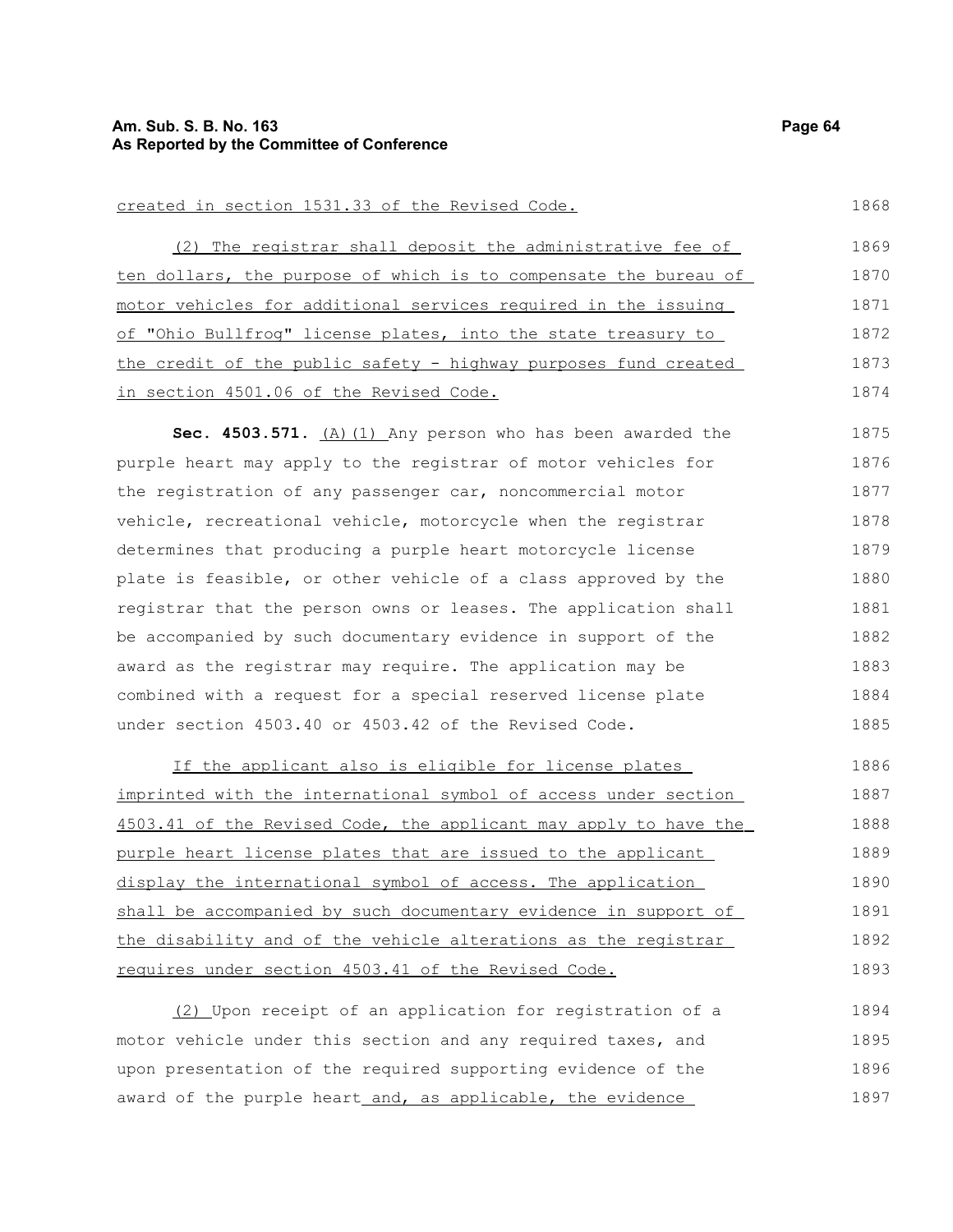#### **Am. Sub. S. B. No. 163 Page 65 As Reported by the Committee of Conference**

| required under section 4503.41 of the Revised Code, the         | 1898 |
|-----------------------------------------------------------------|------|
| registrar shall issue to the applicant the appropriate motor    | 1899 |
| vehicle registration and a set of license plates and a          | 1900 |
| validation sticker, or a validation sticker alone when required | 1901 |
| by section 4503.191 of the Revised Code.                        | 1902 |

(3) In addition to the letters and numbers ordinarily inscribed on the license plates, the license plates shall be inscribed with the words "PURPLE HEART." When applicable, the license plates also shall display the international symbol of access. The license plates shall bear county identification stickers that identify the county of registration as required under section 4503.19 of the Revised Code. 1903 1904 1905 1906 1907 1908 1909

(B) The license plates and validation stickers shall be issued without the payment of any registration fee and service fee required by sections 4503.04, 4503.10, and 4503.102 of the Revised Code, and without the payment of any local motor vehicle license tax levied under Chapter 4504. of the Revised Code. The applicant shall comply with all other applicable laws relating to the registration of motor vehicles. If the application is combined with a request for a special reserved license plate under section 4503.40 or 4503.42 of the Revised Code, the license plates and validation sticker shall be issued upon payment of seventy-five per cent of the additional fee prescribed under section 4503.40 or 4503.42 of the Revised Code. 1910 1911 1912 1913 1914 1915 1916 1917 1918 1919 1920 1921

(C) No person who is not a recipient of the purple heart shall willfully and falsely represent that the person is a recipient of a purple heart for the purpose of obtaining license plates under this section. No person shall own a motor vehicle bearing license plates under this section unless the person is eligible to be issued those license plates. When the ownership 1922 1923 1924 1925 1926 1927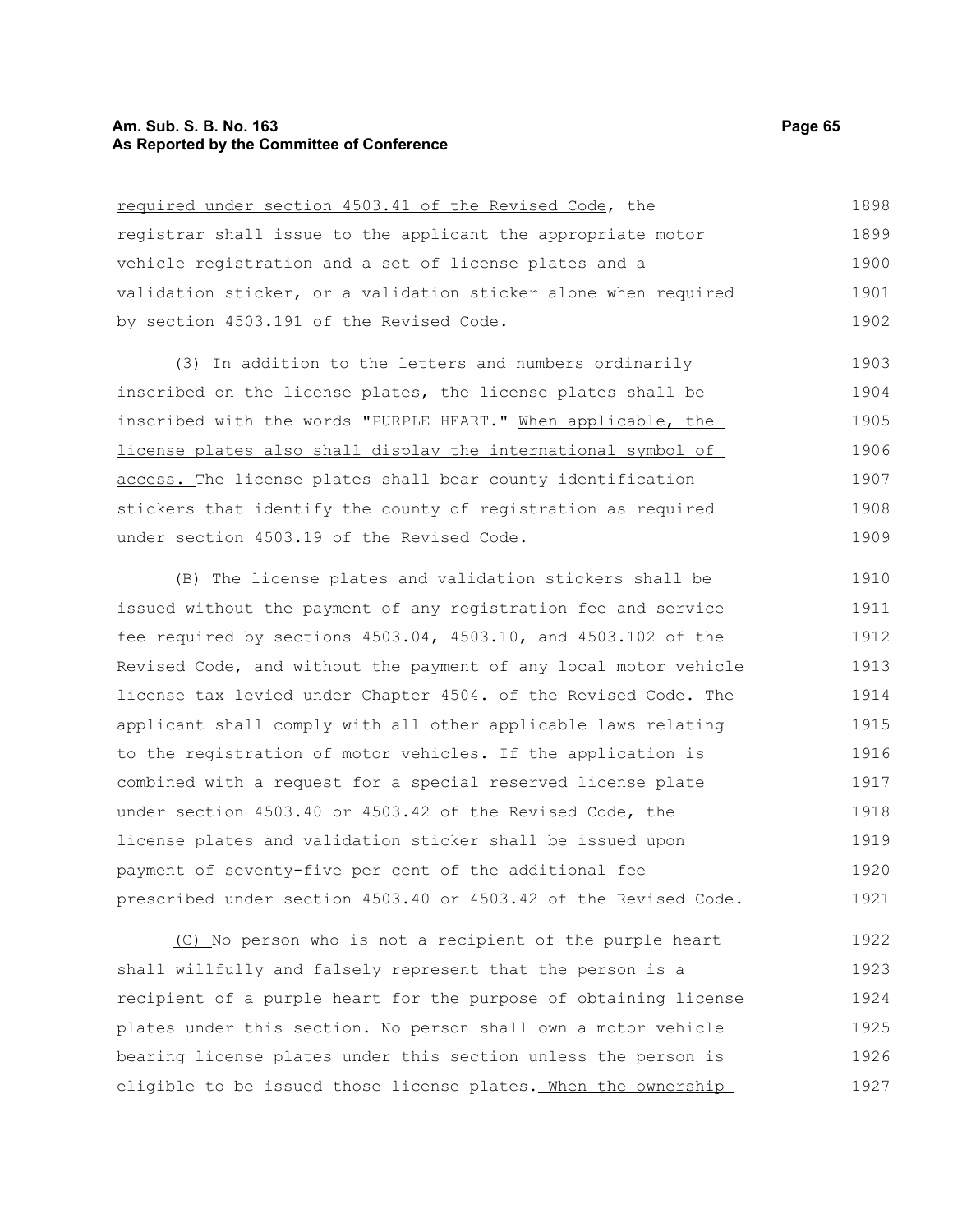## **Am. Sub. S. B. No. 163 Page 66 As Reported by the Committee of Conference**

| of a motor vehicle registered under this section is transferred  | 1928 |
|------------------------------------------------------------------|------|
|                                                                  |      |
| under section 4503.12 of the Revised Code after the death of the | 1929 |
| owner, the registrar shall ensure that the purple heart license  | 1930 |
| plates are replaced by non-purple heart license plates with the  | 1931 |
| amended registration required under that section.                | 1932 |
| Sec. 4503.579. (A) The owner or lessee of any passenger          | 1933 |
| car, noncommercial motor vehicle, recreational vehicle, or other | 1934 |
| vehicle of a class approved by the registrar of motor vehicles   | 1935 |
| may apply to the registrar for the registration of the vehicle   | 1936 |
| and issuance of "National Council of Negro Women" license        | 1937 |
| plates. The application may be combined with a request for a     | 1938 |
| special reserved license plate under section 4503.40 or 4503.42  | 1939 |
| of the Revised Code. Upon receipt of the completed application   | 1940 |
| and compliance by the applicant with divisions (B) and (C) of    | 1941 |
| this section, the registrar shall issue to the applicant the     | 1942 |
| appropriate vehicle registration and a set of "National Council  | 1943 |
| of Negro Women" license plates and a validation sticker, or a    | 1944 |
| validation sticker alone when required by section 4503.191 of    | 1945 |
| the Revised Code.                                                | 1946 |
| In addition to the letters and numbers ordinarily                | 1947 |
| inscribed on the license plates, "National Council of Negro      | 1948 |
| Women" license plates shall display an appropriate logo and      | 1949 |
| words selected by representatives of the national council of     | 1950 |
| negro women, incorporated, and that are approved by the          | 1951 |
| registrar. "National Council of Negro Women" license plates      | 1952 |
| shall display county identification stickers that identify the   | 1953 |
| county of registration as required under section 4503.19 of the  | 1954 |
| Revised Code.                                                    | 1955 |
| (B) "National Council of Negro Women" license plates and a       | 1956 |
| validation sticker, or validation sticker alone, shall be issued | 1957 |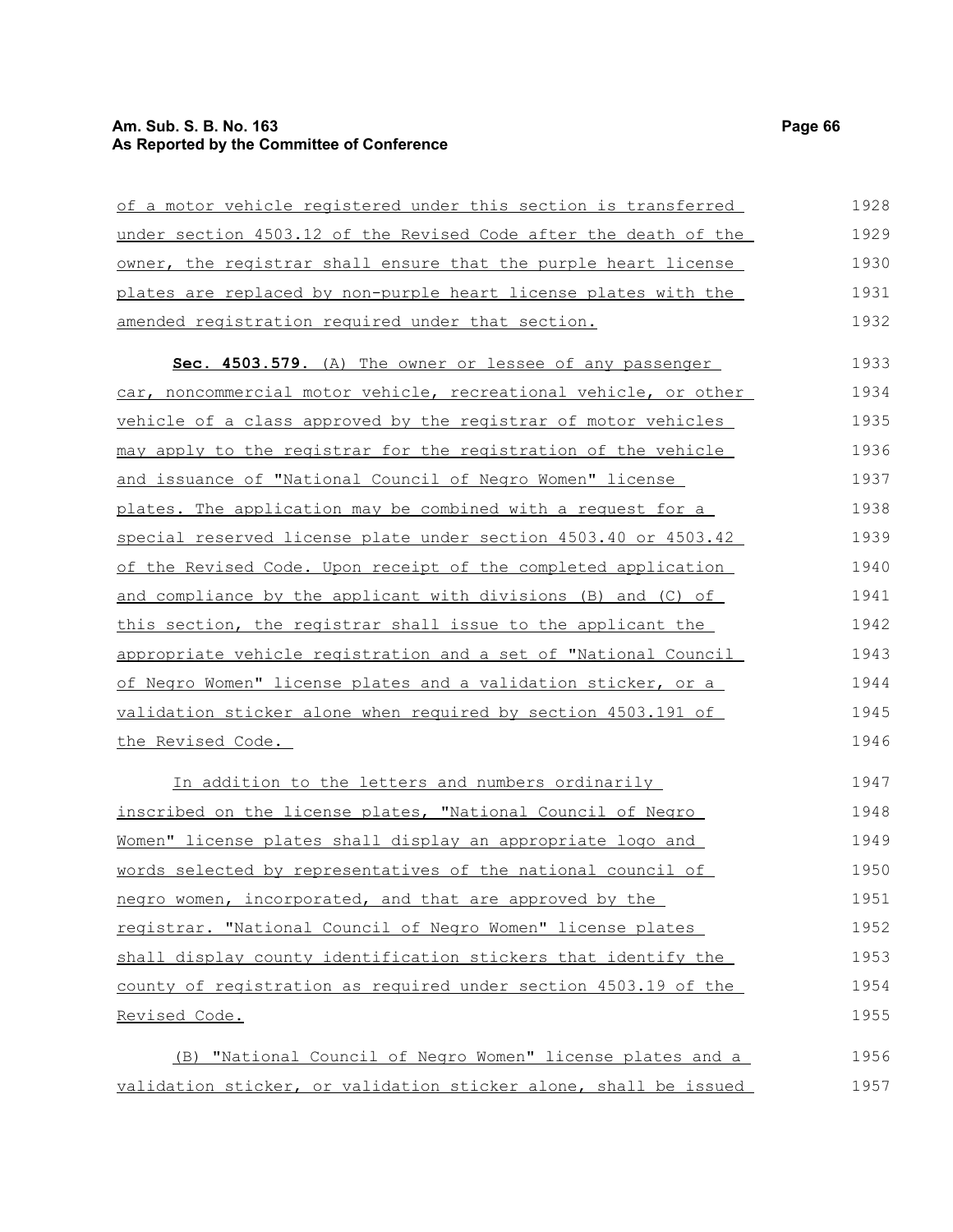## **Am. Sub. S. B. No. 163 Page 67 As Reported by the Committee of Conference**

| upon receipt of an application for registration of a motor       | 1958 |
|------------------------------------------------------------------|------|
| vehicle under this section; payment of the reqular license tax   | 1959 |
| as prescribed under section 4503.04 of the Revised Code, any     | 1960 |
| applicable motor vehicle license tax levied under Chapter 4504.  | 1961 |
| of the Revised Code, any applicable additional fee prescribed by | 1962 |
| section 4503.40 or 4503.42 of the Revised Code, an additional    | 1963 |
| administrative fee of ten dollars, and a contribution as         | 1964 |
| provided in division (C)(1) of this section; and compliance with | 1965 |
| all other applicable laws relating to the registration of motor  | 1966 |
| vehicles.                                                        | 1967 |
| (C)(1) For each application for registration and                 | 1968 |
| registration renewal notice the registrar receives under this    | 1969 |
| section, the registrar shall collect a contribution of twenty-   | 1970 |
| five dollars. The registrar shall deposit this contribution into | 1971 |
| the state treasury to the credit of the license plate            | 1972 |
| contribution fund created in section 4501.21 of the Revised      | 1973 |
| Code.                                                            | 1974 |
| (2) The registrar shall deposit the administrative fee of        | 1975 |
| ten dollars, the purpose of which is to compensate the bureau of | 1976 |
| motor vehicles for additional services required in the issuing   | 1977 |
| of "National Council of Negro Women" license plates, into the    | 1978 |
| state treasury to the credit of the public safety - highway      | 1979 |
| purposes fund created in section 4501.06 of the Revised Code.    | 1980 |
| Sec. 4503.581. (A) The owner or lessee of any passenger          | 1981 |
| car, noncommercial motor vehicle, recreational vehicle, or other | 1982 |
| vehicle of a class approved by the registrar of motor vehicles   | 1983 |
| may apply to the registrar for the registration of the vehicle   | 1984 |
| and issuance of "Ohio Sons of the American Legion" license       | 1985 |
| plates. The application may be combined with a request for a     | 1986 |
| special reserved license plate under section 4503.40 or 4503.42  | 1987 |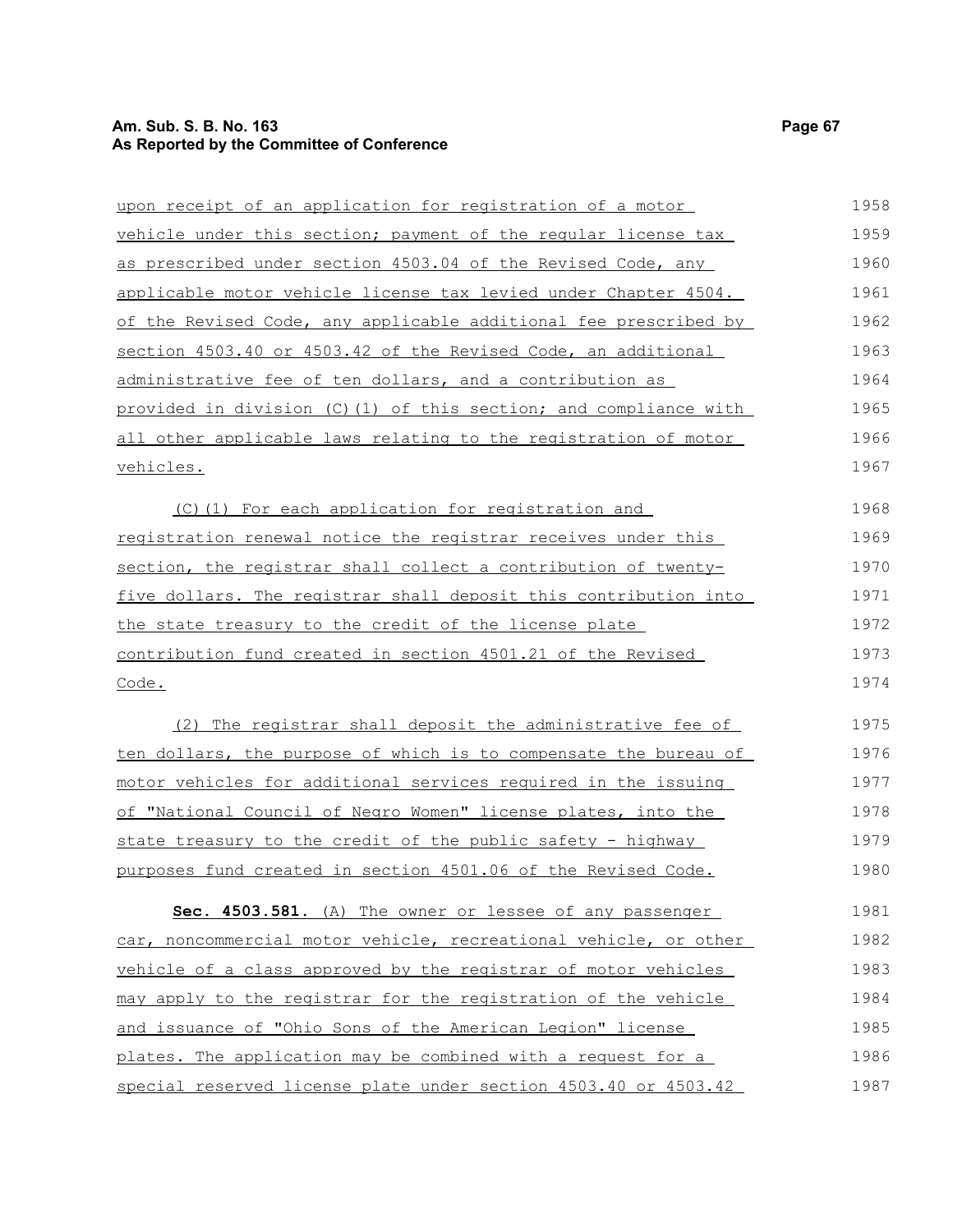## **Am. Sub. S. B. No. 163 Page 68 As Reported by the Committee of Conference**

| of the Revised Code. Upon receipt of the completed application   | 1988 |
|------------------------------------------------------------------|------|
| and compliance by the applicant with divisions (B) and (C) of    | 1989 |
| this section, the registrar shall issue to the applicant the     | 1990 |
| appropriate vehicle registration and a set of "Ohio Sons of the  | 1991 |
| American Legion" license plates and a validation sticker, or a   | 1992 |
| validation sticker alone when required by section 4503.191 of    | 1993 |
| the Revised Code.                                                | 1994 |
| In addition to the letters and numbers ordinarily                | 1995 |
| inscribed on the license plates, "Ohio Sons of the American      | 1996 |
| Legion" license plates shall display an appropriate logo and     | 1997 |
| words that are selected by representatives of the Ohio sons of   | 1998 |
| the American legion and approved by the registrar. "Ohio Sons of | 1999 |
| the American Legion" license plates shall display county         | 2000 |
| identification stickers that identify the county of registration | 2001 |
| as required under section 4503.19 of the Revised Code.           | 2002 |
| (B) "Ohio Sons of the American Legion" license plates and        | 2003 |
| a validation sticker, or validation sticker alone, shall be      | 2004 |
| issued upon receipt of an application for registration of a      | 2005 |
| motor vehicle under this section; payment of the reqular license | 2006 |
| tax as prescribed under section 4503.04 of the Revised Code, any | 2007 |
| applicable motor vehicle license tax levied under Chapter 4504.  | 2008 |
| of the Revised Code, any applicable additional fee prescribed by | 2009 |
| section 4503.40 or 4503.42 of the Revised Code, an additional    | 2010 |
| administrative fee of ten dollars, and a contribution as         | 2011 |
| provided in division (C)(1) of this section; and compliance with | 2012 |
| all other applicable laws relating to the registration of motor  | 2013 |
| <u>vehicles.</u>                                                 | 2014 |
| (C) (1) For each application for registration and                | 2015 |
| registration renewal notice the registrar receives under this    | 2016 |
| section, the registrar shall collect a contribution of ten       | 2017 |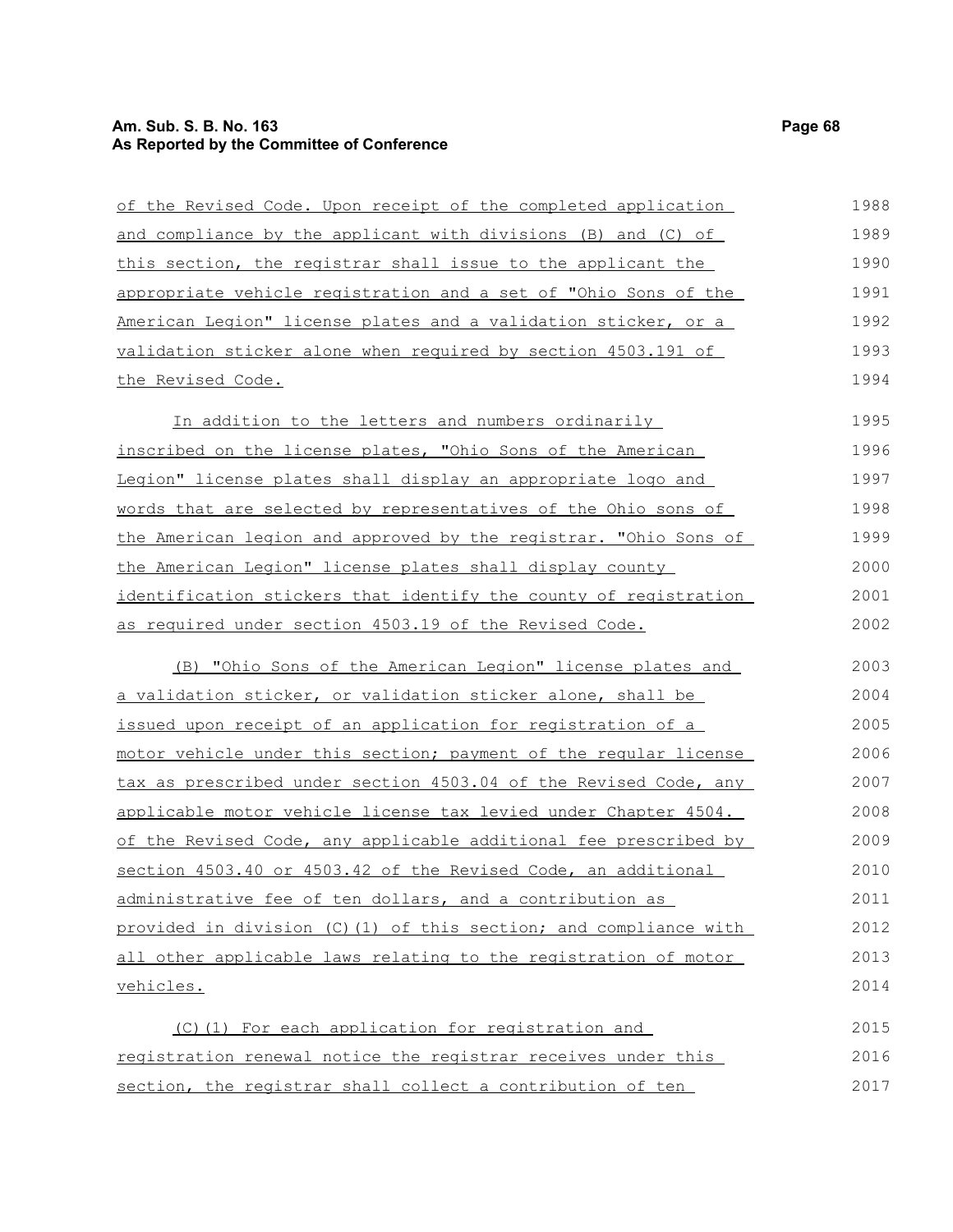## **Am. Sub. S. B. No. 163 Page 69 As Reported by the Committee of Conference**

| dollars. The registrar shall deposit this contribution into the  | 2018 |
|------------------------------------------------------------------|------|
| state treasury to the credit of the license plate contribution   | 2019 |
| fund created in section 4501.21 of the Revised Code.             | 2020 |
| (2) The registrar shall deposit the administrative fee of        | 2021 |
| ten dollars, the purpose of which is to compensate the bureau of | 2022 |
| motor vehicles for additional services required in the issuing   | 2023 |
| of "Ohio Sons of the American Legion" license plates, into the   | 2024 |
| state treasury to the credit of the public safety - highway      | 2025 |
| purposes fund created in section 4501.06 of the Revised Code.    | 2026 |
| (D) Sections 4503.77 and 4503.78 of the Revised Code do          | 2027 |
| not apply to license plates issued under this section.           | 2028 |
| Sec. 4503.596. (A) The owner or lessee of any passenger          | 2029 |
| car, noncommercial motor vehicle, recreational vehicle, or other | 2030 |
| vehicle of a class approved by the registrar of motor vehicles   | 2031 |
| may apply to the registrar for the registration of the vehicle   | 2032 |
| and issuance of "Cuyahoga Valley Scenic Railroad" license        | 2033 |
| plates.                                                          | 2034 |
| The application for "Cuyahoga Valley Scenic Railroad"            | 2035 |
| license plates may be combined with a request for a special      | 2036 |
| reserved license plate under section 4503.40 or 4503.42 of the   | 2037 |
| Revised Code. Upon receipt of the completed application and      | 2038 |
| compliance by the applicant with divisions (B) and (C) of this   | 2039 |
| section, the registrar shall issue to the applicant the          | 2040 |
| appropriate vehicle registration and a set of "Cuyahoga Valley   | 2041 |
| Scenic Railroad" license plates and a validation sticker, or a   | 2042 |
| validation sticker alone when required by section 4503.191 of    | 2043 |
| the Revised Code.                                                | 2044 |
| In addition to the letters and numbers ordinarily                | 2045 |
| inscribed on the license plates, "Cuyahoga Valley Scenic         | 2046 |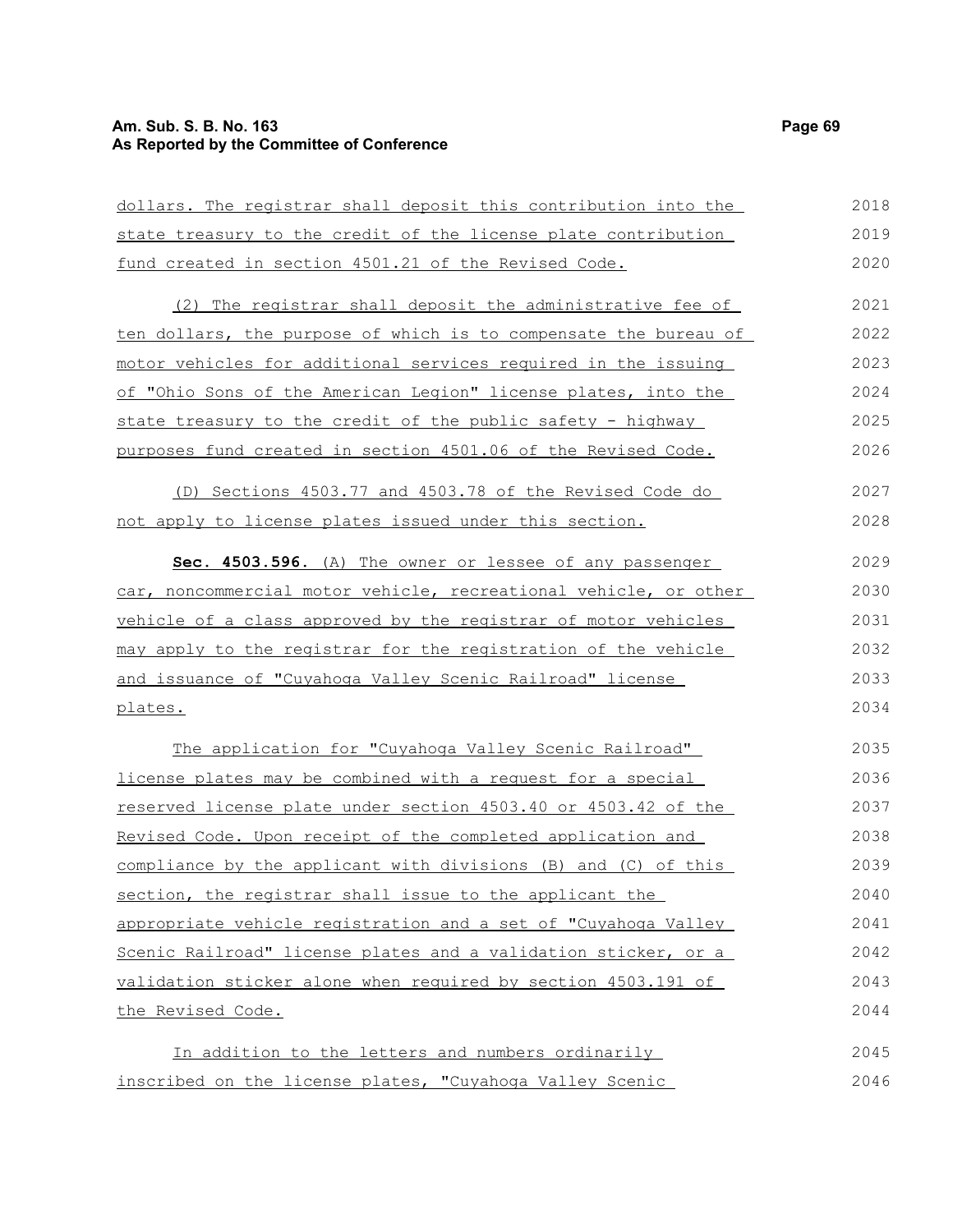## **Am. Sub. S. B. No. 163 Page 70 As Reported by the Committee of Conference**

| Railroad" license plates shall display an appropriate logo and   | 2047 |
|------------------------------------------------------------------|------|
| words selected by representatives of the Cuyahoga valley scenic  | 2048 |
| railroad and that are approved by the registrar. "Cuyahoga       | 2049 |
| Valley Scenic Railroad" license plates shall display county      | 2050 |
| identification stickers that identify the county of registration | 2051 |
| as required under section 4503.19 of the Revised Code.           | 2052 |
| (B) "Cuyahoga Valley Scenic Railroad" license plates and a       | 2053 |
| validation sticker, or a validation sticker alone, shall be      | 2054 |
| issued upon receipt of an application for registration of a      | 2055 |
| motor vehicle under this section; payment of the regular license | 2056 |
| tax as prescribed under section 4503.04 of the Revised Code, any | 2057 |
| applicable motor vehicle license tax levied under Chapter 4504.  | 2058 |
| of the Revised Code, any applicable additional fee prescribed by | 2059 |
| section 4503.40 or 4503.42 of the Revised Code, an additional    | 2060 |
| administrative fee of ten dollars, and a contribution as         | 2061 |
| provided in division (C)(1) of this section; and compliance with | 2062 |
| all other applicable laws relating to the registration of motor  | 2063 |
| vehicles.                                                        | 2064 |
| (C)(1) For each application for registration and                 | 2065 |
| registration renewal notice the registrar receives under this    | 2066 |
| section, the registrar shall collect a contribution of fifteen   | 2067 |
| dollars. The registrar shall deposit this contribution into the  | 2068 |
| state treasury to the credit of the license plate contribution   | 2069 |
| fund created in section 4501.21 of the Revised Code.             | 2070 |
| (2) The registrar shall deposit the administrative fee of        | 2071 |
| ten dollars, the purpose of which is to compensate the bureau of | 2072 |
| motor vehicles for additional services required in the issuing   | 2073 |
| of "Cuyahoga Valley Scenic Railroad" license plates, into the    | 2074 |
| state treasury to the credit of the public safety - highway      | 2075 |
| purposes fund created in section 4501.06 of the Revised Code.    | 2076 |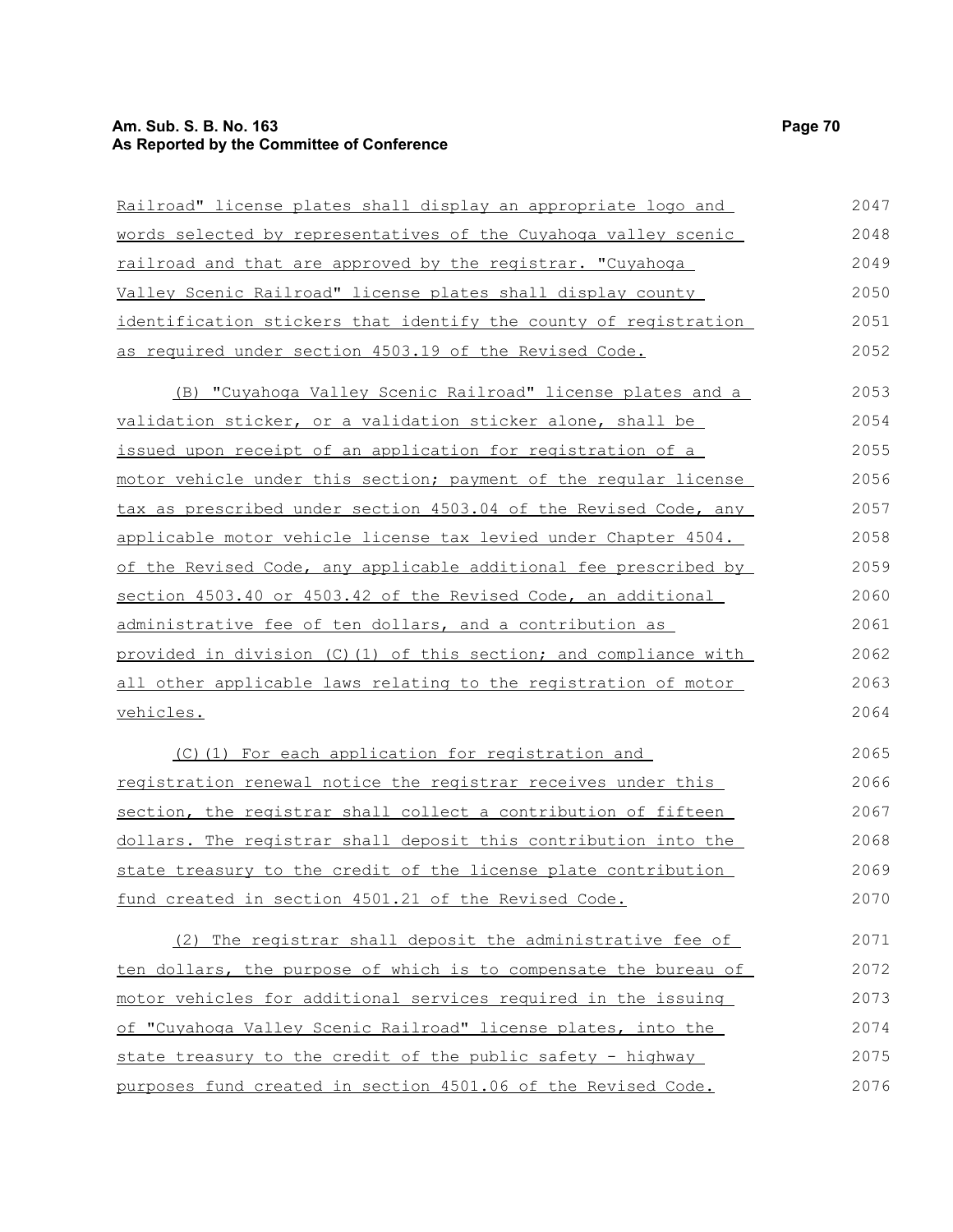## **Am. Sub. S. B. No. 163 Page 71 As Reported by the Committee of Conference**

**Sec. 4503.68.** (A) If the national organization of the girl scouts of the United States of America desires to have its logo appear on license plates issued by this state, a representative of the Great River council qirl scouts of Ohio's heartland shall enter into a contract with the registrar of motor vehicles as provided in division (D) of this section. The owner or lessee of any passenger car, noncommercial motor vehicle, recreational vehicle, or other vehicle of a class approved by the registrar may apply to the registrar for the registration of the vehicle and issuance of license plates bearing the logo of the girl scouts of the United States of America if the-council girl scouts of Ohio's heartland representative has entered into such a contract. An application made under this section may be combined with a request for a special reserved license plate under section 4503.40 or 4503.42 of the Revised Code. Upon receipt of the completed application and compliance by the applicant with divisions (B) and (C) of this section, the registrar shall issue to the applicant the appropriate vehicle registration and a set of license plates bearing the logo of the girl scouts of the United States of America and a validation sticker, or a validation sticker alone when required by section 4503.191 of the Revised Code. 2077 2078 2079 2080 2081 2082 2083 2084 2085 2086 2087 2088 2089 2090 2091 2092 2093 2094 2095 2096 2097 2098

In addition to the letters and numbers ordinarily inscribed thereon, the plates shall display county identification stickers that identify the county of registration as required under section 4503.19 of the Revised Code. 2099 2100 2101 2102

(B) The girl scouts logo license plates and validation sticker, or validation sticker alone, as the case may be, shall be issued upon payment of the regular license tax as prescribed under section 4503.04 of the Revised Code, any applicable motor vehicle license tax levied under Chapter 4504. of the Revised 2103 2104 2105 2106 2107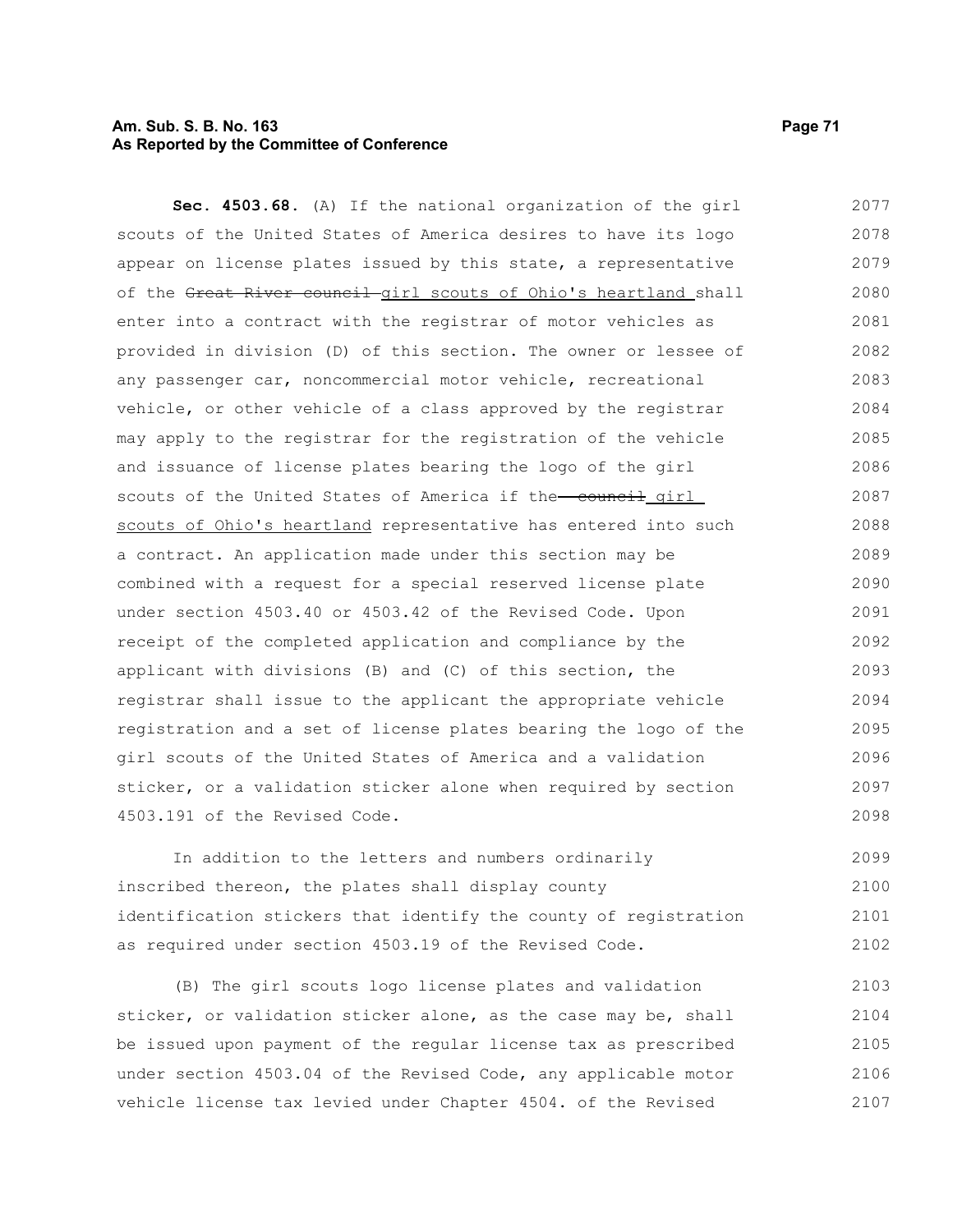## **Am. Sub. S. B. No. 163 Page 72 As Reported by the Committee of Conference**

Code, a fee of ten dollars for the purpose of compensating the bureau of motor vehicles for additional services required in the issuing of girl scouts license plates, and compliance with all other applicable laws relating to the registration of motor vehicles. If the application for a girl scouts license plate is combined with a request for a special reserved license plate under section 4503.40 or 4503.42 of the Revised Code, the license plates and validation sticker, or validation sticker alone, shall be issued upon payment of the regular license tax as prescribed under section 4503.04 of the Revised Code, any applicable motor vehicle tax levied under Chapter 4504. of the Revised Code, a fee of ten dollars for the purpose of compensating the bureau of motor vehicles for additional services required in the issuing of the plates, the additional fee prescribed under section 4503.40 or 4503.42 of the Revised Code, and compliance with all other applicable laws relating to the registration of motor vehicles. 2108 2109 2110 2111 2112 2113 2114 2115 2116 2117 2118 2119 2120 2121 2122 2123 2124

(C) For each application for registration and registration renewal notice the registrar receives under this section, the registrar shall collect a contribution of fifteen dollars. The registrar shall transmit this contribution to the treasurer of state for deposit into the license plate contribution fund created by section 4501.21 of the Revised Code. 2125 2126 2127 2128 2129 2130

The registrar shall transmit the additional fee of ten dollars paid to compensate the bureau for the additional services required in the issuing of girl scouts license plates to the treasurer of state for deposit into the state treasury to the credit of the public safety - highway purposes fund created by section 4501.06 of the Revised Code. 2131 2132 2133 2134 2135 2136

(D) If the national organization of the girl scouts of the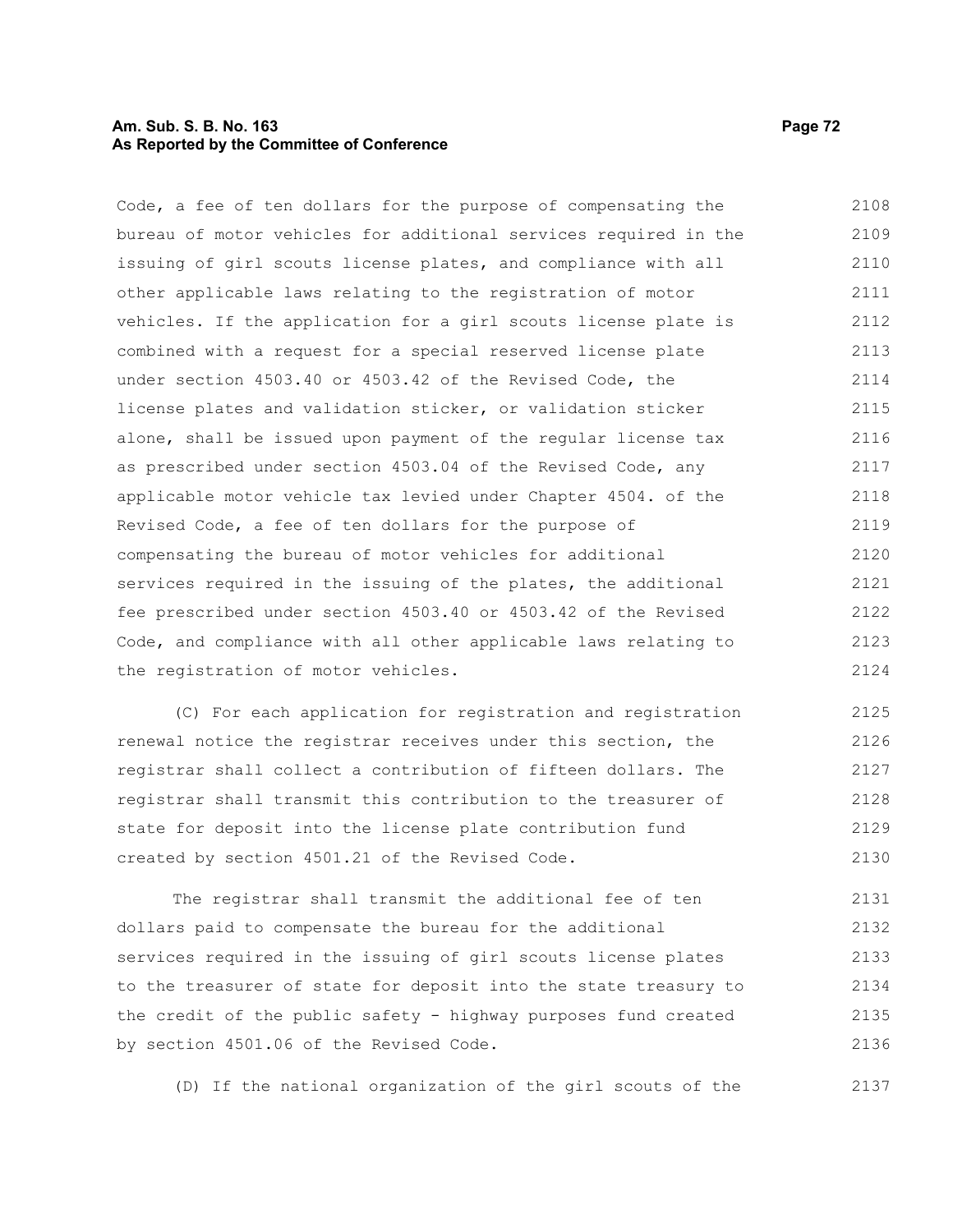#### **Am. Sub. S. B. No. 163 Page 73 As Reported by the Committee of Conference**

United States of America desires to have its logo appear on license plates issued by this state, a representative from the Great River council girl scouts of Ohio's heartland shall contract with the registrar to permit the display of the logo on license plates issued by this state. Upon execution of the contract, the council girl scouts of Ohio's heartland shall provide a copy of it to the registrar, along with any other documentation the registrar may require. Upon receiving the contract and any required additional documentation, and when the numerical requirement contained in division (A) of section 4503.78 of the Revised Code has been met relative to the girl scouts of the United States of America, the registrar shall take the measures necessary to issue license plates bearing the logo of the girl scouts of the United States of America. 2138 2139 2140 2141 2142 2143 2144 2145 2146 2147 2148 2149 2150 2151

Sec. 4503.70. (A) The owner or lessee of any passenger car, noncommercial motor vehicle, recreational vehicle, or other vehicle of a class approved by the registrar of motor vehicles who is a member in good standing of the grand lodge of free andaccepted masons of Ohio may apply to the registrar for the registration of the vehicle and issuance of freemason license plates. The application for freemason license plates may be combined with a request for a special reserved license plate under section 4503.40 or 4503.42 of the Revised Code. Upon receipt of the completed application, presentation by the applicant of satisfactory evidence showing that the applicant is a member in good standing of the grand lodge of free and accepted masons of Ohio, and compliance by the applicant with divisions (B) and (C) of this section, the registrar shall issue to the applicant the appropriate vehicle registration and a set of freemason license plates with a validation sticker or a validation sticker alone when required by section 4503.191 of 2152 2153 2154 2155 2156 2157 2158 2159 2160 2161 2162 2163 2164 2165 2166 2167 2168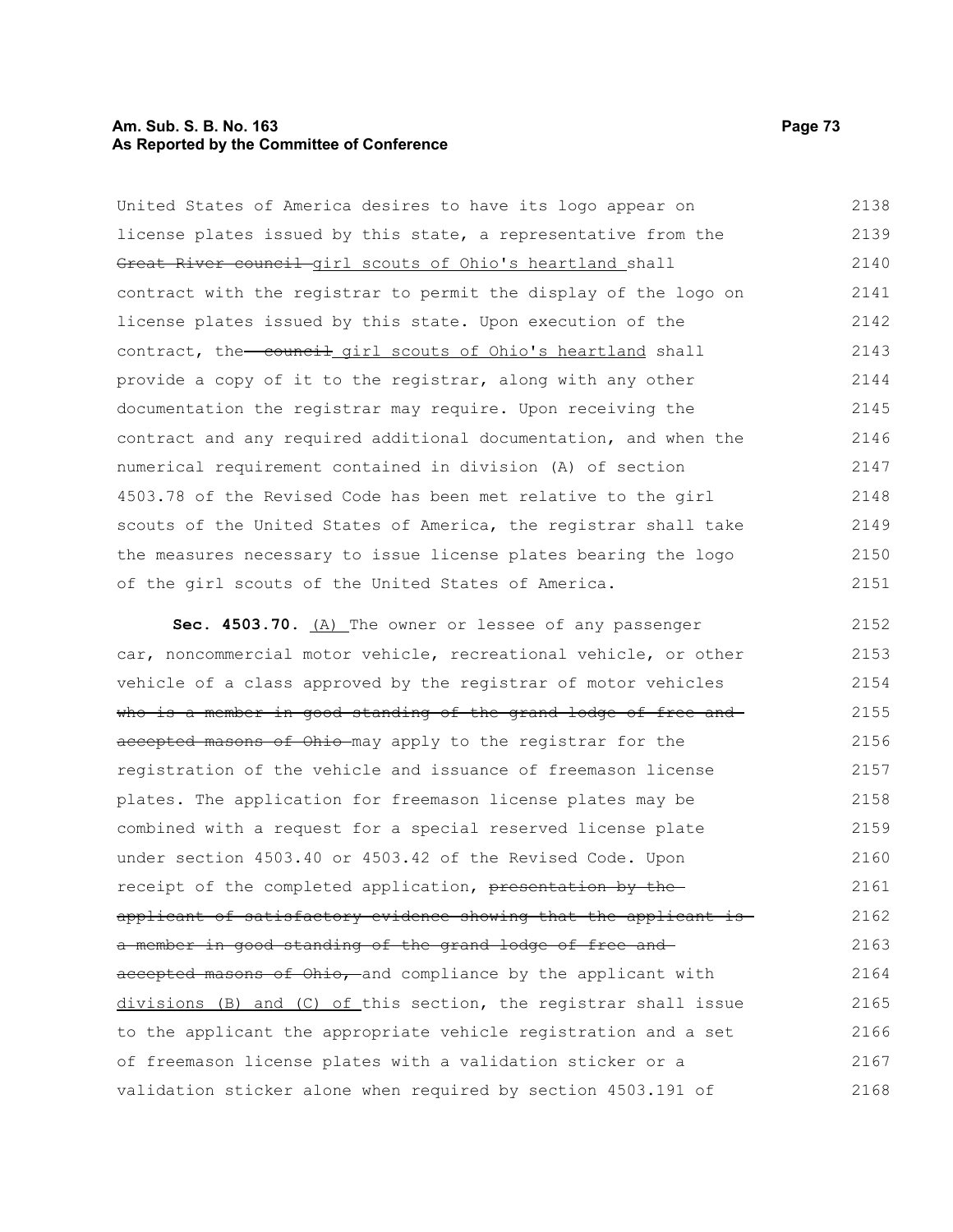#### **Am. Sub. S. B. No. 163 Page 74 As Reported by the Committee of Conference**

the Revised Code.

2169

| In addition to the letters and numbers ordinarily                            | 2170 |
|------------------------------------------------------------------------------|------|
| inscribed <del>thereon</del> on the license plates, freemason license plates | 2171 |
| shall be inscribed with identifying words and a symbol or-                   | 2172 |
| display an appropriate logo designed and words selected by                   | 2173 |
| representatives of the grand lodge of free and accepted masons               | 2174 |
| of Ohio and that are approved by the registrar. Freemason                    | 2175 |
| license plates shall bear-display_county identification stickers             | 2176 |
| that identify the county of registration as required under                   | 2177 |
| section 4503.19 of the Revised Code.                                         | 2178 |

(B) Freemason license plates and a validation stickerssticker, or a validation sticker alone, shall be issued upon receipt of an application for registration of a motor vehicle under this section; payment of the regular license fee-tax as required by section 4503.04 of the Revised Code $\tau_i$  payment of any local motor vehicle license tax levied under Chapter 4504. of the Revised Code<sub>r</sub>; payment of any applicable additional fee as prescribed by section 4503.40 or 4503.42 of the Revised Code; payment of an additional fee of ten dollars<sub>7</sub>; payment of contributions as provided in division (C)(1) of this section; and compliance with all other applicable laws relating to the registration of motor vehicles. If the application for freemasonlicense plates is combined with a request for a special reserved license plate under section 4503.40 or 4503.42 of the Revised Code, the license plates and validation sticker shall be issued upon payment of the fees and taxes contained in this section and the additional fee prescribed under section 4503.40 or 4503.42 of the Revised Code. 2179 2180 2181 2182 2183 2184 2185 2186 2187 2188 2189 2190 2191 2192 2193 2194 2195 2196

(C)(1) For each application for registration and registration renewal notice the registrar receives under this 2197 2198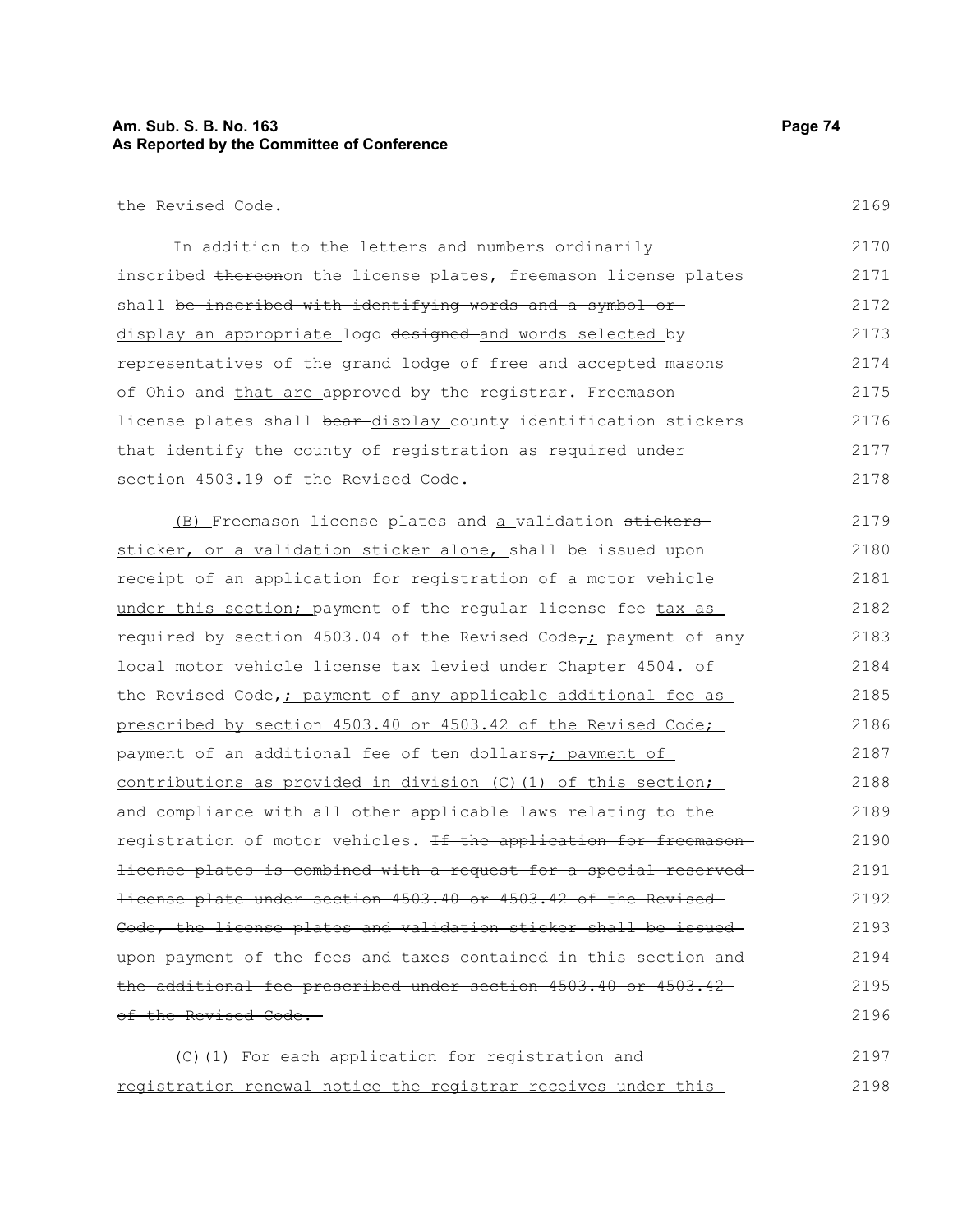#### **Am. Sub. S. B. No. 163 Page 75 As Reported by the Committee of Conference**

| section, the registrar shall collect a contribution of fifteen   | 2199 |
|------------------------------------------------------------------|------|
| dollars. The registrar shall deposit this contribution into the  | 2200 |
| state treasury to the credit of the license plate contribution   | 2201 |
| fund created in section 4501.21 of the Revised Code.             | 2202 |
| (2) The additional ten dollar fee of ten dollars shall be,       | 2203 |
| which is for the purpose of compensating the bureau of motor     | 2204 |
| vehicles for additional services required in the issuing of      | 2205 |
| freemason license plates, and shall be transmitted by the        | 2206 |
| registrar to the treasurer of state for deposit into the state   | 2207 |
| treasury to the credit of the public safety - highway purposes   | 2208 |
| fund created by section 4501.06 of the Revised Code.             | 2209 |
| Sec. 4503.714. (A) Any member or staff of the Ohio               | 2210 |
| association of chiefs of police, or any spouse thereof, may      | 2211 |
| apply to the registrar of motor vehicles for the registration of | 2212 |
| any passenger car, noncommercial motor vehicle, recreational     | 2213 |
| vehicle, or other vehicle of a class approved by the registrar   | 2214 |
| that the person owns or leases and for issuance of "Ohio         | 2215 |
| Association of Chiefs of Police" license plates. The application | 2216 |
| may be combined with a request for a special reserved license    | 2217 |
| plate under section 4503.40 or 4503.42 of the Revised Code. An   | 2218 |
| applicant shall include with the application for registration    | 2219 |
| such documentary evidence in support of the applicant's status   | 2220 |
| as a member or staff of the Ohio association of chiefs of        | 2221 |
| police, or spouse thereof, as the registrar may require.         | 2222 |
| Upon receipt of the completed application and compliance         | 2223 |

Upon receipt of the completed application and compliance by the applicant with divisions (B) and (C) of this section, the registrar shall issue to the applicant the appropriate vehicle registration and a set of "Ohio Association of Chiefs of Police" license plates and a validation sticker, or a validation sticker alone when required by section 4503.191 of the Revised Code. 2223 2224 2225 2226 2227 2228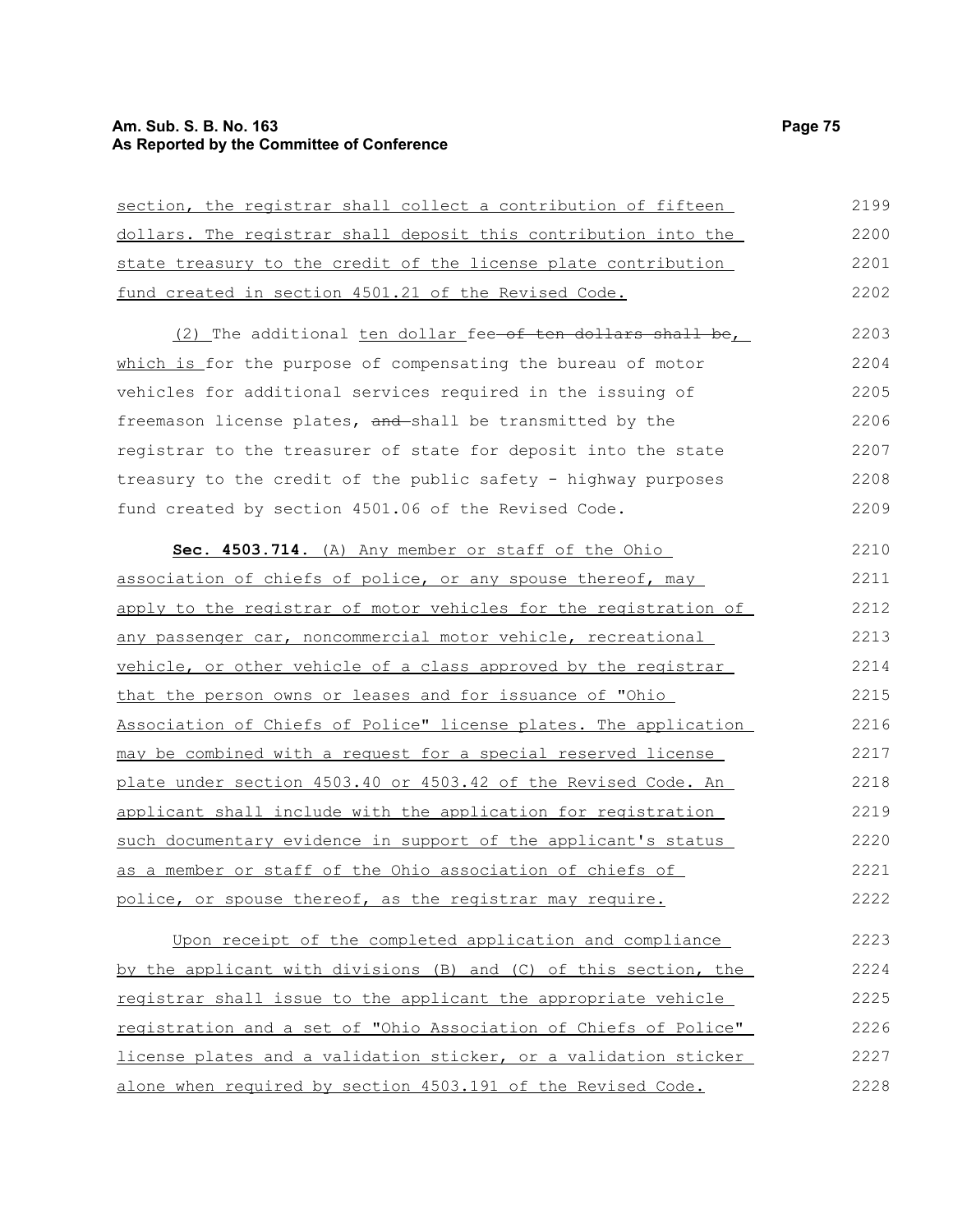# **Am. Sub. S. B. No. 163 Page 76 As Reported by the Committee of Conference**

| In addition to the letters and numbers ordinarily                | 2229 |
|------------------------------------------------------------------|------|
| inscribed on the license plates, "Ohio Association of Chiefs of  | 2230 |
| Police" license plates shall display an appropriate logo and     | 2231 |
| words selected by representatives of the Ohio association of     | 2232 |
| chiefs of police and that are approved by the registrar. "Ohio   | 2233 |
| Association of Chiefs of Police" license plates shall display    | 2234 |
| county identification stickers that identify the county of       | 2235 |
| registration as required under section 4503.19 of the Revised    | 2236 |
| Code.                                                            | 2237 |
| (B) "Ohio Association of Chiefs of Police" license plates        | 2238 |
| and a validation sticker, or validation sticker alone, shall be  | 2239 |
| issued upon receipt of an application for registration of a      | 2240 |
| motor vehicle under this section; payment of the regular license | 2241 |
| tax as prescribed under section 4503.04 of the Revised Code, any | 2242 |
| applicable motor vehicle license tax levied under Chapter 4504.  | 2243 |
| of the Revised Code, any applicable additional fee prescribed by | 2244 |
| section 4503.40 or 4503.42 of the Revised Code, an additional    | 2245 |
| administrative fee of ten dollars, and a contribution as         | 2246 |
| provided in division (C)(1) of this section; and compliance with | 2247 |
| all other applicable laws relating to the registration of motor  | 2248 |
| vehicles.                                                        | 2249 |
| (C)(1) For each application for registration and                 | 2250 |
| registration renewal notice the registrar receives under this    | 2251 |
| section, the registrar shall collect a contribution of ten       | 2252 |
| dollars. The registrar shall deposit this contribution into the  | 2253 |
| state treasury to the credit of the license plate contribution   | 2254 |
| fund created in section 4501.21 of the Revised Code.             | 2255 |
| (2) The registrar shall deposit the administrative fee of        | 2256 |
| ten dollars, the purpose of which is to compensate the bureau of | 2257 |
| motor vehicles for additional services required in the issuing   | 2258 |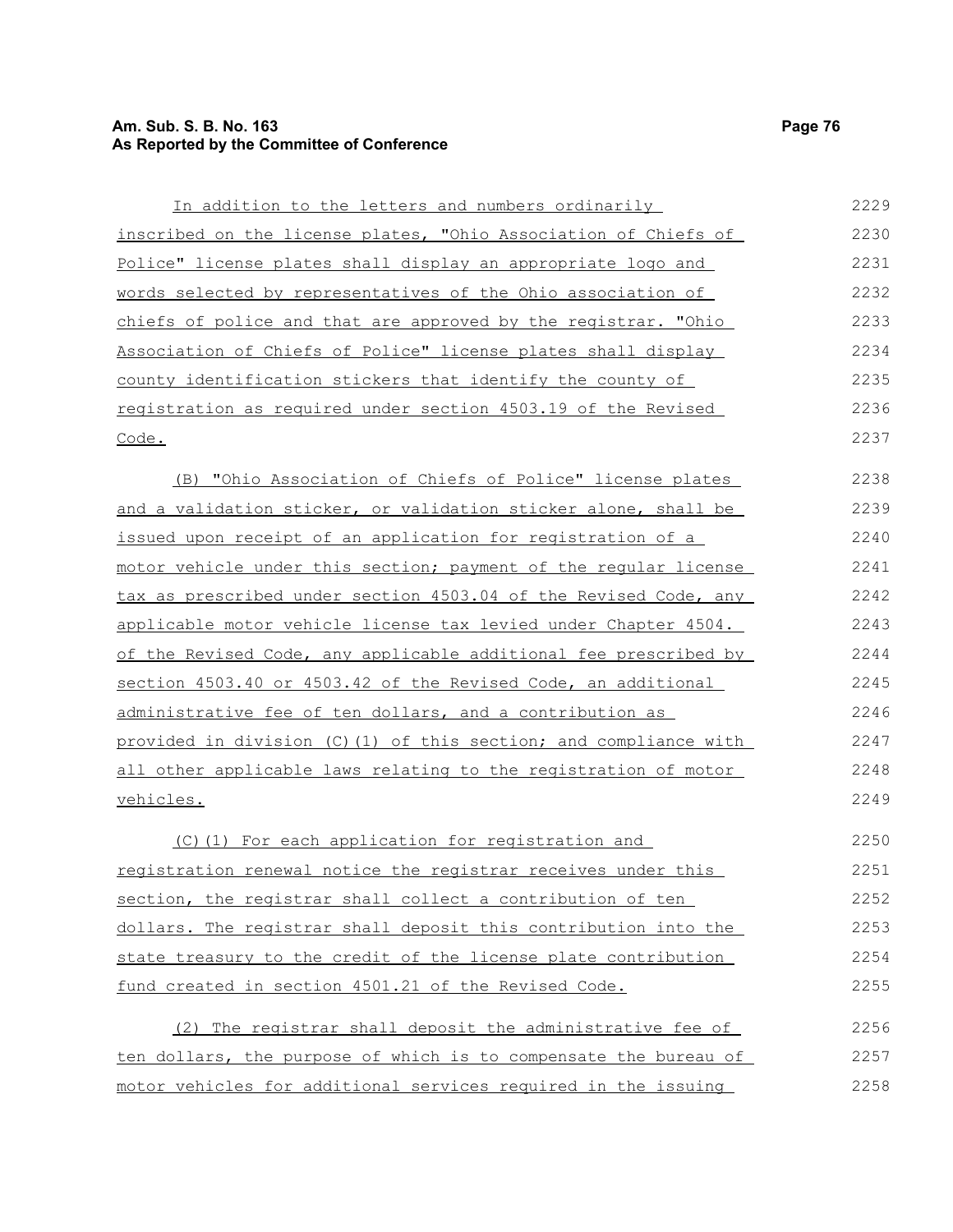# **Am. Sub. S. B. No. 163 Page 77 As Reported by the Committee of Conference**

| of "Ohio Association of Chiefs of Police" license plates, into   | 2259 |
|------------------------------------------------------------------|------|
| the state treasury to the credit of the public safety - highway  | 2260 |
| purposes fund created in section 4501.06 of the Revised Code.    | 2261 |
| Sec. 4503.716. (A) The owner or lessee of any passenger          | 2262 |
| car, noncommercial motor vehicle, recreational vehicle, or other | 2263 |
| vehicle of a class approved by the registrar of motor vehicles   | 2264 |
| may apply to the registrar for the registration of the vehicle   | 2265 |
| and issuance of "Fallen Timbers Battlefield" license plates. The | 2266 |
| application may be combined with a request for a special         | 2267 |
| reserved license plate under section 4503.40 or 4503.42 of the   | 2268 |
| Revised Code. Upon receipt of the completed application and      | 2269 |
| compliance by the applicant with divisions (B) and (C) of this   | 2270 |
| section, the registrar shall issue to the applicant the          | 2271 |
| appropriate vehicle registration and a set of "Fallen Timbers    | 2272 |
| Battlefield" license plates and a validation sticker, or a       | 2273 |
| validation sticker alone when required by section 4503.191 of    | 2274 |
| the Revised Code.                                                | 2275 |
| In addition to the letters and numbers ordinarily                | 2276 |
| inscribed on the license plates, "Fallen Timbers Battlefield"    | 2277 |
| license plates shall display an appropriate logo and words       | 2278 |
| selected by representatives of the fallen timbers battlefield    | 2279 |
| preservation commission that are approved by the registrar.      | 2280 |
| "Fallen Timbers Battlefield" license plates shall display county | 2281 |
| identification stickers that identify the county of registration | 2282 |
| as required under section 4503.19 of the Revised Code.           | 2283 |
| (B) "Fallen Timbers Battlefield" license plates and a            | 2284 |
| validation sticker, or validation sticker alone, shall be issued | 2285 |
| upon receipt of an application for registration of a motor       | 2286 |
| vehicle under this section; payment of the regular license tax   | 2287 |
| as prescribed under section 4503.04 of the Revised Code, any     | 2288 |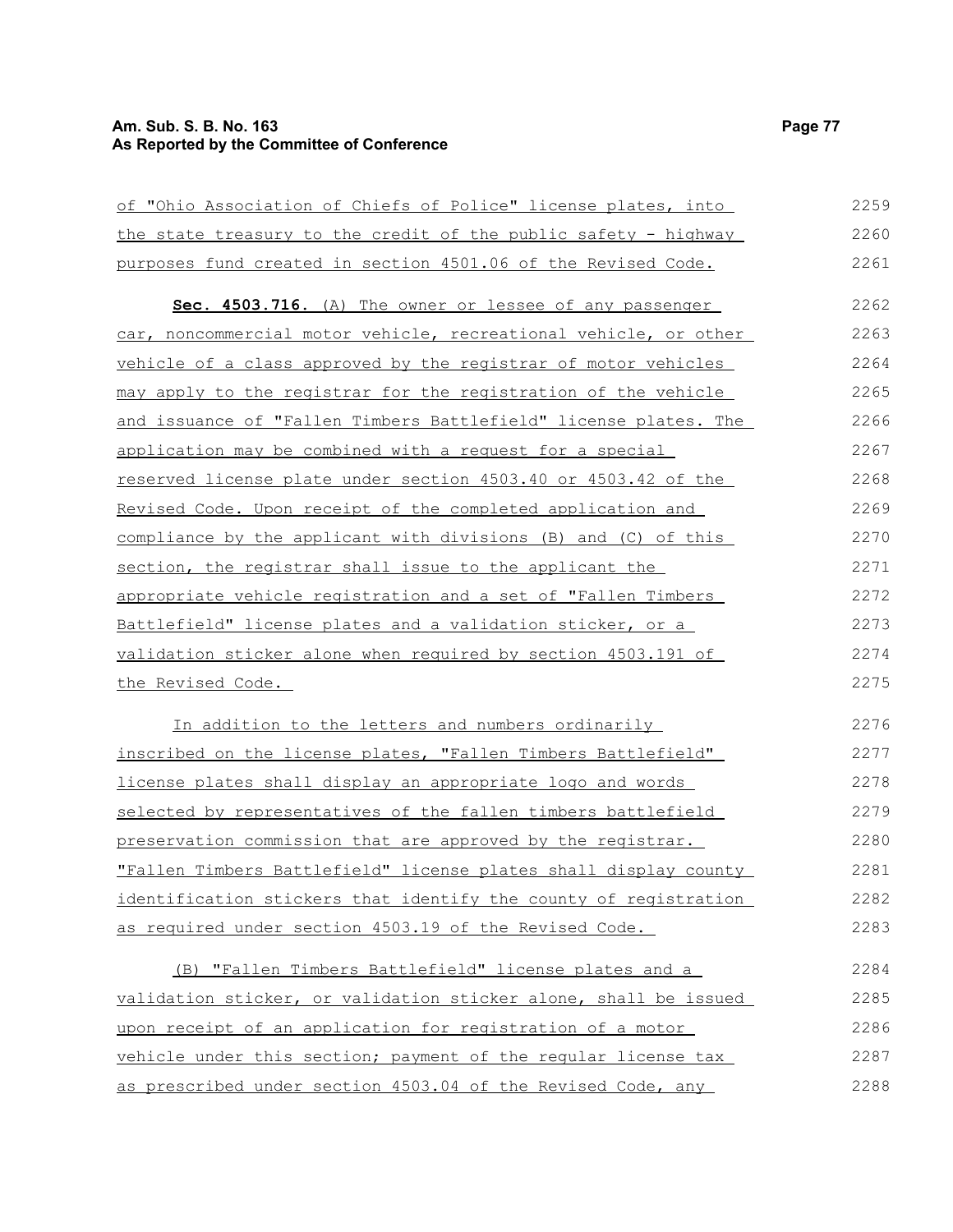# **Am. Sub. S. B. No. 163 Page 78 As Reported by the Committee of Conference**

| applicable motor vehicle license tax levied under Chapter 4504.  | 2289 |
|------------------------------------------------------------------|------|
| of the Revised Code, any applicable additional fee prescribed by | 2290 |
| section 4503.40 or 4503.42 of the Revised Code, an additional    | 2291 |
| administrative fee of ten dollars, and a contribution as         | 2292 |
| provided in division (C)(1) of this section; and compliance with | 2293 |
| all other applicable laws relating to the registration of motor  | 2294 |
| vehicles.                                                        | 2295 |
| (C) (1) For each application for registration and                | 2296 |
| registration renewal notice the registrar receives under this    | 2297 |
| section, the registrar shall collect a contribution of twenty    | 2298 |
| dollars. The registrar shall deposit this contribution into the  | 2299 |
| state treasury to the credit of the license plate contribution   | 2300 |
| fund created in section 4501.21 of the Revised Code.             | 2301 |
| (2) The registrar shall deposit the administrative fee of        | 2302 |
| ten dollars, the purpose of which is to compensate the bureau of | 2303 |
| motor vehicles for additional services required in the issuing   | 2304 |
| of "Fallen Timbers Battlefield" license plates, into the state   | 2305 |
| treasury to the credit of the public safety - highway purposes   | 2306 |
| fund created in section 4501.06 of the Revised Code.             | 2307 |
| Sec. 4503.724. (A) The owner or lessee of any passenger          | 2308 |
| car, noncommercial motor vehicle, recreational vehicle, or other | 2309 |
| vehicle of a class approved by the registrar of motor vehicles   | 2310 |
| may apply to the registrar for the registration of the vehicle   | 2311 |
| and issuance of "American Foundation for Suicide Prevention"     | 2312 |
| license plates. The application may be combined with a request   | 2313 |
| for a special reserved license plate under section 4503.40 or    | 2314 |
| 4503.42 of the Revised Code. Upon receipt of the completed       | 2315 |
| application and compliance by the applicant with divisions (B)   | 2316 |
| and (C) of this section, the registrar shall issue to the        | 2317 |
| applicant the appropriate vehicle registration and a set of      | 2318 |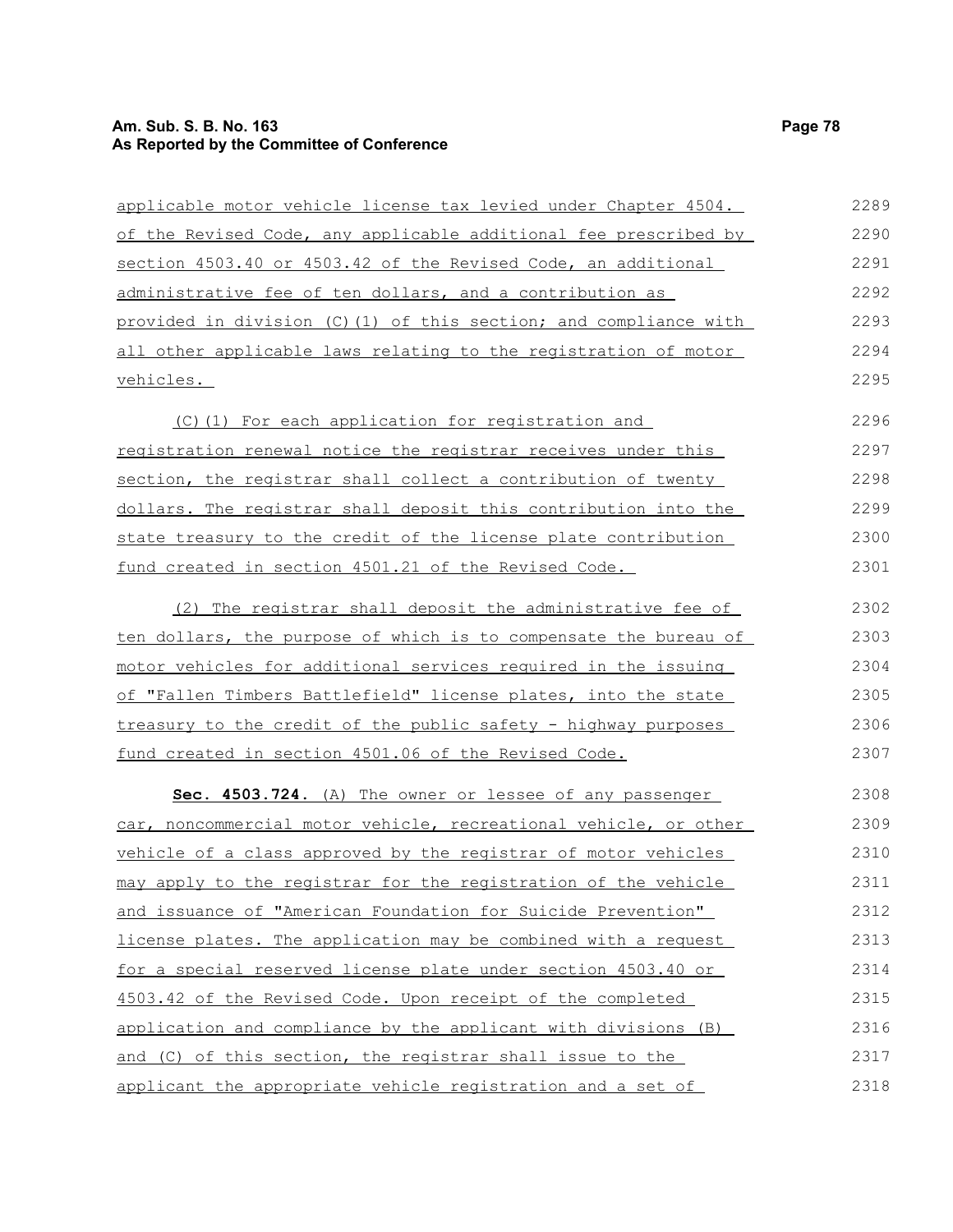# **Am. Sub. S. B. No. 163 Page 79 As Reported by the Committee of Conference**

| "American Foundation for Suicide Prevention" license plates and       | 2319 |
|-----------------------------------------------------------------------|------|
| a validation sticker, or a validation sticker alone when              | 2320 |
| required by section 4503.191 of the Revised Code.                     | 2321 |
| In addition to the letters and numbers ordinarily                     | 2322 |
| inscribed on the license plates, "American Foundation for             | 2323 |
| Suicide Prevention" license plates shall display an appropriate       | 2324 |
| <u>logo and words selected by representatives of the Ohio Chapter</u> | 2325 |
| of the American Foundation for Suicide Prevention that are            | 2326 |
| approved by the registrar. "American Foundation for Suicide           | 2327 |
| Prevention" license plates shall display county identification        | 2328 |
| stickers that identify the county of registration as required         | 2329 |
| under section 4503.19 of the Revised Code.                            | 2330 |
|                                                                       |      |
| (B) "American Foundation for Suicide Prevention" license              | 2331 |
| plates and a validation sticker, or validation sticker alone,         | 2332 |
| shall be issued upon receipt of an application for registration       | 2333 |
| of a motor vehicle under this section; payment of the regular         | 2334 |
| license tax as prescribed under section 4503.04 of the Revised        | 2335 |
| Code, any applicable motor vehicle license tax levied under           | 2336 |
| Chapter 4504. of the Revised Code, any applicable additional fee      | 2337 |
| prescribed by section 4503.40 or 4503.42 of the Revised Code, an      | 2338 |
| additional administrative fee of ten dollars, and a contribution      | 2339 |
| as provided in division (C) (1) of this section; and compliance       | 2340 |
| with all other applicable laws relating to the registration of        | 2341 |
| motor vehicles.                                                       | 2342 |
| (C)(1) For each application for registration and                      | 2343 |
| registration renewal notice the registrar receives under this         | 2344 |
| section, the registrar shall collect a contribution of twenty         | 2345 |
| dollars. The registrar shall deposit this contribution into the       | 2346 |
| state treasury to the credit of the license plate contribution        | 2347 |
| fund created in section 4501.21 of the Revised Code.                  | 2348 |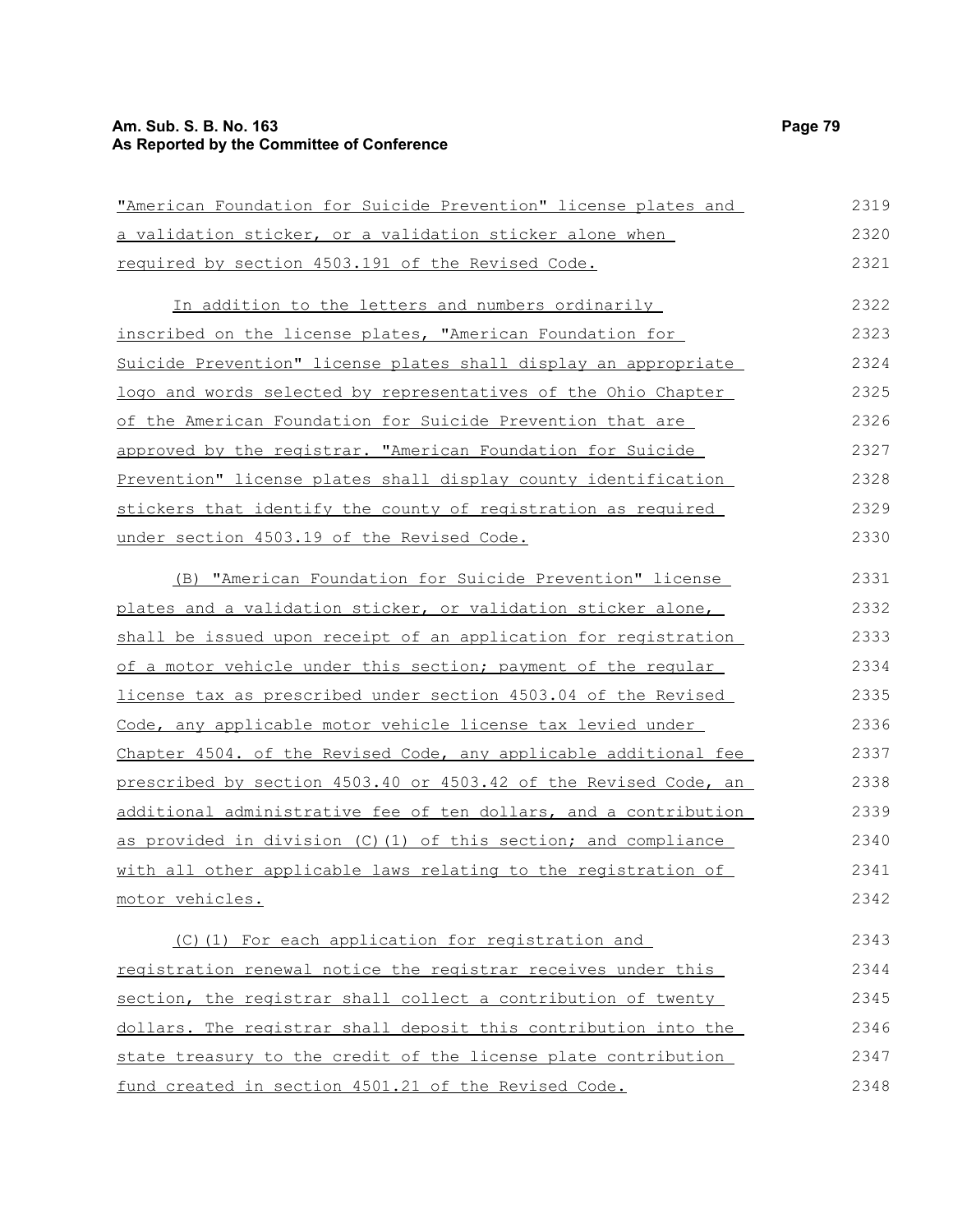# **Am. Sub. S. B. No. 163 Page 80 As Reported by the Committee of Conference**

| (2) The registrar shall deposit the administrative fee of        | 2349 |
|------------------------------------------------------------------|------|
| ten dollars, the purpose of which is to compensate the bureau of | 2350 |
| motor vehicles for additional services required in the issuing   | 2351 |
| of "American Foundation for Suicide Prevention" license plates,  | 2352 |
| into the state treasury to the credit of the public safety -     | 2353 |
| highway purposes fund created in section 4501.06 of the Revised  | 2354 |
| Code.                                                            | 2355 |
| Sec. 4503.725. (A) The owner or lessee of any passenger          | 2356 |
| car, noncommercial motor vehicle, recreational vehicle, or other | 2357 |
| vehicle of a class approved by the registrar of motor vehicles   | 2358 |
| may apply to the registrar for the registration of the vehicle   | 2359 |
| and issuance of "ALS Awareness" license plates. The application  | 2360 |
| may be combined with a request for a special reserved license    | 2361 |
| plate under section 4503.40 or 4503.42 of the Revised Code. Upon | 2362 |
| receipt of the completed application and compliance by the       | 2363 |
| applicant with divisions (B) and (C) of this section, the        | 2364 |
| registrar shall issue to the applicant the appropriate vehicle   | 2365 |
| registration and a set of "ALS Awareness" license plates and a   | 2366 |
| validation sticker, or a validation sticker alone when required  | 2367 |
| by section 4503.191 of the Revised Code.                         | 2368 |
| In addition to the letters and numbers ordinarily                | 2369 |
| inscribed on the license plates, "ALS Awareness" license plates  | 2370 |
| shall display an appropriate logo and words selected by          | 2371 |
| representatives of the ALS association central & southern Ohio   | 2372 |
| chapter and the ALS association northern Ohio chapter, and that  | 2373 |
| are approved by the registrar. "ALS Awareness" license plates    | 2374 |
| shall display county identification stickers that identify the   | 2375 |
| county of registration as required under section 4503.19 of the  | 2376 |
| Revised Code.                                                    | 2377 |
|                                                                  |      |

(B) "ALS Awareness" license plates and a validation

2378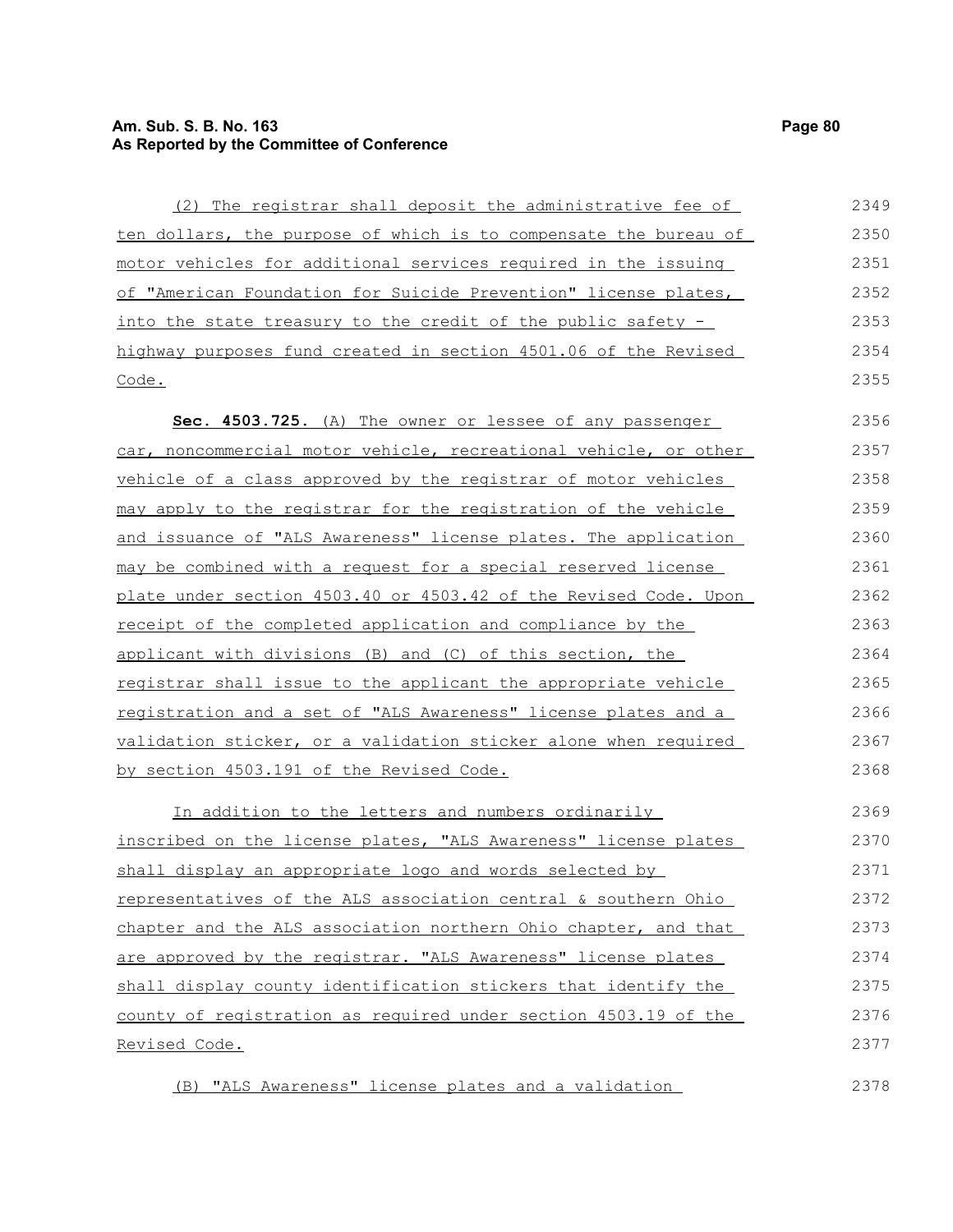# **Am. Sub. S. B. No. 163 Page 81 As Reported by the Committee of Conference**

| sticker, or validation sticker alone, shall be issued upon             | 2379 |
|------------------------------------------------------------------------|------|
| receipt of an application for registration of a motor vehicle          | 2380 |
| under this section; payment of the reqular license tax as              | 2381 |
| prescribed under section 4503.04 of the Revised Code, any              | 2382 |
| applicable motor vehicle license tax levied under Chapter 4504.        | 2383 |
| of the Revised Code, any applicable additional fee prescribed by       | 2384 |
| section 4503.40 or 4503.42 of the Revised Code, an additional          | 2385 |
| administrative fee of ten dollars, and a contribution as               | 2386 |
| provided in division (C)(1) of this section; and compliance with       | 2387 |
| <u>all other applicable laws relating to the registration of motor</u> | 2388 |
| vehicles.                                                              | 2389 |
| (C)(1) For each application for registration and                       | 2390 |
| registration renewal notice the registrar receives under this          | 2391 |
| section, the registrar shall collect a contribution of twenty-         | 2392 |
| five dollars. The registrar shall deposit this contribution into       | 2393 |
| the state treasury to the credit of the license plate                  | 2394 |
| contribution fund created in section 4501.21 of the Revised            | 2395 |
| Code.                                                                  | 2396 |
| (2) The registrar shall deposit the administrative fee of              | 2397 |
| ten dollars, the purpose of which is to compensate the bureau of       | 2398 |
| motor vehicles for additional services required in the issuing         | 2399 |
| of "ALS Awareness" license plates, into the state treasury to          | 2400 |
| the credit of the public safety - highway purposes fund created        | 2401 |
| in section 4501.06 of the Revised Code.                                | 2402 |
| Sec. 4503.754. (A) The owner or lessee of any passenger                | 2403 |
| car, noncommercial motor vehicle, recreational vehicle, or other       | 2404 |
| vehicle of a class approved by the registrar of motor vehicles         | 2405 |
| may apply to the registrar for the registration of the vehicle         | 2406 |
| and issuance of "City of Twinsburg" license plates. The                | 2407 |
| application may be combined with a request for a special               | 2408 |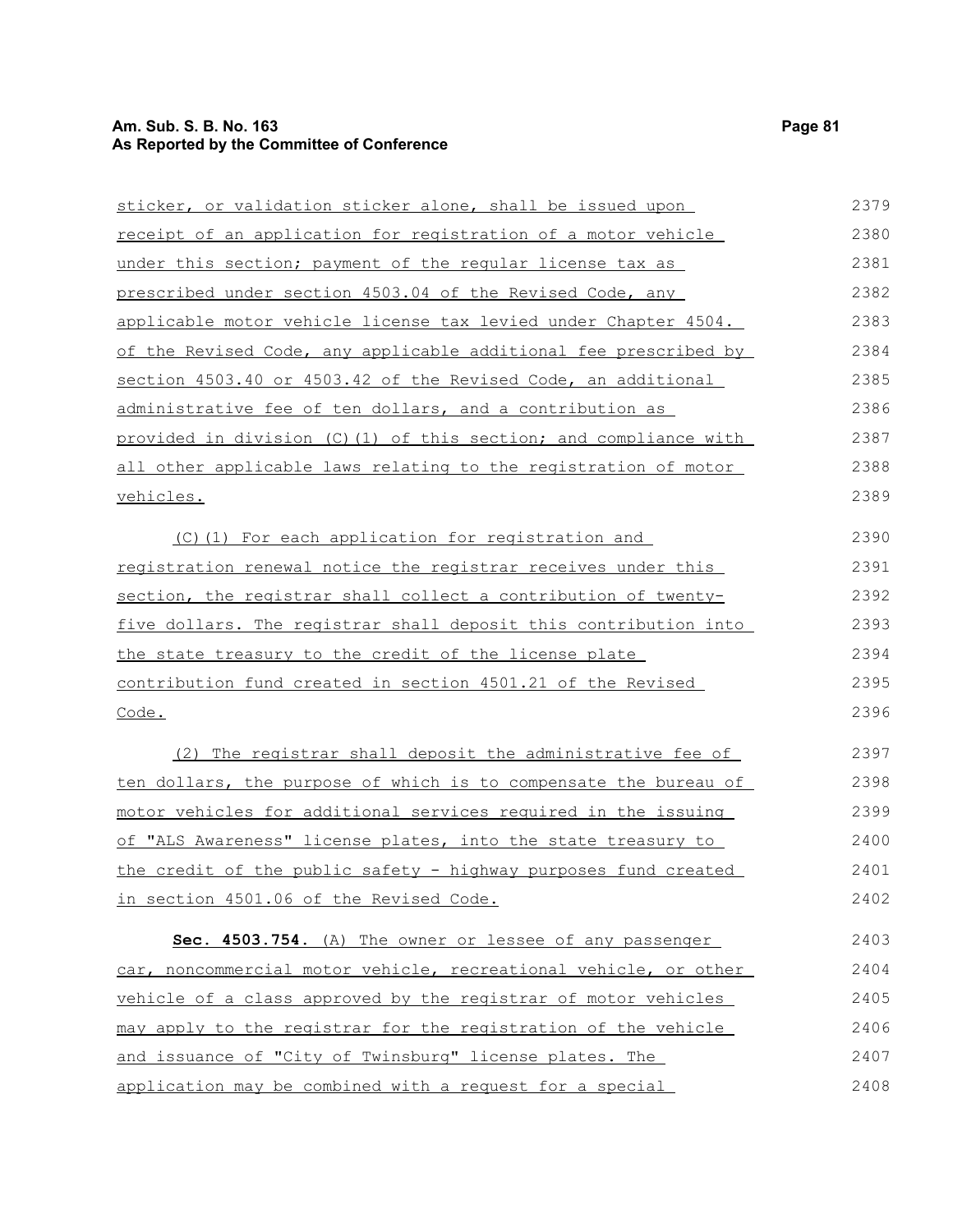# **Am. Sub. S. B. No. 163 Page 82 As Reported by the Committee of Conference**

| reserved license plate under section 4503.40 or 4503.42 of the   | 2409 |
|------------------------------------------------------------------|------|
| Revised Code. Upon receipt of the completed application and      | 2410 |
| compliance by the applicant with divisions (B) and (C) of this   | 2411 |
| section, the registrar shall issue to the applicant the          | 2412 |
| appropriate vehicle reqistration and a set of "City of           | 2413 |
| Twinsburg" license plates and a validation sticker, or a         | 2414 |
| validation sticker alone when required by section 4503.191 of    | 2415 |
| the Revised Code.                                                | 2416 |
| In addition to the letters and numbers ordinarily                | 2417 |
| inscribed on the license plates, "City of Twinsburg" license     | 2418 |
| plates shall display an appropriate logo and words that are      | 2419 |
| selected by representatives of the municipal corporation of      | 2420 |
| Twinsburg and approved by the registrar. "City of Twinsburg"     | 2421 |
| license plates shall display county identification stickers that | 2422 |
| identify the county of registration as required under section    | 2423 |
| 4503.19 of the Revised Code.                                     | 2424 |
| (B) "City of Twinsburg" license plates and a validation          | 2425 |
| sticker, or validation sticker alone, shall be issued upon       | 2426 |
| receipt of an application for registration of a motor vehicle    | 2427 |
| under this section; payment of the reqular license tax as        | 2428 |
| prescribed under section 4503.04 of the Revised Code, any        | 2429 |
| applicable motor vehicle license tax levied under Chapter 4504.  | 2430 |
| of the Revised Code, any applicable additional fee prescribed by | 2431 |
| section 4503.40 or 4503.42 of the Revised Code, an additional    | 2432 |
| administrative fee of ten dollars, and a contribution as         | 2433 |
| provided in division (C)(1) of this section; and compliance with | 2434 |
| all other applicable laws relating to the registration of motor  | 2435 |
| <u>vehicles.</u>                                                 | 2436 |
| (C)(1) For each application for registration and                 | 2437 |
| registration renewal notice the registrar receives under this    | 2438 |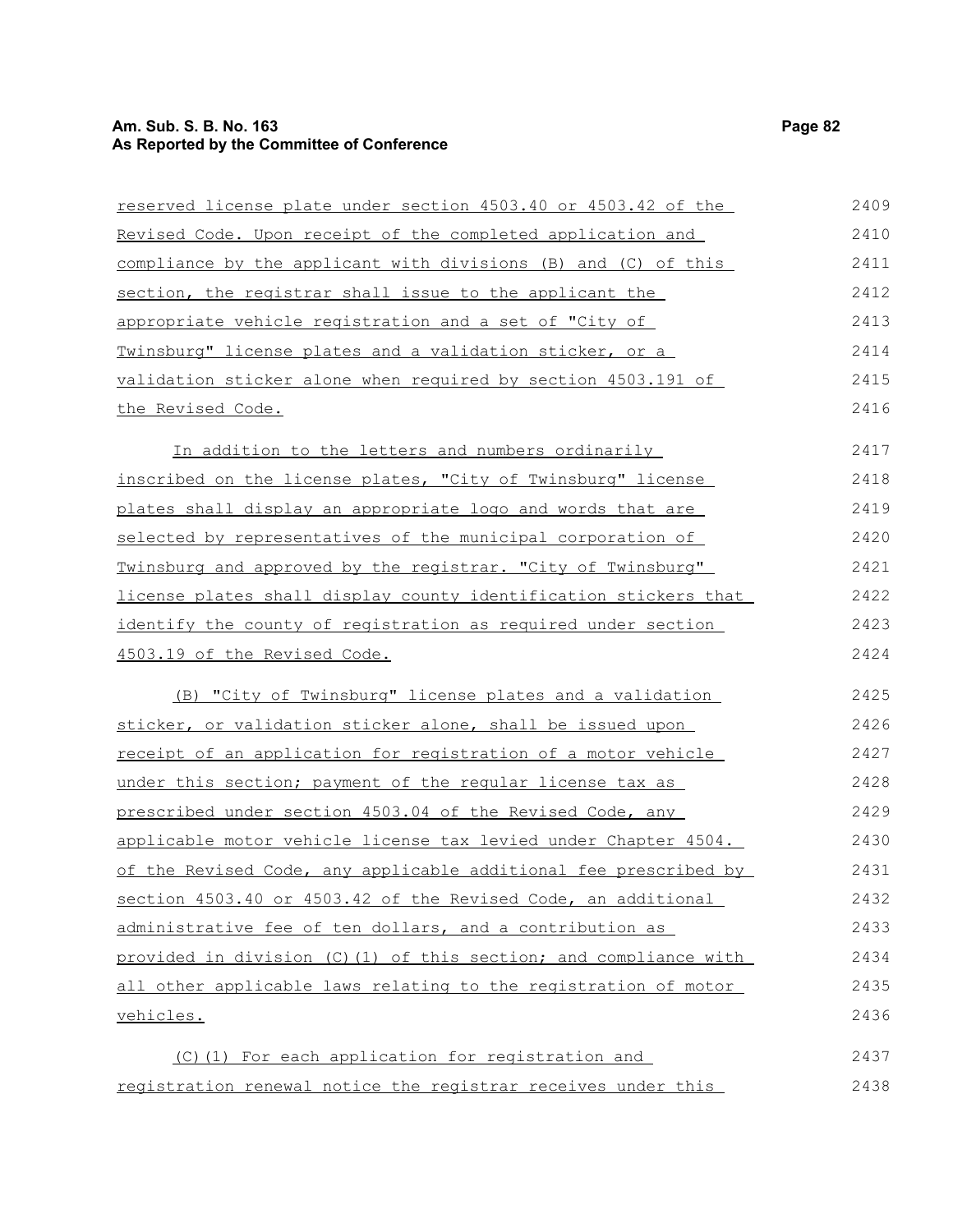#### **Am. Sub. S. B. No. 163 Page 83 As Reported by the Committee of Conference**

| section, the registrar shall collect a contribution of fifteen   | 2439 |
|------------------------------------------------------------------|------|
| dollars. The registrar shall deposit this contribution into the  | 2440 |
| state treasury to the credit of the license plate contribution   | 2441 |
| fund created in section 4501.21 of the Revised Code.             | 2442 |
| (2) The registrar shall deposit the administrative fee of        | 2443 |
| ten dollars, the purpose of which is to compensate the bureau of | 2444 |
| motor vehicles for additional services required in the issuing   | 2445 |
| of "City of Twinsburg" license plates, into the state treasury   | 2446 |
| to the credit of the public safety - highway purposes fund       | 2447 |
| created in section 4501.06 of the Revised Code.                  | 2448 |
| Sec. 4503.767. (A) The owner or lessee of any passenger          | 2449 |
| car, noncommercial motor vehicle, recreational vehicle, or other | 2450 |
| vehicle of a class approved by the registrar of motor vehicles   | 2451 |
| may apply to the registrar for the registration of the vehicle   | 2452 |
| and issuance of "Folds of Honor" license plates. The application | 2453 |
| may be combined with a request for a special reserved license    | 2454 |
| plate under section 4503.40 or 4503.42 of the Revised Code. Upon | 2455 |
| receipt of the completed application and compliance by the       | 2456 |
| applicant with divisions (B) and (C) of this section, the        | 2457 |
| registrar shall issue to the applicant the appropriate vehicle   | 2458 |
| registration and a set of "Folds of Honor" license plates and a  | 2459 |
| validation sticker, or a validation sticker alone when required  | 2460 |
| by section 4503.191 of the Revised Code.                         | 2461 |
| In addition to the letters and numbers ordinarily                | 2462 |
| inscribed on the license plates, "Folds of Honor" license plates | 2463 |
| shall display an appropriate logo and words selected by          | 2464 |
| representatives of folds of honor of central Ohio that are       | 2465 |
| approved by the registrar. "Folds of Honor" license plates shall | 2466 |
| display county identification stickers that identify the county  | 2467 |
| of reqistration as required under section 4503.19 of the Revised | 2468 |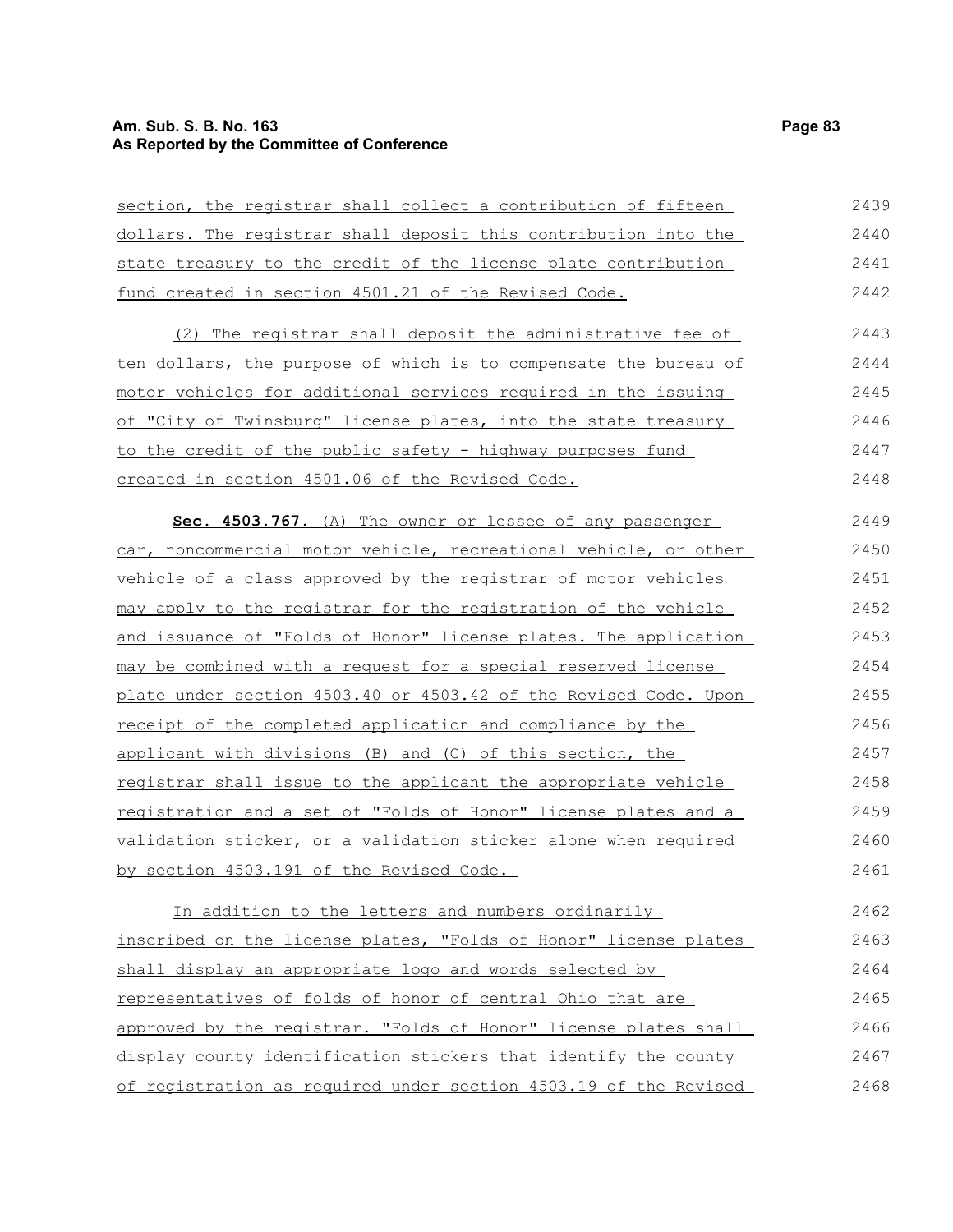# **Am. Sub. S. B. No. 163 Page 84 As Reported by the Committee of Conference**

| Code.                                                               | 2469 |
|---------------------------------------------------------------------|------|
| (B) "Folds of Honor" license plates and a validation                | 2470 |
| sticker, or validation sticker alone, shall be issued upon          | 2471 |
| receipt of an application for registration of a motor vehicle       | 2472 |
| under this section; payment of the reqular license tax as           | 2473 |
| prescribed under section 4503.04 of the Revised Code, any           | 2474 |
| applicable motor vehicle license tax levied under Chapter 4504.     | 2475 |
| of the Revised Code, any applicable additional fee prescribed by    | 2476 |
| section 4503.40 or 4503.42 of the Revised Code, an additional       | 2477 |
| administrative fee of ten dollars, and a contribution as            | 2478 |
| provided in division $(C)$ (1) of this section; and compliance with | 2479 |
| all other applicable laws relating to the registration of motor     | 2480 |
| <u>vehicles.</u>                                                    | 2481 |
| (C)(1) For each application for registration and                    | 2482 |
| registration renewal notice the registrar receives under this       | 2483 |
| section, the registrar shall collect a contribution of twenty-      | 2484 |
| five dollars. The registrar shall deposit this contribution into    | 2485 |
| the state treasury to the credit of the license plate               | 2486 |
| contribution fund created in section 4501.21 of the Revised         | 2487 |
| Code.                                                               | 2488 |
| The registrar shall deposit the administrative fee of<br>(2)        | 2489 |
| ten dollars, the purpose of which is to compensate the bureau of    | 2490 |
| motor vehicles for additional services required in the issuing      | 2491 |
| of "Folds of Honor" license plates, into the state treasury to      | 2492 |
| the credit of the public safety - highway purposes fund created     | 2493 |
| in section 4501.06 of the Revised Code.                             | 2494 |
| Sec. 4503.881. (A) The owner or lessee of any passenger             | 2495 |
| car, noncommercial motor vehicle, recreational vehicle, or other    | 2496 |
| vehicle of a class approved by the registrar of motor vehicles      | 2497 |
| may apply to the registrar for the registration of the vehicle      | 2498 |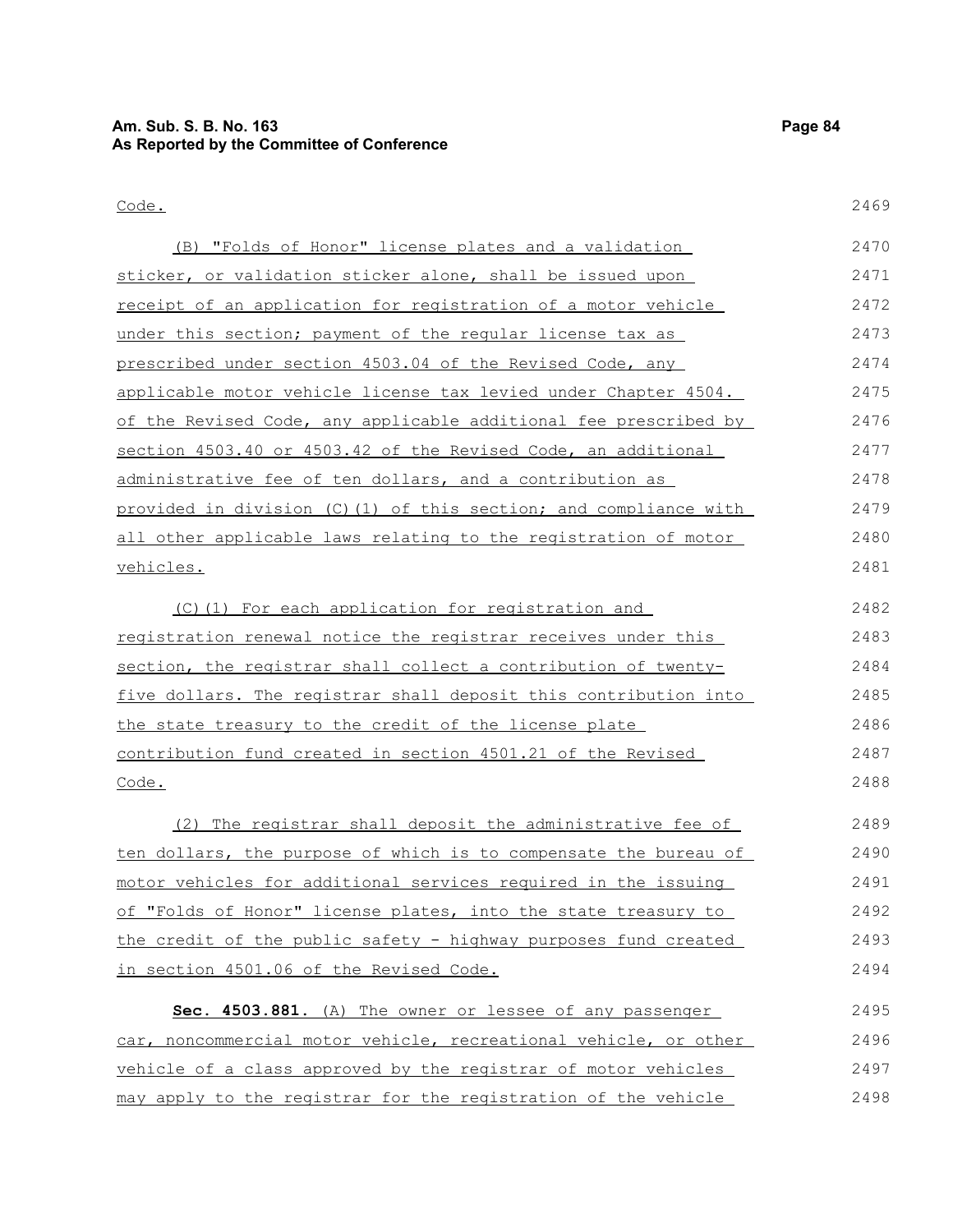# **Am. Sub. S. B. No. 163 Page 85 As Reported by the Committee of Conference**

| and issuance of "La Salle High School" license plates. The       | 2499 |
|------------------------------------------------------------------|------|
| application may be combined with a request for a special         | 2500 |
| reserved license plate under section 4503.40 or 4503.42 of the   | 2501 |
| Revised Code. Upon receipt of the completed application and      | 2502 |
| compliance by the applicant with divisions (B) and (C) of this   | 2503 |
| section, the registrar shall issue to the applicant the          | 2504 |
| appropriate vehicle registration and a set of "La Salle High     | 2505 |
| School" license plates and a validation sticker, or a validation | 2506 |
| sticker alone when required by section 4503.191 of the Revised   | 2507 |
| Code.                                                            | 2508 |
| In addition to the letters and numbers ordinarily                | 2509 |
| inscribed on the license plates, "La Salle High School" license  | 2510 |
| plates shall display an appropriate logo and words selected by   | 2511 |
| representatives of La Salle high school in the municipal         | 2512 |
| <u>corporation of Cincinnati and that are approved by the </u>   | 2513 |
| registrar. "La Salle High School" license plates shall display   | 2514 |
| county identification stickers that identify the county of       | 2515 |
| registration as required under section 4503.19 of the Revised    | 2516 |
| Code.                                                            | 2517 |
| (B) "La Salle High School" license plates and a validation       | 2518 |
| sticker, or validation sticker alone, shall be issued upon       | 2519 |
| receipt of an application for registration of a motor vehicle    | 2520 |
| under this section; payment of the reqular license tax as        | 2521 |
| prescribed under section 4503.04 of the Revised Code, any        | 2522 |
| applicable motor vehicle license tax levied under Chapter 4504.  | 2523 |
| of the Revised Code, any applicable additional fee prescribed by | 2524 |
| section 4503.40 or 4503.42 of the Revised Code, an additional    | 2525 |
| administrative fee of ten dollars, and a contribution as         | 2526 |
| provided in division (C)(1) of this section; and compliance with | 2527 |
| all other applicable laws relating to the registration of motor  | 2528 |
| <u>vehicles.</u>                                                 | 2529 |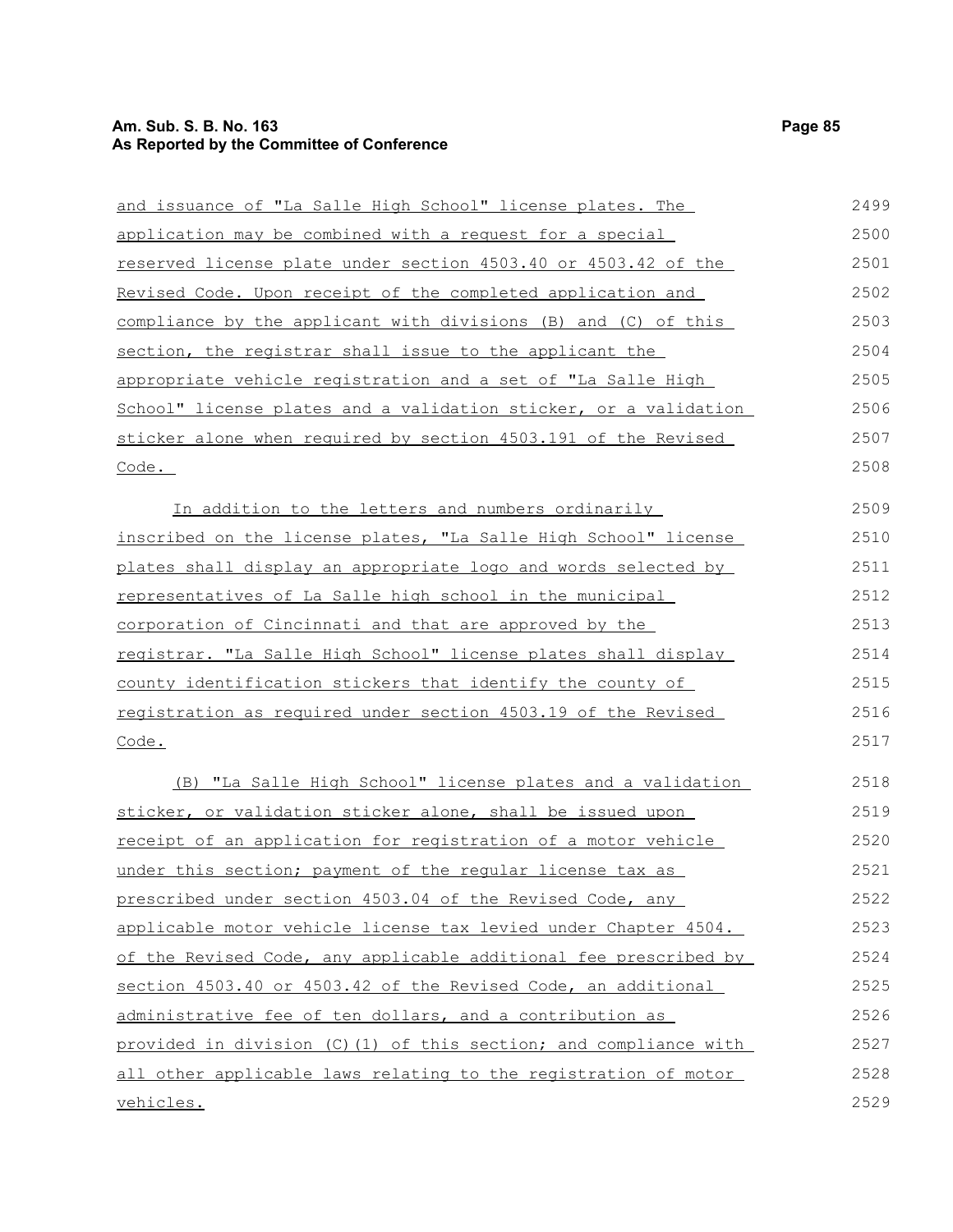#### **Am. Sub. S. B. No. 163 Page 86 As Reported by the Committee of Conference**

| (C)(1) For each application for registration and                 | 2530 |
|------------------------------------------------------------------|------|
| registration renewal notice the registrar receives under this    | 2531 |
| section, the registrar shall collect a contribution of thirty    | 2532 |
| dollars. The registrar shall deposit this contribution into the  | 2533 |
| state treasury to the credit of the license plate contribution   | 2534 |
| fund created in section 4501.21 of the Revised Code.             | 2535 |
| (2) The registrar shall deposit the administrative fee of        | 2536 |
| ten dollars, the purpose of which is to compensate the bureau of | 2537 |
| motor vehicles for additional services required in the issuing   | 2538 |
| of "La Salle High School" license plates, into the state         | 2539 |
| treasury to the credit of the public safety - highway purposes   | 2540 |
| fund created in section 4501.06 of the Revised Code.             | 2541 |
| Sec. 4503.882. (A) The owner or lessee of any passenger          | 2542 |
| car, noncommercial motor vehicle, recreational vehicle, or other | 2543 |
| vehicle of a class approved by the registrar of motor vehicles   | 2544 |
| may apply to the registrar for the registration of the vehicle   | 2545 |
| and issuance of "St. John's Jesuit High School and Academy"      | 2546 |
| license plates. The application may be combined with a request   | 2547 |
| for a special reserved license plate under section 4503.40 or    | 2548 |
| 4503.42 of the Revised Code. Upon receipt of the completed       | 2549 |
| application and compliance by the applicant with divisions (B)   | 2550 |
| and (C) of this section, the registrar shall issue to the        | 2551 |
| applicant the appropriate vehicle registration and a set of "St. | 2552 |
| John's Jesuit High School and Academy" license plates and a      | 2553 |
| validation sticker, or a validation sticker alone when required  | 2554 |
| by section 4503.191 of the Revised Code.                         | 2555 |

In addition to the letters and numbers ordinarily inscribed on the license plates, "St. John's Jesuit High School and Academy" license plates shall display an appropriate logo and words that are selected by representatives of St. John's 2556 2557 2558 2559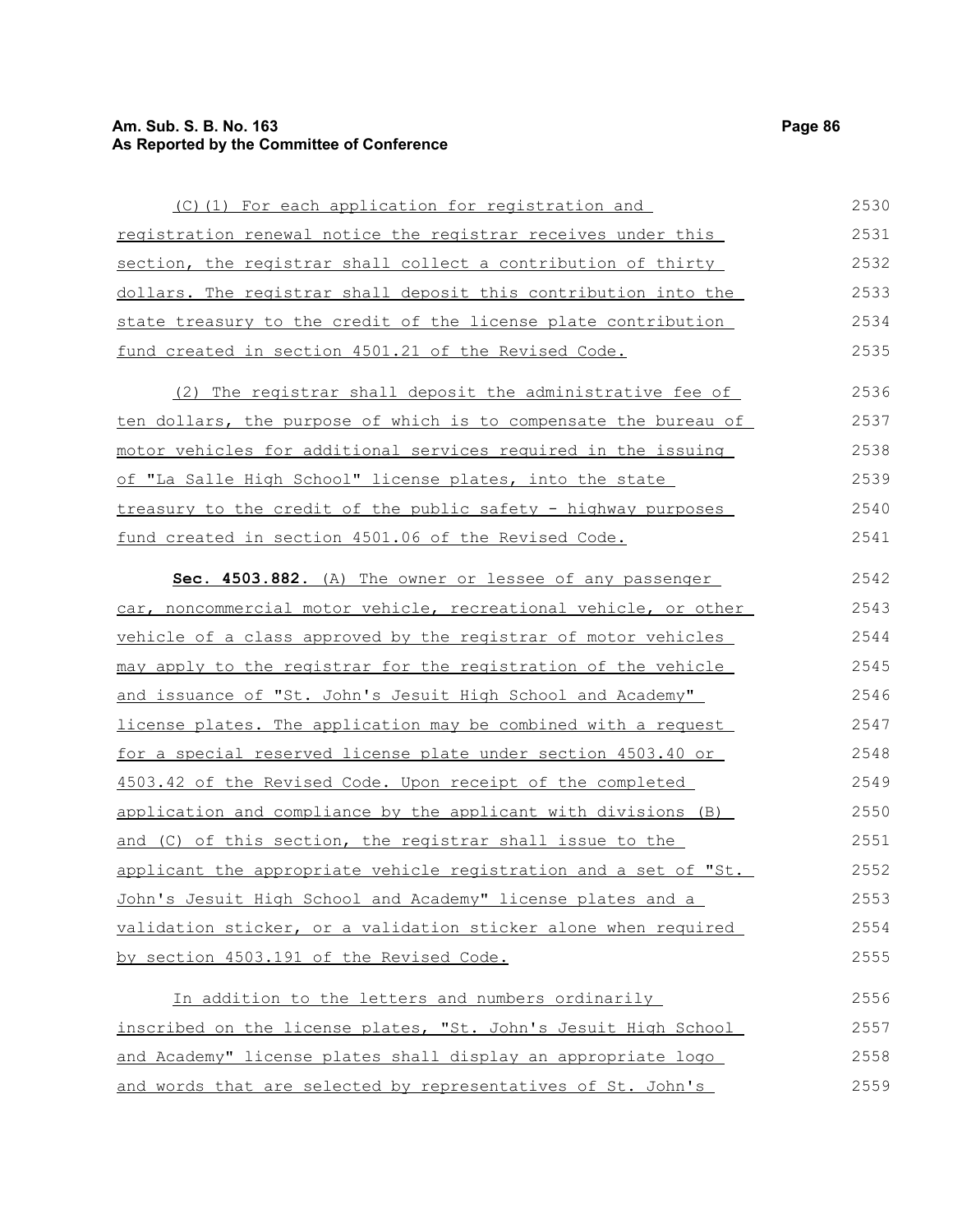# **Am. Sub. S. B. No. 163 Page 87 As Reported by the Committee of Conference**

| Jesuit high school and academy, located in the municipal         | 2560 |
|------------------------------------------------------------------|------|
| corporation of Toledo, and approved by the registrar. "St.       | 2561 |
| John's Jesuit High School and Academy" license plates shall      | 2562 |
| display county identification stickers that identify the county  | 2563 |
| of registration as required under section 4503.19 of the Revised | 2564 |
| Code.                                                            | 2565 |
| (B) "St. John's Jesuit High School and Academy" license          | 2566 |
| plates and a validation sticker, or validation sticker alone,    | 2567 |
| shall be issued upon receipt of an application for registration  | 2568 |
| of a motor vehicle under this section; payment of the regular    | 2569 |
| license tax as prescribed under section 4503.04 of the Revised   | 2570 |
| Code, any applicable motor vehicle license tax levied under      | 2571 |
| Chapter 4504. of the Revised Code, any applicable additional fee | 2572 |
| prescribed by section 4503.40 or 4503.42 of the Revised Code, an | 2573 |
| additional administrative fee of ten dollars, and a contribution | 2574 |
| as provided in division (C) (1) of this section; and compliance  | 2575 |
| with all other applicable laws relating to the registration of   | 2576 |
| motor vehicles.                                                  | 2577 |
| (C)(1) For each application for registration and                 | 2578 |
| registration renewal notice the registrar receives under this    | 2579 |
| section, the registrar shall collect a contribution of twenty-   | 2580 |
| six dollars. The registrar shall deposit this contribution into  | 2581 |
| the state treasury to the credit of the license plate            | 2582 |
| contribution fund created in section 4501.21 of the Revised      | 2583 |
| Code.                                                            | 2584 |
| (2) The registrar shall deposit the administrative fee of        | 2585 |
| ten dollars, the purpose of which is to compensate the bureau of | 2586 |
| motor vehicles for additional services required in the issuing   | 2587 |
| of "St. John's Jesuit High School and Academy" license plates,   | 2588 |
| into the state treasury to the credit of the public safety -     | 2589 |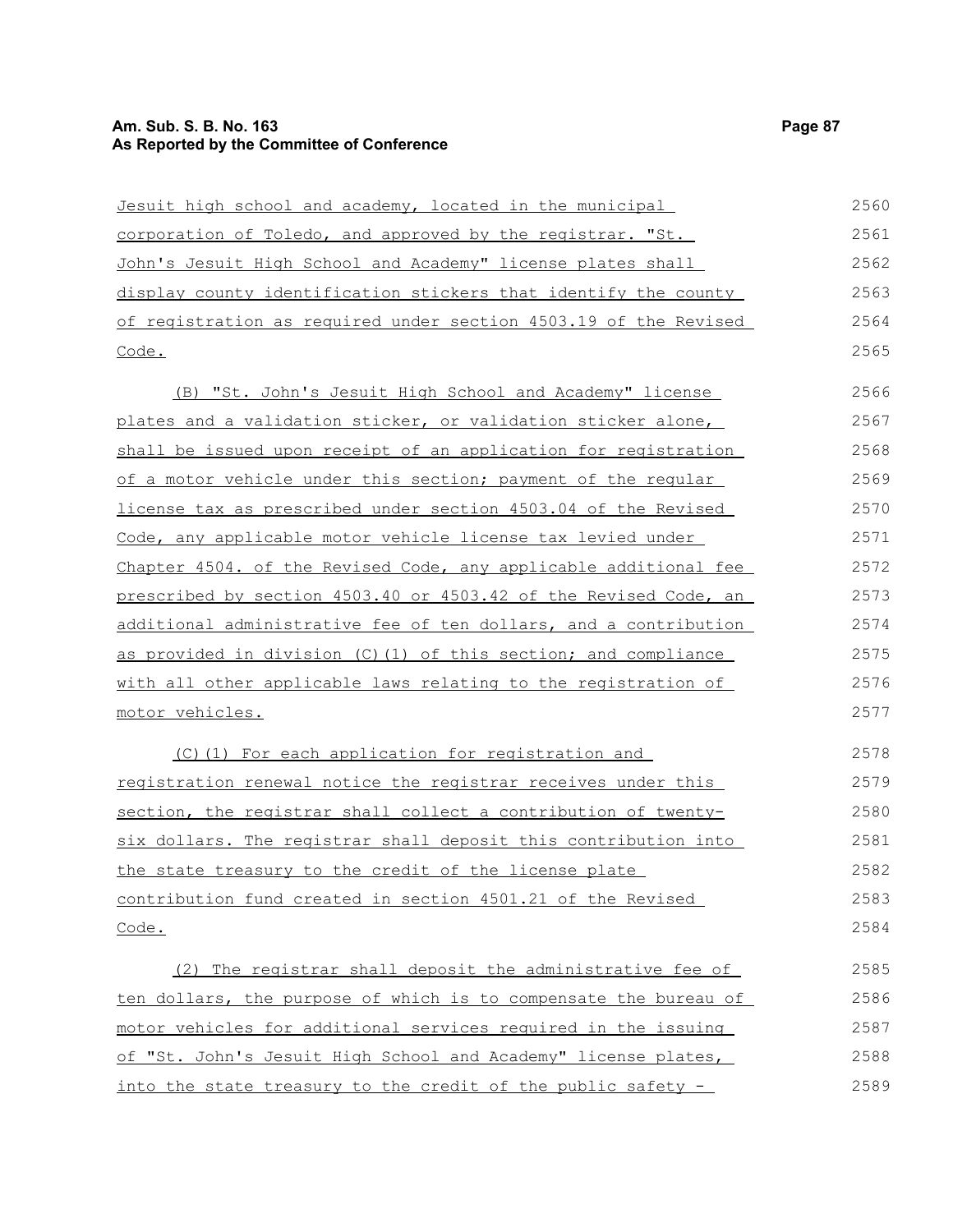#### **Am. Sub. S. B. No. 163 Page 88 As Reported by the Committee of Conference**

| highway purposes fund created in section 4501.06 of the Revised  | 2590 |
|------------------------------------------------------------------|------|
| Code.                                                            | 2591 |
| Sec. 4503.883. (A) The owner or lessee of any passenger          | 2592 |
| car, noncommercial motor vehicle, recreational vehicle, or other | 2593 |
| vehicle of a class approved by the registrar of motor vehicles   | 2594 |
| may apply to the registrar for the registration of the vehicle   | 2595 |
| and issuance of "St. Charles Preparatory School" license plates. | 2596 |
| The application may be combined with a request for a special     | 2597 |
| reserved license plate under section 4503.40 or 4503.42 of the   | 2598 |
| Revised Code. Upon receipt of the completed application and      | 2599 |
| compliance by the applicant with divisions (B) and (C) of this   | 2600 |
| section, the registrar shall issue to the applicant the          | 2601 |
| appropriate vehicle registration and a set of "St. Charles       | 2602 |
| Preparatory School" license plates and a validation sticker, or  | 2603 |
| a validation sticker alone when required by section 4503.191 of  | 2604 |
| the Revised Code.                                                | 2605 |
| In addition to the letters and numbers ordinarily                | 2606 |
| inscribed on the license plates, "St. Charles Preparatory        | 2607 |
| School" license plates shall display an appropriate logo and     | 2608 |
| words selected by representatives of St. Charles preparatory     | 2609 |
| school and that are approved by the registrar. "St. Charles      | 2610 |
| Preparatory School" license plates shall display county          | 2611 |
| identification stickers that identify the county of registration | 2612 |
| as required under section 4503.19 of the Revised Code.           | 2613 |
| (B) "St. Charles Preparatory School" license plates and a        | 2614 |
|                                                                  |      |

validation sticker, or validation sticker alone, shall be issued upon receipt of an application for registration of a motor vehicle under this section; payment of the regular license tax as prescribed under section 4503.04 of the Revised Code, any applicable motor vehicle license tax levied under Chapter 4504. 2615 2616 2617 2618 2619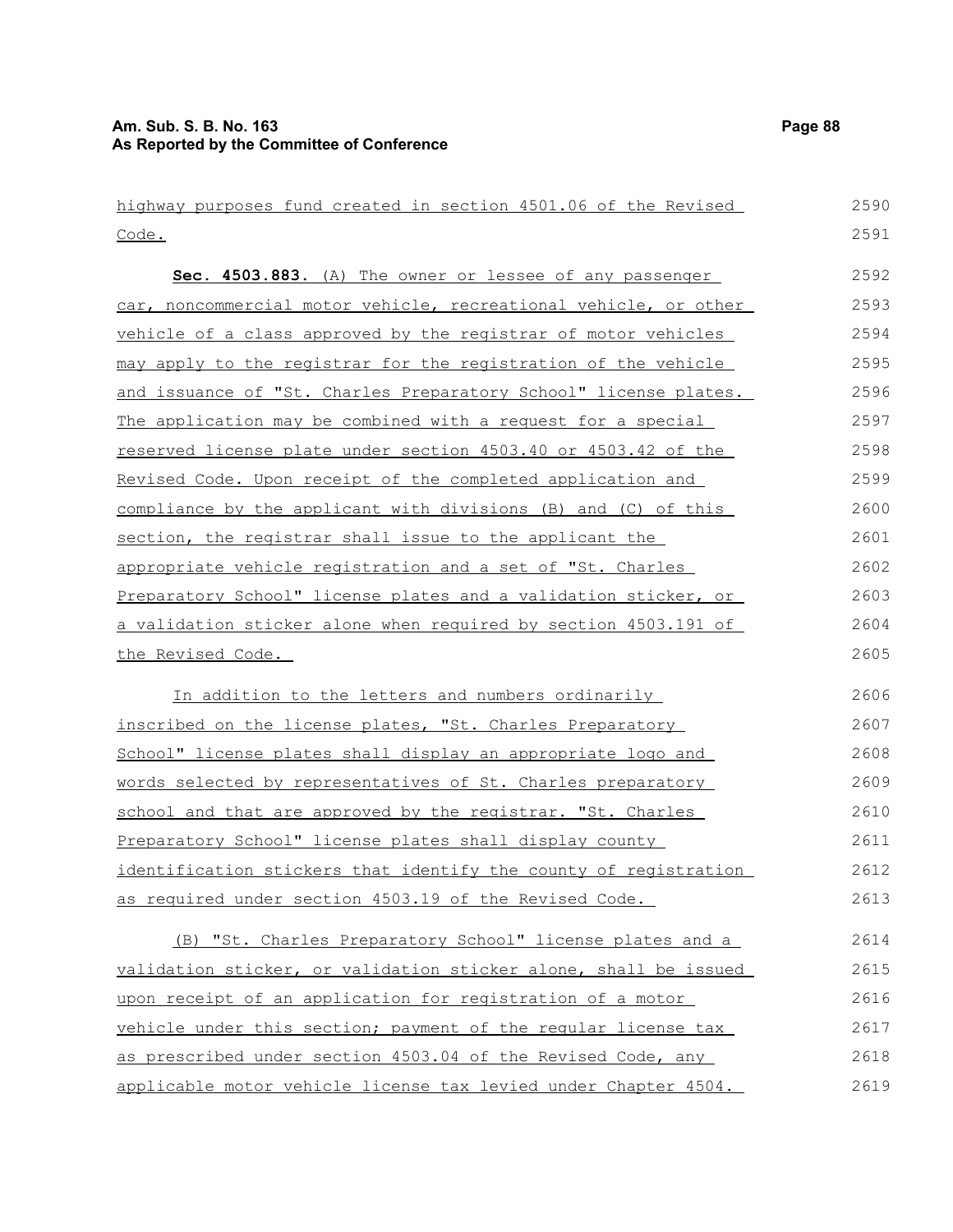# **Am. Sub. S. B. No. 163 Page 89 As Reported by the Committee of Conference**

| of the Revised Code, any applicable additional fee prescribed by  | 2620 |
|-------------------------------------------------------------------|------|
| section 4503.40 or 4503.42 of the Revised Code, an additional     | 2621 |
| administrative fee of ten dollars, and a contribution as          | 2622 |
| provided in division (C) (1) of this section; and compliance with | 2623 |
| all other applicable laws relating to the registration of motor   | 2624 |
| vehicles.                                                         | 2625 |
| (C)(1) For each application for registration and                  | 2626 |
| registration renewal notice the registrar receives under this     | 2627 |
| section, the registrar shall collect a contribution of thirty     | 2628 |
| dollars. The registrar shall deposit this contribution into the   | 2629 |
| state treasury to the credit of the license plate contribution    | 2630 |
| fund created in section 4501.21 of the Revised Code.              | 2631 |
| (2) The registrar shall deposit the administrative fee of         | 2632 |
| ten dollars, the purpose of which is to compensate the bureau of  | 2633 |
| motor vehicles for additional services required in the issuing    | 2634 |
| of "St. Charles Preparatory School" license plates, into the      | 2635 |
| state treasury to the credit of the public safety - highway       | 2636 |
| purposes fund created in section 4501.06 of the Revised Code.     | 2637 |
| Sec. 4503.884. (A) The owner or lessee of any passenger           | 2638 |
| car, noncommercial motor vehicle, recreational vehicle, or other  | 2639 |
| vehicle of a class approved by the registrar of motor vehicles    | 2640 |
| may apply to the registrar for the registration of the vehicle    | 2641 |
| and issuance of "Archbishop Moeller High School" license plates.  | 2642 |
| The application may be combined with a request for a special      | 2643 |
| reserved license plate under section 4503.40 or 4503.42 of the    | 2644 |
| Revised Code. Upon receipt of the completed application and       | 2645 |
| compliance by the applicant with divisions (B) and (C) of this    | 2646 |
| section, the registrar shall issue to the applicant the           | 2647 |
| appropriate vehicle registration and a set of "Archbishop         | 2648 |
| Moeller High School" license plates and a validation sticker, or  | 2649 |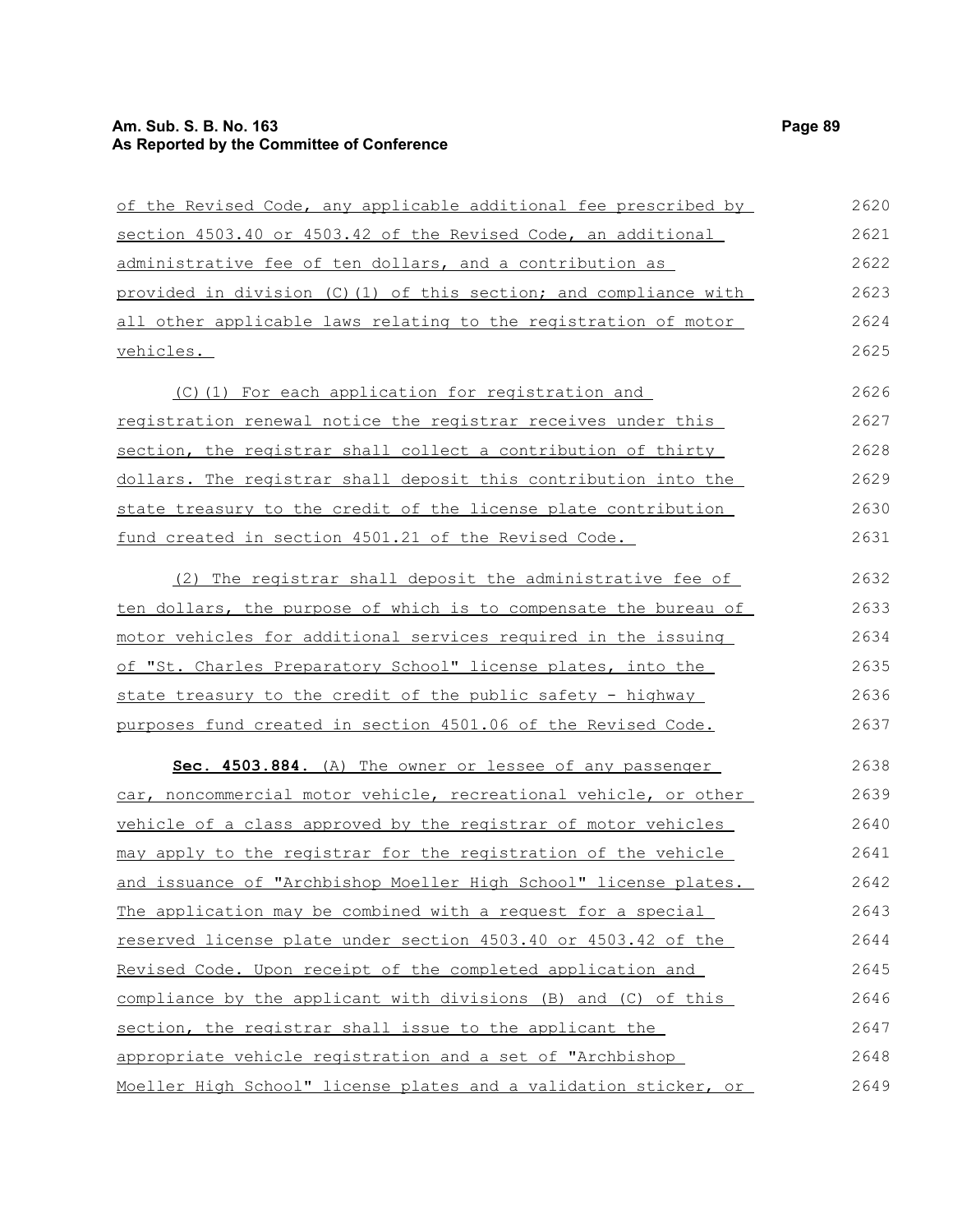# **Am. Sub. S. B. No. 163 Page 90 As Reported by the Committee of Conference**

| a validation sticker alone when required by section 4503.191 of   | 2650 |
|-------------------------------------------------------------------|------|
| the Revised Code.                                                 | 2651 |
| In addition to the letters and numbers ordinarily                 | 2652 |
| inscribed on the license plates, "Archbishop Moeller High         | 2653 |
| School" license plates shall display an appropriate logo and      | 2654 |
| words selected by representatives of Archbishop Moeller high      | 2655 |
| school and that are approved by the registrar. "Archbishop        | 2656 |
| Moeller High School" license plates shall display county          | 2657 |
| identification stickers that identify the county of registration  | 2658 |
| as required under section 4503.19 of the Revised Code.            | 2659 |
| (B) "Archbishop Moeller High School" license plates and a         | 2660 |
| validation sticker, or validation sticker alone, shall be issued  | 2661 |
| upon receipt of an application for registration of a motor        | 2662 |
| vehicle under this section; payment of the regular license tax    | 2663 |
| as prescribed under section 4503.04 of the Revised Code, any      | 2664 |
| applicable motor vehicle license tax levied under Chapter 4504.   | 2665 |
| of the Revised Code, any applicable additional fee prescribed by  | 2666 |
| section 4503.40 or 4503.42 of the Revised Code, an additional     | 2667 |
| administrative fee of ten dollars, and a contribution as          | 2668 |
| provided in division (C) (1) of this section; and compliance with | 2669 |
| all other applicable laws relating to the registration of motor   | 2670 |
| <u>vehicles.</u>                                                  | 2671 |
| (C)(1) For each application for registration and                  | 2672 |
| registration renewal notice the registrar receives under this     | 2673 |
| section, the registrar shall collect a contribution of twenty-    | 2674 |
| five dollars. The registrar shall deposit this contribution into  | 2675 |
| the state treasury to the credit of the license plate             | 2676 |
| contribution fund created in section 4501.21 of the Revised       | 2677 |
| Code.                                                             | 2678 |
| (2) The registrar shall deposit the administrative fee of         | 2679 |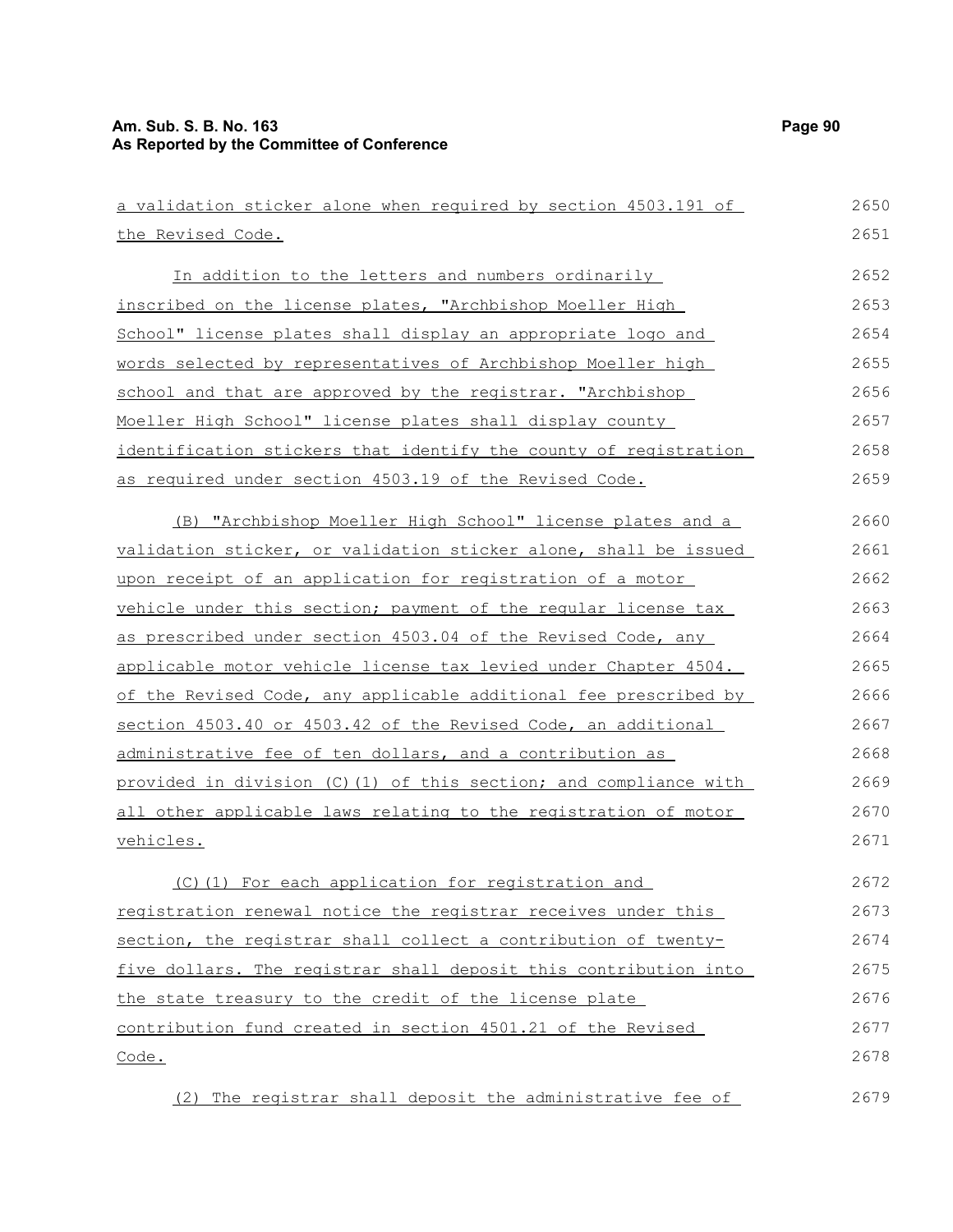# **Am. Sub. S. B. No. 163 Page 91 As Reported by the Committee of Conference**

| ten dollars, the purpose of which is to compensate the bureau of | 2680 |
|------------------------------------------------------------------|------|
| motor vehicles for additional services required in the issuing   | 2681 |
| of "Archbishop Moeller High School" license plates, into the     | 2682 |
| state treasury to the credit of the public safety - highway      | 2683 |
| purposes fund created in section 4501.06 of the Revised Code.    | 2684 |
| Sec. 4503.893. (A) The owner or lessee of any passenger          | 2685 |
| car, noncommercial motor vehicle, recreational vehicle, or other | 2686 |
| vehicle of a class approved by the registrar of motor vehicles   | 2687 |
| may apply to the registrar for the registration of the vehicle   | 2688 |
| and issuance of "Harrison Central Huskies" license plates. The   | 2689 |
| application may be combined with a request for a special         | 2690 |
| reserved license plate under section 4503.40 or 4503.42 of the   | 2691 |
| Revised Code. Upon receipt of the completed application and      | 2692 |
| compliance by the applicant with divisions (B) and (C) of this   | 2693 |
| section, the registrar shall issue to the applicant the          | 2694 |
| appropriate vehicle registration and a set of "Harrison Central  | 2695 |
| Huskies" license plates and a validation sticker, or a           | 2696 |
| validation sticker alone when required by section 4503.191 of    | 2697 |
| the Revised Code.                                                | 2698 |
| In addition to the letters and numbers ordinarily                | 2699 |
| inscribed on the license plates, "Harrison Central Huskies"      | 2700 |
| license plates shall display an appropriate logo and words       | 2701 |
| selected by representatives of the Harrison Central jr./sr. high | 2702 |
| school and that are approved by the registrar. "Harrison Central | 2703 |
| Huskies" license plates shall display county identification      | 2704 |
| stickers that identify the county of registration as required    | 2705 |
| under section 4503.19 of the Revised Code.                       | 2706 |
| (B) "Harrison Central Huskies" license plates and a              | 2707 |
| validation sticker, or validation sticker alone, shall be issued | 2708 |
| upon receipt of an application for registration of a motor       | 2709 |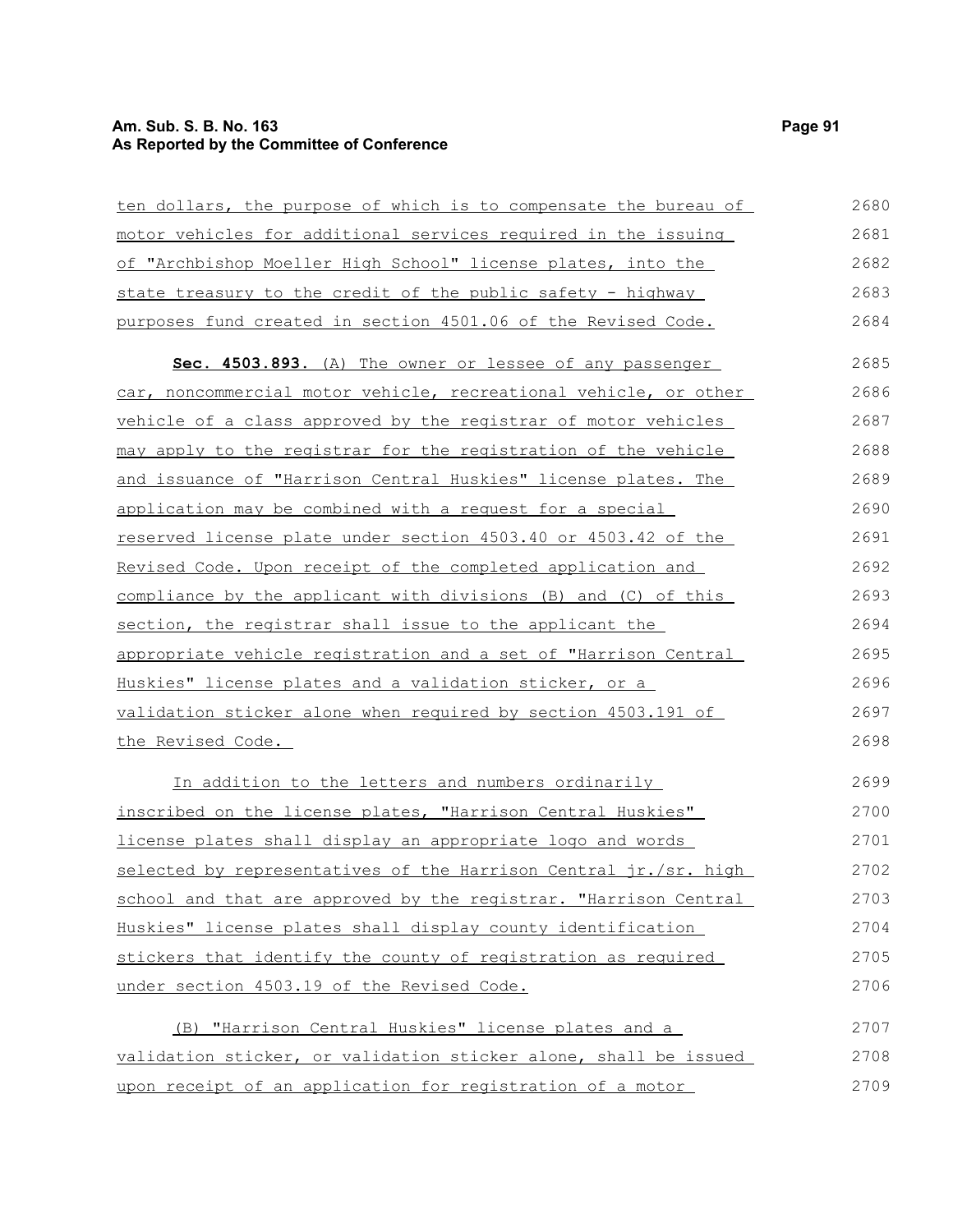# **Am. Sub. S. B. No. 163 Page 92 As Reported by the Committee of Conference**

| vehicle under this section; payment of the regular license tax          | 2710 |
|-------------------------------------------------------------------------|------|
| as prescribed under section 4503.04 of the Revised Code, any            | 2711 |
| applicable motor vehicle license tax levied under Chapter 4504.         | 2712 |
| of the Revised Code, any applicable additional fee prescribed by        | 2713 |
| section 4503.40 or 4503.42 of the Revised Code, an additional           | 2714 |
| administrative fee of ten dollars, and a contribution as                | 2715 |
| provided in division (C)(1) of this section; and compliance with        | 2716 |
| all other applicable laws relating to the registration of motor         | 2717 |
| vehicles.                                                               | 2718 |
| (C)(1) For each application for registration and                        | 2719 |
| registration renewal notice the registrar receives under this           | 2720 |
| section, the registrar shall collect a contribution of twenty           | 2721 |
| <u>dollars. The registrar shall deposit this contribution into the </u> | 2722 |
| state treasury to the credit of the license plate contribution          | 2723 |
| fund created in section 4501.21 of the Revised Code.                    | 2724 |
| (2) The registrar shall deposit the administrative fee of               | 2725 |
| ten dollars, the purpose of which is to compensate the bureau of        | 2726 |
| motor vehicles for additional services required in the issuing          | 2727 |
| of "Harrison Central Huskies" license plates, into the state            | 2728 |
| treasury to the credit of the public safety - highway purposes          | 2729 |
| fund created in section 4501.06 of the Revised Code.                    | 2730 |
| Sec. 4503.899. (A) The owner or lessee of any passenger                 | 2731 |
| car, noncommercial motor vehicle, recreational vehicle, or other        | 2732 |
| vehicle of a class approved by the registrar of motor vehicles          | 2733 |
| may apply to the registrar for the registration of the vehicle          | 2734 |
| and issuance of "Cleveland Clinic Children's" license plates.           | 2735 |
| The application may be combined with a request for a special            | 2736 |
| reserved license plate under section 4503.40 or 4503.42 of the          | 2737 |
| Revised Code. Upon receipt of the completed application and             | 2738 |
| compliance by the applicant with divisions (B) and (C) of this          | 2739 |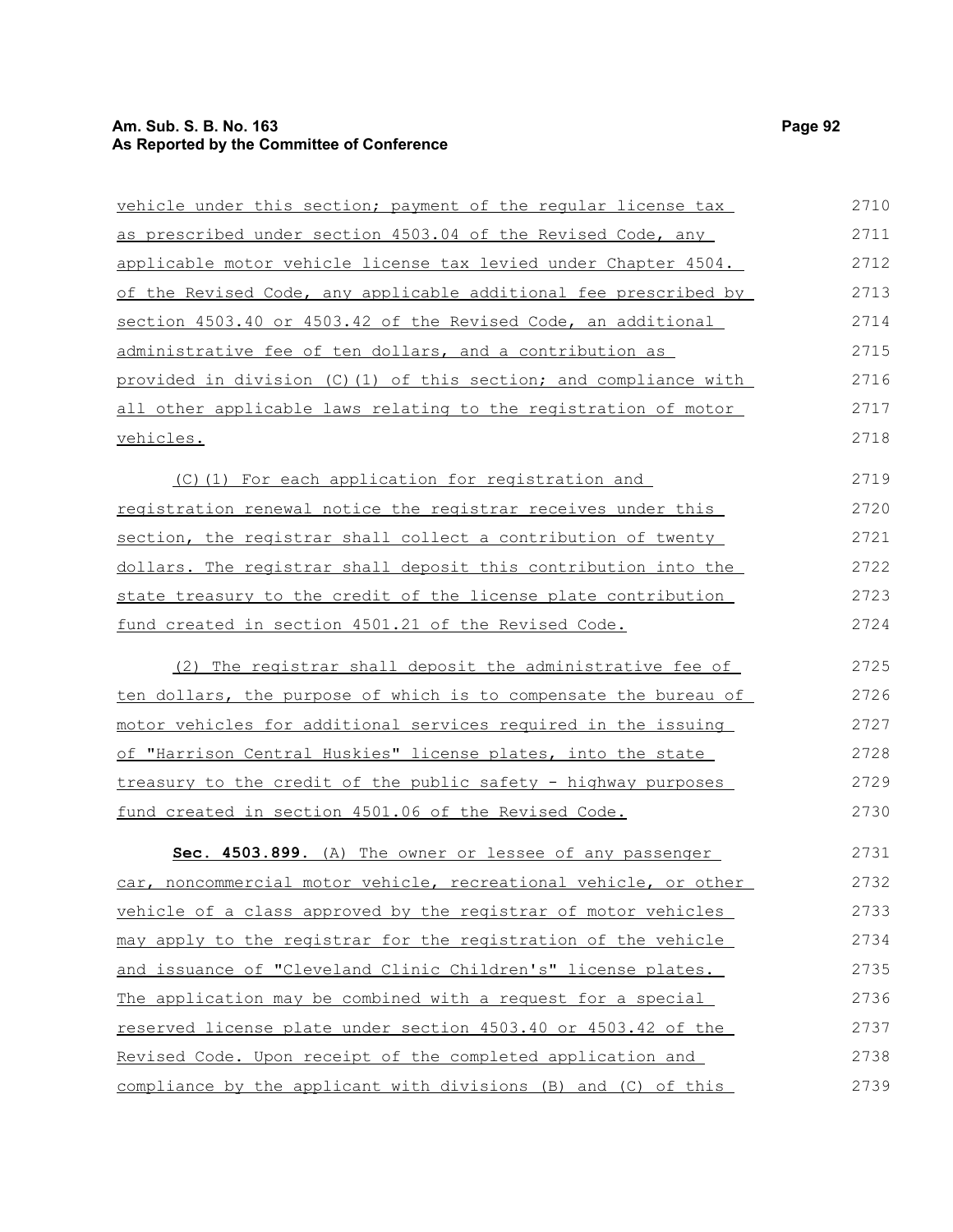# **Am. Sub. S. B. No. 163 Page 93 As Reported by the Committee of Conference**

| section, the registrar shall issue to the applicant the           | 2740 |
|-------------------------------------------------------------------|------|
| appropriate vehicle registration and a set of "Cleveland Clinic   | 2741 |
| Children's" license plates and a validation sticker, or a         | 2742 |
| validation sticker alone when required by section 4503.191 of     | 2743 |
| the Revised Code.                                                 | 2744 |
| In addition to the letters and numbers ordinarily                 | 2745 |
| inscribed on the license plates, "Cleveland Clinic Children's"    | 2746 |
| license plates shall display an appropriate logo and words,       | 2747 |
| selected by representatives of the Cleveland clinic foundation    | 2748 |
| and approved by the registrar. "Cleveland Clinic Children's"      | 2749 |
| license plates shall display county identification stickers that  | 2750 |
| identify the county of registration as required under section     | 2751 |
| 4503.19 of the Revised Code.                                      | 2752 |
| (B) "Cleveland Clinic Children's" license plates and a            | 2753 |
| validation sticker, or validation sticker alone, shall be issued  | 2754 |
| upon receipt of an application for registration of a motor        | 2755 |
| vehicle under this section; payment of the regular license tax    | 2756 |
| as prescribed under section 4503.04 of the Revised Code, any      | 2757 |
| applicable motor vehicle license tax levied under Chapter 4504.   | 2758 |
| of the Revised Code, any applicable additional fee prescribed by  | 2759 |
| section 4503.40 or 4503.42 of the Revised Code, an additional     | 2760 |
| administrative fee of ten dollars, and a contribution as          | 2761 |
| provided in division (C) (1) of this section; and compliance with | 2762 |
| all other applicable laws relating to the registration of motor   | 2763 |
| <u>vehicles.</u>                                                  | 2764 |
| (C)(1) For each application for registration and                  | 2765 |
| registration renewal notice the registrar receives under this     | 2766 |
| section, the registrar shall collect a contribution of twenty-    | 2767 |
| five dollars. The registrar shall deposit this contribution into  | 2768 |
| the state treasury to the credit of the license plate             | 2769 |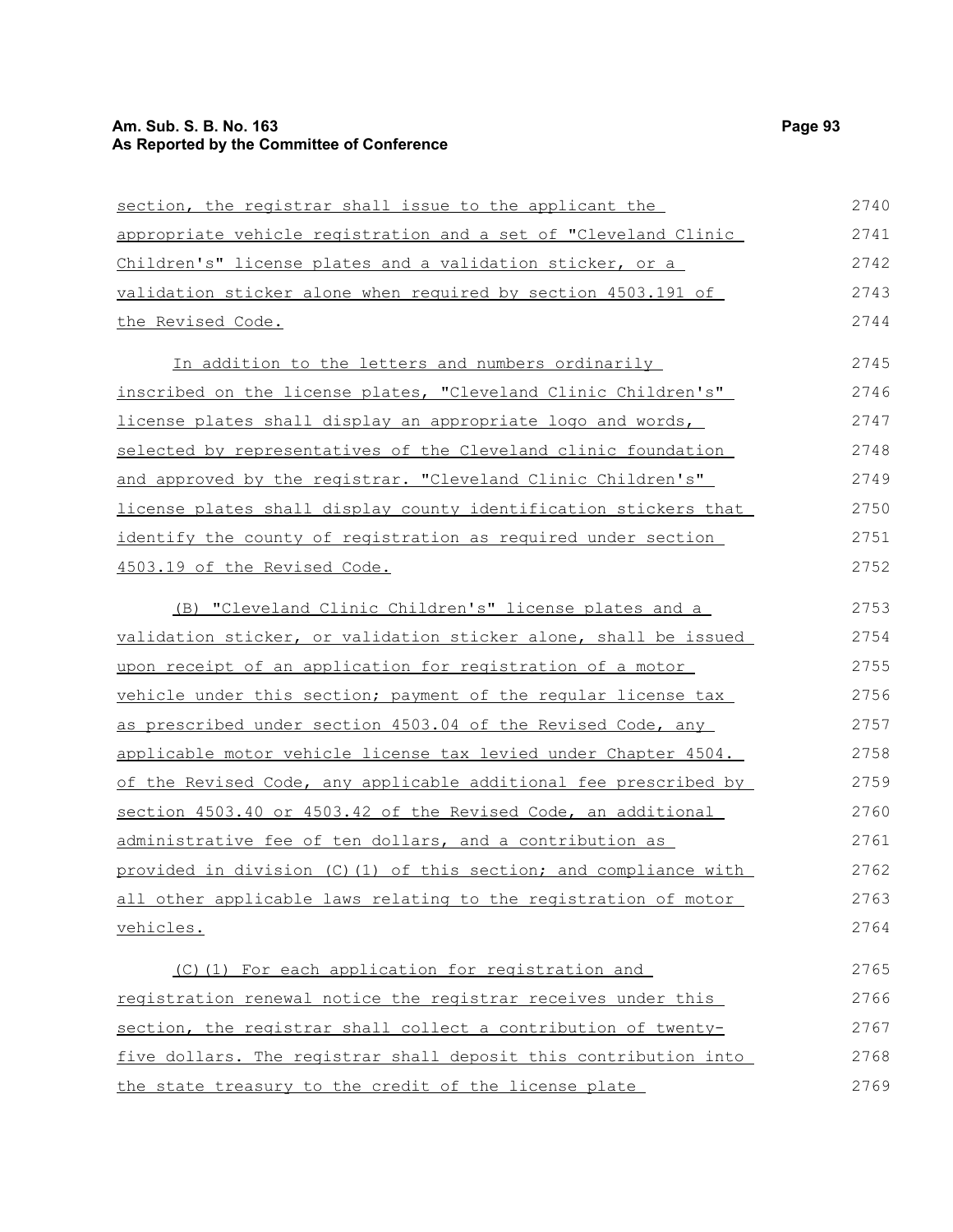| contribution fund created in section 4501.21 of the Revised      | 2770 |
|------------------------------------------------------------------|------|
| Code.                                                            | 2771 |
| (2) The registrar shall deposit the administrative fee of        | 2772 |
| ten dollars, the purpose of which is to compensate the bureau of | 2773 |
| motor vehicles for additional services required in the issuing   | 2774 |
| of "Cleveland Clinic Children's" license plates, into the state  | 2775 |
| treasury to the credit of the public safety - highway purposes   | 2776 |
| fund created in section 4501.06 of the Revised Code.             | 2777 |
| Sec. 4503.931. (A) The owner or lessee of any passenger          | 2778 |
| car, noncommercial motor vehicle, recreational vehicle, or other | 2779 |
| vehicle of a class approved by the registrar of motor vehicles   | 2780 |
| may apply to the registrar for the registration of the vehicle   | 2781 |
| and issuance of "Healthy New Albany" license plates. The         | 2782 |
| application may be combined with a request for a special         | 2783 |
| reserved license plate under section 4503.40 or 4503.42 of the   | 2784 |
| Revised Code. Upon receipt of the completed application and      | 2785 |
| compliance by the applicant with divisions (B) and (C) of this   | 2786 |
| section, the registrar shall issue to the applicant the          | 2787 |
| appropriate vehicle registration and a set of "Healthy New       | 2788 |
| Albany" license plates and a validation sticker, or a validation | 2789 |
| sticker alone when required by section 4503.191 of the Revised   | 2790 |
| Code.                                                            | 2791 |
| In addition to the letters and numbers ordinarily                | 2792 |
| inscribed on the license plates, "Healthy New Albany" license    | 2793 |
| plates shall display an appropriate logo and words selected by   | 2794 |
| representatives of the healthy New Albany organization that are  | 2795 |
| approved by the registrar. "Healthy New Albany" license plates   | 2796 |
| shall display county identification stickers that identify the   | 2797 |
| county of registration as required under section 4503.19 of the  | 2798 |
| Revised Code.                                                    | 2799 |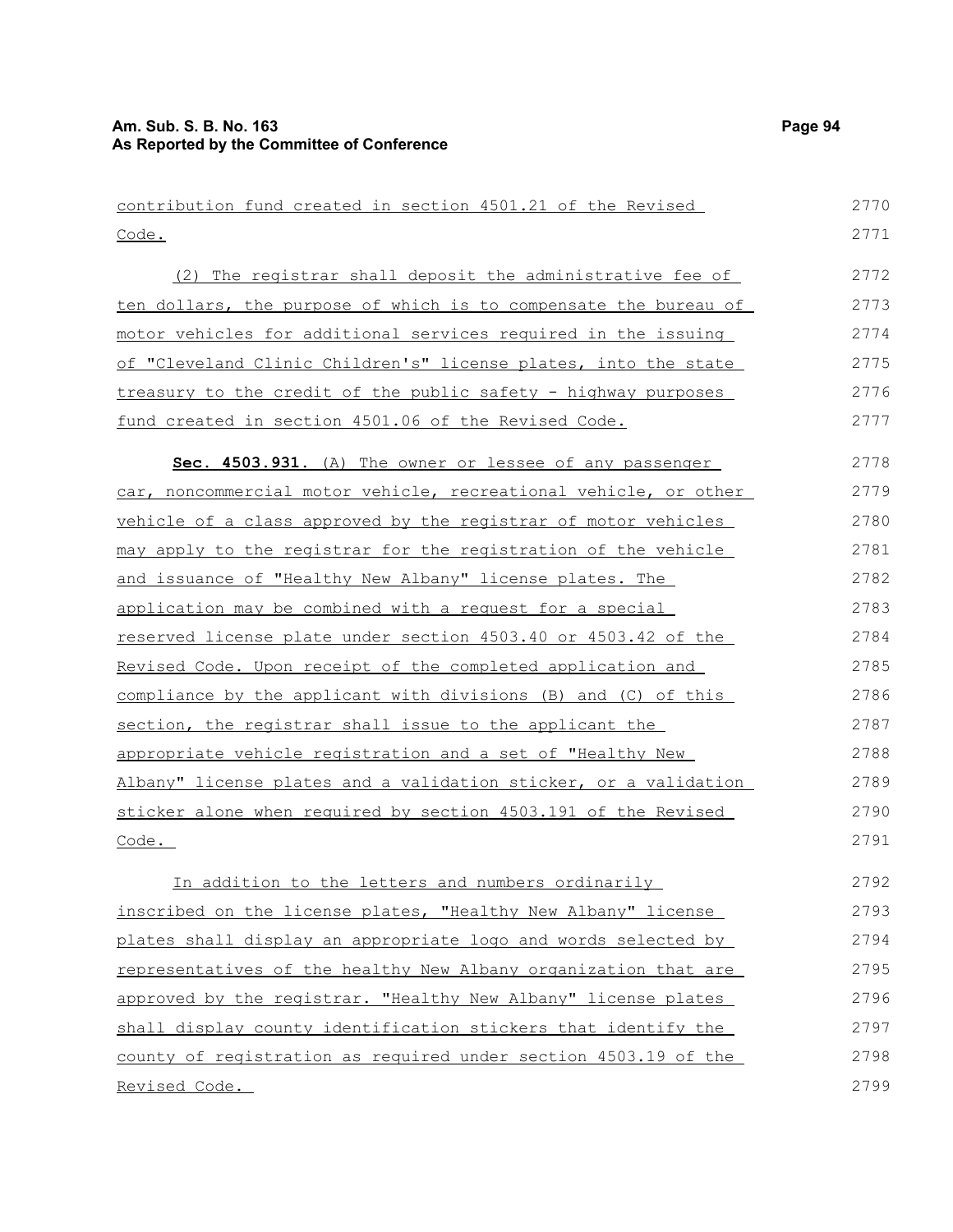# **Am. Sub. S. B. No. 163 Page 95 As Reported by the Committee of Conference**

| (B) "Healthy New Albany" license plates and a validation         | 2800 |
|------------------------------------------------------------------|------|
| sticker, or validation sticker alone, shall be issued upon       | 2801 |
| receipt of an application for registration of a motor vehicle    | 2802 |
| under this section; payment of the regular license tax as        | 2803 |
| prescribed under section 4503.04 of the Revised Code, any        | 2804 |
| applicable motor vehicle license tax levied under Chapter 4504.  | 2805 |
| of the Revised Code, any applicable additional fee prescribed by | 2806 |
| section 4503.40 or 4503.42 of the Revised Code, an additional    | 2807 |
| <u>administrative fee of ten dollars, and a contribution as </u> | 2808 |
| provided in division (C)(1) of this section; and compliance with | 2809 |
| all other applicable laws relating to the registration of motor  | 2810 |
| vehicles.                                                        | 2811 |
| (C)(1) For each application for registration and                 | 2812 |
| registration renewal notice the registrar receives under this    | 2813 |
| section, the registrar shall collect a contribution of twenty-   | 2814 |
| five dollars. The registrar shall deposit this contribution into | 2815 |
| the state treasury to the credit of the license plate            | 2816 |
| contribution fund created in section 4501.21 of the Revised      | 2817 |
| Code.                                                            | 2818 |
| (2) The registrar shall deposit the administrative fee of        | 2819 |
| ten dollars, the purpose of which is to compensate the bureau of | 2820 |
| motor vehicles for additional services required in the issuing   | 2821 |
| of "Healthy New Albany" license plates, into the state treasury  | 2822 |
| to the credit of the public safety - highway purposes fund       | 2823 |
| created in section 4501.06 of the Revised Code.                  | 2824 |
| Sec. 4503.932. (A) The owner or lessee of any passenger          | 2825 |
| car, noncommercial motor vehicle, recreational vehicle, or other | 2826 |
| vehicle of a class approved by the registrar of motor vehicles   | 2827 |
| may apply to the registrar for the registration of the vehicle   | 2828 |
| and issuance of "Habitat for Humanity of Ohio" license plates.   | 2829 |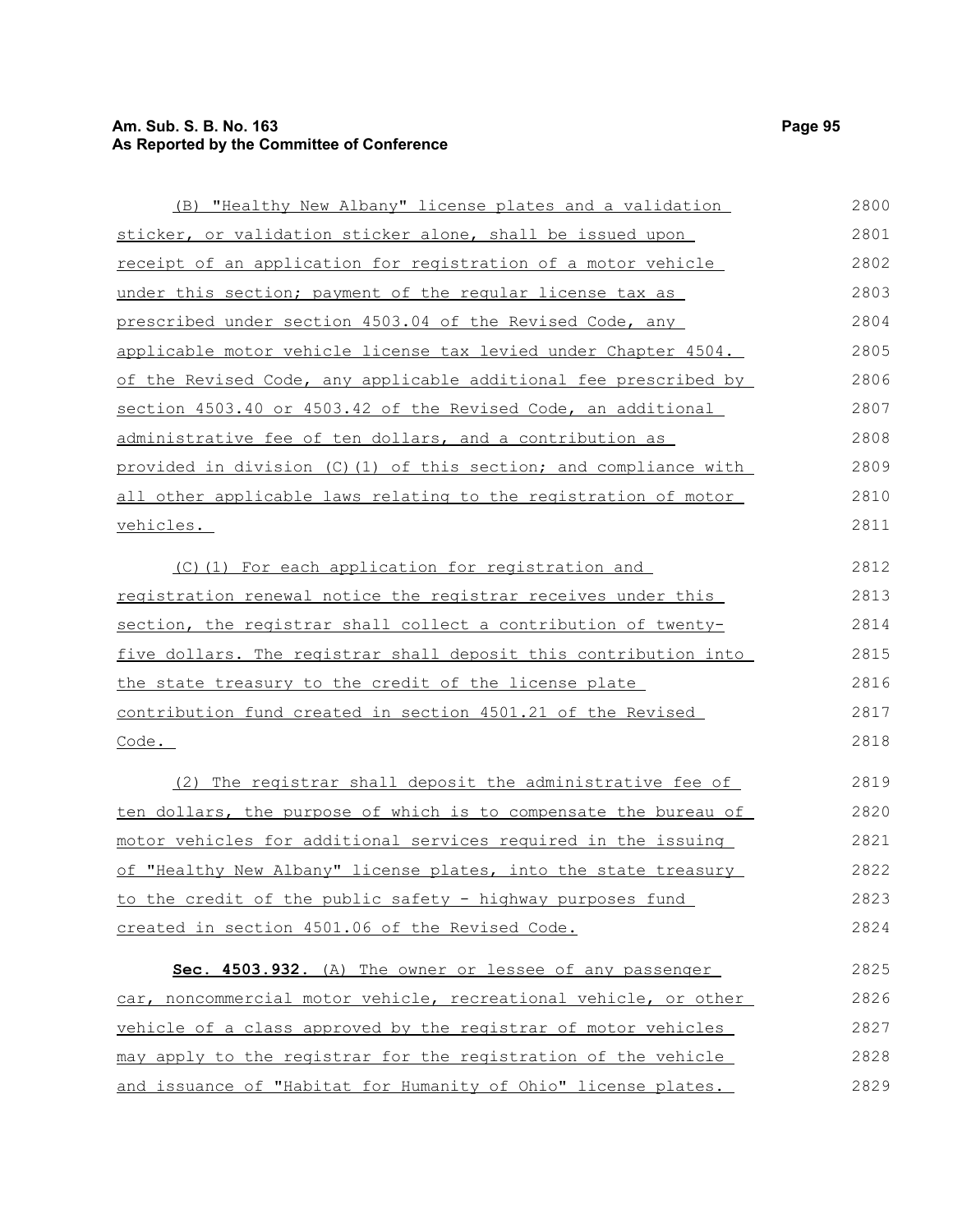# **Am. Sub. S. B. No. 163 Page 96 As Reported by the Committee of Conference**

| The application may be combined with a request for a special      | 2830 |
|-------------------------------------------------------------------|------|
| reserved license plate under section 4503.40 or 4503.42 of the    | 2831 |
| Revised Code. Upon receipt of the completed application and       | 2832 |
| compliance by the applicant with divisions (B) and (C) of this    | 2833 |
| section, the registrar shall issue to the applicant the           | 2834 |
| appropriate vehicle registration and a set of "Habitat for        | 2835 |
| Humanity of Ohio" license plates and a validation sticker, or a   | 2836 |
| validation sticker alone when required by section 4503.191 of     | 2837 |
| the Revised Code.                                                 | 2838 |
| In addition to the letters and numbers ordinarily                 | 2839 |
| inscribed on the license plates, "Habitat for Humanity of Ohio"   | 2840 |
| license plates shall display an appropriate logo and words        | 2841 |
| selected by representatives of habitat for humanity of Ohio,      | 2842 |
| <u>inc. and that are approved by the registrar. "Habitat for </u> | 2843 |
| Humanity of Ohio" license plates shall display county             | 2844 |
| identification stickers that identify the county of registration  | 2845 |
| as required under section 4503.19 of the Revised Code.            | 2846 |
| (B) "Habitat for Humanity of Ohio" license plates and a           | 2847 |
| validation sticker, or validation sticker alone, shall be issued  | 2848 |
| upon receipt of an application for registration of a motor        | 2849 |
| vehicle under this section; payment of the reqular license tax    | 2850 |
| as prescribed under section 4503.04 of the Revised Code, any      | 2851 |
| applicable motor vehicle license tax levied under Chapter 4504.   | 2852 |
| of the Revised Code, any applicable additional fee prescribed by  | 2853 |
| section 4503.40 or 4503.42 of the Revised Code, an additional     | 2854 |
| administrative fee of ten dollars, and a contribution as          | 2855 |
| provided in division (C) (1) of this section; and compliance with | 2856 |
| all other applicable laws relating to the registration of motor   | 2857 |
| vehicles.                                                         | 2858 |
| (C)(1) For each application for registration and                  | 2859 |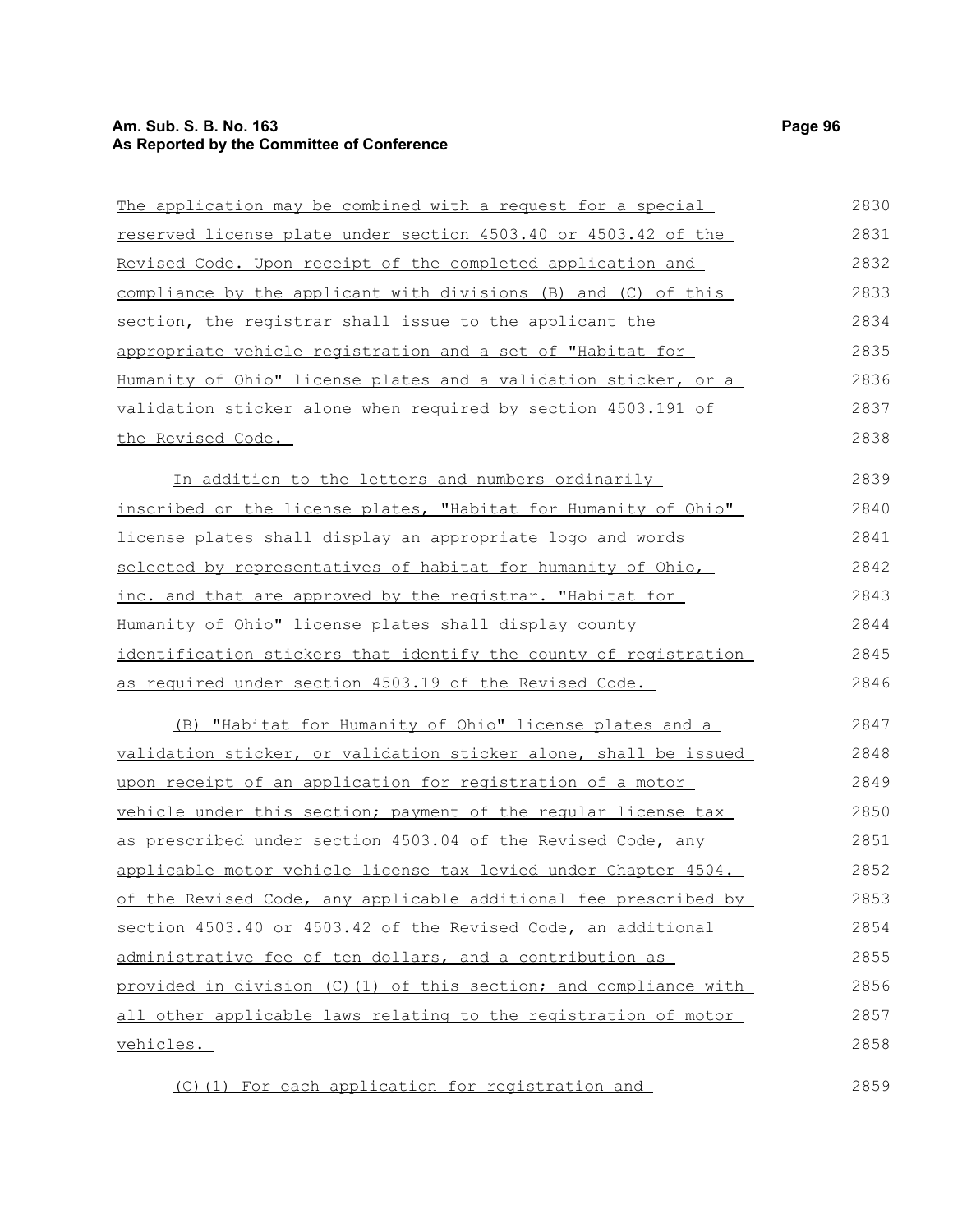#### **Am. Sub. S. B. No. 163 Page 97 As Reported by the Committee of Conference**

| registration renewal notice the registrar receives under this    | 2860 |
|------------------------------------------------------------------|------|
| section, the registrar shall collect a contribution of twenty    | 2861 |
| dollars. The registrar shall deposit this contribution into the  | 2862 |
| state treasury to the credit of the license plate contribution   | 2863 |
| fund created in section 4501.21 of the Revised Code.             | 2864 |
| (2) The registrar shall deposit the administrative fee of        | 2865 |
| ten dollars, the purpose of which is to compensate the bureau of | 2866 |
| motor vehicles for additional services required in the issuing   | 2867 |
| of "Habitat for Humanity of Ohio" license plates, into the state | 2868 |
| treasury to the credit of the public safety - highway purposes   | 2869 |
| fund created in section 4501.06 of the Revised Code.             | 2870 |
| Sec. 4503.942. (A) The owner or lessee of any passenger          | 2871 |
| car, noncommercial motor vehicle, recreational vehicle, or other | 2872 |
| vehicle of a class approved by the registrar of motor vehicles   | 2873 |
| may apply to the registrar for the registration of the vehicle   | 2874 |
| and issuance of "Zero" license plates. An application made under | 2875 |
| this section may be combined with a request for a special        | 2876 |
| reserved license plate under section 4503.40 or 4503.42 of the   | 2877 |
| Revised Code. Upon receipt of the completed application and      | 2878 |
| compliance by the applicant with divisions (B) and (C) of this   | 2879 |
| section, the registrar shall issue to the applicant the          | 2880 |
| appropriate vehicle registration and a set of "Zero" license     | 2881 |
| plates and a validation sticker, or a validation sticker alone   | 2882 |
| when required by section 4503.191 of the Revised Code.           | 2883 |
| In addition to the letters and numbers ordinarily                | 2884 |
| inscribed on the license plates, "Zero" license plates shall be  | 2885 |
| inscribed with identifying words or markings that are designed   | 2886 |
| by zero, the end of prostate cancer, incorporated, a nonprofit   | 2887 |
| organization that raises awareness about prostate cancer, and    | 2888 |

that are approved by the registrar. "Zero" license plates shall

2889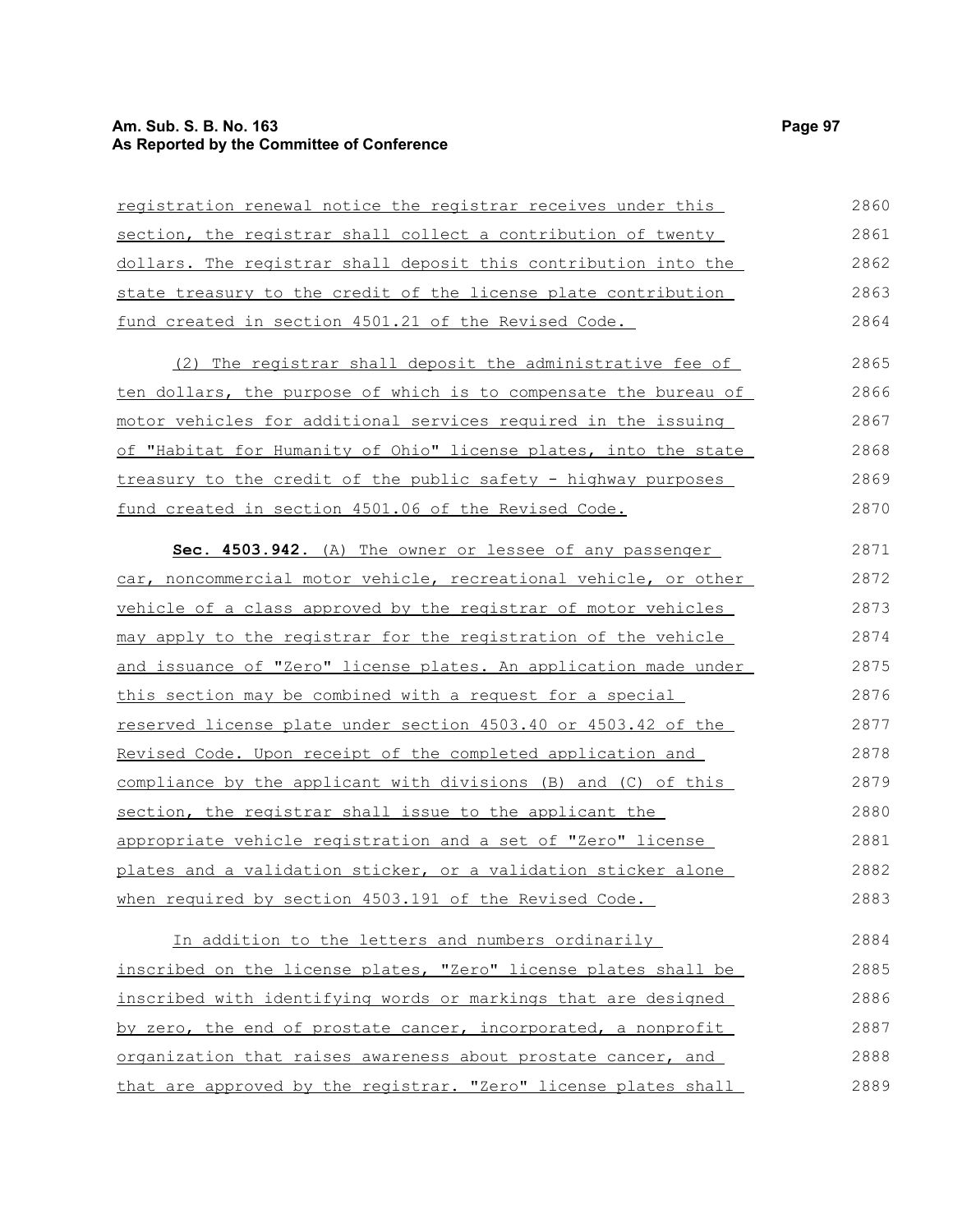| display county identification stickers that identify the county  | 2890 |
|------------------------------------------------------------------|------|
| of registration as required under section 4503.19 of the Revised | 2891 |
| Code.                                                            | 2892 |
| (B) "Zero" license plates and a validation sticker, or           | 2893 |
| validation sticker alone, shall be issued upon receipt of a      | 2894 |
| contribution as provided in division (C) (1) of this section and | 2895 |
| upon payment of the regular license tax as prescribed under      | 2896 |
| section 4503.04 of the Revised Code, any applicable motor        | 2897 |
| vehicle license tax levied under Chapter 4504. of the Revised    | 2898 |
| Code, any applicable additional fee prescribed by section        | 2899 |
| 4503.40 or 4503.42 of the Revised Code, a bureau of motor        | 2900 |
| vehicles administrative fee of ten dollars, and compliance with  | 2901 |
| all other applicable laws relating to the registration of motor  | 2902 |
| vehicles.                                                        | 2903 |
| (C)(1) For each application for registration and                 | 2904 |
| registration renewal notice the registrar receives under this    | 2905 |
| section, the registrar shall collect a contribution of twenty-   | 2906 |
| five dollars. The registrar shall transmit this contribution     | 2907 |
| into the state treasury to the credit of the license plate       | 2908 |
| contribution fund created in section 4501.21 of the Revised      | 2909 |
| Code.                                                            | 2910 |
| The registrar shall deposit the bureau administrative<br>(2)     | 2911 |
| fee of ten dollars, the purpose of which is to compensate the    | 2912 |
| bureau for additional services required in the issuing of "Zero" | 2913 |
| license plates, into the state treasury to the credit of the     | 2914 |
| public safety - highway purposes contribution fund created in    | 2915 |
| section 4501.06 of the Revised Code.                             | 2916 |
| Sec. 4503.944. (A) The owner or lessee of any passenger          | 2917 |
| car, noncommercial motor vehicle, recreational vehicle, or other | 2918 |
| vehicle of a class approved by the registrar of motor vehicles   | 2919 |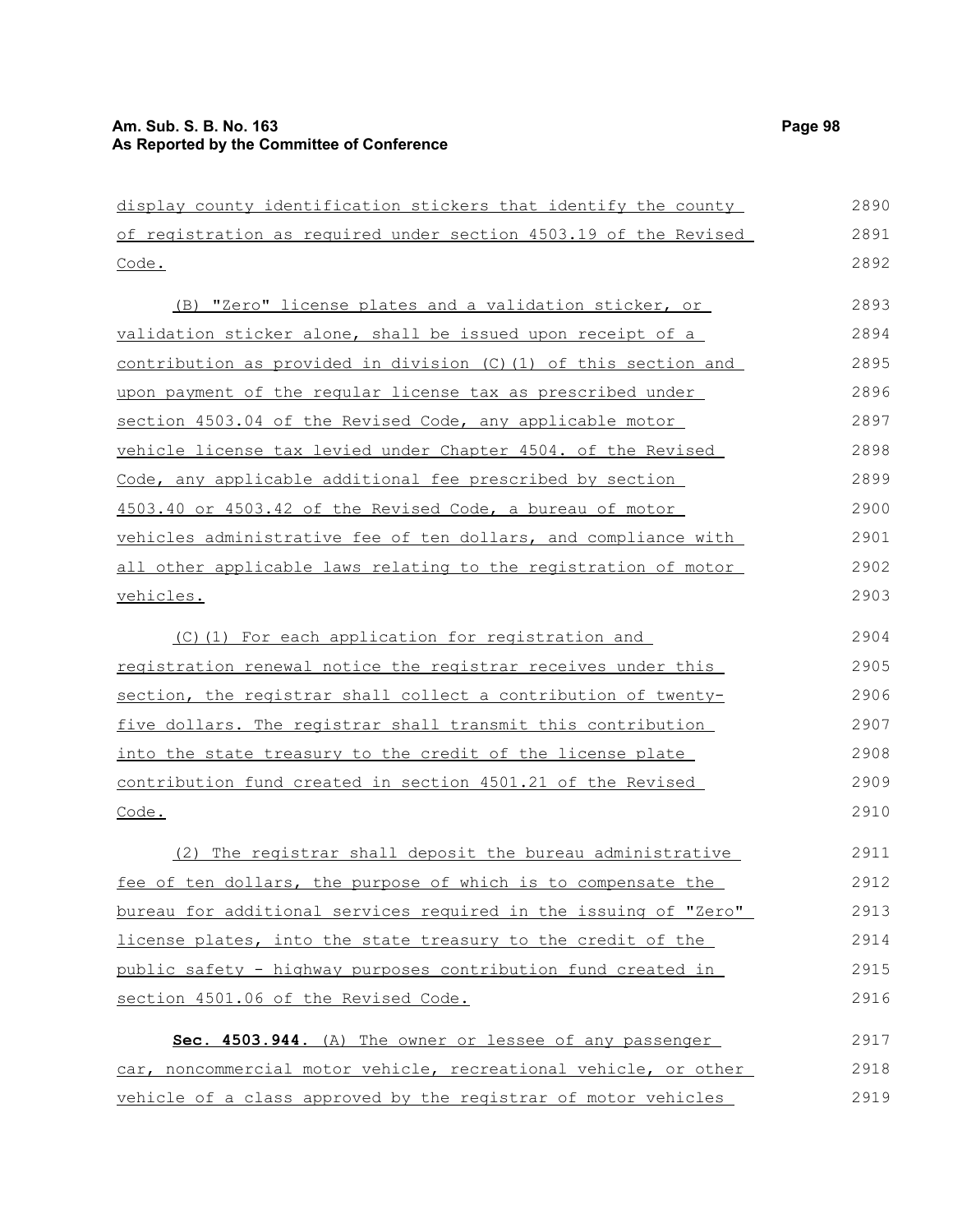# **Am. Sub. S. B. No. 163 Page 99 As Reported by the Committee of Conference**

| may apply to the registrar for the registration of the vehicle          | 2920 |
|-------------------------------------------------------------------------|------|
| and issuance of "East Europeans of Ohio" license plates. The            | 2921 |
| application may be combined with a request for a special                | 2922 |
| reserved license plate under section 4503.40 or 4503.42 of the          | 2923 |
| Revised Code. Upon receipt of the completed application and             | 2924 |
| compliance by the applicant with divisions (B) and (C) of this          | 2925 |
| section, the registrar shall issue to the applicant the                 | 2926 |
| appropriate vehicle registration and a set of "East Europeans of        | 2927 |
| Ohio" license plates and a validation sticker, or a validation          | 2928 |
| sticker alone when required by section 4503.191 of the Revised          | 2929 |
| Code.                                                                   | 2930 |
| In addition to the letters and numbers ordinarily                       | 2931 |
| inscribed on the license plates, "East Europeans of Ohio"               | 2932 |
| license plates shall display an appropriate logo and words that         | 2933 |
| <u>are selected by representatives of the eastern European congress</u> | 2934 |
| of Ohio and approved by the registrar. "East Europeans of Ohio"         | 2935 |
| license plates shall display county identification stickers that        | 2936 |
| identify the county of registration as required under section           | 2937 |
| 4503.19 of the Revised Code.                                            | 2938 |
| (B) "East Europeans of Ohio" license plates and a                       | 2939 |
| validation sticker, or validation sticker alone, shall be issued        | 2940 |
| upon receipt of an application for registration of a motor              | 2941 |
| vehicle under this section; payment of the regular license tax          | 2942 |
| as prescribed under section 4503.04 of the Revised Code, any            | 2943 |
| applicable motor vehicle license tax levied under Chapter 4504.         | 2944 |
| of the Revised Code, any applicable additional fee prescribed by        | 2945 |
| section 4503.40 or 4503.42 of the Revised Code, an additional           | 2946 |
| administrative fee of ten dollars, and a contribution as                | 2947 |
| provided in division (C)(1) of this section; and compliance with        | 2948 |
| all other applicable laws relating to the registration of motor         | 2949 |
| vehicles.                                                               | 2950 |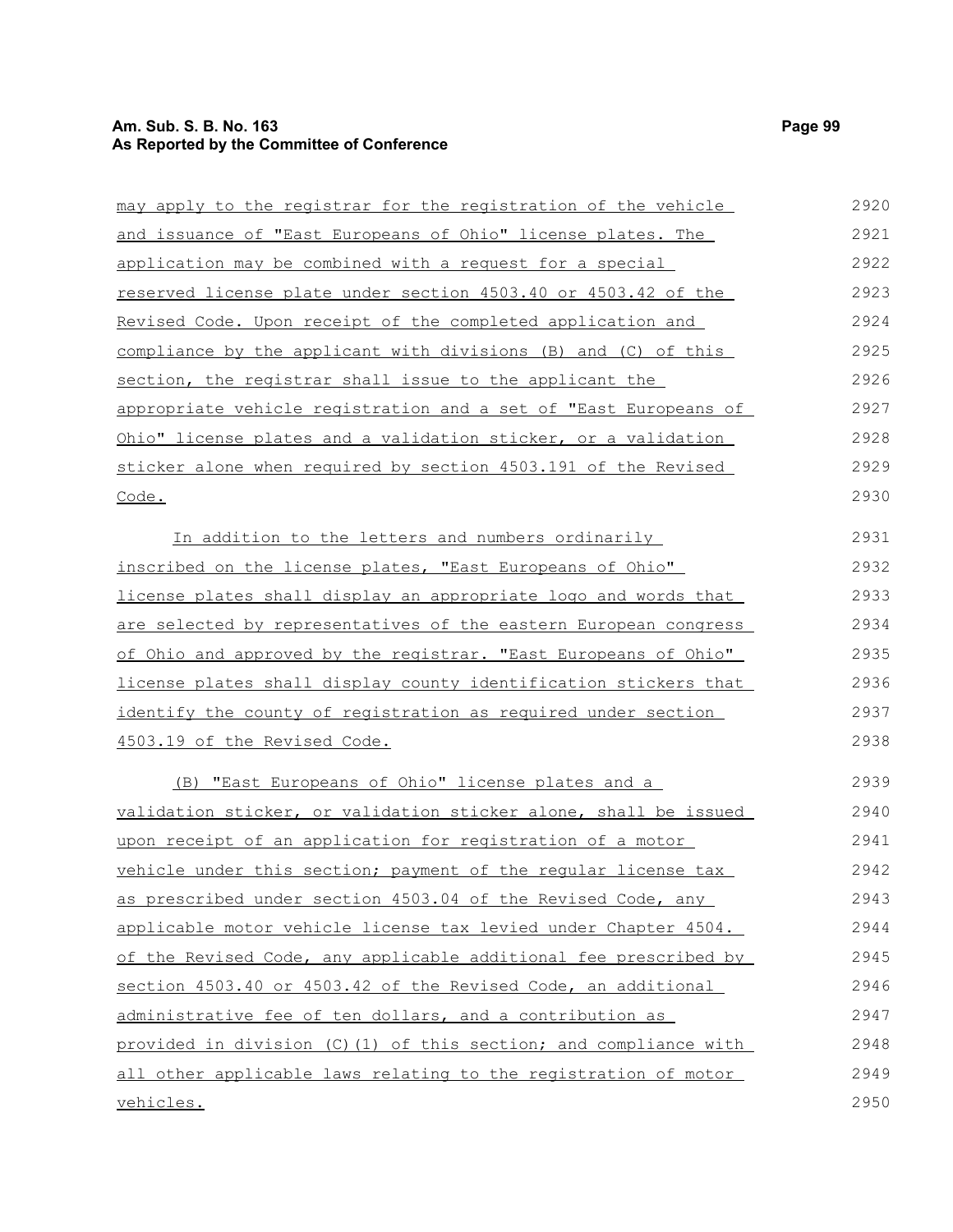#### **Am. Sub. S. B. No. 163 Page 100 As Reported by the Committee of Conference**

| (C) (1) For each application for registration and                | 2951 |
|------------------------------------------------------------------|------|
| registration renewal notice the registrar receives under this    | 2952 |
| section, the registrar shall collect a contribution of twenty-   | 2953 |
| five dollars. The registrar shall deposit this contribution into | 2954 |
| the state treasury to the credit of the license plate            | 2955 |
| contribution fund created in section 4501.21 of the Revised      | 2956 |
| Code.                                                            | 2957 |

(2) The registrar shall deposit the administrative fee of ten dollars, the purpose of which is to compensate the bureau of motor vehicles for additional services required in the issuing of "East Europeans of Ohio" license plates, into the state treasury to the credit of the public safety - highway purposes fund created in section 4501.06 of the Revised Code. 2958 2959 2960 2961 2962 2963

| Sec. 4503.945. (A) The owner or lessee of any passenger          | 2964 |
|------------------------------------------------------------------|------|
| car, noncommercial motor vehicle, recreational vehicle, or other | 2965 |
| vehicle of a class approved by the registrar of motor vehicles   | 2966 |
| may apply to the registrar for the registration of the vehicle   | 2967 |
| and issuance of "Summit Metro Parks" license plates. The         | 2968 |
| application may be combined with a request for a special         | 2969 |
| reserved license plate under section 4503.40 or 4503.42 of the   | 2970 |
| Revised Code. Upon receipt of the completed application and      | 2971 |
| compliance by the applicant with divisions (B) and (C) of this   | 2972 |
| section, the registrar shall issue to the applicant the          | 2973 |
| appropriate vehicle registration and a set of "Summit Metro"     | 2974 |
| Parks" license plates and a validation sticker, or a validation  | 2975 |
| sticker alone when required by section 4503.191 of the Revised   | 2976 |
| Code.                                                            | 2977 |
|                                                                  |      |

In addition to the letters and numbers ordinarily inscribed on the license plates, "Summit Metro Parks" license plates shall display an appropriate logo and words that are 2978 2979 2980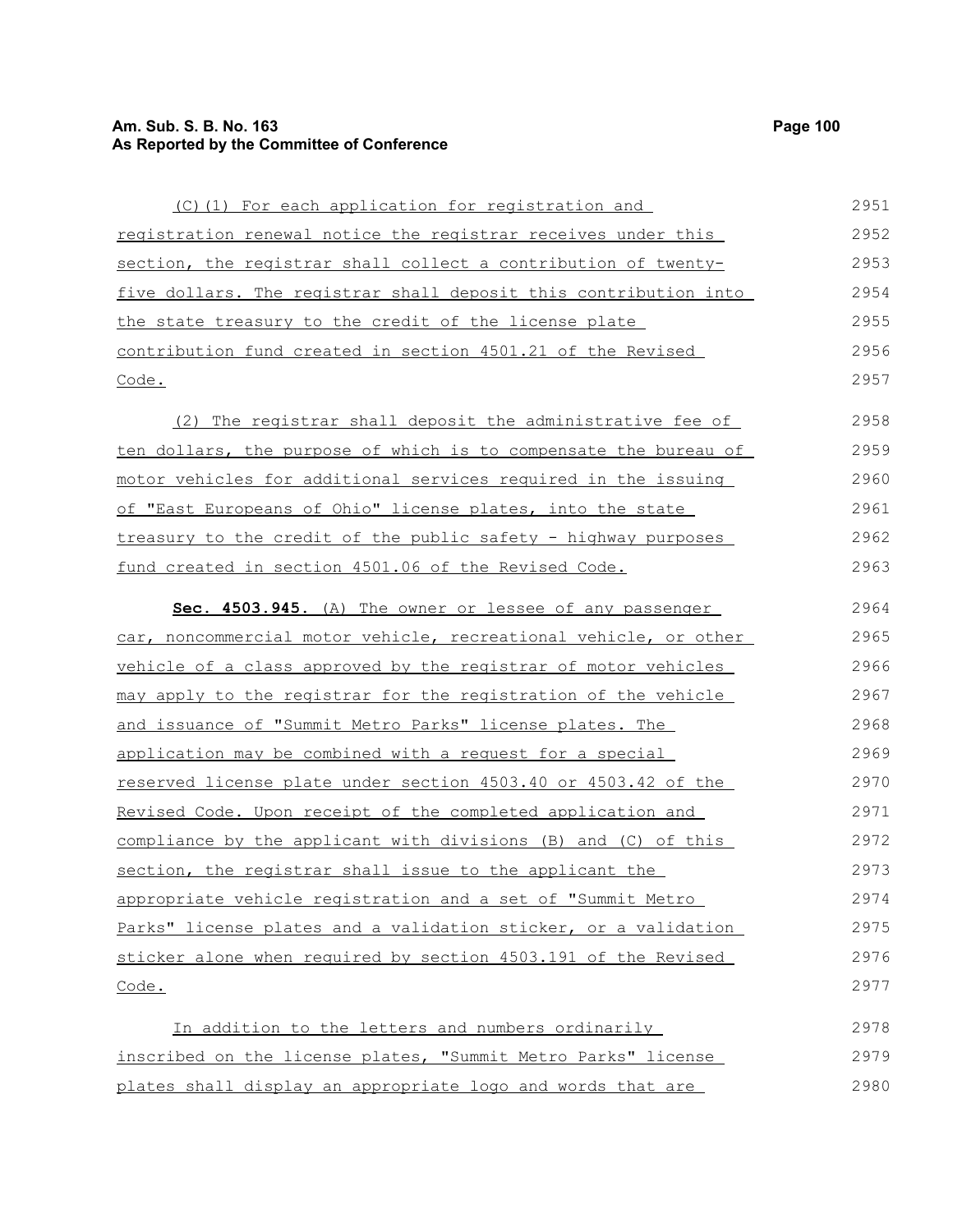# **Am. Sub. S. B. No. 163 Page 101 As Reported by the Committee of Conference**

| selected by representatives of the Summit metro parks foundation | 2981 |
|------------------------------------------------------------------|------|
| and approved by the registrar. "Summit Metro Parks" license      | 2982 |
| plates shall display county identification stickers that         | 2983 |
| identify the county of registration as required under section    | 2984 |
| 4503.19 of the Revised Code.                                     | 2985 |
| (B) "Summit Metro Parks" license plates and a validation         | 2986 |
| sticker, or validation sticker alone, shall be issued upon       | 2987 |
| receipt of an application for registration of a motor vehicle    | 2988 |
| under this section; payment of the reqular license tax as        | 2989 |
| prescribed under section 4503.04 of the Revised Code, any        | 2990 |
| applicable motor vehicle license tax levied under Chapter 4504.  | 2991 |
| of the Revised Code, any applicable additional fee prescribed by | 2992 |
| section 4503.40 or 4503.42 of the Revised Code, an additional    | 2993 |
| administrative fee of ten dollars, and a contribution as         | 2994 |
| provided in division (C)(1) of this section; and compliance with | 2995 |
| all other applicable laws relating to the registration of motor  | 2996 |
| vehicles.                                                        | 2997 |
| (C)(1) For each application for registration and                 | 2998 |
| registration renewal notice the registrar receives under this    | 2999 |
| section, the registrar shall collect a contribution of ten       | 3000 |
| dollars. The registrar shall deposit this contribution into the  | 3001 |
| state treasury to the credit of the license plate contribution   | 3002 |
| fund created in section 4501.21 of the Revised Code.             | 3003 |
| (2) The registrar shall deposit the administrative fee of        | 3004 |
| ten dollars, the purpose of which is to compensate the bureau of | 3005 |
| motor vehicles for additional services required in the issuing   | 3006 |
| of "Summit Metro Parks" license plates, into the state treasury  | 3007 |
| to the credit of the public safety - highway purposes fund       | 3008 |
| created in section 4501.06 of the Revised Code.                  | 3009 |
| Sec. 4503.956. (A) The owner or lessee of any passenger          | 3010 |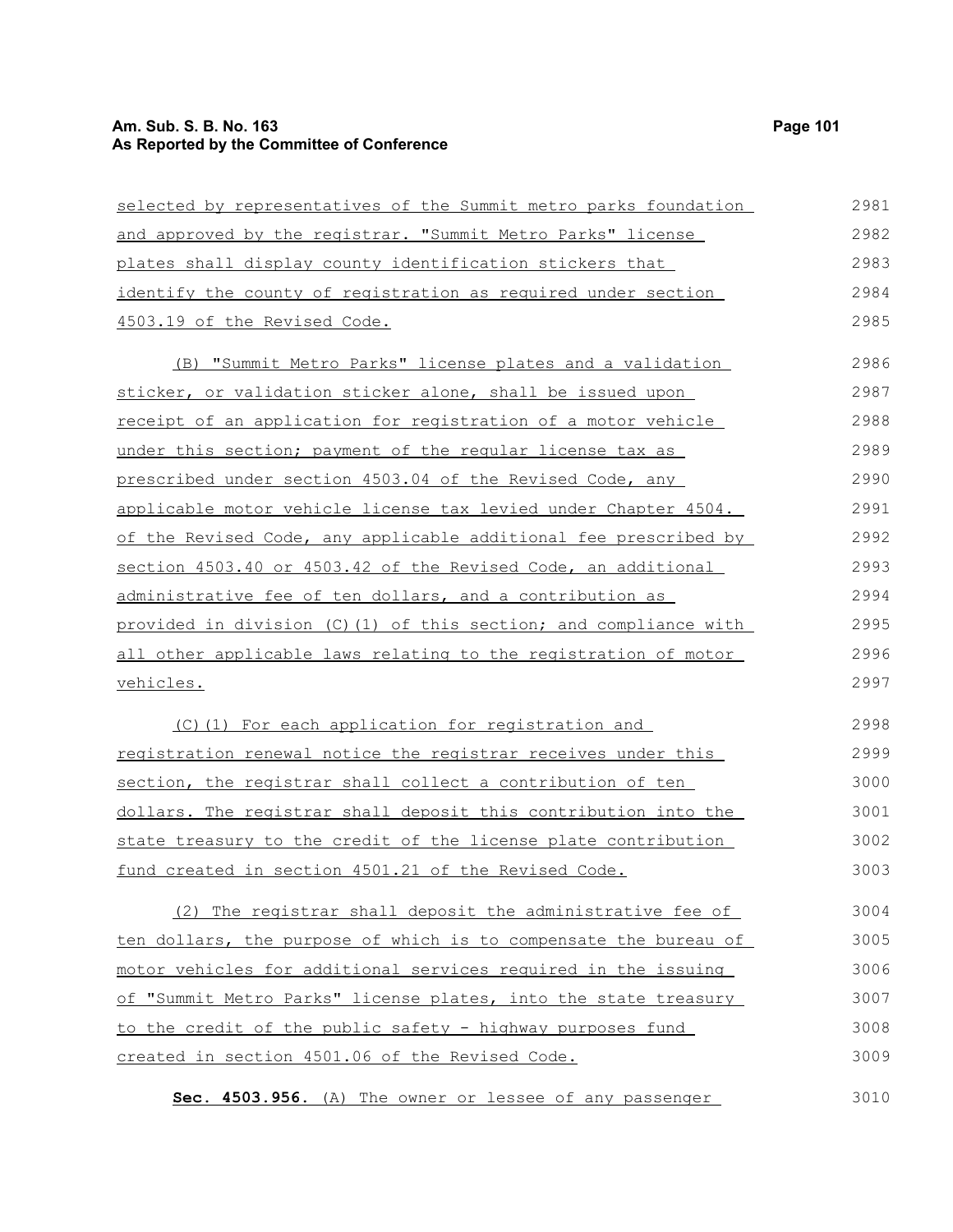# **Am. Sub. S. B. No. 163 Page 102 As Reported by the Committee of Conference**

| car, noncommercial motor vehicle, recreational vehicle, or other  | 3011 |
|-------------------------------------------------------------------|------|
| vehicle of a class approved by the registrar of motor vehicles    | 3012 |
| may apply to the registrar for the registration of the vehicle    | 3013 |
| and issuance of "Liberty Center Local Schools" license plates.    | 3014 |
| The application may be combined with a request for a special      | 3015 |
| reserved license plate under section 4503.40 or 4503.42 of the    | 3016 |
| Revised Code. Upon receipt of the completed application and       | 3017 |
| compliance by the applicant with divisions (B) and (C) of this    | 3018 |
| section, the registrar shall issue to the applicant the           | 3019 |
| appropriate vehicle registration and a set of "Liberty Center     | 3020 |
| Local Schools" license plates and a validation sticker, or a      | 3021 |
| validation sticker alone when required by section 4503.191 of     | 3022 |
| the Revised Code.                                                 | 3023 |
| In addition to the letters and numbers ordinarily                 | 3024 |
| inscribed on the license plates, "Liberty Center Local Schools"   | 3025 |
| license plates shall display an appropriate logo and words        | 3026 |
| selected by representatives of the Liberty Center local school    | 3027 |
| district that are approved by the registrar. "Liberty Center      | 3028 |
| Local Schools" license plates shall display county                | 3029 |
| identification stickers that identify the county of registration  | 3030 |
| as required under section 4503.19 of the Revised Code.            | 3031 |
| (B) "Liberty Center Local Schools" license plates and a           | 3032 |
| validation sticker, or validation sticker alone, shall be issued  | 3033 |
| upon receipt of an application for registration of a motor        | 3034 |
| vehicle under this section; payment of the regular license tax    | 3035 |
| as prescribed under section 4503.04 of the Revised Code, any      | 3036 |
| applicable motor vehicle license tax levied under Chapter 4504.   | 3037 |
| of the Revised Code, any applicable additional fee prescribed by  | 3038 |
| section 4503.40 or 4503.42 of the Revised Code, an additional     | 3039 |
| administrative fee of ten dollars, and a contribution as          | 3040 |
| provided in division (C) (1) of this section; and compliance with | 3041 |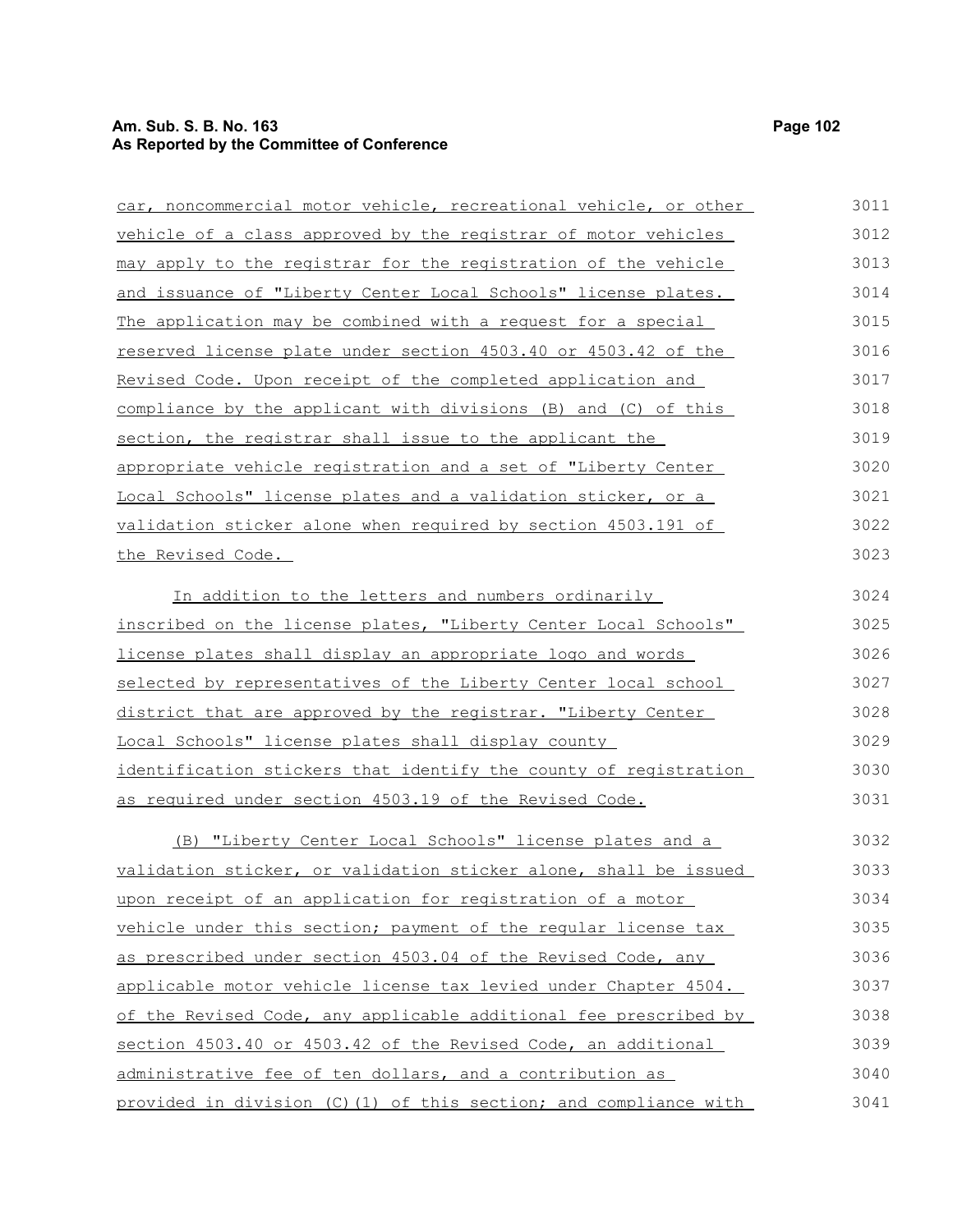| all other applicable laws relating to the registration of motor       | 3042 |
|-----------------------------------------------------------------------|------|
| vehicles.                                                             | 3043 |
| (C)(1) For each application for registration and                      | 3044 |
| registration renewal notice the registrar receives under this         | 3045 |
| section, the registrar shall collect a contribution of twenty-        | 3046 |
| five dollars. The registrar shall deposit this contribution into      | 3047 |
| the state treasury to the credit of the license plate                 | 3048 |
| contribution fund created in section 4501.21 of the Revised           | 3049 |
| Code.                                                                 | 3050 |
| (2) The registrar shall deposit the administrative fee of             | 3051 |
| ten dollars, the purpose of which is to compensate the bureau of      | 3052 |
| <u>motor vehicles for additional services required in the issuing</u> | 3053 |
| of "Liberty Center Local Schools" license plates, into the state      | 3054 |
| treasury to the credit of the public safety - highway purposes        | 3055 |
| fund created in section 4501.06 of the Revised Code.                  | 3056 |
| Sec. 4503.957. (A) The owner or lessee of any passenger               | 3057 |
| car, noncommercial motor vehicle, recreational vehicle, or other      | 3058 |
| vehicle of a class approved by the registrar of motor vehicles        | 3059 |
| may apply to the registrar for the registration of the vehicle        | 3060 |
| and issuance of "John F. Kennedy Catholic School" license             | 3061 |
| plates. The application may be combined with a request for a          | 3062 |
| special reserved license plate under section 4503.40 or 4503.42       | 3063 |
| of the Revised Code. Upon receipt of the completed application        | 3064 |
| and compliance by the applicant with divisions (B) and (C) of         | 3065 |
| this section, the registrar shall issue to the applicant the          | 3066 |
| appropriate vehicle registration and a set of "John F. Kennedy        | 3067 |
| Catholic School" license plates and a validation sticker, or a        | 3068 |
| validation sticker alone when required by section 4503.191 of         | 3069 |
| the Revised Code.                                                     | 3070 |
| In addition to the letters and numbers ordinarily                     | 3071 |

In addition to the letters and numbers ordinarily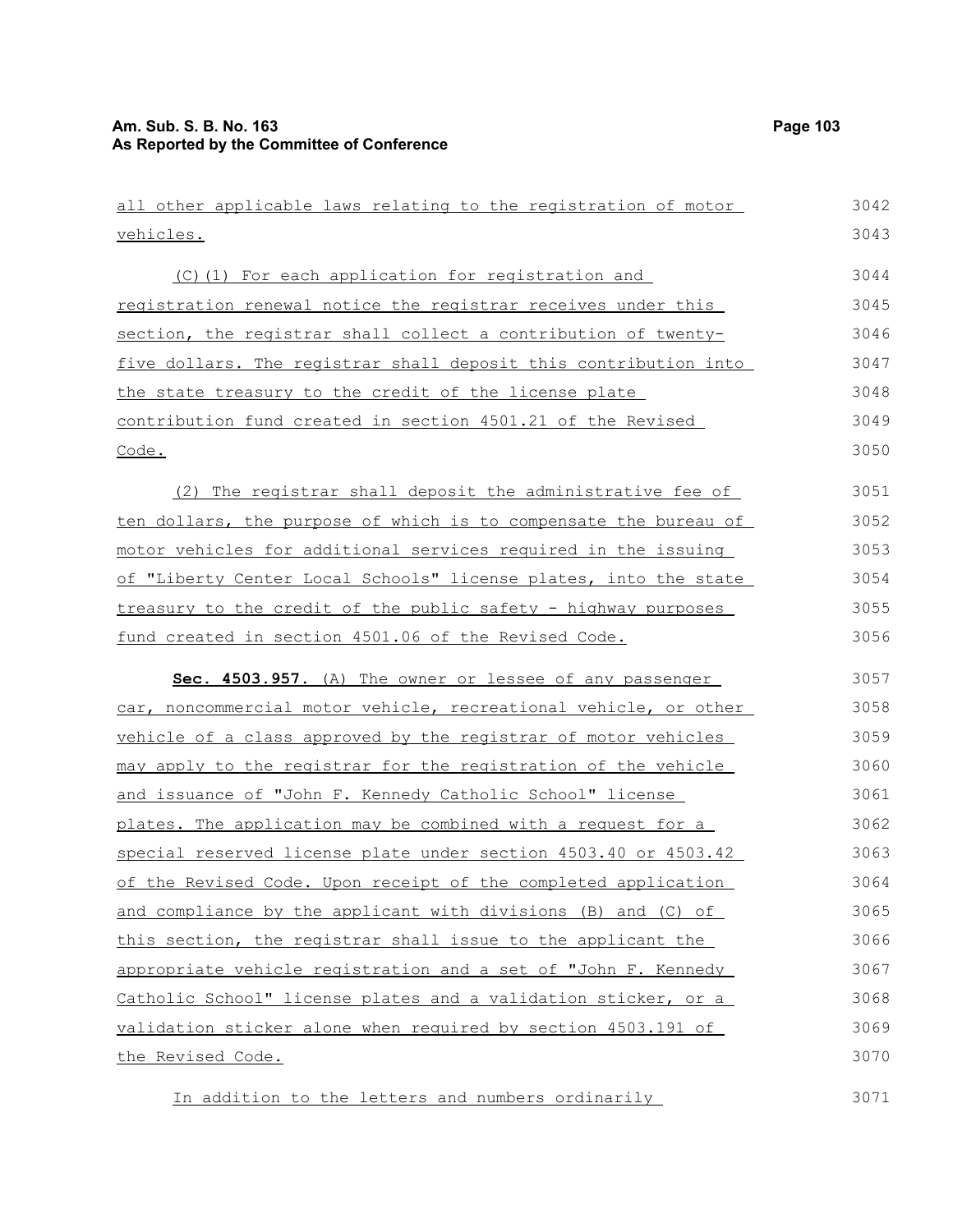# **Am. Sub. S. B. No. 163 Page 104 As Reported by the Committee of Conference**

| inscribed on the license plates, "John F. Kennedy Catholic       | 3072 |
|------------------------------------------------------------------|------|
| School" license plates shall display an appropriate logo and     | 3073 |
| words that are selected by representatives of John F. Kennedy    | 3074 |
| Catholic school located in Warren and approved by the registrar. | 3075 |
| "John F. Kennedy Catholic School" license plates shall display   | 3076 |
| county identification stickers that identify the county of       | 3077 |
| registration as required under section 4503.19 of the Revised    | 3078 |
| Code.                                                            | 3079 |
| (B) "John F. Kennedy Catholic School" license plates and a       | 3080 |
| validation sticker, or validation sticker alone, shall be issued | 3081 |
| upon receipt of an application for registration of a motor       | 3082 |
| vehicle under this section; payment of the regular license tax   | 3083 |
| as prescribed under section 4503.04 of the Revised Code, any     | 3084 |
| applicable motor vehicle license tax levied under Chapter 4504.  | 3085 |
| of the Revised Code, any applicable additional fee prescribed by | 3086 |
| section 4503.40 or 4503.42 of the Revised Code, an additional    | 3087 |
| administrative fee of ten dollars, and a contribution as         | 3088 |
| provided in division (C)(1) of this section; and compliance with | 3089 |
| all other applicable laws relating to the registration of motor  | 3090 |
| vehicles.                                                        | 3091 |
| (C) (1) For each application for registration and                | 3092 |
| registration renewal notice the registrar receives under this    | 3093 |
| section, the registrar shall collect a contribution of twenty    | 3094 |
| dollars. The registrar shall deposit this contribution into the  | 3095 |
| state treasury to the credit of the license plate contribution   | 3096 |
| fund created in section 4501.21 of the Revised Code.             | 3097 |
| (2) The registrar shall deposit the administrative fee of        | 3098 |
| ten dollars, the purpose of which is to compensate the bureau of | 3099 |
| motor vehicles for additional services required in the issuing   | 3100 |
| of "John F. Kennedy Catholic School" license plates, into the    | 3101 |

3101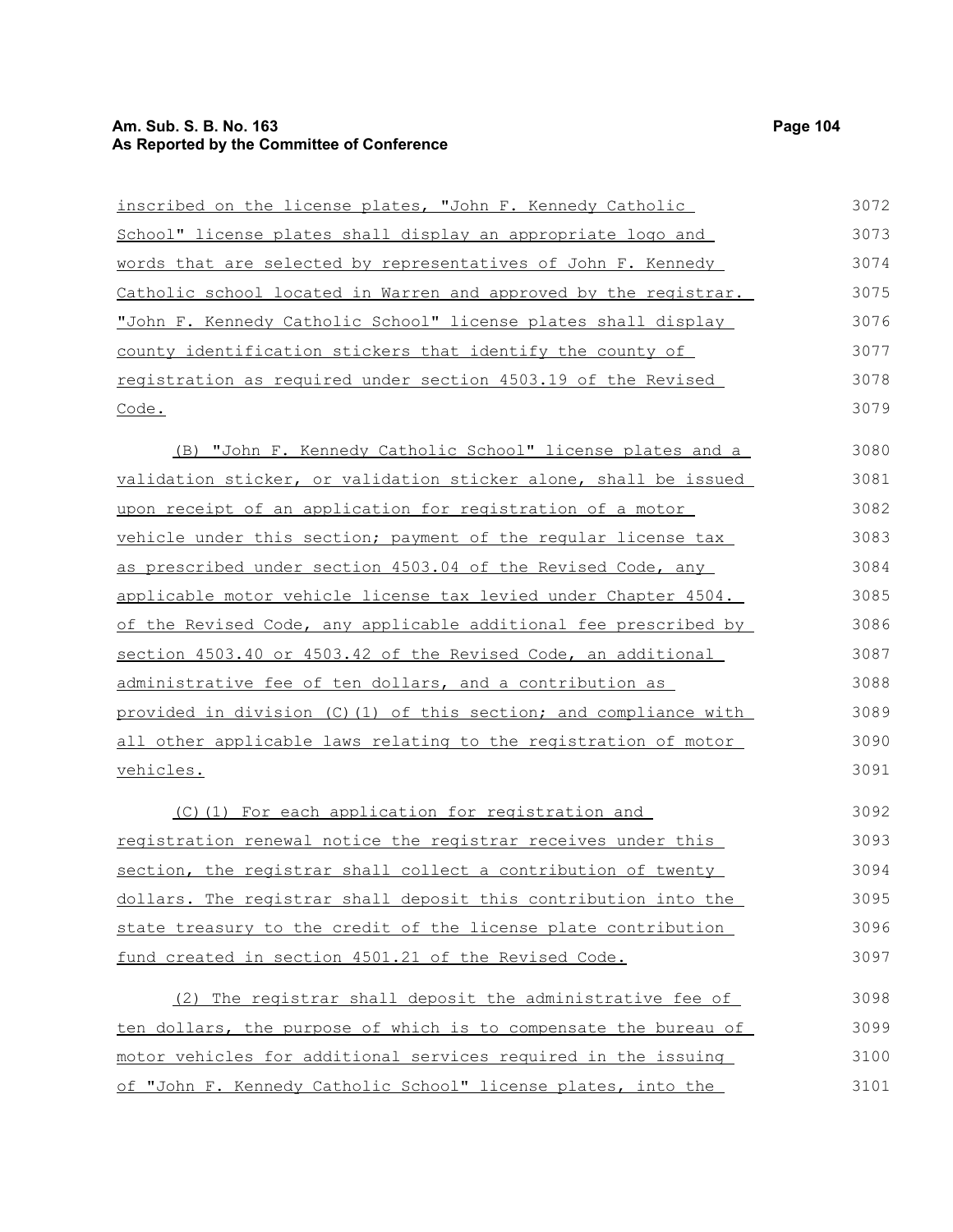# **Am. Sub. S. B. No. 163 Page 105 As Reported by the Committee of Conference**

| state treasury to the credit of the public safety - highway      | 3102 |
|------------------------------------------------------------------|------|
| purposes fund created in section 4501.06 of the Revised Code.    | 3103 |
| Sec. 4503.958. (A) The owner or lessee of any passenger          | 3104 |
| car, noncommercial motor vehicle, recreational vehicle, or other | 3105 |
| vehicle of a class approved by the registrar of motor vehicles   | 3106 |
| may apply to the registrar for the registration of the vehicle   | 3107 |
| and issuance of "Elder High School" license plates. The          | 3108 |
| application may be combined with a request for a special         | 3109 |
| reserved license plate under section 4503.40 or 4503.42 of the   | 3110 |
| Revised Code. Upon receipt of the completed application and      | 3111 |
| compliance by the applicant with divisions (B) and (C) of this   | 3112 |
| section, the registrar shall issue to the applicant the          | 3113 |
| appropriate vehicle registration and a set of "Elder High        | 3114 |
| School" license plates and a validation sticker, or a validation | 3115 |
| sticker alone when required by section 4503.191 of the Revised   | 3116 |
| Code.                                                            | 3117 |
| In addition to the letters and numbers ordinarily                | 3118 |
| inscribed on the license plates, "Elder High School" license     | 3119 |
| plates shall display an appropriate logo and words that are      | 3120 |
| selected by representatives of Elder high school and approved by | 3121 |
| the registrar. "Elder High School" license plates shall display  | 3122 |
| county identification stickers that identify the county of       | 3123 |
| registration as required under section 4503.19 of the Revised    | 3124 |
| Code.                                                            | 3125 |
| (B) "Elder High School" license plates and a validation          | 3126 |
| sticker, or validation sticker alone, shall be issued upon       | 3127 |
| receipt of an application for registration of a motor vehicle    | 3128 |
| under this section; payment of the reqular license tax as        | 3129 |
| prescribed under section 4503.04 of the Revised Code, any        | 3130 |
| applicable motor vehicle license tax levied under Chapter 4504.  | 3131 |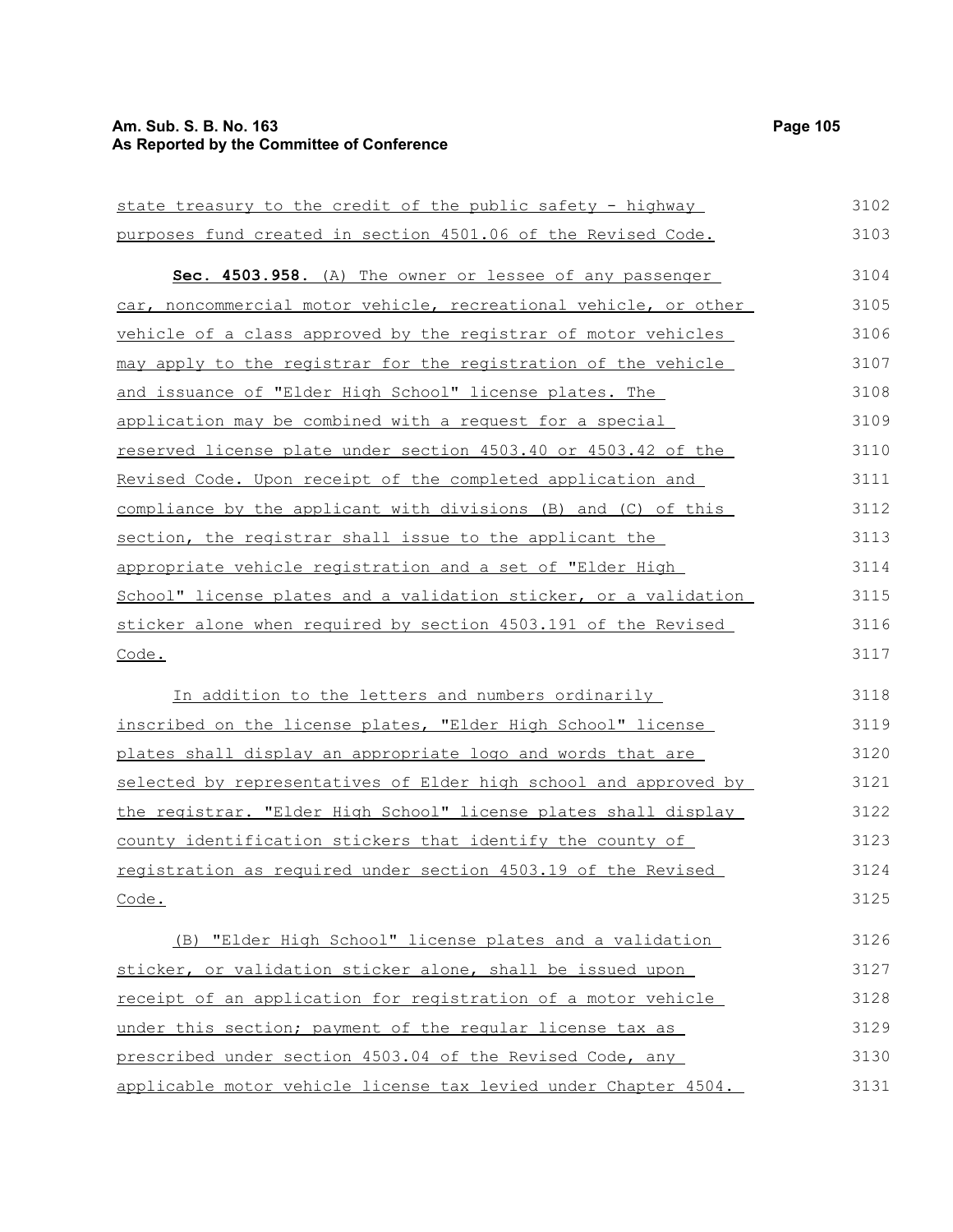# **Am. Sub. S. B. No. 163 Page 106 As Reported by the Committee of Conference**

| of the Revised Code, any applicable additional fee prescribed by  | 3132 |
|-------------------------------------------------------------------|------|
| section 4503.40 or 4503.42 of the Revised Code, an additional     | 3133 |
| administrative fee of ten dollars, and a contribution as          | 3134 |
| provided in division (C)(1) of this section; and compliance with  | 3135 |
| all other applicable laws relating to the registration of motor   | 3136 |
| vehicles.                                                         | 3137 |
| (C)(1) For each application for registration and                  | 3138 |
| registration renewal notice the registrar receives under this     | 3139 |
| section, the registrar shall collect a contribution of thirty     | 3140 |
| dollars. The registrar shall deposit this contribution into the   | 3141 |
| state treasury to the credit of the license plate contribution    | 3142 |
| fund created in section 4501.21 of the Revised Code.              | 3143 |
| (2) The registrar shall deposit the administrative fee of         | 3144 |
| ten dollars, the purpose of which is to compensate the bureau of  | 3145 |
| motor vehicles for additional services required in the issuing    | 3146 |
| of "Elder High School" license plates, into the state treasury    | 3147 |
| <u>to the credit of the public safety - highway purposes fund</u> | 3148 |
| created in section 4501.06 of the Revised Code.                   | 3149 |
| Sec. 4503.961. (A) The owner or lessee of any passenger           | 3150 |
| car, noncommercial motor vehicle, recreational vehicle, or other  | 3151 |
| vehicle of a class approved by the registrar of motor vehicles    | 3152 |
| may apply to the registrar for the registration of the vehicle    | 3153 |
| and issuance of "Fairfield Senior High School" license plates.    | 3154 |
| The application may be combined with a request for a special      | 3155 |
| reserved license plate under section 4503.40 or 4503.42 of the    | 3156 |
| Revised Code. Upon receipt of the completed application and       | 3157 |
| compliance by the applicant with divisions (B) and (C) of this    | 3158 |
| section, the registrar shall issue to the applicant the           | 3159 |
| appropriate vehicle registration and a set of "Fairfield Senior   | 3160 |
| High School" license plates and a validation sticker, or a        | 3161 |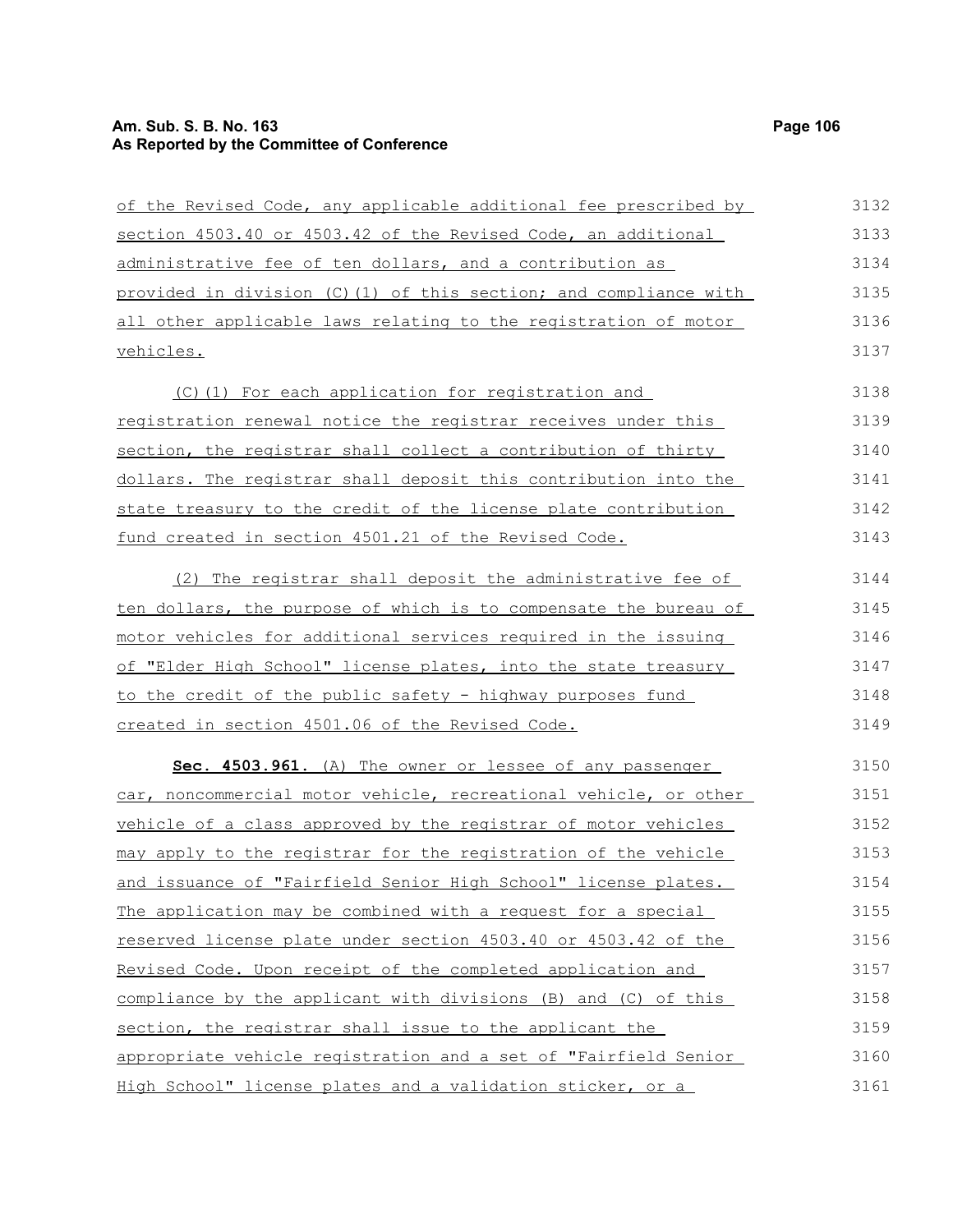# **Am. Sub. S. B. No. 163 Page 107 As Reported by the Committee of Conference**

| validation sticker alone when required by section 4503.191 of     | 3162 |
|-------------------------------------------------------------------|------|
| the Revised Code.                                                 | 3163 |
| In addition to the letters and numbers ordinarily                 | 3164 |
| inscribed on the license plates, "Fairfield Senior High School"   | 3165 |
| license plates shall display an appropriate logo and words that   | 3166 |
| are selected by representatives of Fairfield senior high school   | 3167 |
| and approved by the registrar. "Fairfield Senior High School"     | 3168 |
| license plates shall display county identification stickers that  | 3169 |
| identify the county of registration as required under section     | 3170 |
| 4503.19 of the Revised Code.                                      | 3171 |
| (B) "Fairfield Senior High School" license plates and a           | 3172 |
| validation sticker, or validation sticker alone, shall be issued  | 3173 |
| upon receipt of an application for registration of a motor        | 3174 |
| vehicle under this section; payment of the regular license tax    | 3175 |
| as prescribed under section 4503.04 of the Revised Code, any      | 3176 |
| applicable motor vehicle license tax levied under Chapter 4504.   | 3177 |
| of the Revised Code, any applicable additional fee prescribed by  | 3178 |
| section 4503.40 or 4503.42 of the Revised Code, an additional     | 3179 |
| administrative fee of ten dollars, and a contribution as          | 3180 |
| provided in division (C) (1) of this section; and compliance with | 3181 |
| all other applicable laws relating to the registration of motor   | 3182 |
| vehicles.                                                         | 3183 |
| (C)(1) For each application for registration and                  | 3184 |
| registration renewal notice the registrar receives under this     | 3185 |
| section, the registrar shall collect a contribution of thirty     | 3186 |
| dollars. The registrar shall deposit this contribution into the   | 3187 |
| state treasury to the credit of the license plate contribution    | 3188 |
| fund created in section 4501.21 of the Revised Code.              | 3189 |
| (2) The registrar shall deposit the administrative fee of         | 3190 |
| ten dollars, the purpose of which is to compensate the bureau of  | 3191 |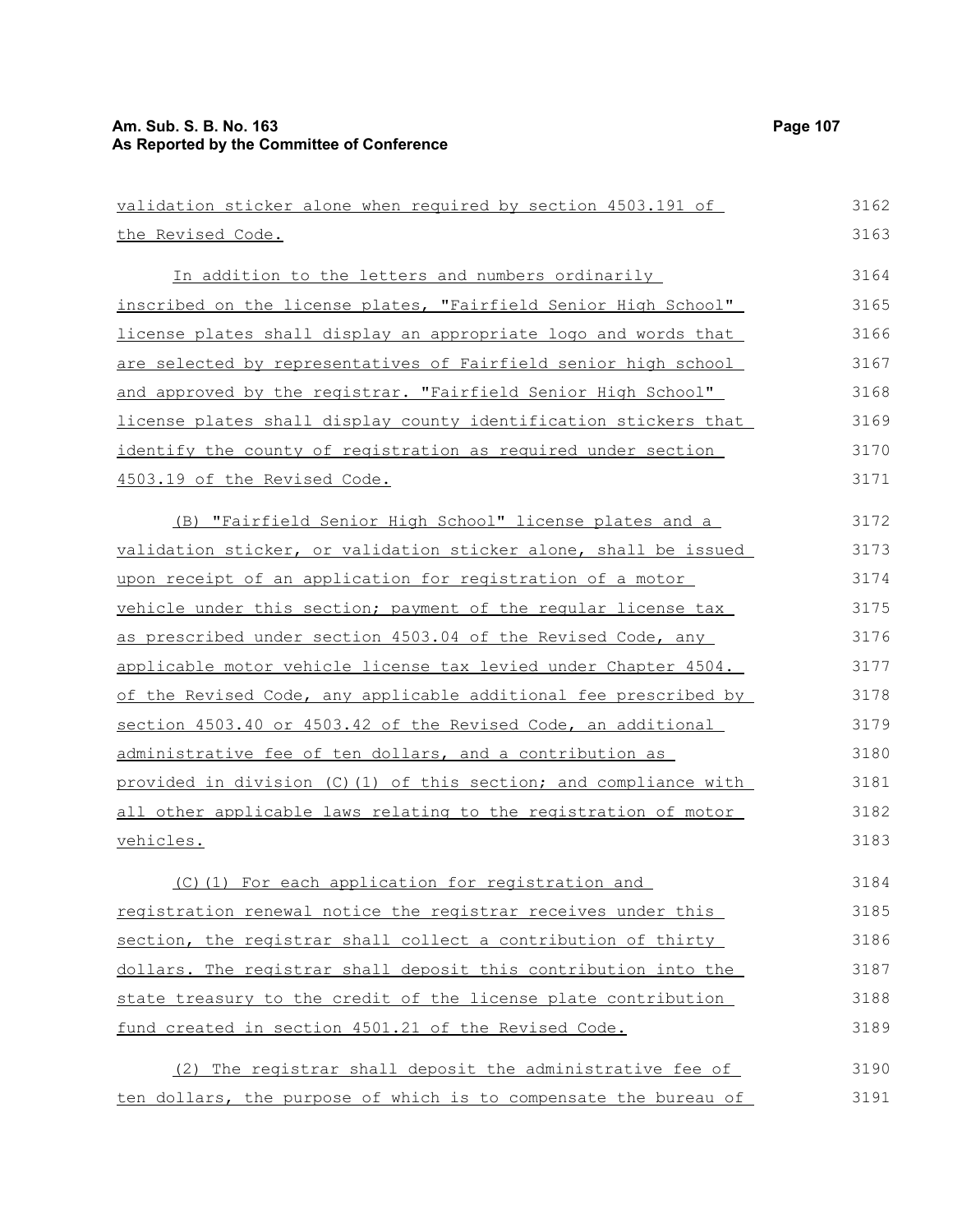# **Am. Sub. S. B. No. 163 Page 108 As Reported by the Committee of Conference**

| motor vehicles for additional services required in the issuing          | 3192 |
|-------------------------------------------------------------------------|------|
| of "Fairfield Senior High School" license plates, into the state        | 3193 |
| treasury to the credit of the public safety - highway purposes          | 3194 |
| fund created in section 4501.06 of the Revised Code.                    | 3195 |
| Sec. 4503.962. (A) The owner or lessee of any passenger                 | 3196 |
| <u>car, noncommercial motor vehicle, recreational vehicle, or other</u> | 3197 |
| vehicle of a class approved by the registrar of motor vehicles          | 3198 |
| may apply to the registrar for the registration of the vehicle          | 3199 |
| and issuance of "Hamilton High School" license plates. The              | 3200 |
| application may be combined with a request for a special                | 3201 |
| reserved license plate under section 4503.40 or 4503.42 of the          | 3202 |
| Revised Code. Upon receipt of the completed application and             | 3203 |
| compliance by the applicant with divisions (B) and (C) of this          | 3204 |
| section, the registrar shall issue to the applicant the                 | 3205 |
| appropriate vehicle registration and a set of "Hamilton High            | 3206 |
| School" license plates and a validation sticker, or a validation        | 3207 |
| sticker alone when required by section 4503.191 of the Revised          | 3208 |
| Code.                                                                   | 3209 |
| In addition to the letters and numbers ordinarily                       | 3210 |
| inscribed on the license plates, "Hamilton High School" license         | 3211 |
| plates shall display an appropriate logo and words that are             | 3212 |
| selected by representatives of Hamilton high school and approved        | 3213 |
| by the registrar. "Hamilton High School" license plates shall           | 3214 |
| display county identification stickers that identify the county         | 3215 |
| of registration as required under section 4503.19 of the Revised        | 3216 |
| Code.                                                                   | 3217 |
| (B) "Hamilton High School" license plates and a validation              | 3218 |
| sticker, or validation sticker alone, shall be issued upon              | 3219 |
| receipt of an application for registration of a motor vehicle           | 3220 |
| under this section; payment of the regular license tax as               | 3221 |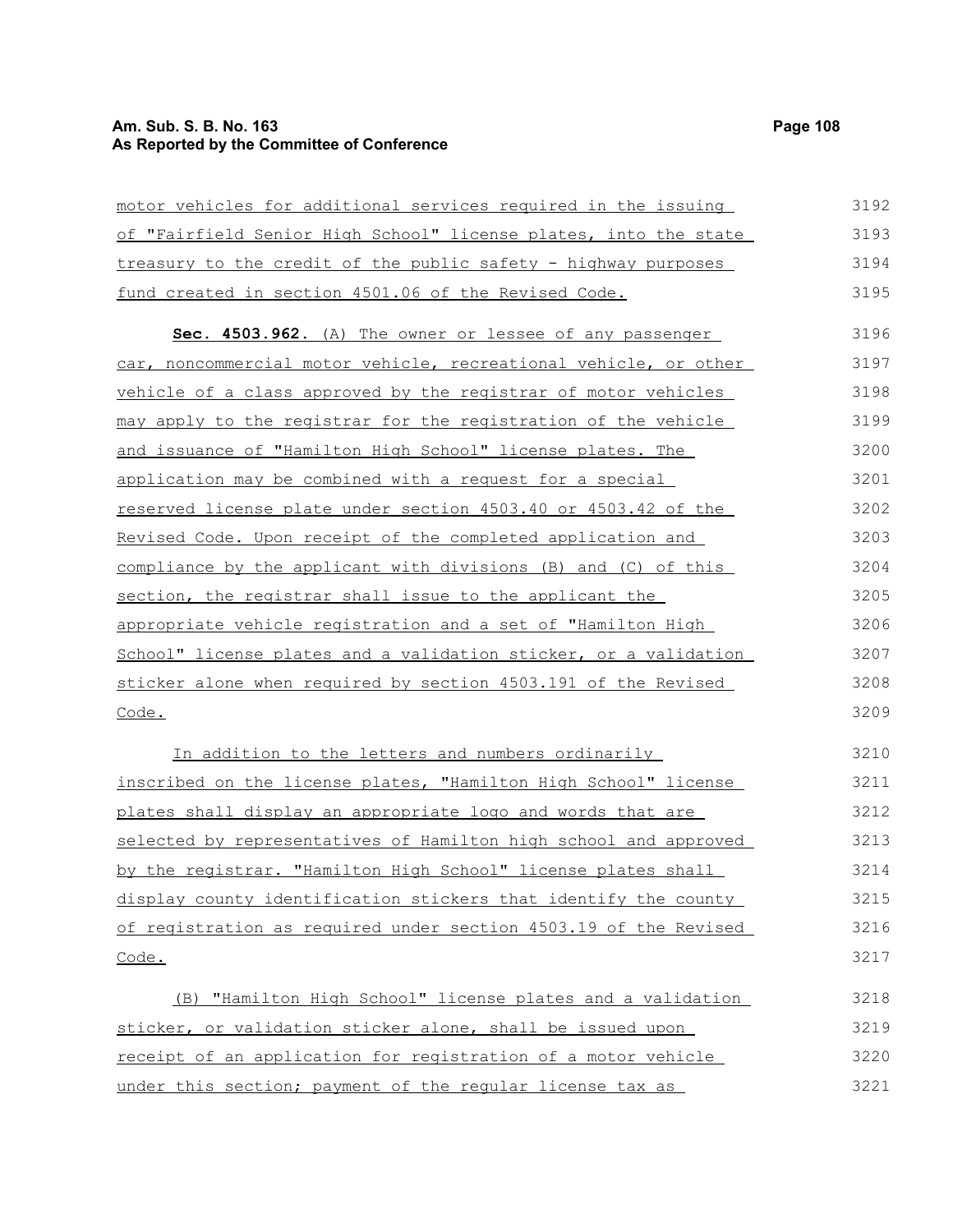# **Am. Sub. S. B. No. 163 Page 109 As Reported by the Committee of Conference**

| prescribed under section 4503.04 of the Revised Code, any        | 3222 |
|------------------------------------------------------------------|------|
| applicable motor vehicle license tax levied under Chapter 4504.  | 3223 |
| of the Revised Code, any applicable additional fee prescribed by | 3224 |
| section 4503.40 or 4503.42 of the Revised Code, an additional    | 3225 |
| administrative fee of ten dollars, and a contribution as         | 3226 |
| provided in division (C)(1) of this section; and compliance with | 3227 |
| all other applicable laws relating to the registration of motor  | 3228 |
| vehicles.                                                        | 3229 |
| (C)(1) For each application for registration and                 | 3230 |
| registration renewal notice the registrar receives under this    | 3231 |
| section, the registrar shall collect a contribution of thirty    | 3232 |
| dollars. The registrar shall deposit this contribution into the  | 3233 |
| state treasury to the credit of the license plate contribution   | 3234 |
| fund created in section 4501.21 of the Revised Code.             | 3235 |
| (2) The registrar shall deposit the administrative fee of        | 3236 |
| ten dollars, the purpose of which is to compensate the bureau of | 3237 |
| motor vehicles for additional services required in the issuing   | 3238 |
| of "Hamilton High School" license plates, into the state         | 3239 |
| treasury to the credit of the public safety - highway purposes   | 3240 |
| fund created in section 4501.06 of the Revised Code.             | 3241 |
| Sec. 4503.963. (A) The owner or lessee of any passenger          | 3242 |
| car, noncommercial motor vehicle, recreational vehicle, or other | 3243 |
| vehicle of a class approved by the registrar of motor vehicles   | 3244 |
| may apply to the registrar for the registration of the vehicle   | 3245 |
| and issuance of "Ross High School" license plates. The           | 3246 |
| application may be combined with a request for a special         | 3247 |
| reserved license plate under section 4503.40 or 4503.42 of the   | 3248 |
| Revised Code. Upon receipt of the completed application and      | 3249 |
| compliance by the applicant with divisions (B) and (C) of this   | 3250 |
| section, the registrar shall issue to the applicant the          | 3251 |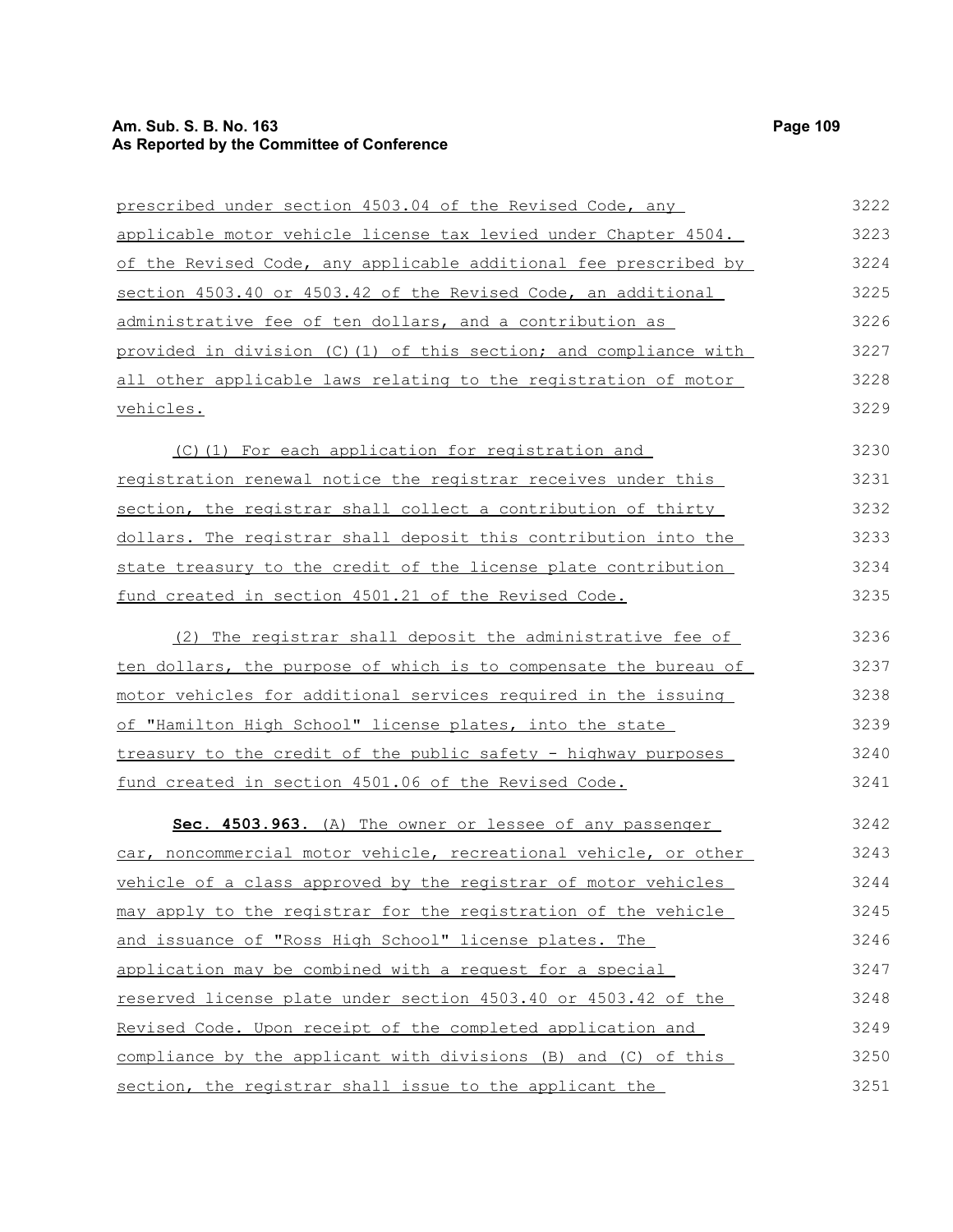# **Am. Sub. S. B. No. 163 Page 110 As Reported by the Committee of Conference**

| appropriate vehicle registration and a set of "Ross High School" | 3252 |
|------------------------------------------------------------------|------|
| license plates and a validation sticker, or a validation sticker | 3253 |
| alone when required by section 4503.191 of the Revised Code.     | 3254 |
| In addition to the letters and numbers ordinarily                | 3255 |
| inscribed on the license plates, "Ross High School" license      | 3256 |
| plates shall display an appropriate logo and words that are      | 3257 |
| selected by representatives of Ross high school and approved by  | 3258 |
| the registrar. "Ross High School" license plates shall display   | 3259 |
| county identification stickers that identify the county of       | 3260 |
| registration as required under section 4503.19 of the Revised    | 3261 |
| Code.                                                            | 3262 |
| (B) "Ross High School" license plates and a validation           | 3263 |
| sticker, or validation sticker alone, shall be issued upon       | 3264 |
| receipt of an application for registration of a motor vehicle    | 3265 |
| under this section; payment of the reqular license tax as        | 3266 |
| prescribed under section 4503.04 of the Revised Code, any        | 3267 |
| applicable motor vehicle license tax levied under Chapter 4504.  | 3268 |
| of the Revised Code, any applicable additional fee prescribed by | 3269 |
| section 4503.40 or 4503.42 of the Revised Code, an additional    | 3270 |
| administrative fee of ten dollars, and a contribution as         | 3271 |
| provided in division (C)(1) of this section; and compliance with | 3272 |
| all other applicable laws relating to the registration of motor  | 3273 |
| vehicles.                                                        | 3274 |
| (C)(1) For each application for registration and                 | 3275 |
| registration renewal notice the registrar receives under this    | 3276 |
| section, the registrar shall collect a contribution of thirty    | 3277 |
| dollars. The registrar shall deposit this contribution into the  | 3278 |
| state treasury to the credit of the license plate contribution   | 3279 |
| fund created in section 4501.21 of the Revised Code.             | 3280 |
| (2) The registrar shall deposit the administrative fee of        | 3281 |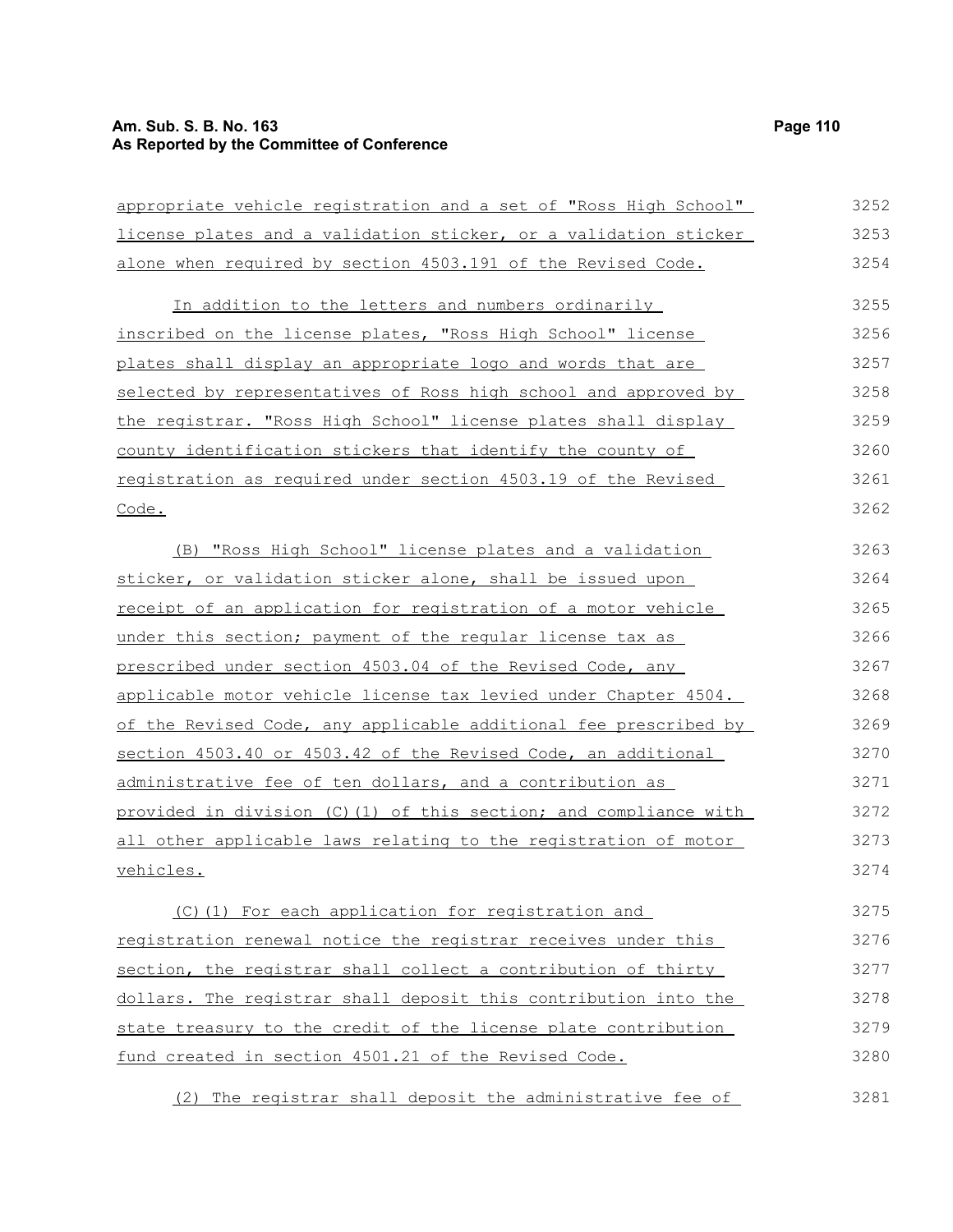# **Am. Sub. S. B. No. 163 Page 111 As Reported by the Committee of Conference**

| ten dollars, the purpose of which is to compensate the bureau of  | 3282 |
|-------------------------------------------------------------------|------|
| motor vehicles for additional services required in the issuing    | 3283 |
| of "Ross High School" license plates, into the state treasury to  | 3284 |
| the credit of the public safety - highway purposes fund created   | 3285 |
| in section 4501.06 of the Revised Code.                           | 3286 |
| Sec. 5747.502. (A) As used in this section:                       | 3287 |
| (1) "Local authority" and "traffic law photo-monitoring           | 3288 |
| device" have the same meanings as in section 4511.092 of the      | 3289 |
| Revised Code.                                                     | 3290 |
| (2) "School zone" has the same meaning as in section              | 3291 |
| 4511.21 of the Revised Code.                                      | 3292 |
| (3) "Transportation district" means a territorial district        | 3293 |
| established by the director of transportation under section       | 3294 |
| 5501.14 of the Revised Code.                                      | 3295 |
| (4) "District deputy director" means the person appointed         | 3296 |
| and assigned by the director of transportation under section      | 3297 |
| 5501.14 of the Revised Code to administer the activities of a     | 3298 |
| transportation district.                                          | 3299 |
| (B) (5) "Gross amount" means the entire amount of traffic         | 3300 |
| camera fines and fees paid by a driver.                           | 3301 |
| (6) "Local government fund adjustment" or "LGF adjustment"        | 3302 |
| means the sum of:                                                 | 3303 |
| (a) The gross amount of all traffic camera fines collected        | 3304 |
| by a local authority during the preceding fiscal year, as         | 3305 |
| reported under division (B) (1) of this section, if such a report | 3306 |
| is required; plus                                                 | 3307 |
| (b) The residual adjustment computed for the local                | 3308 |
| authority under division (B) (4) of this section, if such an      | 3309 |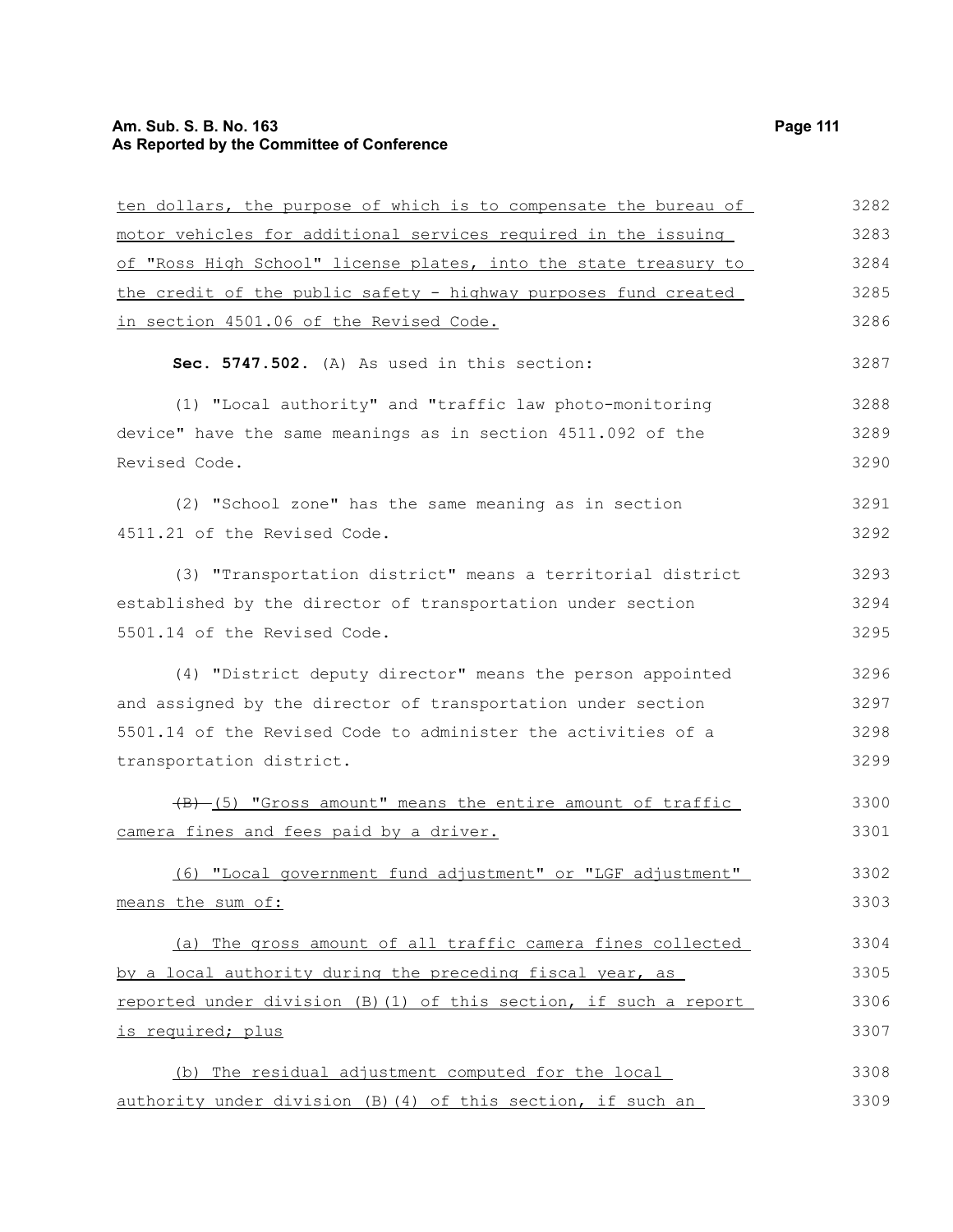# **As Reported by the Committee of Conference**

adjustment applies.

# **Am. Sub. S. B. No. 163 Page 112**

| (7) "Local government fund payments" or "LGF payments"                    | 3311 |
|---------------------------------------------------------------------------|------|
| means the payments a local authority would receive under                  | 3312 |
| sections 5747.502, 5747.51, and 5747.53, and division (C) of              | 3313 |
| section 5747.50 of the Revised Code, as applicable, if not for            | 3314 |
| the reductions required by divisions (C) and (D) of this                  | 3315 |
| section.                                                                  | 3316 |
| (8) "Residual adjustment" means the most recent LGF                       | 3317 |
| adjustment computed for a local authority under division (B)(2)           | 3318 |
| or (3) of this section minus the sum of the reductions applied            | 3319 |
| after that computation under division (C) of this section to the          | 3320 |
| local authority's LGF payments.                                           | 3321 |
| (9) "Traffic camera fines" means civil fines for any                      | 3322 |
| violation of any local ordinance or resolution that are based             | 3323 |
| upon evidence recorded by a traffic law photo-monitoring device.          | 3324 |
| (10) "Qualifying village" has the same meaning as in                      | 3325 |
| section 5747.503 of the Revised Code.                                     | 3326 |
| (B) (1) Annually, on or before the thirty-first day of                    | 3327 |
| July, any local authority that $\theta$ operated, directly or indirectly, | 3328 |
| a traffic law photo-monitoring device - collected traffic camera          | 3329 |
| fines during the preceding fiscal year shall file a report with           | 3330 |
| the tax commissioner that includes a detailed statement of the            | 3331 |
|                                                                           |      |

civil gross amount of all traffic camera fines the local authority has collected from drivers for any violation of any local ordinance or resolution during that period that are based upon evidence recorded by a traffic law photo-monitoring device. The report shall enumerate the gross amount of all such finesthat have been collected and the gross amount of such fines that have been the local authority collected for violations that 3332 3333 3334 3335 3336 3337 3338

3310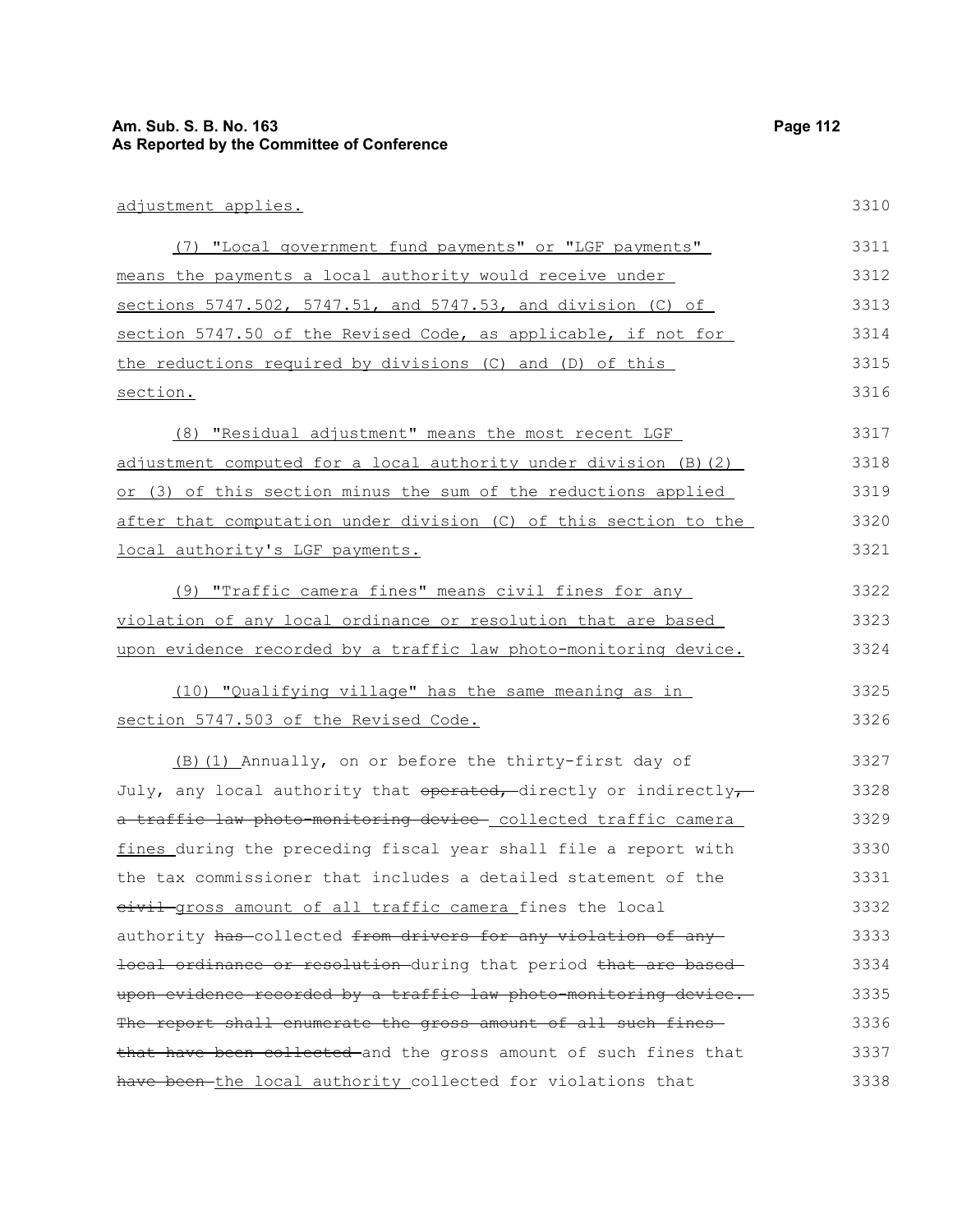# **Am. Sub. S. B. No. 163 Page 113 As Reported by the Committee of Conference**

| occurred within a school zone. For the purposes of divisions (B) | 3339 |
|------------------------------------------------------------------|------|
| and (C) of this section, the gross amount of such fines includes | 3340 |
| the entire amount paid by the driver.                            | 3341 |
| (2) Annually, on or before the tenth day of August, the          | 3342 |
| commissioner shall compute a local government fund adjustment    | 3343 |
| for each local authority that files a report under division (B)  | 3344 |
| (1) of this section or with respect to which a residual          | 3345 |
| adjustment applies. Subject to division (B) (3) of this section, | 3346 |
| the LGF adjustment shall be used by the commissioner to          | 3347 |
| determine the amount of the reductions required under division   | 3348 |
| (C) of this section for each of the next twelve months, starting | 3349 |
| with the month in which the LGF adjustment is computed. After    | 3350 |
| those twelve months, the LGF adjustment ceases to apply and, if  | 3351 |
| an LGF adjustment continues to be required, the amount of the    | 3352 |
| reductions required under division (C) of this section shall be  | 3353 |
| determined based on an updated LGF adjustment computed under     | 3354 |
| this division.                                                   | 3355 |
| (3) Upon receipt of a report described by division (B) (1)       | 3356 |
| of this section that is not timely filed, the commissioner shall | 3357 |
| do both of the following:                                        | 3358 |
| (a) If one or more payments to the local authority has           | 3359 |
| been withheld under division (D) of this section because of the  | 3360 |
| local authority's failure to file the report, notify the county  | 3361 |
| auditor and county treasurer of the appropriate county that the  | 3362 |
| report has been received and that, subject to division (C) of    | 3363 |
| this section, payments to the local authority from the undivided | 3364 |
| local government fund are to resume.                             | 3365 |
| (b) Compute the local authority's LGF adjustment using the       | 3366 |
| information in the report. An LGF adjustment computed under this | 3367 |
| division shall be used by the commissioner to determine the      | 3368 |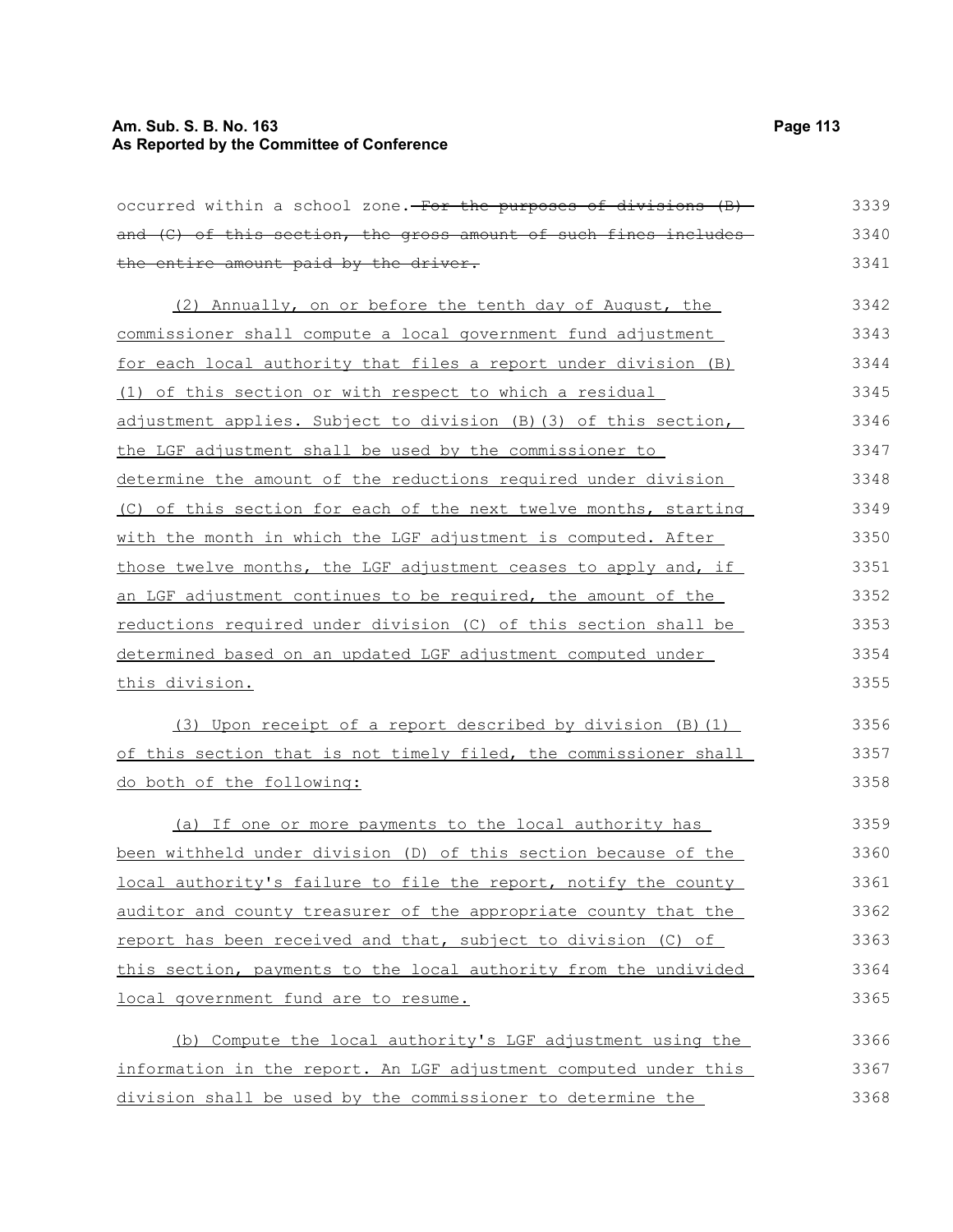# **Am. Sub. S. B. No. 163 Page 114 As Reported by the Committee of Conference**

| amount of the reductions required under division (C) of this                            | 3369 |
|-----------------------------------------------------------------------------------------|------|
| section starting with the next required reduction. The LGF                              | 3370 |
| adjustment ceases to apply on the thirty-first day of the                               | 3371 |
| ensuing July, following which, if an LGF adjustment continues to                        | 3372 |
| be required, the amount of the reductions required under                                | 3373 |
| division (C) of this section shall be determined based on an                            | 3374 |
| updated LGF adjustment computed under division (B) (2) of this                          | 3375 |
| section.                                                                                | 3376 |
| (4) Annually, on or before the tenth day of August, the                                 | 3377 |
| commissioner shall compute a residual adjustment for each local                         | 3378 |
| authority whose LGF adjustment for the preceding year exceeds                           | 3379 |
| the amount by which the local authority's LGF payments were                             | 3380 |
| reduced during that year under division (C) of this section. The                        | 3381 |
| residual adjustment shall be used to compute the LGF adjustment                         | 3382 |
| for the ensuing year under division (B) (2) of this section.                            | 3383 |
| (C) Upon receipt of a report filed pursuant to division                                 | 3384 |
| (B) of this section, the The commissioner shall do the                                  | 3385 |
| following, as applicable, respecting any local authority to                             | 3386 |
| which an LGF adjustment computed under division (B) of this                             | 3387 |
| section applies:                                                                        | 3388 |
| (1) If the local authority is a municipal corporation with                              | 3389 |
| a population of one thousand or more, reduce the amount of each-                        | 3390 |
| of the next twelve payments to the municipal corporation under                          | 3391 |
| division (C) of section 5747.50 of the Revised Code by an amount                        | 3392 |
| <del>equal to </del> one-twelfth of the <del>gross amount of all fines indicated-</del> | 3393 |
| on the reportLGF adjustment. If the fines exceed one-twelfth of                         | 3394 |
| the LGF adjustment exceeds the amount of money the municipal                            | 3395 |
| corporation would otherwise receive under division (C) of                               | 3396 |
| section 5747.50 of the Revised Code, the commissioner also shall                        | 3397 |
| reduce each of the next twelve payments to the appropriate                              | 3398 |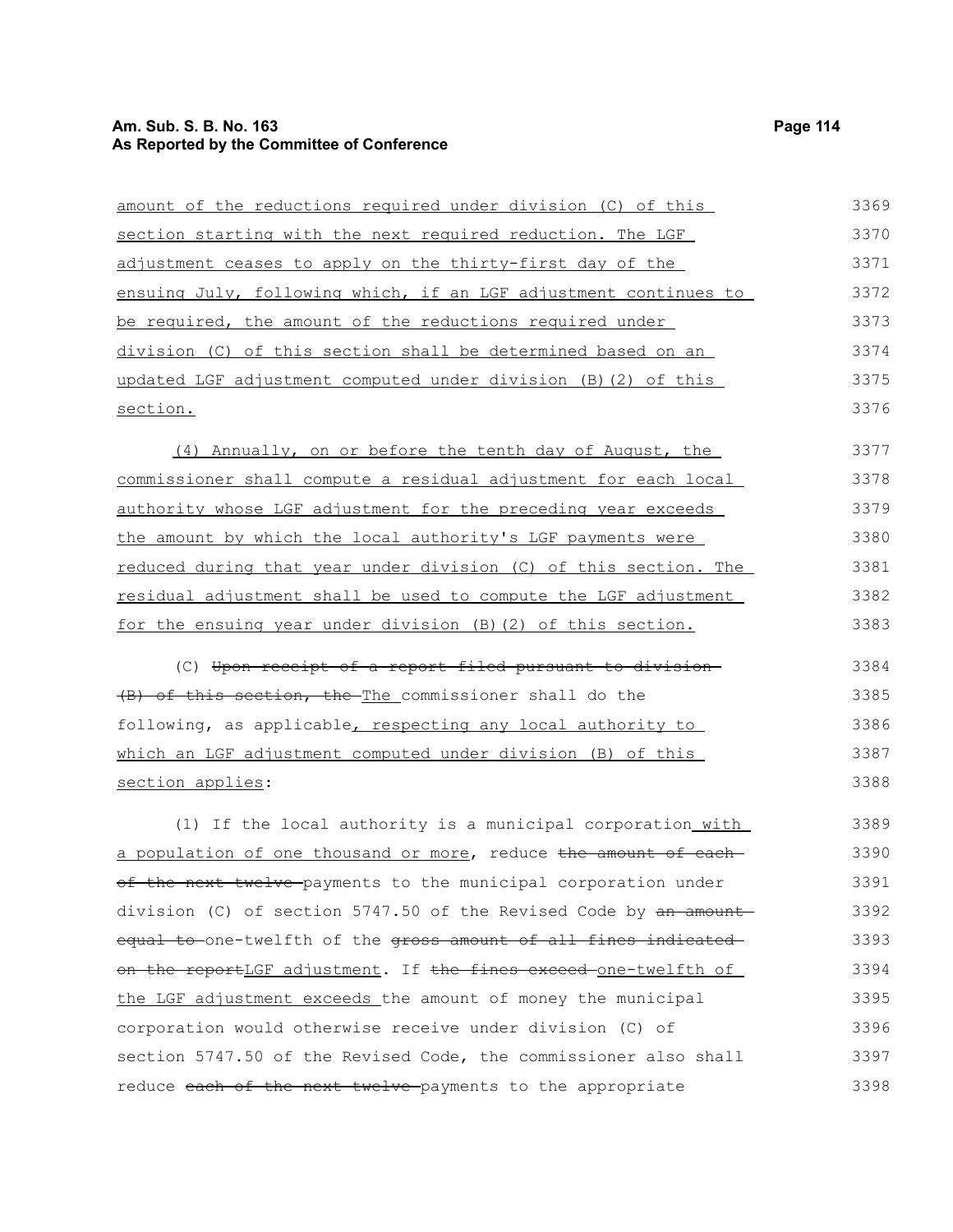#### **Am. Sub. S. B. No. 163 Page 115 As Reported by the Committee of Conference**

| county undivided local government fund under division (B) of       | 3399 |
|--------------------------------------------------------------------|------|
| section 5747.50 of the Revised Code by an amount equal to the      | 3400 |
| lesser of (a) one-twelfth of the excess-and, or (b) the amount     | 3401 |
| of the payment the municipal corporation would otherwise receive   | 3402 |
| from the fund under section 5747.51 or 5747.53 of the Revised      | 3403 |
| <u>Codenotify the county auditor and county treasurer of that-</u> | 3404 |
| county that each of the next twelve payments the municipal-        | 3405 |
| corporation receives under section 5747.51 or 5747.53 of the       | 3406 |
| Revised Code shall be reduced by one-twelfth of the excess.        | 3407 |
| (2) If the local authority is a township or qualifying             | 3408 |
| village, reduce the supplemental payments to the appropriate       | 3409 |
| county undivided local government fund under section 5747.503 of   | 3410 |
| the Revised Code by the lesser of one-twelfth of the LGF           | 3411 |
| adjustment, or the amount of money the township or qualifying      | 3412 |
| village would otherwise receive under that section. If one-        | 3413 |
| twelfth of the LGF adjustment exceeds the amount of money the      | 3414 |
| township or qualifying village would otherwise receive under       | 3415 |
| section 5747.503 of the Revised Code, the commissioner also        | 3416 |
| shall reduce payments to the appropriate county undivided local    | 3417 |
| government fund under division (B) of section 5747.50 of the       | 3418 |
| Revised Code by an amount equal to the lesser of (a) one-twelfth   | 3419 |
| of the excess, or (b) the amount of the payment the township or    | 3420 |
| gualifying village would otherwise receive from the fund under     | 3421 |
| section 5747.51 or 5747.53 of the Revised Code.                    | 3422 |
| (3) If the local authority is not a municipal corporationa         | 3423 |
| county, reduce payments to the appropriate county undivided        | 3424 |
| local government fund under division (B) of section 5747.50 of     | 3425 |
| the Revised Code by an amount equal to the lesser of (a) one-      | 3426 |

the Revised Code by an amount equal to <u>the lesser of (a) o</u> twelfth of the gross amount of all fines indicated on the reportand immediatelynotify the county auditor and county treasurer of that county that each of the next twelve payments the local 3426 3427 3428 3429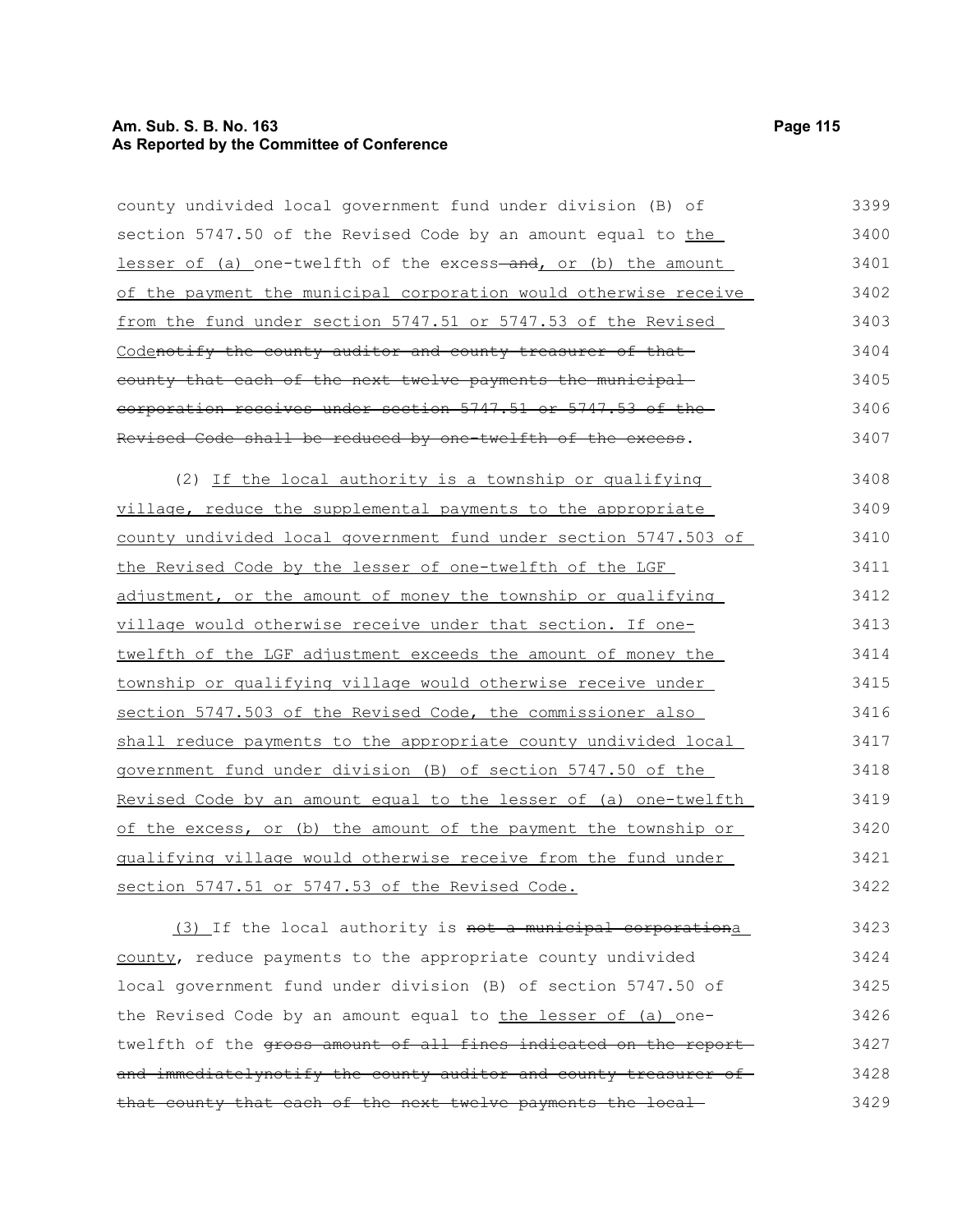# **Am. Sub. S. B. No. 163 Page 116 As Reported by the Committee of Conference**

| authority receives under section 5747.51 or 5747.53 of the               | 3430 |
|--------------------------------------------------------------------------|------|
| Revised Code shall be reduced by one-twelfth of the gross amount         | 3431 |
| of all fines indicated on the report;                                    | 3432 |
| (3) If one or more payments to the local authority has                   | 3433 |
| been withheld under division (D) of this section because of              | 3434 |
| failure to timely file the report, notify the county auditor and         | 3435 |
| county treasurer of the appropriate county that the report has-          | 3436 |
| been received and that, subject to divisions $(C)$ (1) and (2) of        | 3437 |
| this section, payments to the local authority from the undivided-        | 3438 |
| local government fund are to resume. Subject to divisions (C) (1)        | 3439 |
| and (2) of this section, a county treasurer receiving notice             | 3440 |
| under this section shall provide for payments to the local-              | 3441 |
| authority from the county undivided local government fund-               | 3442 |
| beginning with the next required payment. LGF adjustment, or (b)         | 3443 |
| the amount of the payment the county would otherwise receive             | 3444 |
| from the fund under section 5747.51 or 5747.53 of the Revised            | 3445 |
| Code.                                                                    | 3446 |
| (4) On-For any local authority, on or before the tenth day               | 3447 |
| of each of the next twelve monthsmonth a reduction is made under         | 3448 |
| $division (C) (1), (2), or (3) of this section, make a payment to$       | 3449 |
| the local authority in an amount equal to the lesser of (a) one-         | 3450 |
| twelfth of the gross amount of eivil-traffic camera fines the            | 3451 |
| local authority collected from drivers-in the preceding fiscal           | 3452 |
| year for violations of local ordinances or resolutions that              | 3453 |
| occurred within a school zone and are based upon evidence                | 3454 |
| recorded by a traffic law photo-monitoring device, as indicated          | 3455 |
| on the report filed by the local authority pursuant to division          | 3456 |
| (B) (1) of this section, or (b) the amount by which the local            | 3457 |
| authority's LGF payments were reduced that month pursuant to             | 3458 |
| $division (C) (1)$ , $(2)$ , or $(3)$ of this section. Payments received | 3459 |
| by a local authority under this division shall be used by the            | 3460 |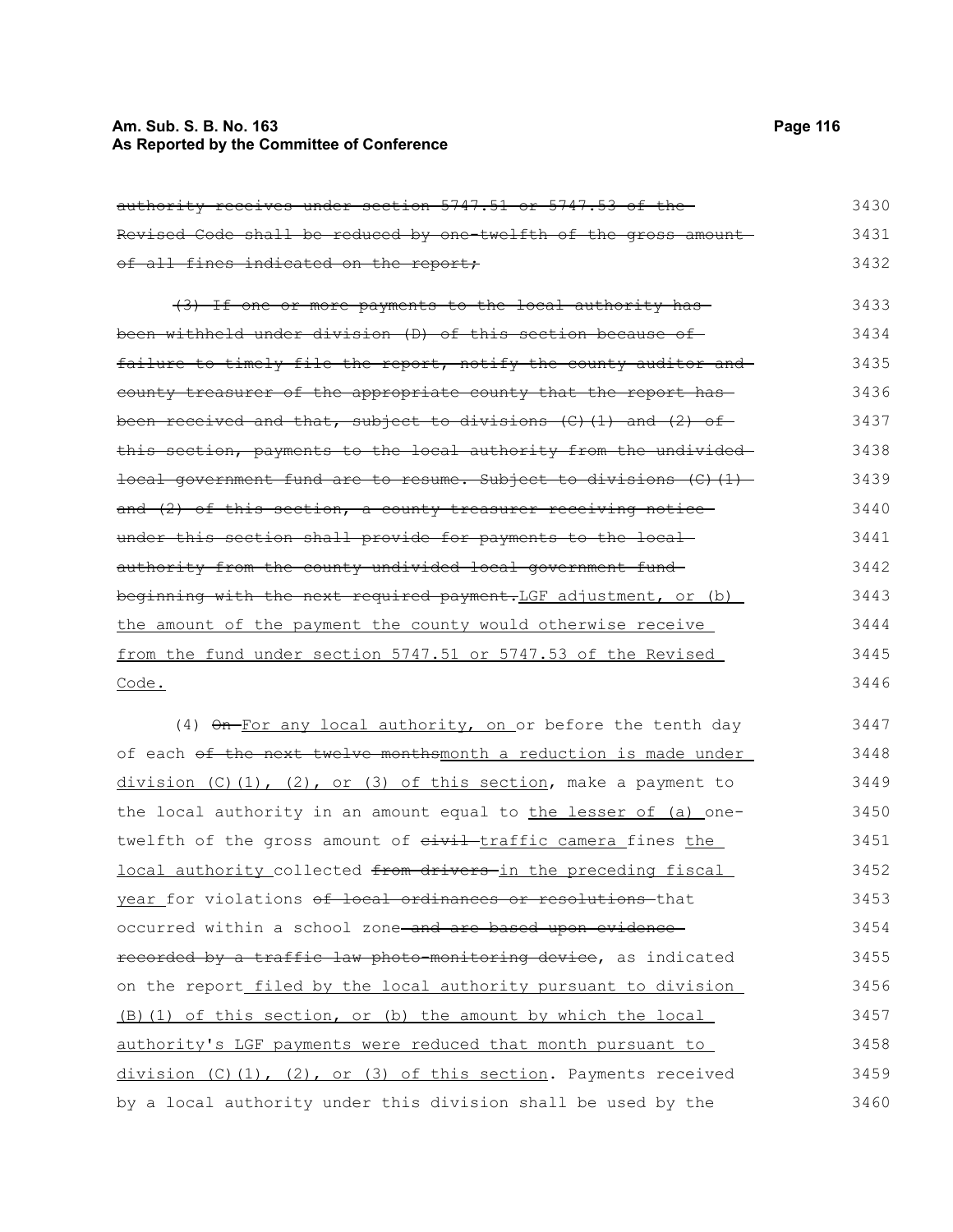#### **Am. Sub. S. B. No. 163 Page 117 As Reported by the Committee of Conference**

(D) Upon discovery, based on information in the commissioner's possession, that a local authority required to file a report under division  $(B)$  (B)(1) of this section has failed to do so, the commissioner shall do the following, as applicable: (1) If the local authority is a municipal corporation with a population of one thousand or more, cease providing for payments to the municipal corporation under section 5747.50 of the Revised Code beginning with the next required payment and until such time as the report is received by the commissioner; (2) If the local authority is a township or qualifying village, reduce the supplemental payments to the appropriate county undivided local government fund under section 5747.503 of the Revised Code by an amount equal to the amount of such payments the local authority would otherwise receive under that section, beginning with the next required payment and until such 3462 3463 3464 3465 3466 3467 3468 3469 3470 3471 3472 3473 3474 3475 3476 3477

(3) For any local authority, reduce payments to the appropriate county undivided local government fund under division (B) of section 5747.50 of the Revised Code by an amount equal to the amount of such payments the local authority would otherwise receive under section 5747.51 or 5747.53 of the Revised Code, beginning with the next required payment and until such time as the report is received by the commissioner; 3479 3480 3481 3482 3483 3484 3485

time as the report is received by the commissioner;

 $(3)$   $(4)$  For any local authority, notify the county auditor and county treasurer that such payments are to cease until the commissioner notifies the auditor and treasurer under division  $(C)$  (3) (E) of this section that the payments are to resume. 3486 3487 3488 3489

3461

3478

local authority for school safety purposes.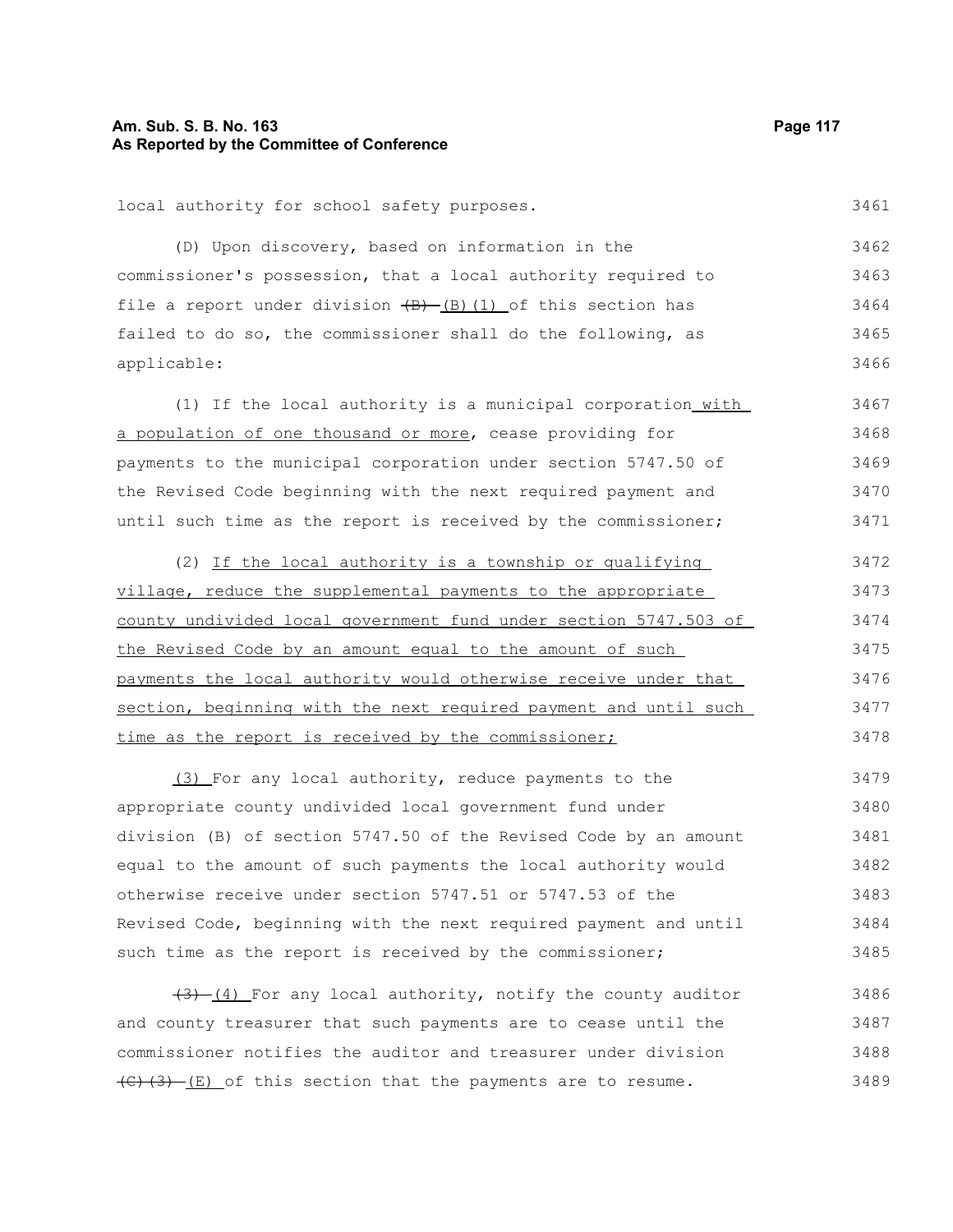# **Am. Sub. S. B. No. 163 Page 118 As Reported by the Committee of Conference**

| (E) The commissioner shall notify the county auditor and                                                    | 3490 |
|-------------------------------------------------------------------------------------------------------------|------|
| county treasurer on or before the day the commissioner first                                                | 3491 |
| reduces a county undivided local government fund payment to that                                            | 3492 |
| county under division (C) of this section. The notice shall                                                 | 3493 |
| include the full amount of the reduction, a list of the local                                               | 3494 |
| authorities to which the reduction applies, and the amount of                                               | 3495 |
| reduction attributed to each such local authority. The                                                      | 3496 |
| commissioner shall send an updated notice to the county auditor                                             | 3497 |
| and county treasurer any time the amount the reduction                                                      | 3498 |
| attributed to any local authority changes.                                                                  | 3499 |
| A county treasurer that receives a notice from the                                                          | 3500 |
| commissioner under this division $\left(\frac{C}{1}, \frac{2}{1}, \frac{3}{1}, \frac{3}{1}, \cdots \right)$ | 3501 |
| $division (B) (3) (a) or (D) (4) of this section shall reduce,$                                             | 3502 |
| cease, or resume payments from the undivided local government                                               | 3503 |
| fund to the local authority that is the subject of the notice as                                            | 3504 |
| specified by the commissioner in the notice. Unless otherwise                                               | 3505 |
| specified in the notice, the payments shall be reduced, ceased,                                             | 3506 |
| or resumed beginning with the next required payment.                                                        | 3507 |
| (F) There is hereby created in the state treasury the Ohio                                                  | 3508 |
| highway and transportation safety fund. On or before the tenth                                              | 3509 |
| day of each month, the commissioner shall deposit in the fund an                                            | 3510 |
| amount equal to the total amount by which payments to local                                                 | 3511 |
| authorities were reduced or ceased under division (C) or (D) of                                             | 3512 |
| this section minus the total amount of payments made under                                                  | 3513 |
| division $(C)$ (4) of this section. The amount deposited with                                               | 3514 |
| respect to a local authority shall be credited to an account to                                             | 3515 |
| be created in the fund for the transportation district in which                                             | 3516 |
| that local authority is located. If the local authority is                                                  | 3517 |
| located within more than one transportation district, the amount                                            | 3518 |
| credited to the account of each such transportation district                                                | 3519 |
| shall be prorated on the basis of the number of centerline miles                                            | 3520 |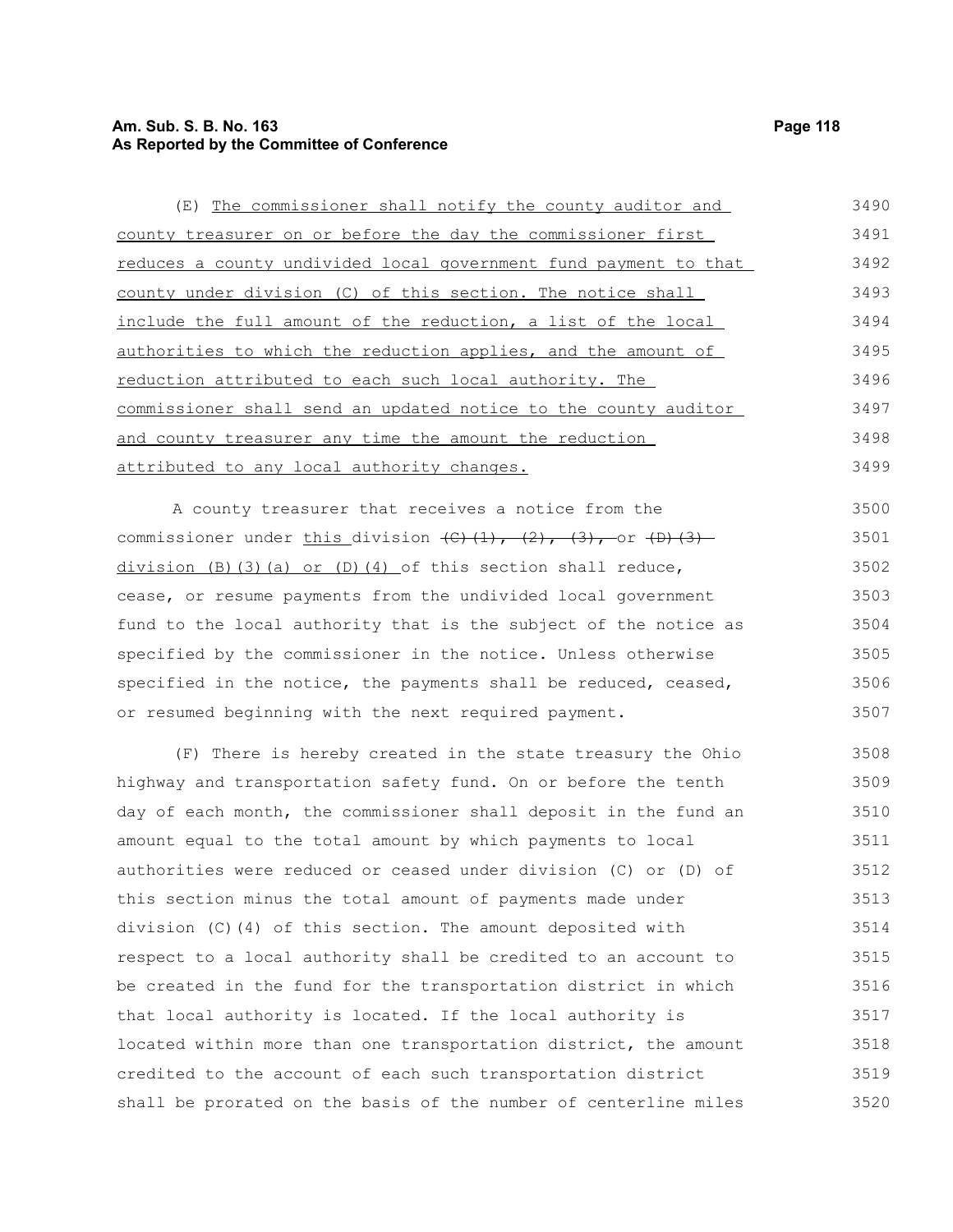#### **Am. Sub. S. B. No. 163 Page 119 As Reported by the Committee of Conference**

of public roads and highways in both the local authority and the respective districts. Amounts credited to a transportation district's account shall be used by the department of transportation and the district deputy director exclusively to enhance public safety on public roads and highways within that transportation district. 3521 3522 3523 3524 3525 3526

**Section 2.** That existing sections 1531.33, 4501.21, 4503.10, 4503.546, 4503.564, 4503.571, 4503.68, 4503.70, and 5747.502 of the Revised Code are hereby repealed. 3527 3528 3529

**Section 3.** All appropriation items in this section are appropriated out of money in the state treasury to the credit of the designated fund. For all appropriations made in this section, the amounts in the first column are for fiscal year 2020 and the amounts in the second column are for fiscal year 2021. The appropriations made in this section are in addition to any other appropriations made for the FY 2020-FY 2021 biennium. 3530 3531 3532 3533 3534 3535 3536

3537

1 2 3 4 5 A RDF STATE REVENUE DISTRIBUTIONS B Revenue Distribution Fund Group C 7069 110969 Local Government Fund \$ 0 \$ 3,200,000 D RDF TOTAL Revenue Distribution Fund Group  $$ 0 $3,200,000$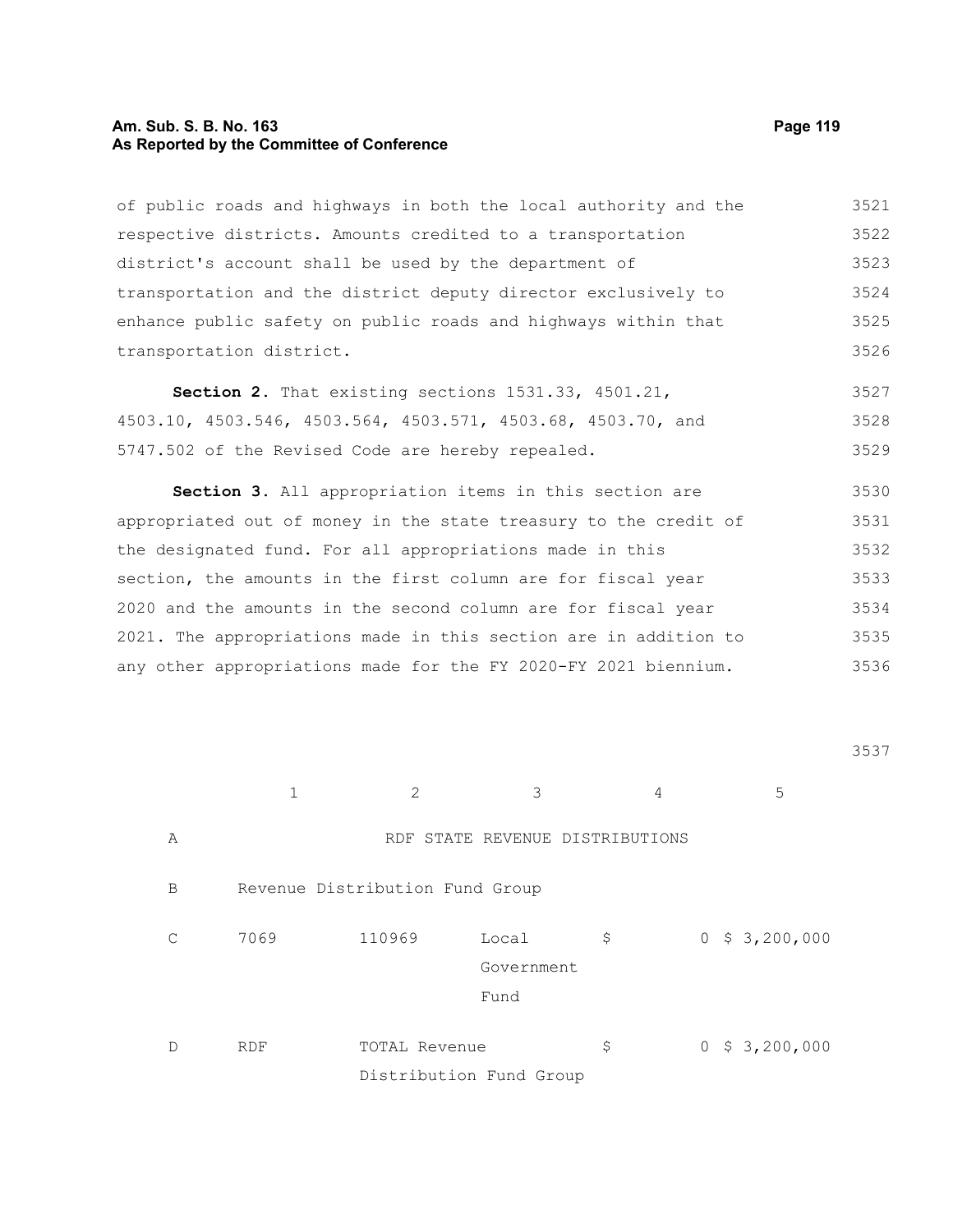| $0$ \$ 3,200,000<br>\$<br>TOTAL ALL BUDGET FUND GROUPS<br>E.     |      |
|------------------------------------------------------------------|------|
| LOCAL GOVERNMENT FUND                                            | 3538 |
| The additional appropriation in the foregoing                    | 3539 |
| appropriation item 110969, Local Government Fund, shall be used  | 3540 |
| for making payments to the undivided local government funds of   | 3541 |
| qualifying counties under Section 4 of this act.                 | 3542 |
| Section 4. (A) As used in this section, "qualifying              | 3543 |
| county" means a county that, in fiscal year 2021, received one   | 3544 |
| or more payments under division (B) of section 5747.50 of the    | 3545 |
| Revised Code that was reduced pursuant to section 5747.502 of    | 3546 |
| the Revised Code by an amount exceeding the reduction that would | 3547 |
| have applied had the payment been computed in that fiscal year   | 3548 |
| under section 5747.502 of the Revised Code, as amended by this   | 3549 |
| act.                                                             | 3550 |
| (B) The Tax Commissioner shall increase the amount of the        | 3551 |
| first payment under division (B) of section 5747.50 of the       | 3552 |
| Revised Code following the effective date of this section to     | 3553 |
| each qualifying county by the difference obtained by subtracting | 3554 |
| (1) the aggregate amount of payments actually received by the    | 3555 |
| qualifying county under that division in fiscal year 2021, from  | 3556 |
| (2) the aggregate amount of payments the qualifying county would | 3557 |
| have received under that division had any reductions required by | 3558 |
| section 5747.502 of the Revised Code been computed in that       | 3559 |
| fiscal year under that section, as amended by this act.          | 3560 |
| (C) Notwithstanding division (B) of section 5747.50 or           | 3561 |
| section 5747.51 or 5747.53 of the Revised Code, a qualifying     | 3562 |
| county shall distribute any increase in payment received under   | 3563 |
| division (B) of this section to any subdivision that received a  | 3564 |

reduced distribution from the county undivided local government

3565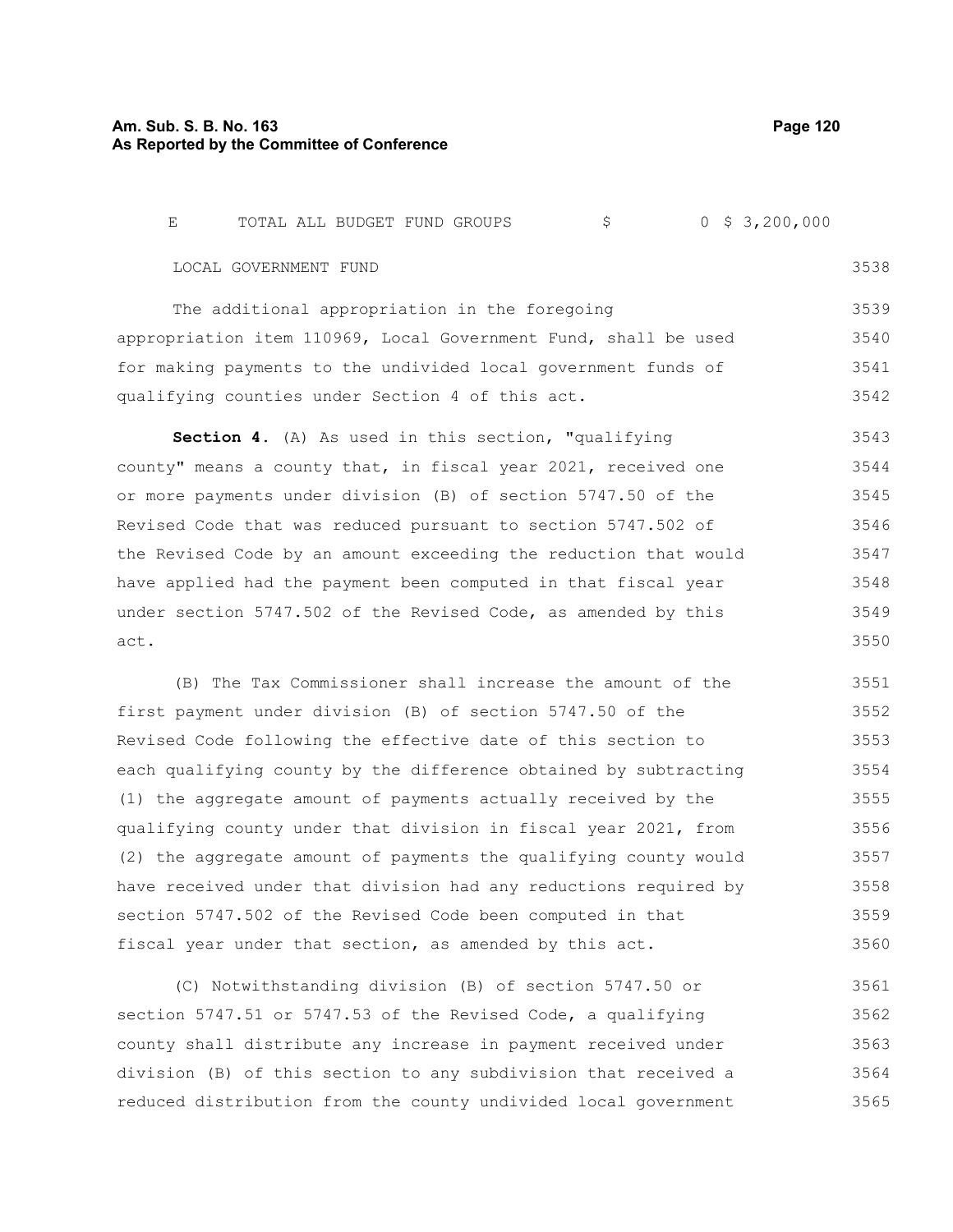#### **Am. Sub. S. B. No. 163 Page 121 As Reported by the Committee of Conference**

fund under section 5747.502 of the Revised Code in fiscal year 2021 due to the operation of traffic law photo-monitoring devices by another subdivision. The amount distributed to each such subdivision shall equal the amount by which payments to its general fund from the county undivided local government were reduced for that reason in fiscal year 2021. Amounts distributed under this division shall be paid into the general fund of the subdivision used for the current operating expenses of the subdivision. 3566 3567 3568 3569 3570 3571 3572 3573 3574

(D) Within the limits set forth in this act, the Director of Budget and Management shall transfer from the Ohio Highway and Transportation Safety Fund to the Local Government Fund (Fund 7069) in the Revenue Distribution Fund Group, the amount necessary to make the payments described by division (B) of this section. 3575 3576 3577 3578 3579 3580

(E) The appropriations made in this act are subject to all provisions of H.B. 166 of the 133rd General Assembly that are generally applicable to such appropriations. 3581 3582 3583

**Section 5.** (A) All terms used in this section have the same meanings as in section 5747.502 of the Revised Code, as amended by this act. 3584 3585 3586

(B) Notwithstanding division (B)(2) of section 5747.502 of the Revised Code, as amended by this act, the Tax Commissioner shall compute a local government fund adjustment for each local authority that filed a report under division (B) of section 5747.502 of the Revised Code, as that section existed before the effective date of the amendments to that section by this act, immediately following the effective date of this section. The LGF adjustment computed under this division shall be used by the Commissioner to determine the amount of the reductions required 3587 3588 3589 3590 3591 3592 3593 3594 3595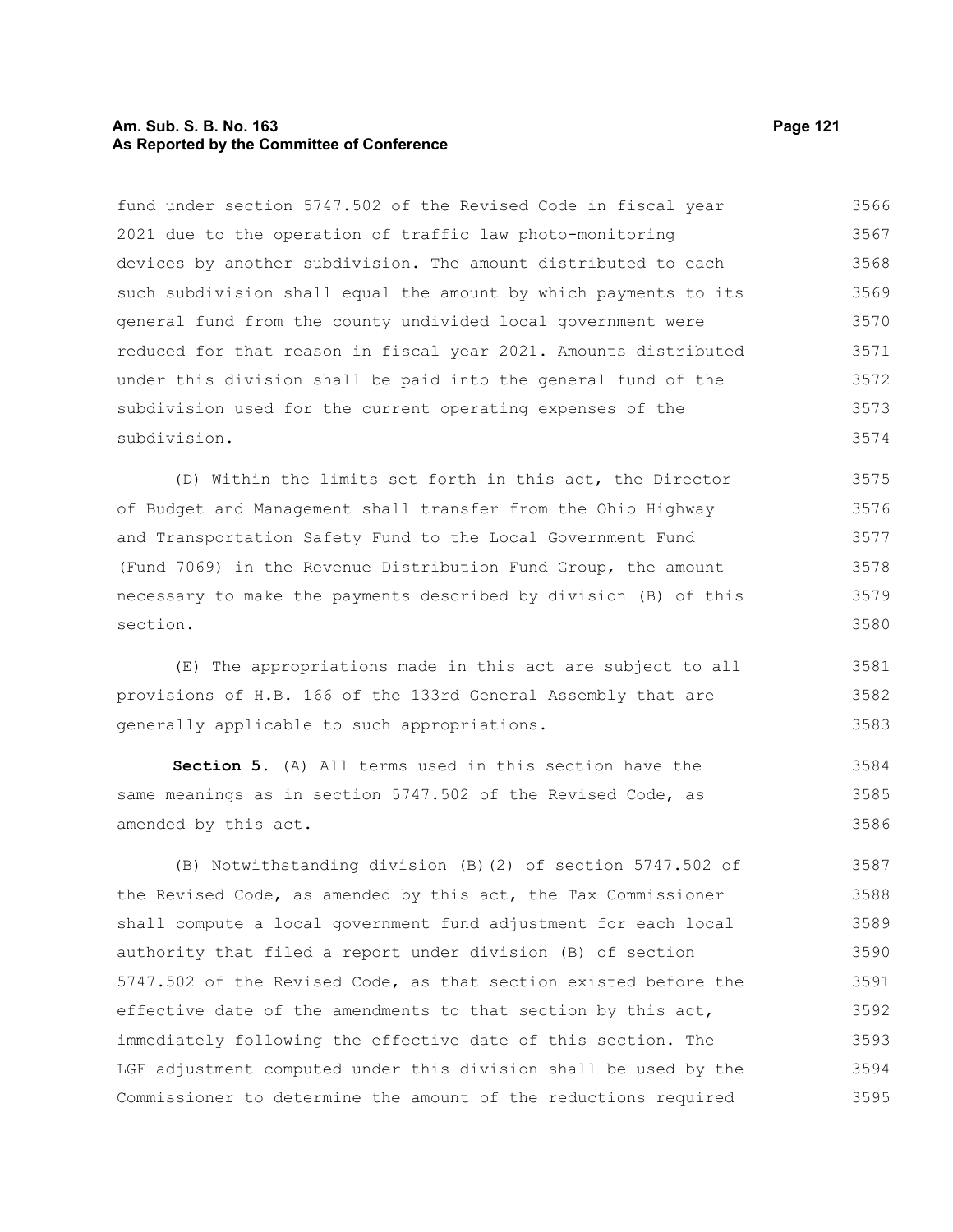#### **Am. Sub. S. B. No. 163 Page 122 As Reported by the Committee of Conference**

under division (C) of section 5747.502 of the Revised Code, as amended by this act, starting with the next required reduction. The LGF adjustment computed under this section terminates on July 31, 2021. Following that date, the amount of the reductions required under division (C) of section 5747.502 of the Revised Code, as amended by this act, if they continue to be required, shall be determined based on an updated LGF adjustment computed under division (B)(2) of that section. 3596 3597 3598 3599 3600 3601 3602 3603

(C) Notwithstanding divisions (A)(8) and (B)(4) of section 5747.502 of the Revised Code, as amended by this act, on or before August 10, 2021, the Tax Commissioner shall compute a residual adjustment for each local authority that filed a report under division (B) of section 5747.502 of the Revised Code, as that section existed before the effective date of the amendments to that section by this act. The residual adjustment shall equal: 3604 3605 3606 3607 3608 3609 3610 3611

(1) The most recent LGF adjustment computed for the local authority under this section or division (B)(3) of section 5747.502 of the Revised Code; minus 3612 3613 3614

(2) The sum of the reductions applied after that computation to the local authority's LGF payments under division (C) of section 5747.502 of the Revised Code, as amended by this act; minus 3615 3616 3617 3618

(3) The sum of the reductions applied to the local authority's LGF payments between July 31, 2020, and the effective date of this section under division (C) of section 5747.502 of the Revised Code, as that section existed before the effective date of the amendments to that section by this act; plus 3619 3620 3621 3622 3623 3624